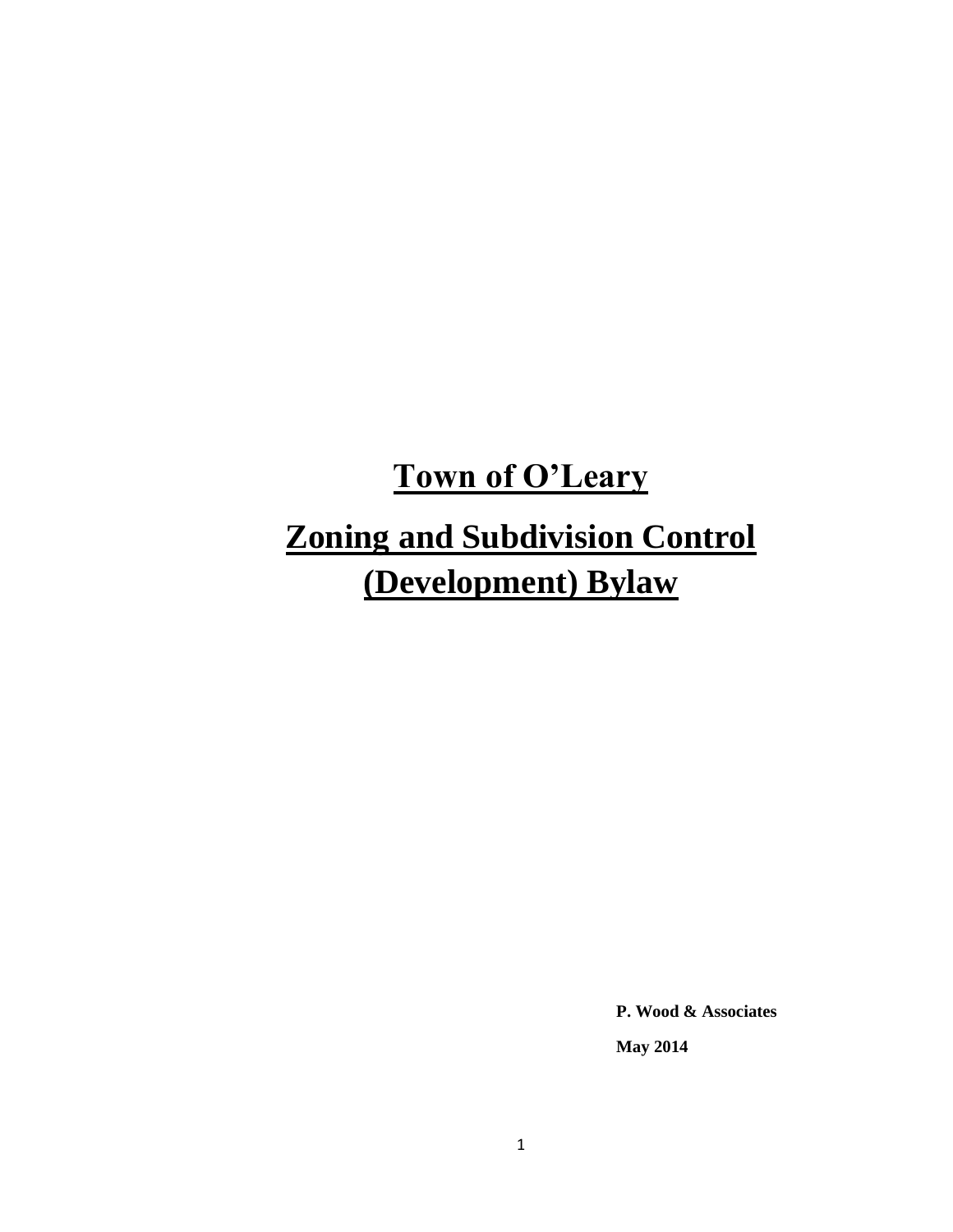| <b>SECTION #1 - SCOPE</b> |                                                      | 7        |
|---------------------------|------------------------------------------------------|----------|
| 1.1                       | <b>Title</b>                                         | 7        |
| 1.2                       | <b>Area Defined</b>                                  | 7        |
| 1.3                       | <b>Scope</b>                                         | 7        |
| 1.4                       | <b>Authority of Development Officer</b>              | 7        |
|                           | <b>SECTION #2 – DEFINITION S</b>                     | $8 - 21$ |
|                           | <b>SECTION #3 - DEVELOPMENT ZONES</b>                | 21       |
| 3.1                       | <b>Development Zones</b>                             | 21       |
| 3.2                       | <b>Interpretations of Zone Boundaries</b>            | 21       |
| 3.3                       | <b>Official Zoning Map</b>                           | 22       |
| 3.4                       | <b>Certain Words</b>                                 | 22       |
| 3.5                       | <b>Units of Measure</b>                              | 22       |
|                           | <b>SECTION #4 - GENERAL PROVISIONS FOR ALL ZONES</b> | 22       |
| 4.1                       | <b>Development Approval</b>                          | 22       |
| 4.2                       | <b>Permit Application</b>                            | 23       |
| 4.3                       | <b>Payment of Fees</b>                               | 23       |
| 4.4                       | <b>Development Permit</b>                            | 24       |
| 4.5                       | <b>Site Plan</b>                                     | 24       |
| 4.6                       | <b>Conditions on Permits</b>                         | 24       |
| 4.7                       | <b>Development Agreement</b>                         | 24       |
| 4.8                       | <b>Existing Non-Conforming Lots</b>                  | 25       |
| 4.9                       | <b>Lot Frontage</b>                                  | 26       |
| 4.10                      | <b>Existing Non-Conforming Buildings</b>             | 26       |
| 4.11                      | <b>Other Information</b>                             | 27       |
| 4.12                      | <b>Access</b>                                        | 27       |
| 4.13                      | <b>Entranceway Permit</b>                            | 28       |
| 4.14                      | <b>Sight Distance</b>                                | 28       |
| 4.15                      | <b>Development Restrictions</b>                      | 28       |
| 4.16                      | <b>Main Building</b>                                 | 28       |
| 4.17                      | <b>Accessibility/Barrier Free Design</b>             | 29       |
| 4.18                      | <b>Mixed Use</b>                                     | 29       |
| 4.19                      | <b>Construction Plans</b>                            | 29       |
| 4.20                      | <b>Other Requirements</b>                            | 29       |
| 4.21                      | <b>Site Work</b>                                     | 29       |
| 4.22                      | <b>Authorization for Inspection</b>                  | 30       |
| 4.23                      | <b>Accessory Structures</b>                          | 30       |
| 4.24                      | <b>Accessory Apartments</b>                          | 31       |
| 4.25                      | <b>Permits Posted</b>                                | 31       |
| 4.26                      | <b>Moving of Buildings</b>                           | 32       |
| 4.27                      | <b>Height Regulations</b>                            | 32       |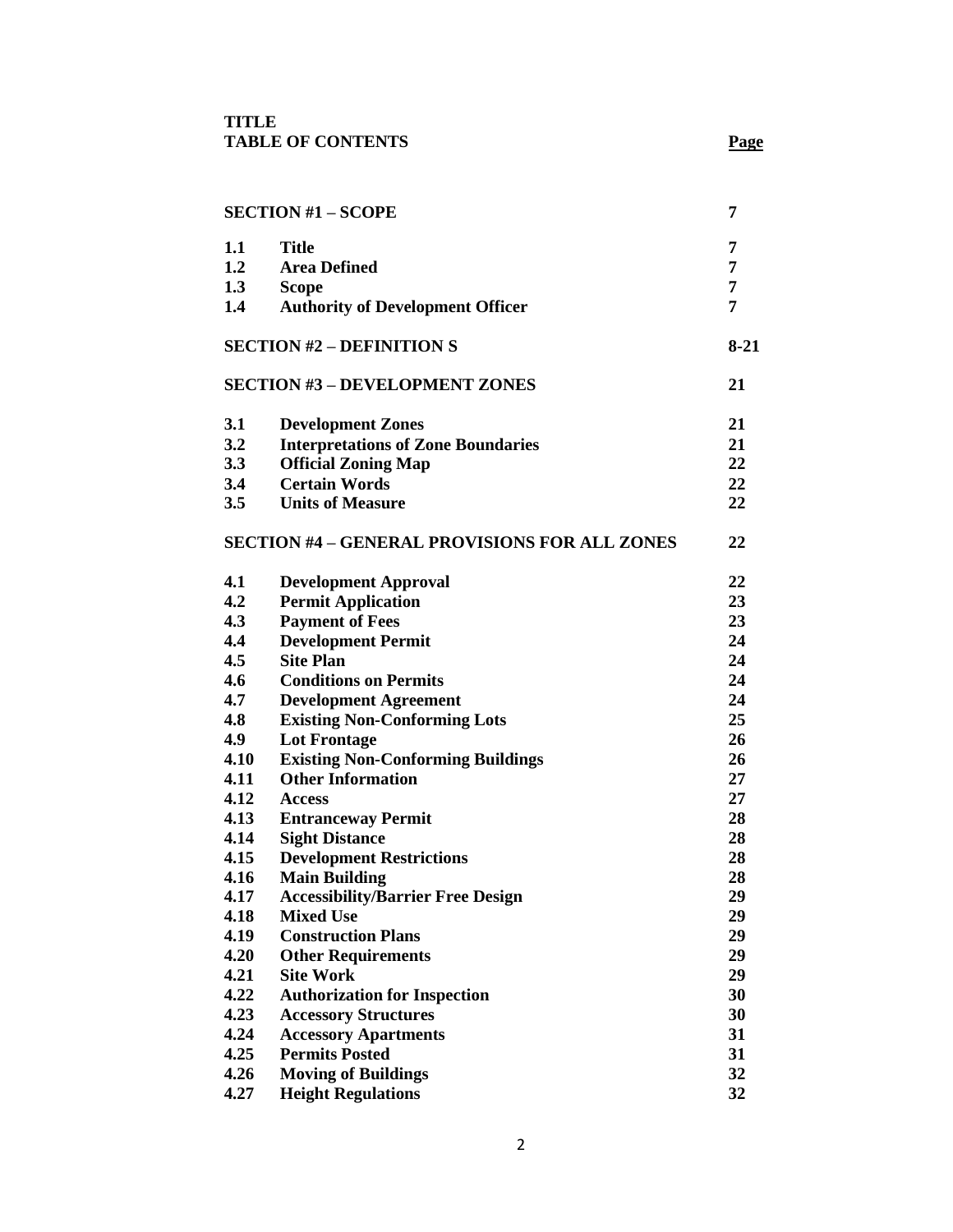| 4.28 | <b>Intersection Triangle</b>                          | 32 |
|------|-------------------------------------------------------|----|
| 4.29 | <b>Permitted Uses in All Zones</b>                    | 32 |
| 4.30 | <b>Construct in Accordance with Application</b>       | 32 |
| 4.31 | <b>Denying Permits</b>                                | 33 |
| 4.32 | <b>Underground Petroleum Storage Tanks</b>            | 33 |
| 4.33 | <b>Outdoor Swimming Pools</b>                         | 33 |
| 4.34 | <b>Surveys Required</b>                               | 34 |
| 4.35 | <b>Certificate of Compliance</b>                      | 34 |
| 4.36 | <b>Subdividing of Attached Dwellings</b>              | 34 |
| 4.37 | <b>Grade of Site</b>                                  | 35 |
| 4.38 | Landscaping                                           | 35 |
| 4.39 | <b>Non-Conforming Uses</b>                            | 36 |
| 4.40 | <b>Businesses in Residential/Agricultural Zones</b>   |    |
|      | <b>In-Home Occupations</b>                            | 37 |
| 4.41 | <b>Recreational Trailers or Vehicles</b>              | 37 |
| 4.42 | <b>Mobile Homes</b>                                   | 38 |
| 4.43 | <b>Bed and Breakfast</b>                              | 38 |
|      |                                                       |    |
|      | <b>SECTION #5 - WIND ENERGY SYSTEMS</b>               | 38 |
|      |                                                       |    |
| 5.1  | <b>Definitions</b>                                    | 38 |
| 5.2  | <b>Permitted Use</b>                                  | 40 |
| 5.3  | <b>Development Permits and Agreements</b>             | 40 |
| 5.4  | <b>Shared Wind Energy Systems</b>                     | 41 |
| 5.5  | <b>Wall or Roof-Mounted Systems</b>                   | 41 |
| 5.6  | <b>Wind Turbine Tower Height</b>                      | 41 |
| 5.7  | <b>Setback</b>                                        | 41 |
| 5.8  | <b>Noise</b>                                          | 42 |
| 5.9  | <b>Shadow Flicker</b>                                 | 42 |
| 5.10 |                                                       | 42 |
|      | <b>Number of Turbines</b>                             | 42 |
| 5.11 | <b>Compliance with Canadian Building Code</b>         |    |
| 5.12 | <b>Compliance with Air Traffic Safety Regulations</b> | 43 |
| 5.13 | <b>Compliance with Existing Electric Codes</b>        | 43 |
| 5.14 | <b>Utility Notification</b>                           | 43 |
| 5.15 | <b>Abandonment or Decommissioning</b>                 | 43 |
| 5.16 | <b>Application Requirements</b>                       | 43 |
| 5.17 | <b>Design Requirements</b>                            | 44 |
| 5.18 | <b>Certification and Design</b>                       | 45 |
| 5.19 | <b>Approvals</b>                                      | 46 |
| 5.20 | <b>Severability</b>                                   | 46 |
|      | <b>SECTION #6 - SIGNAGE</b>                           | 46 |
|      |                                                       |    |
| 6.1  | <b>Signage</b>                                        | 46 |
| 6.2  | <b>General</b>                                        | 46 |
| 6.3  | Maintenance                                           | 47 |
| 6.4  | <b>Number of Signs</b>                                | 48 |
| 6.5  | <b>Signs Permitted in All Zones</b>                   | 48 |
| 6.6  | <b>Signs Prohibited in All Zones</b>                  | 49 |
| 6.7  | <b>Fascia Signs</b>                                   | 50 |
| 6.8  | <b>Projecting Signs</b>                               | 50 |
|      |                                                       |    |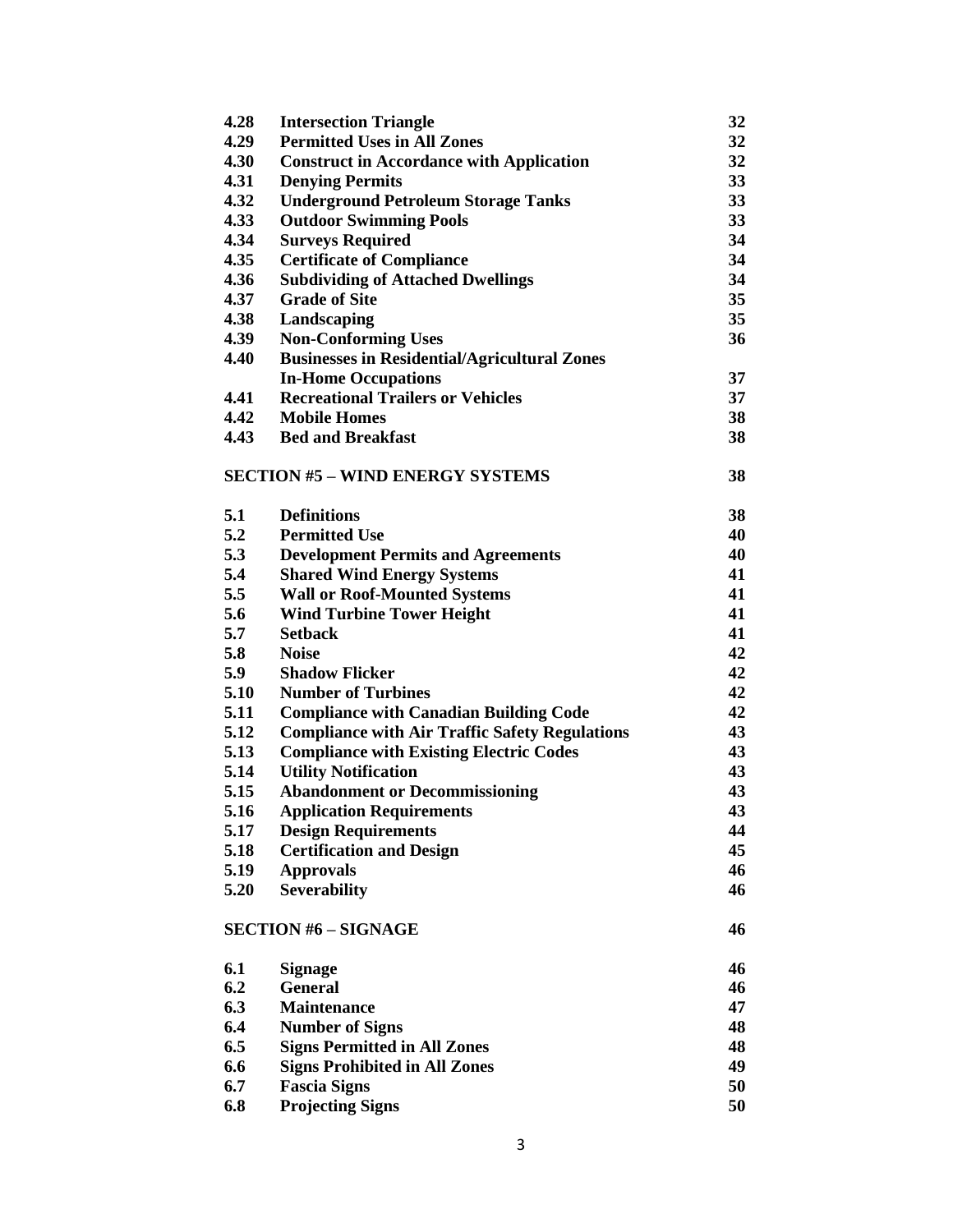| 6.9  | <b>Free Standing Signs</b>                          | 51 |
|------|-----------------------------------------------------|----|
| 6.10 | <b>Canopies or Awnings</b>                          | 52 |
| 6.11 | <b>Sandwich Signs</b>                               | 52 |
| 6.12 | <b>Signs for Sports Fields and Outdoor Stadiums</b> | 52 |
|      | <b>SECTION #7 - PARKING REQUIREMENTS</b>            | 53 |
| 7.1  | Preamble                                            | 53 |
| 7.2  | <b>Parking Requirements</b>                         | 53 |
| 7.3  | <b>Additional Parking Spaces</b>                    | 53 |
| 7.4  | <b>Other Requirements</b>                           | 54 |
| 7.5  | <b>Loading Zones</b>                                | 54 |
|      |                                                     |    |
|      |                                                     |    |

| <b>SECTION #8 - SINGLE FAMILY RESIDENTIAL ZONE (R1)</b> |                                                      | 55 |
|---------------------------------------------------------|------------------------------------------------------|----|
| 8.1                                                     | <b>General</b>                                       | 55 |
| 8.2                                                     | <b>Permitted Uses</b>                                | 55 |
| 8.3                                                     | <b>Special Permit Uses</b>                           | 55 |
| 8.4                                                     | <b>Lot Requirements</b>                              | 56 |
|                                                         | <b>SECTION #9 - TWO FAMILY RESIDENTIAL ZONE (R2)</b> | 56 |
| 9.1                                                     | <b>General</b>                                       | 56 |
| 9.2                                                     | <b>Permitted Uses</b>                                | 56 |
| 9.3                                                     | <b>Special Permit Uses</b>                           | 56 |
| 9.4                                                     | <b>Lot Requirements</b>                              | 57 |
|                                                         | SECTION #10 - MULTI FAMILY RESIDENTIAL ZONE (R3)     | 57 |
| 10.1                                                    | <b>General</b>                                       | 57 |
| 10.2                                                    | <b>Permitted Uses</b>                                | 57 |
| 10.3                                                    | <b>Special Permit Uses</b>                           | 57 |
| 10.4                                                    | <b>Lot Requirements</b>                              | 58 |
| SECTION #11 - MINI HOME RESIDENTIAL ZONE (RM)           |                                                      | 58 |
| 11.1                                                    | <b>General</b>                                       | 58 |
| 11.2                                                    | <b>Permitted Uses</b>                                | 58 |
| 11.3                                                    | <b>Lot Requirements</b>                              | 59 |
| SECTION #12 - AGRICULTURAL ZONE (A1)                    |                                                      | 59 |
| 12.1                                                    | <b>General</b>                                       | 59 |
| 12.2                                                    | <b>Permitted Uses</b>                                | 59 |
| 12.3                                                    | <b>Special Permit Uses</b>                           | 59 |
| 12.4                                                    | <b>Lot Requirements</b>                              | 60 |
| 12.5                                                    | <b>Intensive Livestock Operations</b>                | 60 |
|                                                         |                                                      |    |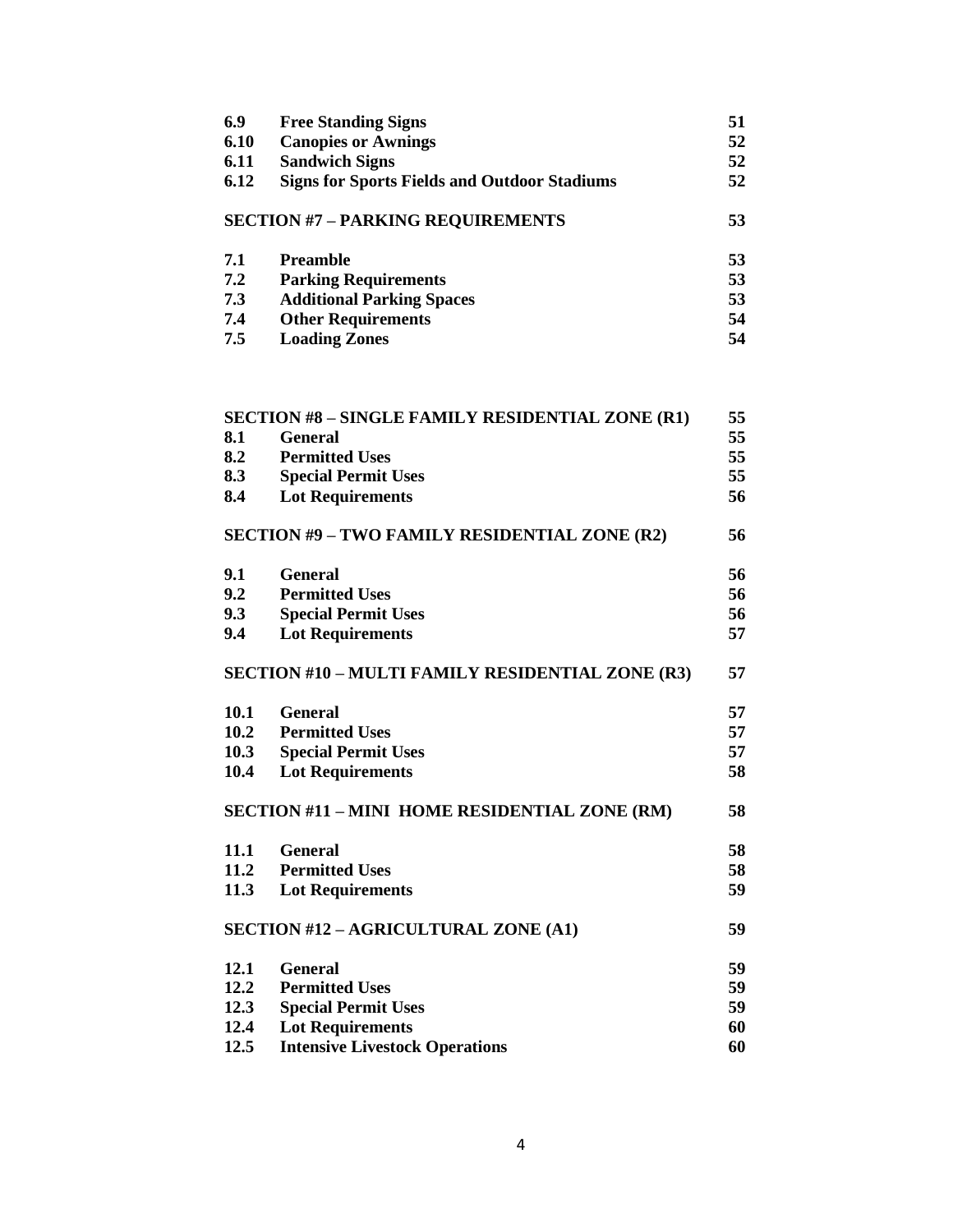|      | <b>SECTION #13 - GENERAL COMMERCIAL ZONE (C1)</b>                   | 61 |
|------|---------------------------------------------------------------------|----|
| 13.1 | <b>General</b>                                                      | 61 |
| 13.2 | <b>Permitted Uses</b>                                               | 61 |
| 13.3 | <b>Special Permit Uses</b>                                          | 62 |
| 13.4 | <b>Servicing</b>                                                    | 62 |
| 13.4 | <b>Lot Requirements</b>                                             | 62 |
| 13.5 | <b>Special Requirements: Commercial Zones Adjacent to</b>           |    |
|      | <b>Residential Zones or Agricultural Zones</b>                      | 63 |
| 13.6 | <b>Dwellings in Commercial Buildings</b>                            | 63 |
| 13.7 | <b>Transient or Temporary Commercial Permits</b>                    | 64 |
| 13.8 | <b>Automobile Service Station</b>                                   | 64 |
| 13.9 | <b>Parking in Front of Building</b>                                 | 64 |
|      | <b>SECTION #14 - INDUSTRIAL ZONE (M1)</b>                           | 65 |
| 14.1 | <b>General</b>                                                      | 65 |
| 14.2 | <b>Permitted Uses</b>                                               | 65 |
| 14.3 | <b>Special Permit Uses</b>                                          | 65 |
| 14.4 | <b>Lot Requirements</b>                                             | 66 |
| 14.5 | <b>Exceptions to Maximum Building Height</b>                        | 66 |
| 14.6 | <b>Special Requirements: Industrial Zone Adjacent to</b>            |    |
|      | <b>Residential Zones or Agricultural Zones</b>                      | 66 |
| 14.7 | <b>Environmental Impact Assessment</b>                              | 66 |
|      | <b>SECTION #15 - RECREATION AND OPEN SPACE ZONE (01)</b>            | 67 |
| 15.1 | <b>General</b>                                                      | 67 |
| 15.2 | <b>Permitted Uses</b>                                               | 67 |
| 15.3 | <b>Lot Requirements</b>                                             | 67 |
|      | <b>SECTION #16 - PUBLIC SERVICE AND INSTITUTIONAL</b><br>ZONE (PSI) | 68 |
|      | 16.1 General                                                        | 68 |
| 16.2 | <b>Permitted Uses</b>                                               | 68 |
| 16.3 | <b>Lot Requirements</b>                                             | 68 |
| 16.4 | <b>Parking in Front Yard</b>                                        | 68 |
|      | <b>SECTION #17 - ENVIRONMENTAL RESERVE ZONE (02)</b>                | 69 |
| 17.1 | <b>General</b>                                                      | 69 |
| 17.2 | <b>Permitted Uses</b>                                               | 69 |
| 17.3 | <b>Zone Boundaries</b>                                              | 69 |
| 17.4 | <b>Zone Requirements</b>                                            | 69 |
|      | <b>SECTION #18 - VARIANCES</b>                                      | 69 |
|      |                                                                     |    |
| 18.1 | <b>Minor Variances</b>                                              | 69 |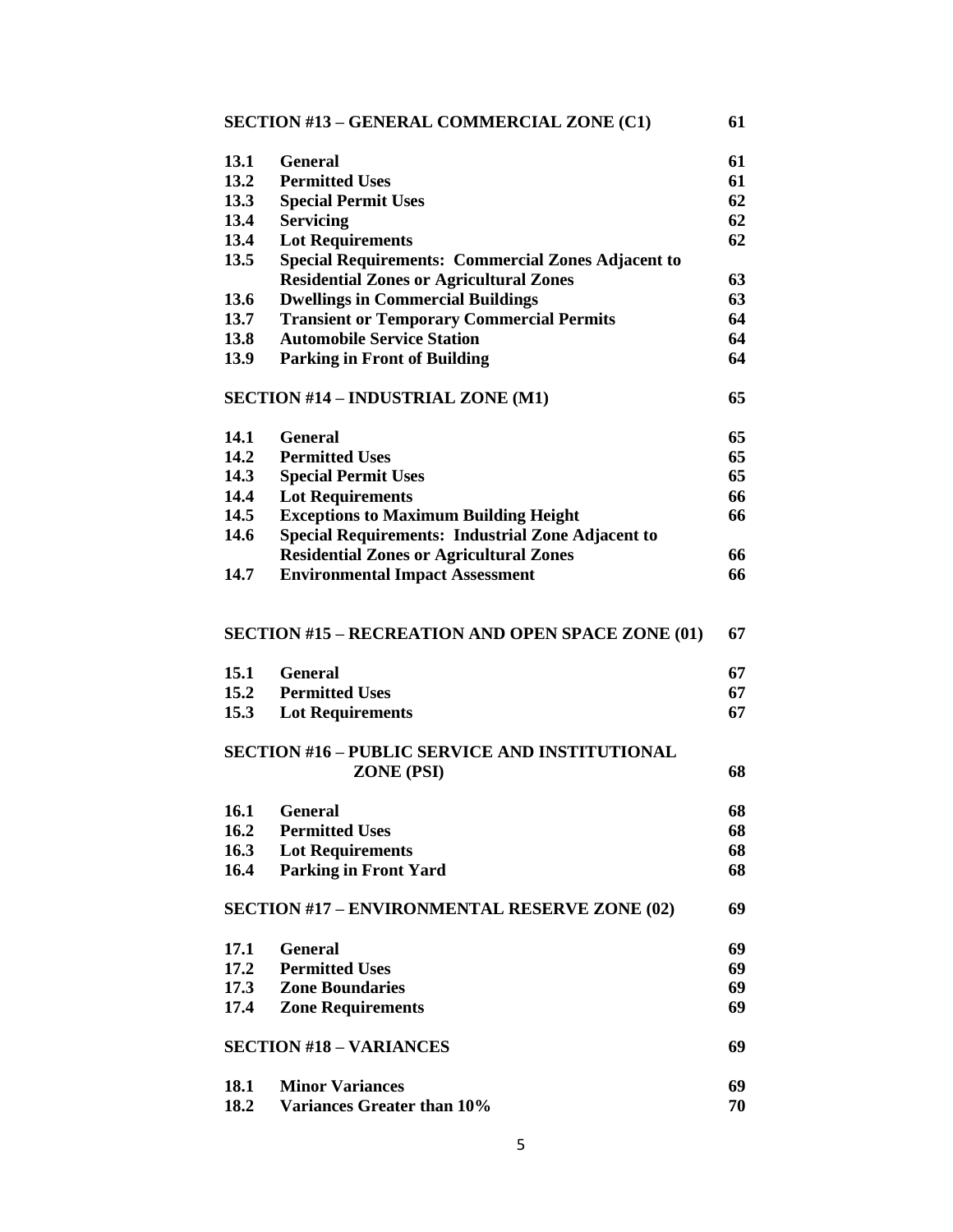## **SECTION #19 – AMENDMENTS 70**

| 19.1        | <b>Application for Amendment</b>                                             | 70 |
|-------------|------------------------------------------------------------------------------|----|
| 19.2        | <b>Application for Re-Zoning</b>                                             | 71 |
| <b>19.3</b> | <b>Amendment Fee</b>                                                         | 71 |
| 19.4        | <b>Notice to Property Owners</b>                                             | 71 |
| <b>19.5</b> | <b>Council's Review</b>                                                      | 71 |
| 19.6        | <b>Public Meeting</b>                                                        | 72 |
|             | <b>SECTION #20 - GENERAL PROVISIONS FOR SUBDIVIDING</b><br><b>LAND</b>       | 72 |
| <b>20.1</b> | <b>Subdivision Approval</b>                                                  | 72 |
| 20.2        | <b>Conveying Interest in a Lot</b>                                           | 72 |
| 20.3        | <b>Permission to Subdivide</b>                                               | 73 |
| 20.4        | <b>Changes to Existing Lots</b>                                              | 74 |
| 20.5        | Special Requirements - Agricultural (A1) Zone                                | 74 |
| 20.6        | <b>Special Requirements - Coastal Subdivisions</b>                           | 74 |
| 20.7        | <b>Parkland Dedication and/or Park Dedication Fee</b>                        | 75 |
| 20.8        | <b>Subdivision Agreement</b>                                                 | 75 |
| 20.9        | <b>Application and Approval Process</b>                                      | 76 |
| 20.10       | <b>Final Approval</b>                                                        | 77 |
| 20.11       | <b>Severance/Consolidation</b>                                               | 78 |
| 20.12       | <b>Building Permits</b>                                                      | 78 |
|             | <b>SECTION #21 - APPEAL AND ENFORCEMENT</b>                                  | 78 |
| 21.1        | <b>Appeal</b>                                                                | 78 |
| 21.2        | <b>Enforcement</b>                                                           | 78 |
|             | <b>SECTION #22 - REPEAL</b>                                                  | 79 |
| 22.1        | <b>Effective Date</b>                                                        | 79 |
| 22.2        | <b>Repeal</b>                                                                | 79 |
|             | <b>APPENDIX "A" OFFICIAL ZONING MAP</b>                                      | 80 |
|             | <b>APPENDIX "B"</b>                                                          | 81 |
|             | <b>TABLE 1-MINIMUM LOT SIZE STANDARDS</b><br><b>RESIDENTIAL DEVELOPMENTS</b> | 81 |
|             | <b>TABLE 2 - MINIMUM LOT SIZE STANDARDS</b><br><b>NON-RESIDENTIAL LOTS</b>   | 85 |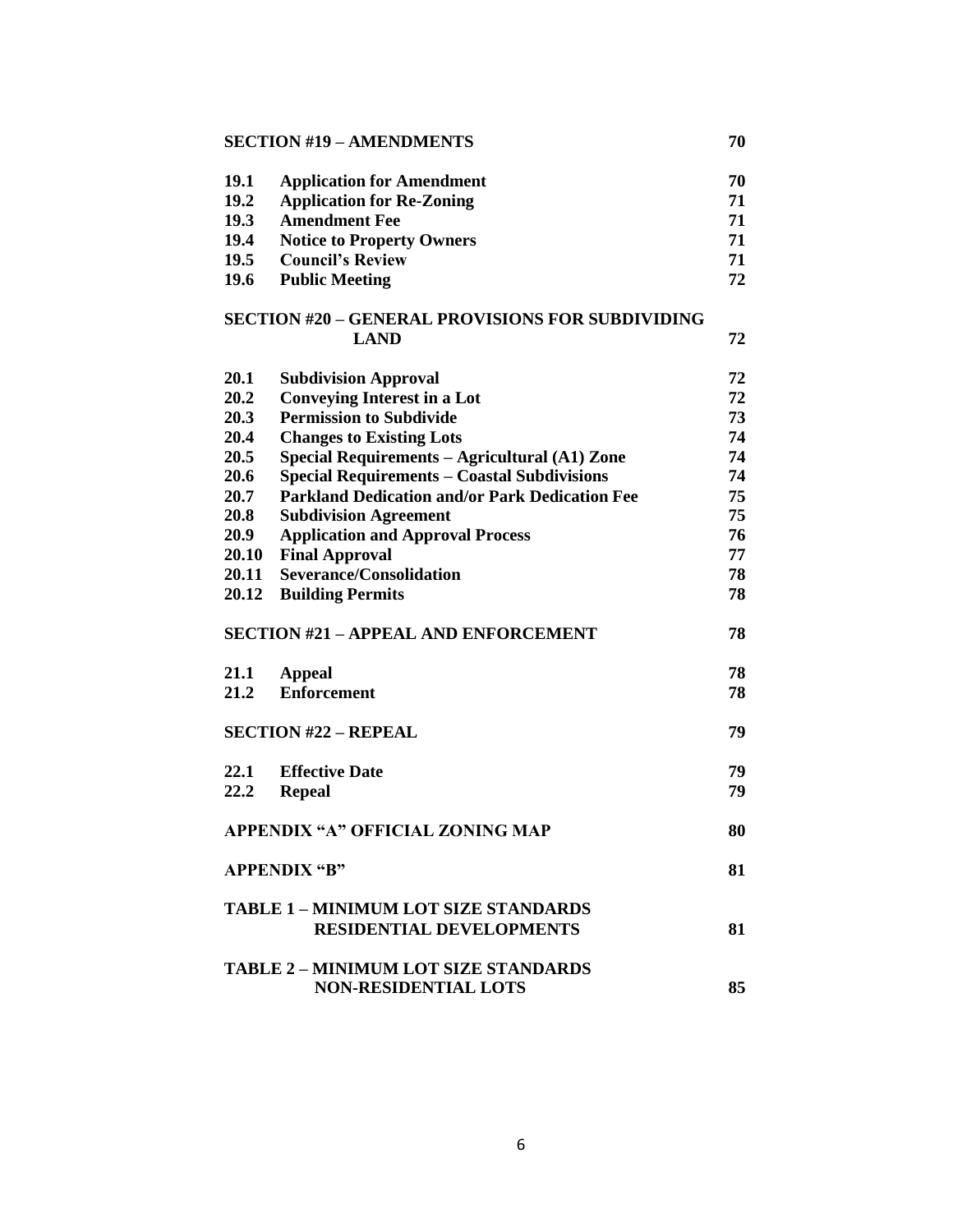#### **TOWN OF O'LEARY**

#### **ZONING & SUBDIVISION CONTROL (DEVELOPMENT) BYLAW**

This Bylaw is made under the authority of the *Planning Act*, R.S.P.E.I. 1988, Cap. 4 and the *Municipalities Act*, R.S. P.E.I.

BE IT ENACTED by the Town of O'Leary as follows:

#### **SECTION #1 – SCOPE**

## **1.1 TITLE**

This Bylaw shall be known and may be cited as the Town of O'Leary Zoning and Subdivision Control Bylaw or the Development Bylaw.

## **1.2 AREA DEFINED**

This Bylaw applies to the geographical area within which the Town of O'Leary Council has jurisdiction.

## **1.3 SCOPE**

No Dwelling, business, trade or industry shall be located, nor shall any Building or Structure be Erected, altered, Used or have its Use changed, nor shall any land be Subdivided, consolidated or used in the Town of O'Leary, except in conformity with this Bylaw and subject to the provisions contained herein.

#### **1.4 AUTHORITY OF DEVELOPMENT OFFICER**

Council may appoint a Development Officer whose duties shall be as provided in this Bylaw. The Development Officer shall have the authority to administer this Bylaw. Notwithstanding the foregoing, the Development Officer shall have the authority to approve or deny Development Permits in accordance with this Bylaw in all areas except for:

- (1) Permanent Commercial
- (2) Institutional
- (3) Industrial
- (4) Multiple Family Dwellings

Where the Development Officer is unable to determine whether the proposed Development conforms with this Bylaw, the Development Officer shall forward the application to Council for a decision.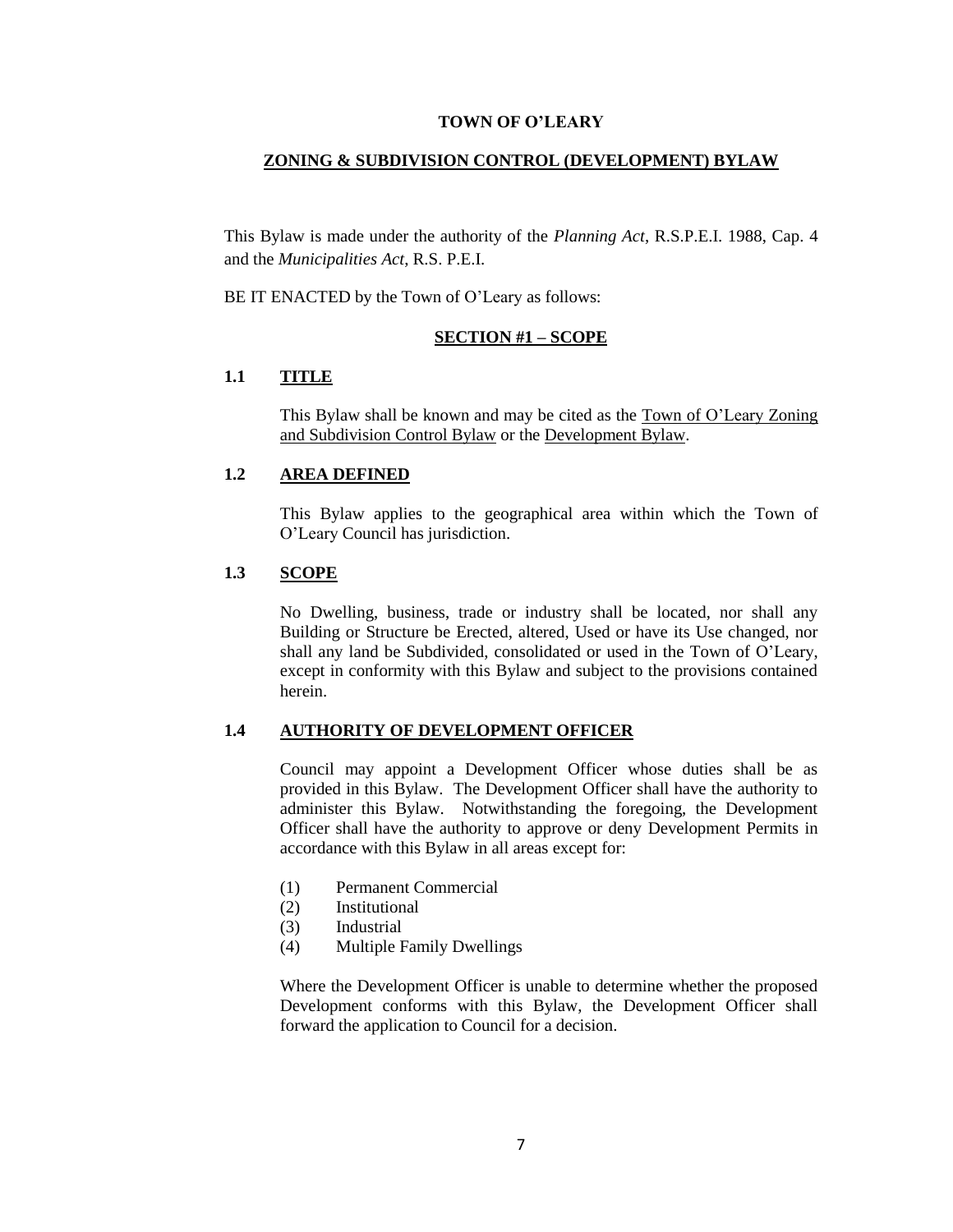## **SECTION #2 – DEFINITIONS**

For the purpose of this Bylaw, all words shall carry their customary meaning except for those defined hereafter.

In this Bylaw:

- **2.1 "Accessory Building"** means a Building whose Use is incidental and subordinate to, and consistent with, the main or approved Use of the Lot on which the Building is located.
- **2.2 "Accessory Use"** means a Use subordinate and naturally, customarily and normally incidental to and exclusively devoted to a main Use of land or Building and located on the same Lot.
- **2.3 "Administrator"**  means the Chief Administrative Officer for the Community of O'Leary.
- **2.4 "Agricultural Use"** means a Use of land and Buildings for farming, dairying, pasturage, agriculture, apiculture, floriculture, horticulture, and animal and poultry husbandry and the necessary accessory uses for packing, storing or treating the produce.
- **2.5 "Alter"** means to make a change in the size, shape, bulk or structure, whether interior or exterior, of a Building or any part thereof, but does not include repairs carried out for the purposes of maintenance or non-structural renovation or improvement.
- **2.6 "Attached"**  means a Building or Structure which has a common wall and/or common roof line and the Building or Structure may be considered common as long as a minimum of twenty (20) percent of the length of the wall or roof line is common with the main Building or Structure wall or roof.
- **2.7 "Automobile Sales and Service Establishment"** means a Building or part of a Building or a clearly defined space on a Lot used for the sale and maintenance of used or new automobiles.
- **2.8 "Automobile Service Station or Service Station"** means a Building or part of a Building or a clearly defined space on a Lot used for the sale of lubricating oils and/or gasolines and may include the sale of automobile accessories and the servicing and repairing essential to the actual operation of motor vehicles.
- **2.9 "Automobile Washing Establishment"** means a Building or part thereof used for the operation of automobile washing equipment which is manual, automatic or semi-automatic.
- **2.10 "Baby Barn"** means an Accessory Building used for storage purposes which does not exceed 96 square feet in Floor Area.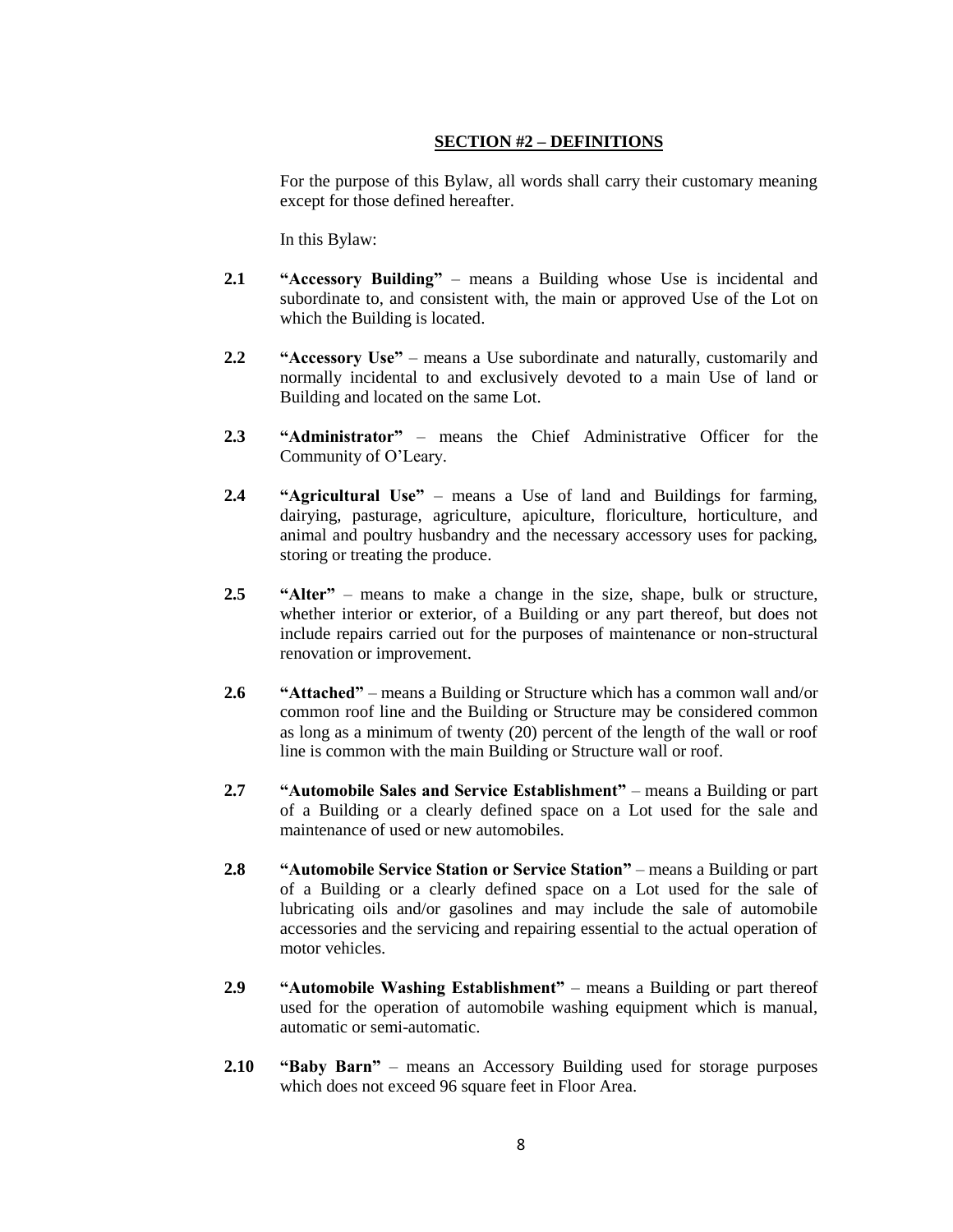- **2.11 "Bed and Breakfast"** means a Dwelling occupied by a family and used incidentally to provide accommodation and limited meals to transient travellers and includes a tourist home but does not include a boarding house, rooming house, domiciliary hostel, group home, hotel, motel, restaurant or lounge.
- **2.12 "Block"** means any unit of land consisting of a grouping of Lots bounded on all sides by watercourses, Streets or large parcel boundaries or as otherwise defined by the Municipality.
- **2.13 "Building"**  includes any Structure having a roof supported by columns or walls intended for the shelter, housing or enclosure of any person, animal or chattel, and includes a Mini Home or Mobile Home.
- **2.14 "Building Height"** means the vertical distance measured from the averaged finished grade to the highest point of roof surface.
- **2.15 "Building Line"** means any line regulating the position of a Building or Structure on a Lot.
- **2.16 "Building Setback"** means the distance between the Street Line and the nearest main wall of any Building or Structure, except fences, and extending the full width of the Lot.
- **2.17 "Business or Professional Office"** means premises where services are offered for a fee but does not include premises used for the retailing, wholesaling, manufacturing or conversion of goods.
- **2.18 "Campground or RV Park"** means a tract or Parcel of land used or permitted to be used by the travelling public that provides sites for tents, trailers, or motor homes and may also be called a RV park but shall not include industrial, work or construction camps or permanent Mobile Home Parks.
- **2.19 "Change of Use"**  means the change of Use of a Parcel of land or a Building from one class of use to another or an increase in the intensity of Use, including an increase in the number of Dwelling units.
- **2.20 "Child"**  includes a person to whom a parent has demonstrated a settled intention to treat as a child of his or her Family.
- **2.21 "Child Care Facility"** means any institution, agency, or place, whether known as a day nursery, nursery school, kindergarten or play school, which receives for temporary care apart from the parents on a daily or hourly basis, with or without stated educational purposes and during or all of the day, more than five children under seven years of age.
- **2.22 "Church"** means a Building dedicated to religious worship and includes a church hall, church auditorium, Sunday School, parish hall, rectory, manse and day nursery operated by the church.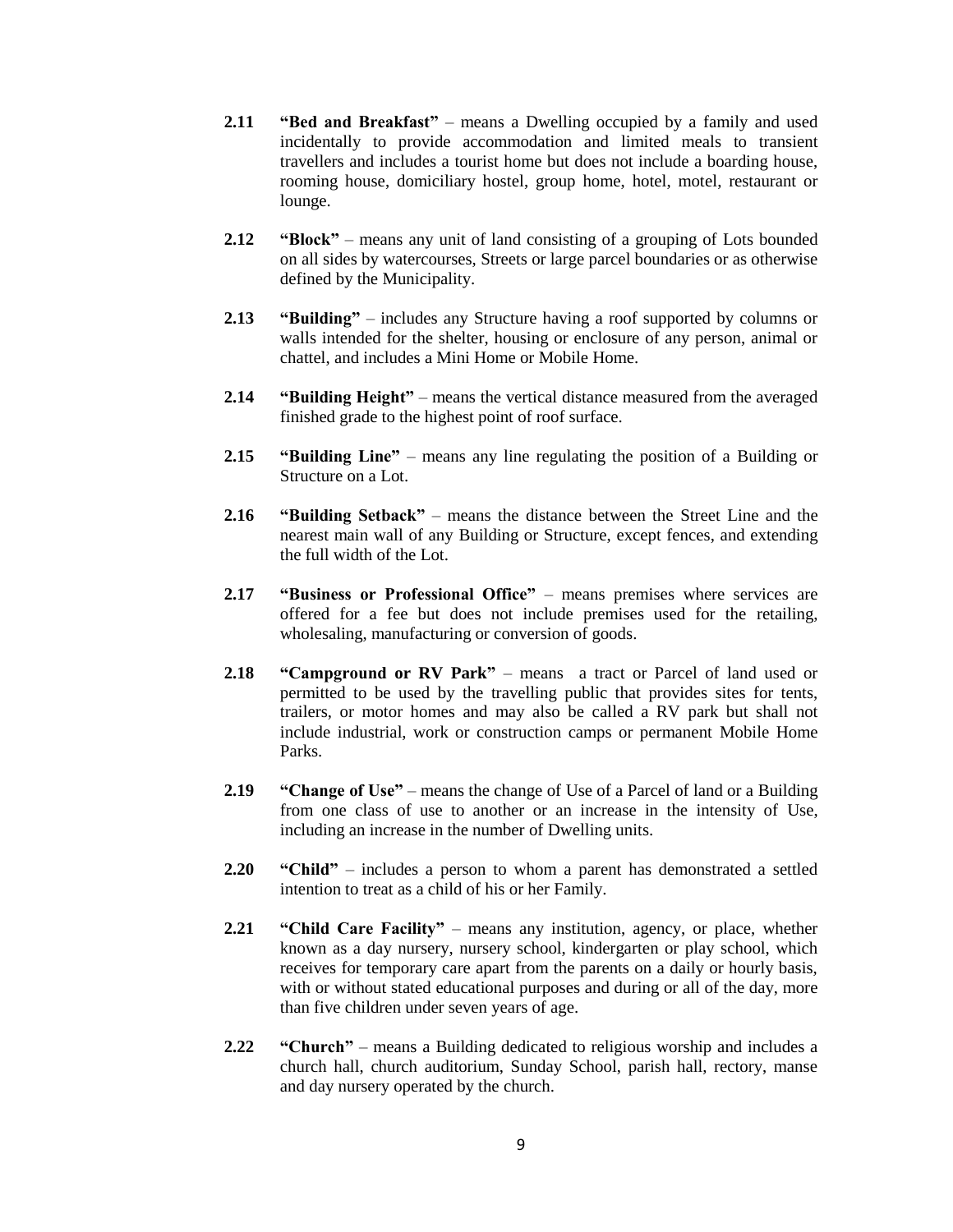- **2.23 "Club"** means an association of persons, whether incorporated or not, united by some common interest, meeting periodically for co-operation or conviviality. Club shall also mean, where the context requires, premises owned or occupied by members of such association within which the activities of the club are conducted.
- **2.24 "Community"** means the Town of O'Leary.
- **2.25 "Community Care Facility"** means an establishment that provides care services for compensation to five or more residents who are not members of the operator's immediate Family but does not, unless otherwise ordered by the Lieutenant Governor in Council, include:
	- (i) a group home recognized as such by the Minister;
	- (ii) a residential school;
	- (iii) an establishment providing accommodation only;
	- (iv) a hospital;
	- (v) a correctional institution;
	- (vi) a facility in which treatment services are provided under the *Addiction Services Act* R.S.P.E.I. 1988, Cap. A-3;
	- (vii) a nursing home; or
	- (viii) a residential institution as defined in Part II of the regulations made under the *Welfare Assistance Act* R.S.P.E.I. 1988, Cap. W-3 which is operated or funded by the Minister.
- **2.26 "Condominium"** means a Building in which each individual unit is held in separate private ownership and all floor space, facilities and outdoor areas used in common by all tenants are owned, administered and maintained by a corporation created pursuant to the provisions of the *Condominium Act* R.S.P.E.I. 1988, Cap. C-16.
- **2.27 "Contractors Yard"**  means a Yard of any general contractor or builder where equipment and materials are stored and where shop or assembly work is performed.
- **2.28 "Convenience Store"** means a retail commercial establishment, not exceeding 1,500 sq. ft. (150 sq. m.) of gross Floor Area, supplying daily household necessities for the immediate surrounding area in which articles for sale are restricted to a limited range of primarily food items such as milk, bread, soft drinks, ice cream, canned and bottled goods, snacks and candy, meat, and to compliment such items which may include the limited sale of magazines, books, housewares, toiletries, stationary, patent medicines, tobacco products and video tape sales and rentals.
- **2.29 "Council"** means the Council for the Town of O'Leary.
- **2.30 "Councillor"** means any resident who has been duly elected and sworn to office in order that such resident may execute those duties as prescribed by the law.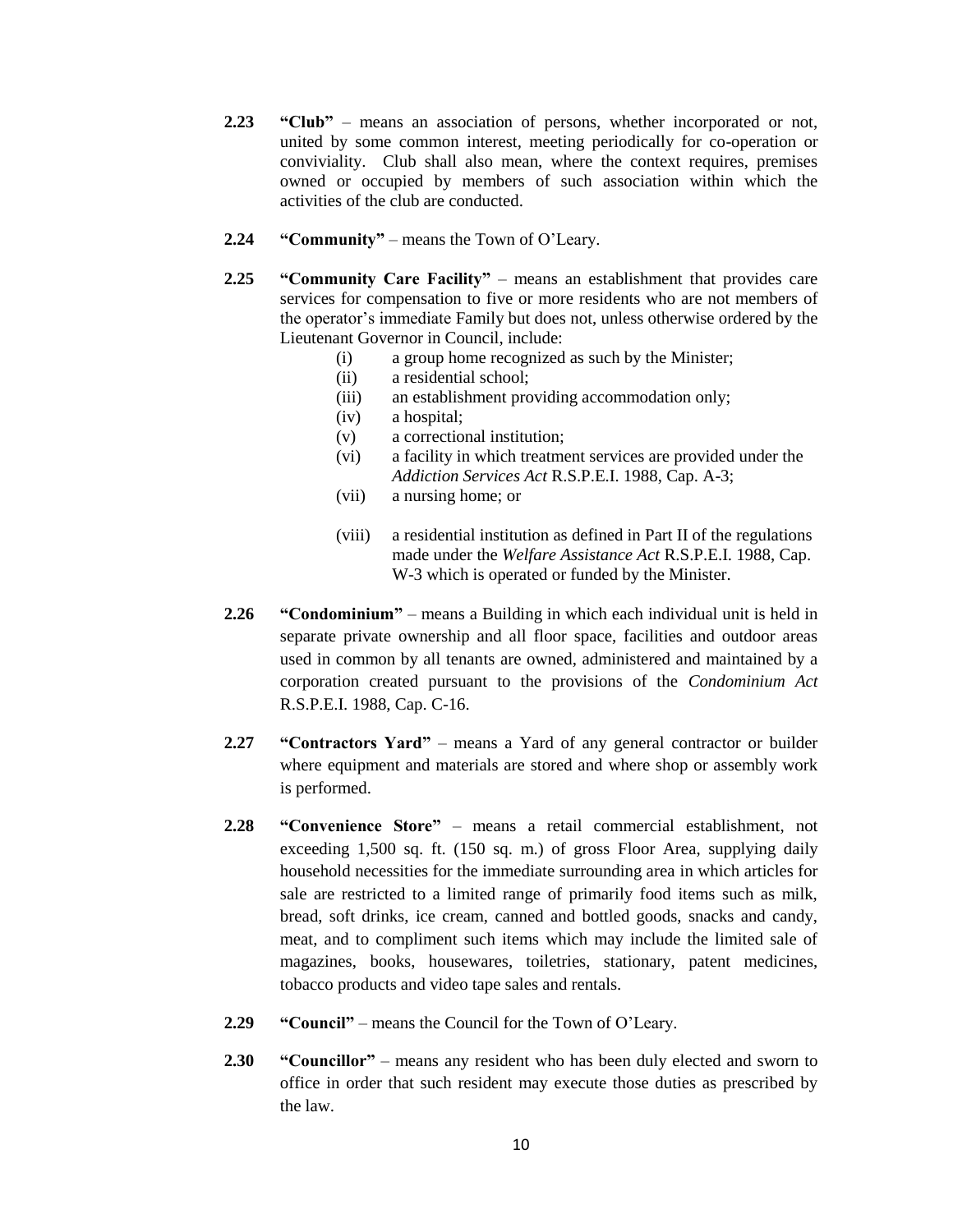- **2.31 "Deck"** means a Structure intended as outdoor living space, either attached or adjacent to a Building.
- **2.32 "Demolition"** means to remove, pull down or destroy a Structure.
- **2.33 "Detrimental Impact"** means any loss or harm suffered in person or property in matters related to public health, public safety, protection of the natural environment and surrounding land uses, but does not include potential effects of new subdivisions, buildings or developments with regard to
	- (i) real property value;
	- (ii) competition with existing businesses;
	- (iii) view scapes; or
	- (iv) development approved pursuant to subsection 9 (1) of the *Environmental Protection Act.*
- **2.34 "Development"** means the carrying out of any construction operation, including excavation, in preparation for building, on, over or under land, or the making of any material change in the Use, or the intensity of Use of any land, Buildings, or premises and includes the placing of Structures on, over or under land.
- **2.35 "Development Officer"** means the person charged by the Council with the duty of administering the provisions of this Bylaw.
- **2.36 "Development Permit"** means the formal and written authorization for a person to carry out any Development.
- **2.37 "Display"** includes any item, group of items, sign, or billboard visible to the general public, indicating that items or services are offered for sale or trade, but does not include Premise Signs of 400 square inches or less.
- **2.38 "Domestic Animals"** means dogs, cats, budgies, parrots, parakeets, hamsters, gerbils, guinea pigs and fish.
- **2**.**39 "Dwelling"** means a building or portion thereof designed, arranged or intended for residential occupancy, and
	- (i) "*Dwelling Unit*" means one or more habitable rooms designed or intended for use by one or more individuals as an independent and separate housekeeping establishment in which separate kitchen and sanitary facilities are provided.
	- (ii) "*Single Family Dwelling*" means a building containing one dwelling unit and does not include Mobile Homes, but does include Mini Homes.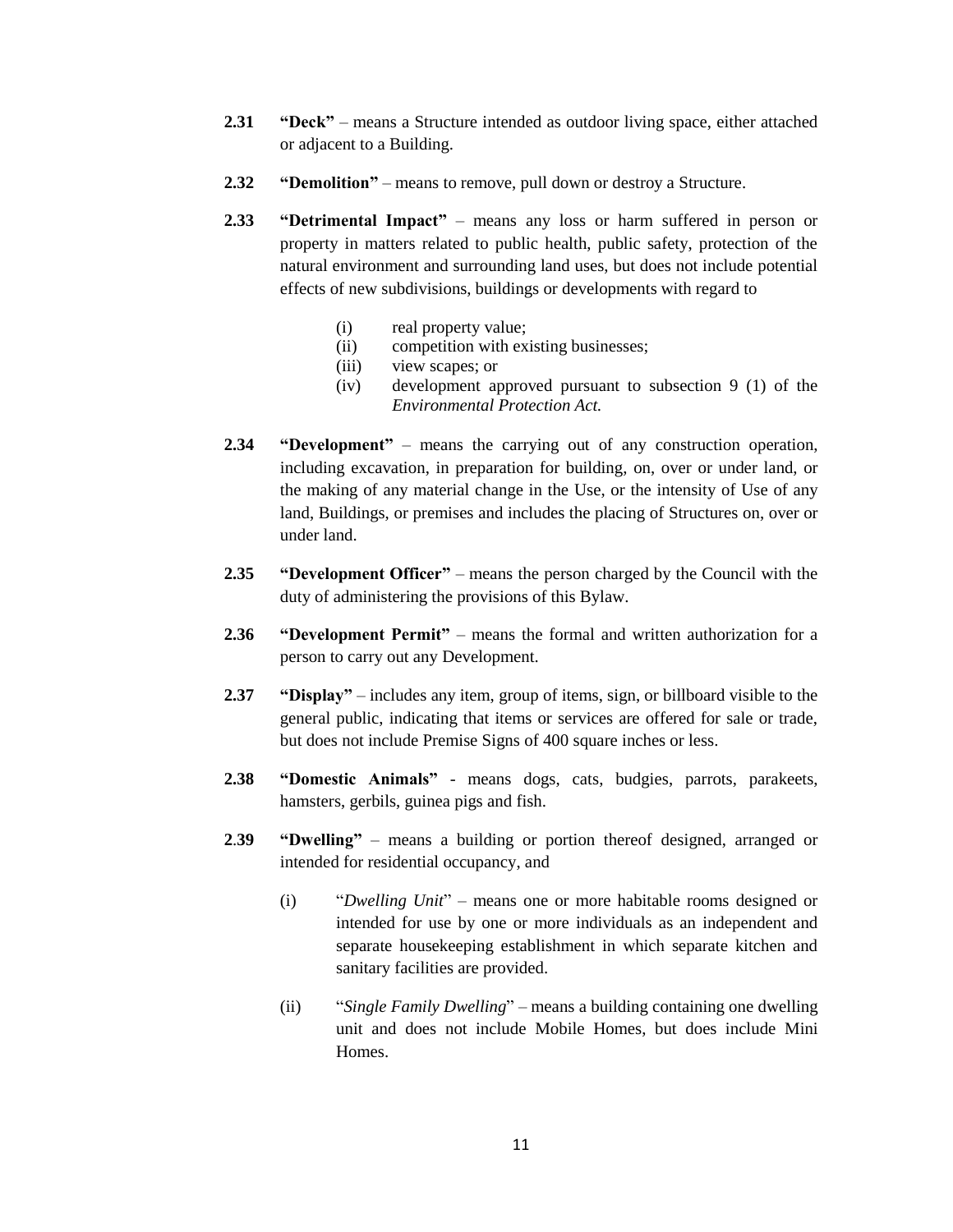- (iii) "*Duplex Dwelling*" means a Building that is divided into two Dwelling Units.
- (iv) "*Multiple Family Dwelling*" means a Building containing three or more Dwelling Units.
- (v) "*Semi-Detached Dwelling*" means a Building divided vertically into two (2) separate units, each of which has at least two independent entrances.
- (vi) "*Townhouse Dwelling or Row House Dwelling*" means a Building that is divided vertically into three or more Dwelling Units, each of which has independent entrances to a front and rear yard immediately abutting the front and rear walls of each Dwelling Unit.
- **2.40 "Entrance Way"** means a driveway providing access to and from a Parcel of land to a Street.
- **2.41 "Erect"** means to build, construct, reconstruct, alter or relocate and without limiting the generality of the foregoing shall be taken to include any preliminary physical operation such as excavating, filling or draining.
- **2.42 "Family"** means an individual residing in one (1) Dwelling Unit, or a group of persons related by marriage, cohabitation, blood or adoption residing together in one Dwelling Unit and includes:
	- (i) domestic servants, non-paying guests and foster children; and
	- (ii) not more than two (2) roomers or boarders living in the DwellingUnit.

**"Immediate Family"** –means the following persons:

- (i) parents of the owner and their spouse;
- (ii) the sons and/or daughters of the owner and their spouse;
- (iii) the grandparents of the owner and their spouse;
- (iv) the brothers and/or sisters of the owner and their spouse; and
- (v) the aunts and/or uncles of the owner and their spouse.
- **2.43 "Farming"** means the outdoor cultivation of agricultural products, and the raising of farm livestock.
- **2.44 "Farm" or "Farm Property"** means arable land, Dwelling and complementary Buildings containing at least ten (10) acres, operated as a farm enterprise and includes land leased from the Crown, but does not include land leased or rented from owners who are not bona fide farmers.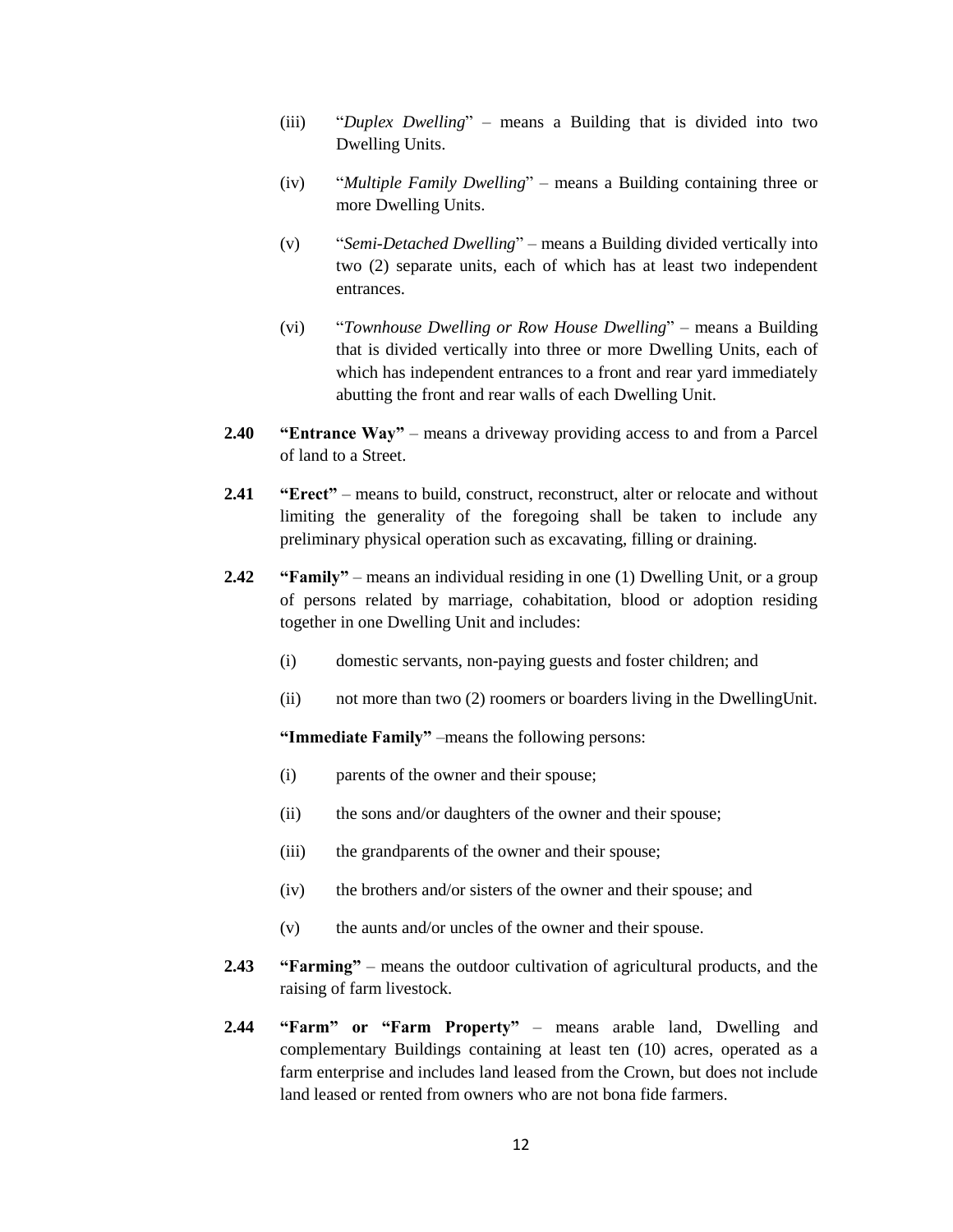- **2.45 "Farm Market"** means a Building in which farm produce comprises the major portion of goods offered or kept for sale directly to the public at retail value.
- **2.46 "Fence"**  means an artificially constructed barrier of any material or combination of materials erected to enclose or screen areas of land.
- **2.47 "Floor Area"** means:
	- (i) *With reference to "Dwelling*" the area contained within the outside walls excluding any private garage, porch, veranda, sunroom, greenhouse, unfinished attic, unfinished basement, and other rooms not habitable at all seasons of the year.
	- (ii) *With reference to "Commercial Building*" the total usable floor area within a Building used for commercial purposes excluding washrooms, furnace rooms and common halls between stores.
	- (iii) *With reference to "Accessory Building*" the area contained within the outside walls.
- **2.48 "Forestry Use"** means commercial silvaculture and the production of timber or pulp and any uses associated with a forestry use, including sawmills, shingle mills, vehicle and equipment storage and maintenance buildings and yards and retail and wholesale outlets for wood and wood products.
- **2.49 "Frontage"** means all land abutting on one side of a Street measured along the common or actual Property Line.
- **2.50 "Grade"** (as it applied to the determination of building height) means the lowest of the average levels of finished ground adjoining each exterior wall of a building, except that localized depressions such as for vehicle or pedestrian entrances need not be considered in the determination of average levels of finished ground.
- **2.51 "Group Home"** means a residence for the accommodation of four or more persons, exclusive of staff, living under supervision in a single housekeeping unit and who, by reason of their emotional, mental, social or physical condition or legal status, require a group living arrangement for their wellbeing. A group home does not include a commercial day care centre, or a halfway house or a facility for the temporary use of transient and homeless persons.
- **2.52 "Heavy Equipment Depot"** means a Lot and/or Building where heavy machinery is stored and serviced.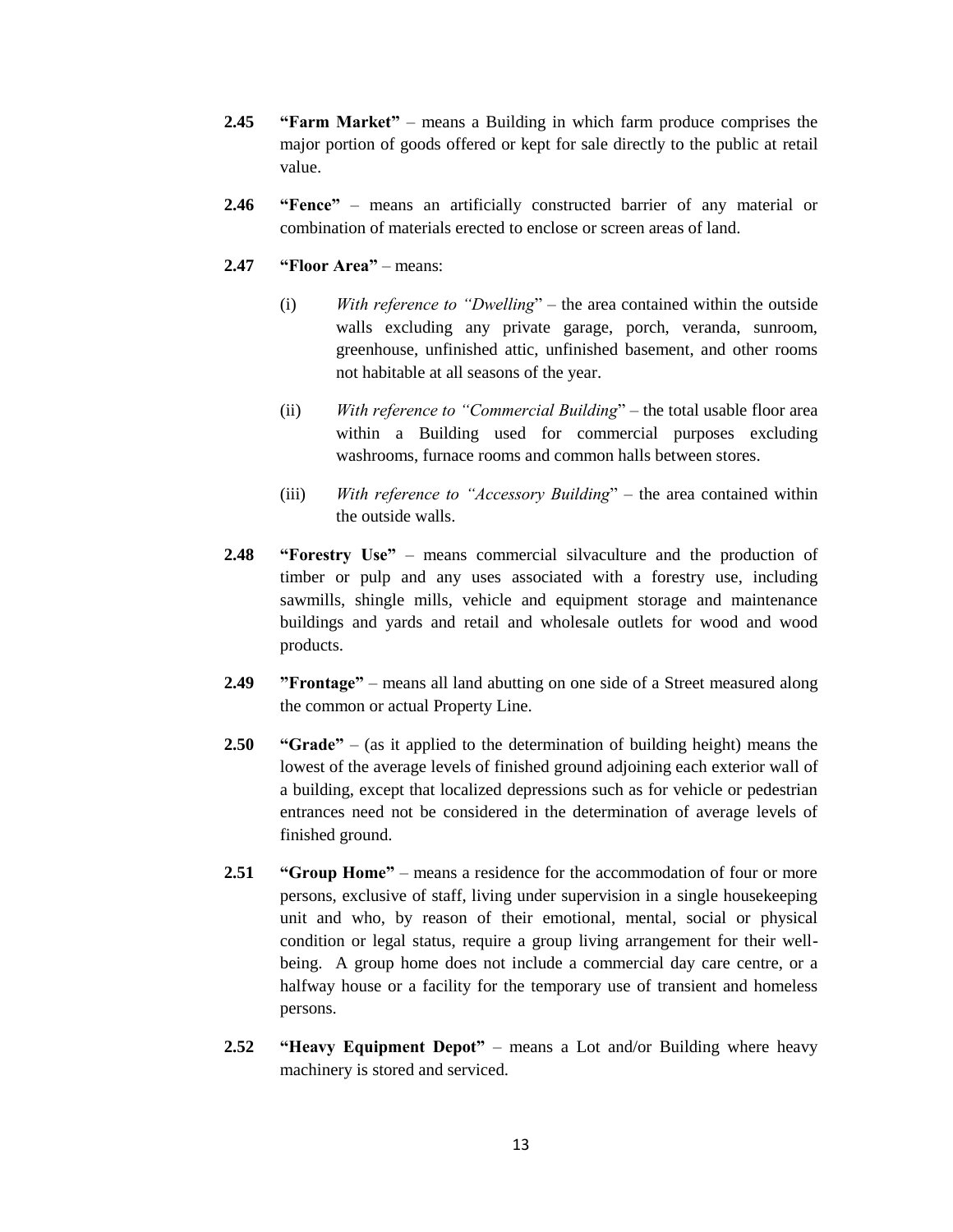- **2.53 "Highway, Road or Street"** means all the area within the boundary lines of every Road, Street or right-of-way which is vested in the Province of Prince Edward Island or the Municipality and Used or intended for Use by the general public for the passage of vehicles and includes any bridge over which any such Road, Street or right-of-way passes.
- **2.54 "Highway Access Regulations"** means the Highway Access Regulations (EC580/95) made under the *Roads Act* R.S.P.E.I. 1988, Cap. 5-15 or as amended from time to time.
- **2.55 "Hotel"** means a Building other than a motel occupied or intended to be occupied as the temporary lodging place for any individual for a fee.
- **2.56 "Industrial Use"** means Use of land or Buildings in or from which goods or materials are manufactured, processed, assembled or extracted or premises from which wholesale trade is carried on including warehousing.
- **2.57 "Institutional Use"** –means the Use of land or Buildings for non-profit or public purposes including but not limited to, hospitals, government buildings, religious institutions, cemeteries, churches, public schools, colleges, cultural centres, libraries and public recreational and park buildings.
- **2.58 "Kennel"** means a Building or Structure where more than four (4) domestic animals excluding livestock are kept, bred or raised for profit or gain.
- **2.59 "Landscaping"** means any combination of trees, shrubs, flowers, grass, other horticultural elements, paving, or other architectural elements, all of which are designed to enhance the visual amenity of a property.
- **2.60 "Livestock"** means horses, cattle, sheep, swine, goats, poultry, fox, mink, chinchilla and rabbits.
- **2.61 "Loading Space"** means an unencumbered area of land provided and maintained upon the same Lot or Lots upon which the principal Use is located and which area is provided for the temporary parking of one (1) commercial motor vehicle while merchandise or materials are being loaded or unloaded, and such Parking Space shall not be for the purpose of sale or display.
- **2.62 "Lot or Property"** means any Parcel of land which is held in separate ownership from the adjoining land , and
	- (i) "Lot Area" means the total area included within the Lot Lines.
	- (ii) "Corner Lot" means a Lot situated at an intersection of and abutting on two or more Streets.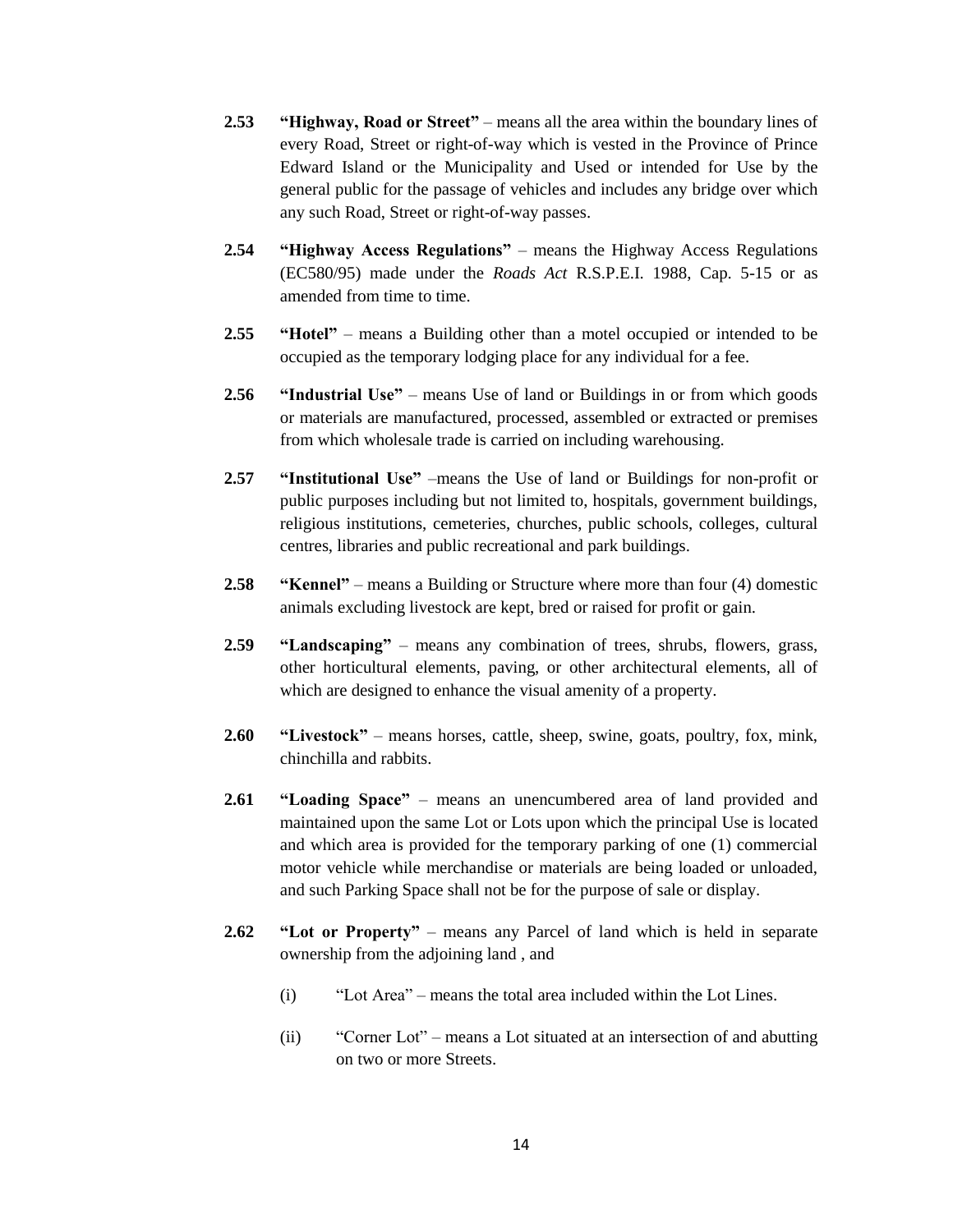- (iii) "Flankage Lot Line" means the side Lot Line which abuts the Street on a Corner Lot.
- (iv) Front Lot Line" means the Lot Line abutting the Street upon which the Building or Structure erected or to be erected has its principal entrance.
- (v) "Interior Lot" means a Lot other than a Corner Lot.
- (vi) "Lot Depth" means the depth from the Front Lot Line to the rear Lot Line.
- (vii) "Lot Line" means any boundary of a Lot.
- (viii) "Rear Lot Line" means the Lot Line further from and opposite to the Front Lot Line.
- (ix) "Side Lot Line" means a Lot Line other than a Front, Rear or Flankage Lot Line.
- (x) "Through Lot" means a Lot bounded on two opposite sides by Streets.
- **2.63 "Lot Consolidation"** means the legal incorporation of two or more existing Parcels of land to form a single, larger Parcel.
- **2.64 "Lounge"** means a commercial facility or structure licensed to sell alcoholic beverages to the public.
- **2.65 "Main Building"** means that Building, the nature of the use of which determines the status of the Lot upon which it is authorized to be constructed or upon which it is constructed.
- **2.66 "Mini-Home"** means a premanufactured dwelling unit having an average width of less than 20 feet (6 m), not including appurtenances such as porches, entries, etc. and certified under the Z240 provisions of the Canadian Standards Association (CSA) or as subsequently amended.
- **2.67 "Mobile Home"**  means a transportable Dwelling Unit suitable for permanent occupancy, designed to be transported with or without its own wheeled chassis.
- **2.68 "Mini Home Park"** means a Lot of land planned and developed for the placement of Mobile Homes and Mini-Homes.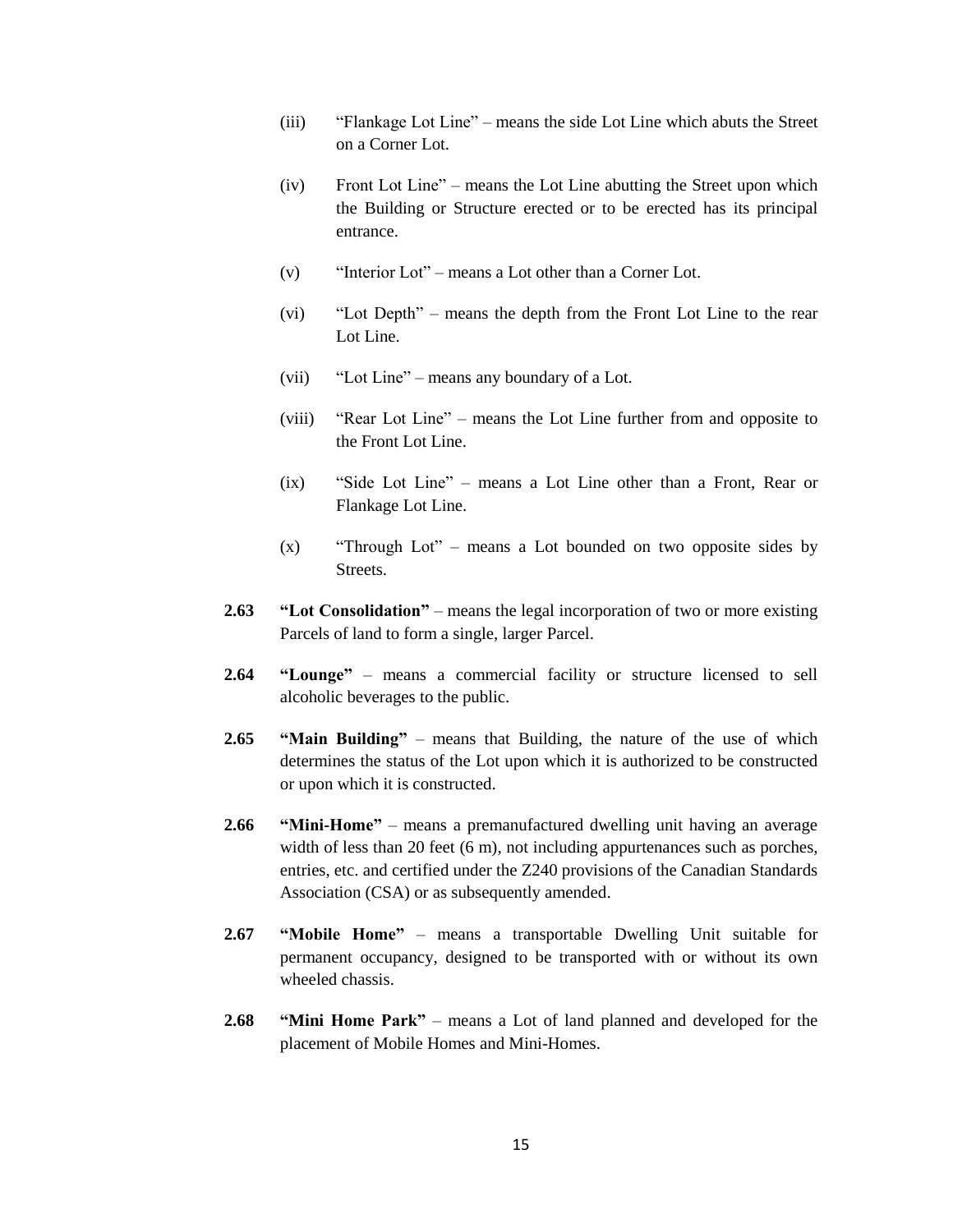- **2.69 "Motel"** means a Building occupied in whole or in part as a temporary lodging place for an individual and for which there is an exit for any room or suite of rooms directly to the outdoors with access to grade level.
- **2.70 "Municipality"** means the Town of O'Leary.
- **2.71 "Nursing Home"** means a Building, part of Building, or group of Buildings in which, for a fee, charge or reward, direct or indirect, there are housed patients requiring or receiving active treatment for, or convalescing from, or being rehabilitated after illness or injury, but does not include a public hospital, mental hospital, tuberculosis hospital or sanatorium.
- **2.73 "Obnoxious Use"** means a Use which, from its nature or operation, creates a nuisance or is offensive by the creation of noise or vibration or by reason of the emission of gases, fumes, dust, and any objectionable odour, or by reason of the unsightly storage of goods, wares, merchandise, salvage, refuse matter, waste or other material.
- **2.74 "Open Space"** means that portion of a Lot which may be used for landscaping, recreational space or leisure activities normally carried on outdoors; but does not include space used for service drive-ways or off-street parking.
- **2.75 "Ornamental Structures"**  means landscaping or architectural structures such as arbours, fixed seating, sculptures or similar improvements.
- **2.76 "Outdoor Display"**  means an area of land where goods are displayed and which are available for sale to the general public from a retail outlet located on the same Lot.
- **2**.**77 "Outdoor Storage"** means the storage of merchandise, goods, inventory, materials or equipment or other items which are not intended for immediate sale, by locating them outside.
- **2.78 "Owner"** means a part owner, a joint owner, tenant in common or joint tenant of the whole or any part of any land or Building and includes a trustee, and executor, and executrix, a guardian, and agent, or mortgagee in possession or other person having the care or control of any land or Building in the event of the absence or disability of the person having the title thereof.
- **2.79 "Parcel"** means a Lot, block or other division of land or property which is recognized as a separate unit of land for the purposes of this bylaw.
- **2.80 "Parking Lot"** means an open area of land other than a Street or an area within a structure for the parking of vehicles.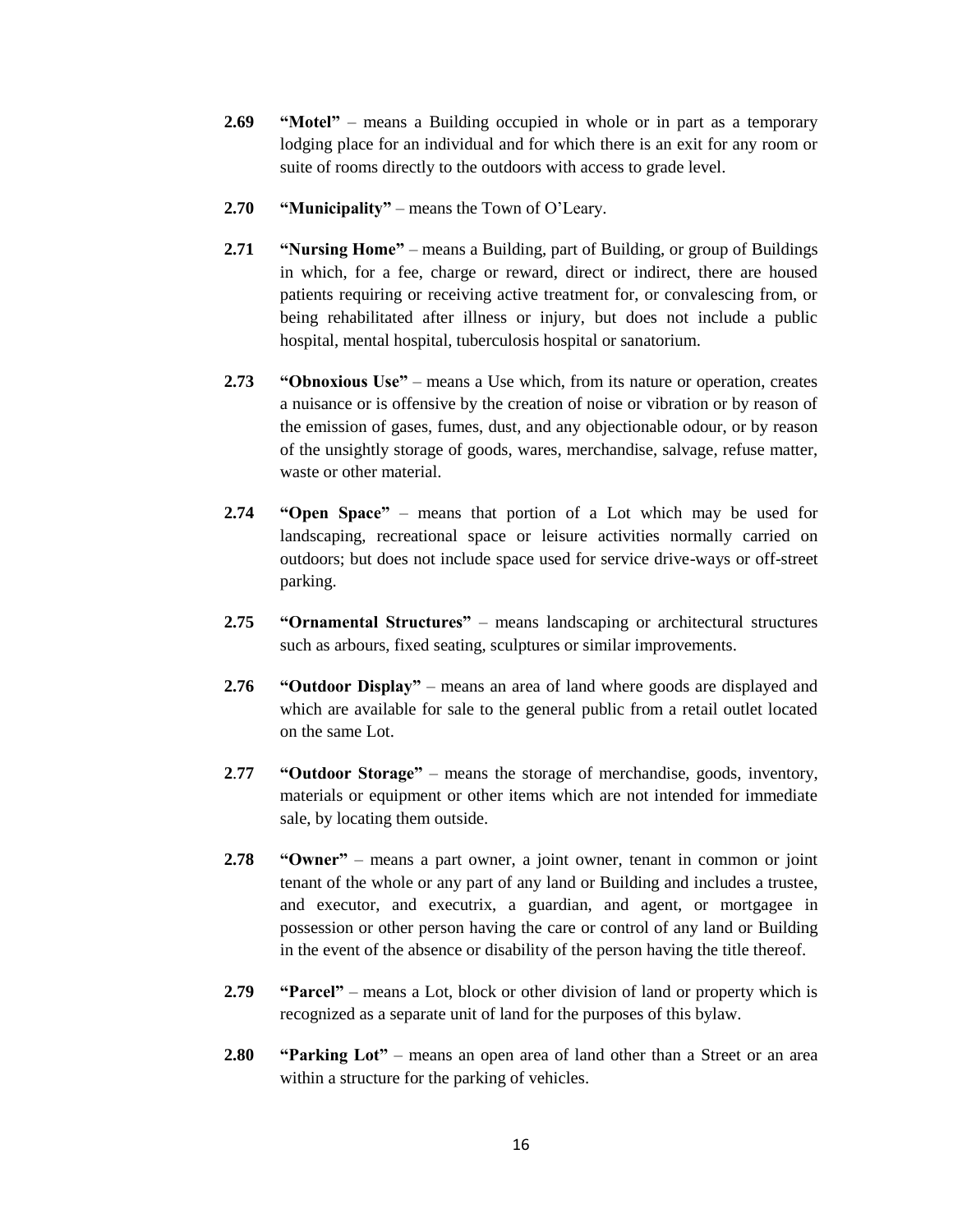- **2.81 "Panhandle Lot"** means a Lot that does not have the minimum Frontage on a Road required by these regulations, but has a deeded driveway connection providing access to a public Road or privately owned subdivision Road.
- **2.82 "Parking Space"** means an area of land which is suitable for the parking of a vehicle, not less than nine feet wide and eighteen feet long, accessible to vehicles without the need to move other vehicles on adjacent areas.
- **2.83 "Phase"** means to develop a Parcel of land over time in a series of prescribed stages; or one of such stages.
- **2.84 "Plant Nursery(and Greenhouse)"** means a premise or any land used primarily to raise and store trees, shrubs, flowers, and other plants for sale or for transplanting.
- **2.85 "Private Garage"** means a Building or part thereof which is used for the sheltering of private motor vehicles and storage of household equipment incidental to the residential occupancy and in which there are no facilities for repairing or servicing of such vehicles for remuneration or commercial use.
- **2.86 "Premise Sign"** means a Sign that directs attention to a business, commodity, service, industry, or other activity, which is sold, offered, or conducted on the Lot upon which such sign is located, or to which it is affixed.
- **2.87 "Private Road"** means a Road, Street or right-of-way which is not a public Road.
- **2.88 "Public Park or Parkland"** means land owned by the Town or some other level of government used or intended for use by members of the public.
- **2.89 "Recreational Trailer or Vehicle"** means a vehicle which provides sleeping and other facilities for short periods of time, while travelling or vacationing, designed to be towed behind a motor vehicle, or self-propelled, and includes such vehicles commonly known as travel trailers, camper trailers, pick-up coaches, motorized campers, motorized homes, recreation vehicles or other similar vehicles.
- **2.90 "Recreational Use"**  means the Use of land for parks, playgrounds, tennis courts, lawn bowling greens, athletic fields, golf courses, picnic areas, swimming pools, day camps, and similar uses but does not include a tract for the racing of animals or any form of motorized vehicles.
- **2.91 "Recycling Depot"** means premises on which recoverable materials such as newspaper, glassware, and metal cans are separated prior to shipment but does not include any processing of the material or a Salvage Yard.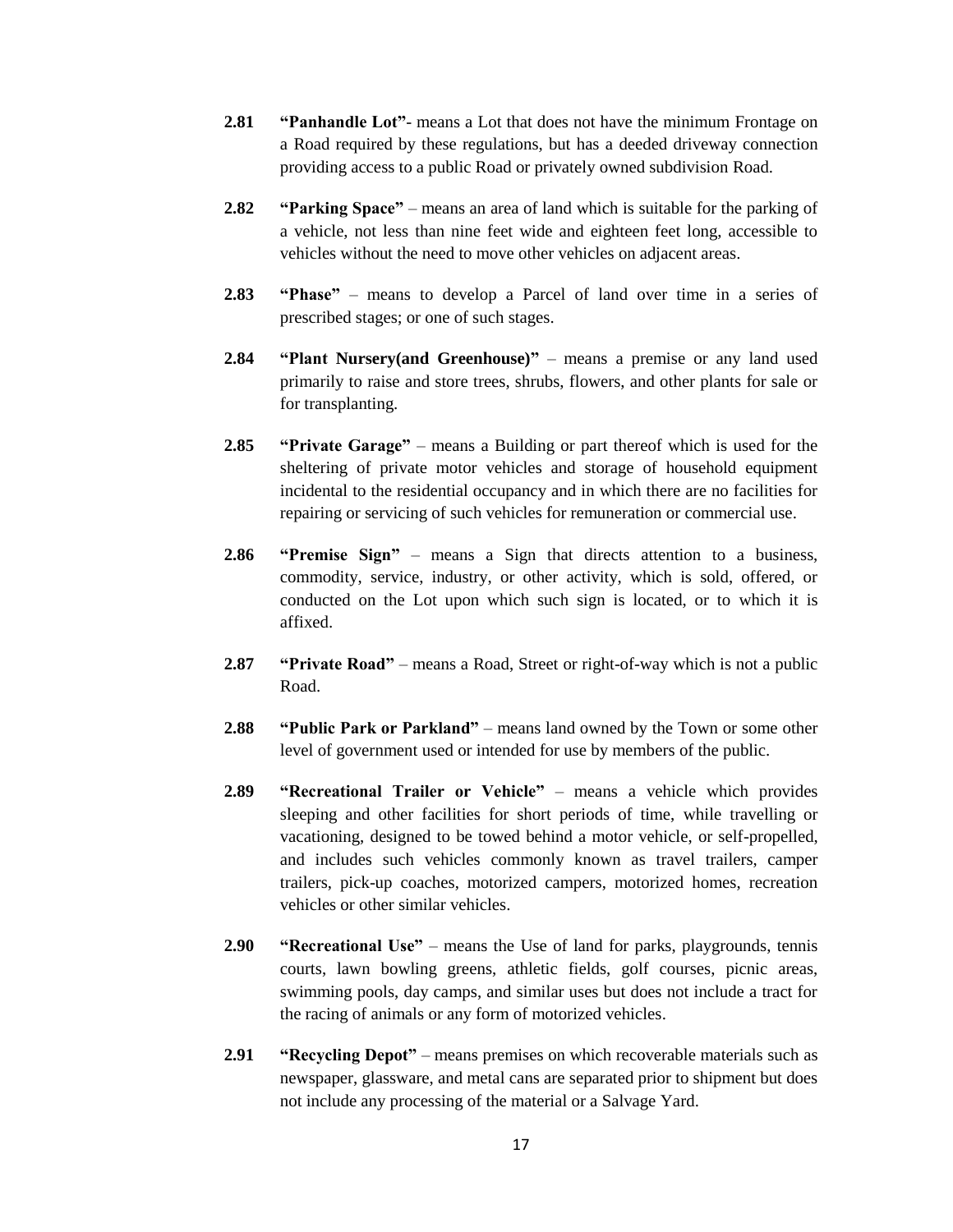- **2.92 "Recycling Plant"** means a building in which recoverable resources, such as newspapers, magazines, books and other paper products; glass; metal cans; and other products are recycled, reprocessed, and treated to return such products to a condition in which they may again be used for production but it does not include a Salvage Yard.
- **2.93 "Residential Care Facility"**  means a Building or premises licensed by the Province of Prince Edward Island, where accommodation and supervisory and/or personal care is provided or made available for more than three persons and includes a Group Home.
- **2.94 "Resource Use"** means the Use of land or Buildings for production and harvesting or extraction of any agricultural, forestry, or fisheries product.
- **2.95 "Resource Commercial Use"**  means the Use of a Building or Lot for the storage, display or sale of goods directly and primarily related to resource uses.
- **2.96 "Resource Industrial Use"** means the Use of land or Buildings for any industrial development directly associated with agriculture, fisheries or forestry industries.
- **2.97 "Restaurant"** –means Buildings or Structures or part thereof where food and drink is prepared and offered for sale to the public.
- **2.98 "Retail Store"**  means a Building or part thereof in which foods, goods, wares, merchandise, substances, articles or things are offered or kept for sale directly to the public at retail.
- **2.99 "Rural Tourism Use"** means the Use of a Building or land for nonrecreational commercial uses related to tourism, including rental accommodations and campgrounds.
- **2.100 "Salvage Yard"** means an area of land used for the storage, handling or processing of and sale of scrap material, and without limiting the generality of the foregoing, may include waste paper, rags, bones, used bicycles, vehicles, tires, metals or other scrap material or salvage, but shall not include a hazardous waste material storage or disposal site or Recycling Depot.
- **2.101 "Senior Citizen"** means a person deemed to be eligible for accommodation in a Senior Citizen Home under the terms of the *PEI Housing Corporation Act* or comparable Provincial statute.
- **2.102 "Senior Citizen Home"** means any home for Senior Citizens either privately sponsored or administered by any public agency or any service club either of which obtains its financing from federal, provincial or municipal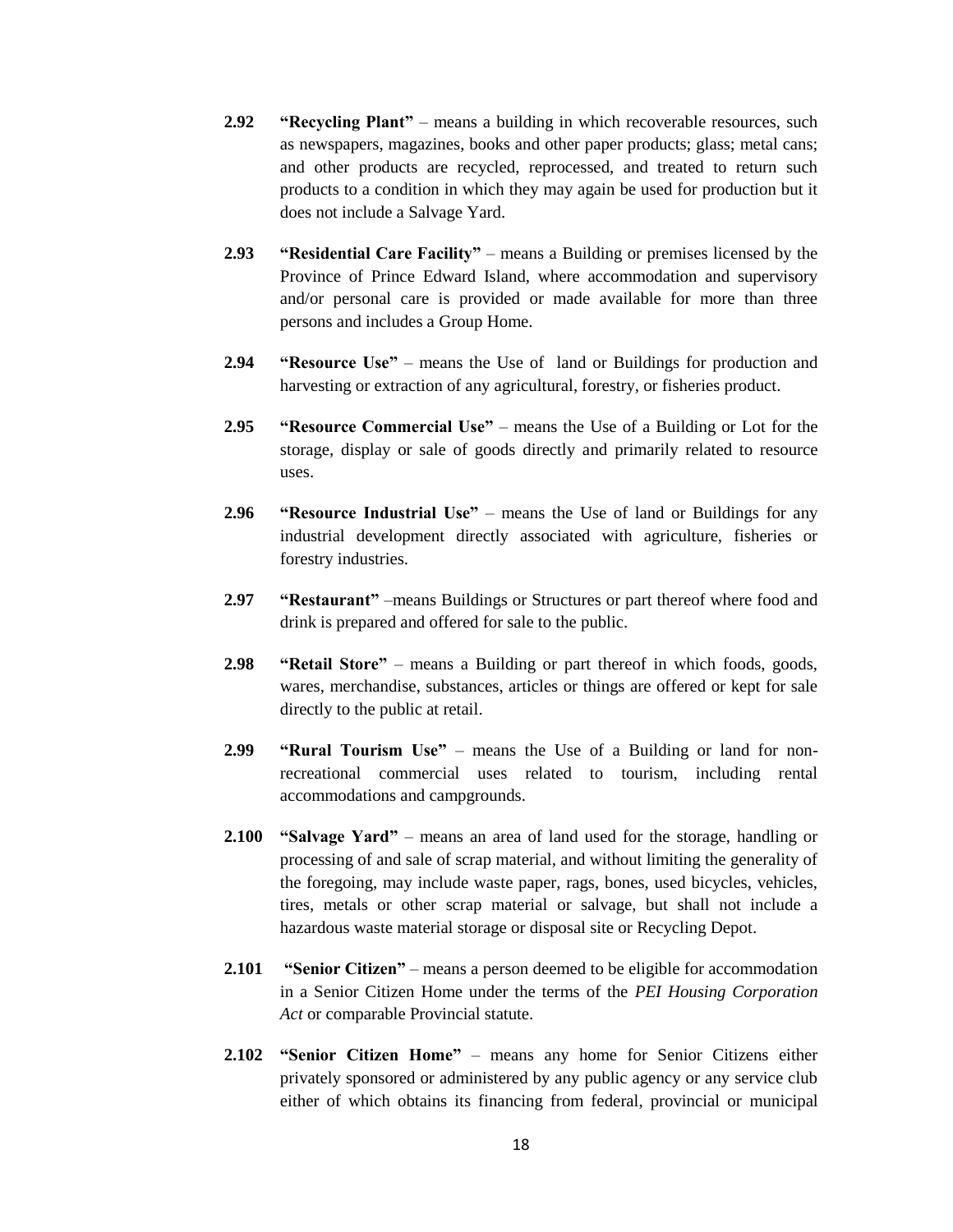governments or agencies or by public subscription or donations, or by a combination thereof, and shall include auxiliary uses such as lounges and recreation facilities usually associated with senior citizens' developments, and solely for the use of its residents.

- **2.103 "Service Shop"** means a Building or part thereof used for the sale and repair of household articles and shall include radio, television, and appliance repair shops but shall not include industrial, manufacturing or motor vehicle body repair shops.
- **2.104 "Sewage Disposal System"** means any system or part thereof for disposing of sewage or waste by means of one or more settling or septic tanks and one or more disposal fields, and any other system or part thereof for sewage or waste disposal not directly connected to a municipal or approved central waste treatment system.
- **2.105 "Sign"** means a Structure, device, light or natural object including the ground itself, or any part, or any device attached, or painted or represented on which shall be used to advertise, or attract attention to any object, product, place, activity, person, institution, organization, firm, group, commodity, profession, enterprise, industry or business, or which display or include any letter, work, model, number, banner, flag, pennant, insignia, device or representation used as an announcement, direction, or advertisement, and which is intended to be seen from off the premises or from a Parking Lot.
- **2.106 "Storey"** means that portion of a Building between any floor and ceiling or roof next above, provided that any portion of a building partly below grade level shall not be deemed a storey unless its ceiling is at least 1.8 m (approximately 6 feet) above grade and provided also that any portion of a building between any floor and ceiling or roof next above exceeding 4.2 m (approximately 14 feet) in height shall be deemed an additional storey.
- **2.107 "Street or Road"** see Highway, Section 2.53.
- **2.108 "Street Line"**  means the boundary of a Street.
- **2.109 "Structure"** means any construction including a Building fixed to, supported by or sunk into land or water, but excludes concrete and asphalt paving or similar surfacing and fencing and includes a Swimming Pool.
- **2.110 "Subdivision"** means a division of a Parcel of land by means of a plan of subdivision, plan or survey, agreement, deed or any instrument, including a caveat transferring or creating an estate or interest in part of the parcel.
- **2.111 "Survey Plan"**  means an appropriately scaled drawing of survey details, certified by a licensed Prince Edward Island land surveyor.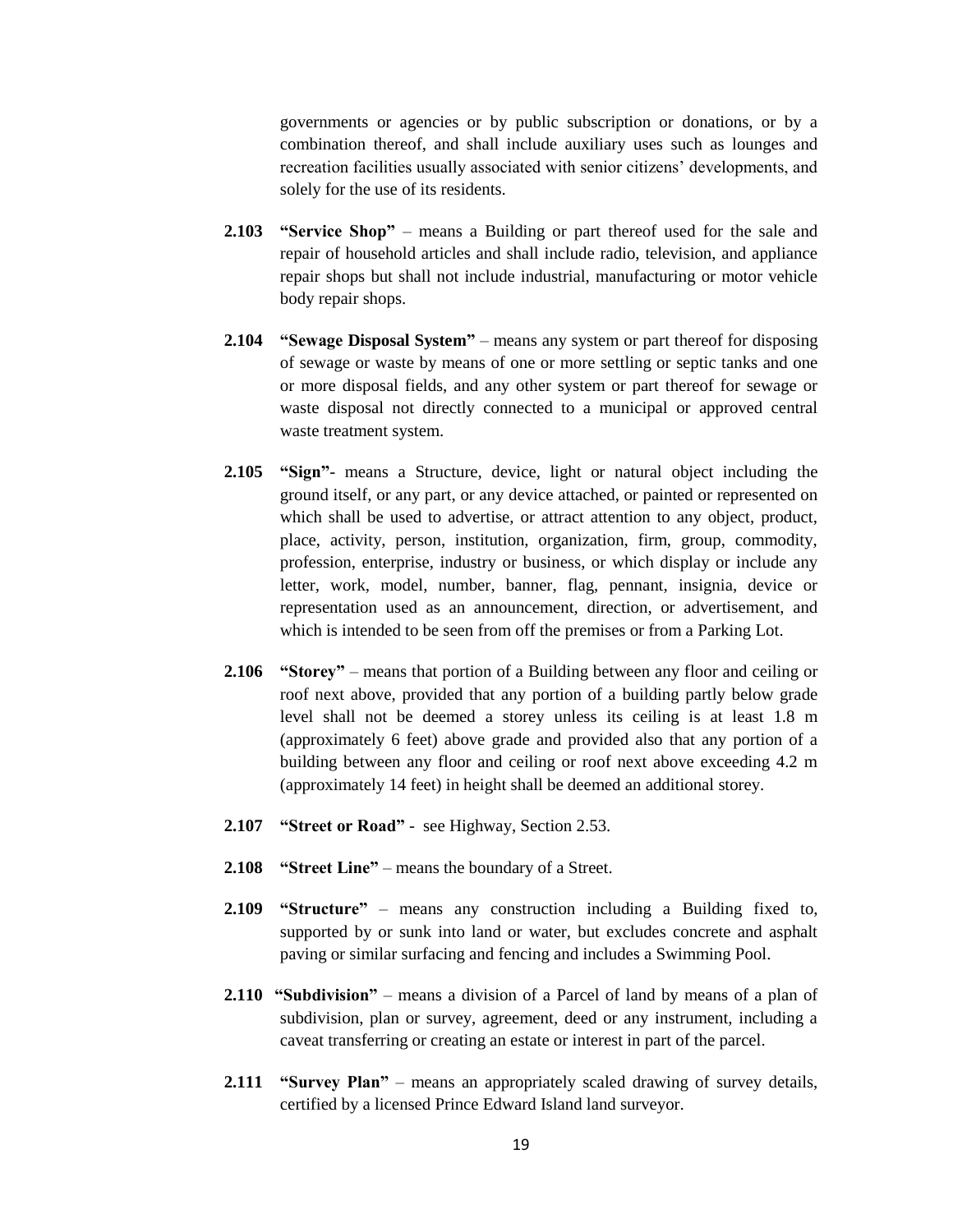- **2.112 "Swimming Pool"** means any outdoor structure, basin, chamber, or tank used or which may be used for swimming, diving, or recreational bathing and having a depth of 60 cm (approximately 24 inches) or more at any point or with a surface area exceeding 10 square metres (108 square feet).
- **2.113 "Tourist Establishment"** means a Dwelling in which is operated the business of providing or offering overnight accommodation for transient guests for compensation.
- **2.114 "Use"** means any purpose for which a Building or other Structure or Parcel of land may be designed, arranged, intended, maintained or occupied, and includes any activity, occupation, business or operation carried on, or intended to be carried on, in a Building or other Structure or on a Parcel.
- **2.115 "Warehouse"** means a Building used for the storage and distribution of goods, wares, merchandise, substances or articles and may include facilities for a wholesale or retail commercial outlet, but shall not include facilities for a truck or transport terminal or yard.
- **2.116 "Watercourse"** shall have the same meaning as defined under the *Environmental Protection Act Watercourse and Wetland Protection Regulations* and in the case of any dispute the final determination shall be made by the Provincial Department having authority to enforce these Regulations.
- **2.117 "Wetland"** shall be defined as noted above under "Watercourse".
- **2.118 "Yard"** means an open, uncovered space on a Lot appurtenant to a Building and unoccupied by Buildings or Structures except as specifically permitted in this Bylaw and
	- i) "*Front Yard*" means a yard extending across the width of a Lot between the Front Lot Line and nearest wall of any Building or Structure on the Lot and "minimum front yard" means the minimum depth of a front yard on a Lot between the Front Lot Line and the nearest main wall of any Building or Structure on the Lot.
	- (ii) "*Rear Yard*" means a yard extending across the width of a Lot between the Rear Lot Line and the nearest wall of any main Building or Structure on the Lot and "minimum rear yard" means the minimum depth of a Rear Yard on a Lot between the Rear Lot Line and the nearest main wall of any main Building or Structure on the Lot.
	- (iii) "*Side Yard*" means a yard extending from the Front Yard to the Rear Yard of a Lot between a Side Lot Line and nearest wall of any Building or Structure on the Lot, and "minimum side yard" means the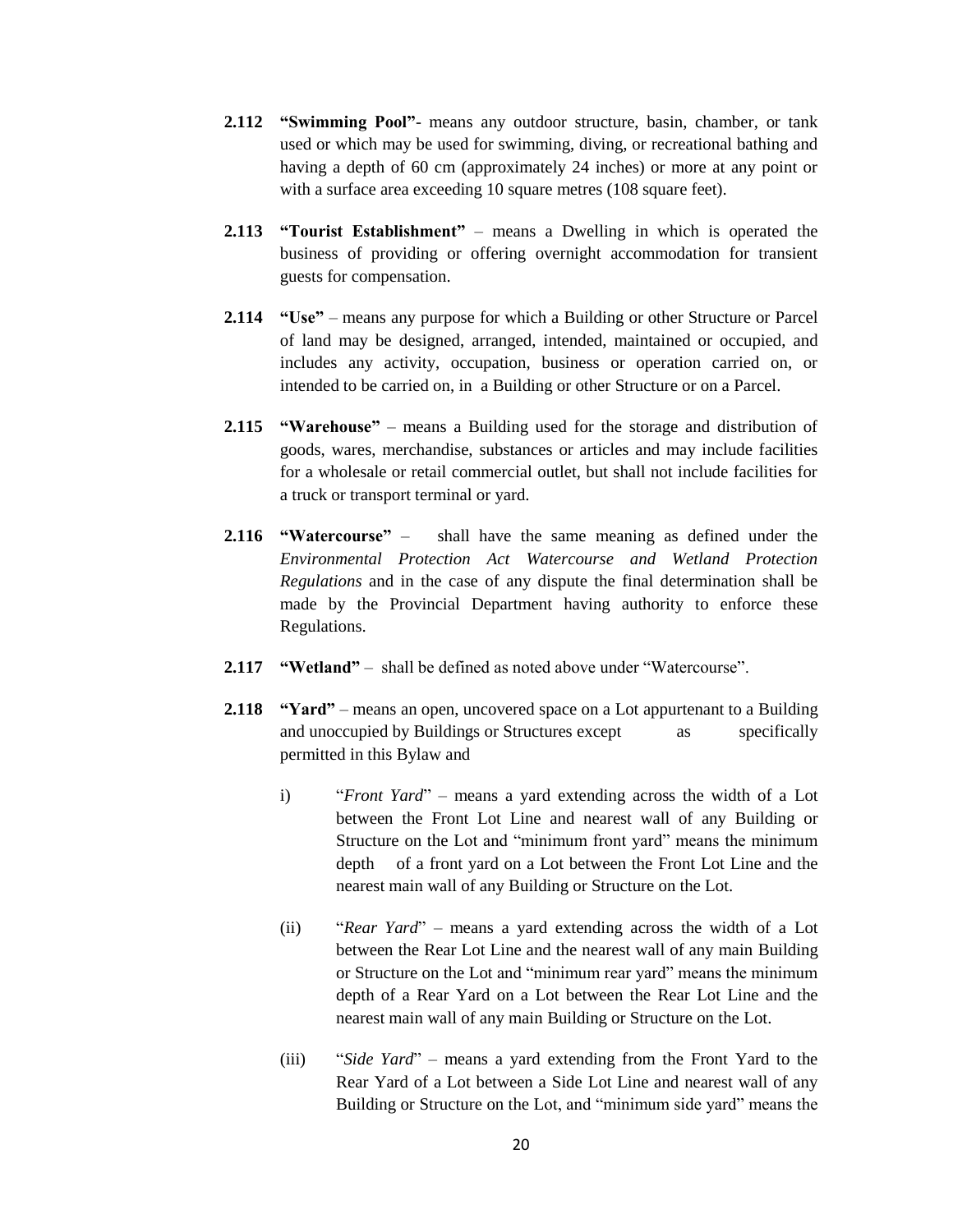minimum width of a Side Yard on a Lot between a Side Lot Line and the nearest main wall of any main Building or Structure on the Lot.

- (iv) "*Flankage* Yard" means the Side Yard of a Corner Lot which Side Yard extends from the Front Yard to the Rear Yard between the Flankage Lot Line and the nearest main wall of any Building or Structure on the Lot.
- **2.119 "Zone"** means a designated area of land shown on the Official Zoning Map of the Bylaw within which land uses are restricted to those specified by this Bylaw.

#### **SECTION #3 – DEVELOPMENT ZONES**

## **3.1 DEVELOPMENT ZONES**

For the purpose of this Bylaw the Community is divided into the following development Zones, the boundaries of which are subject to Section 3.2 as shown in Appendix "A" on the Official Zoning Map. Such Zones may be referred to by the appropriate symbols.

| SYMBOL         |
|----------------|
| R <sub>1</sub> |
| R <sub>2</sub> |
| R <sub>3</sub> |
| <b>RM</b>      |
| C <sub>1</sub> |
| M <sub>1</sub> |
| <b>PSI</b>     |
| 0 <sub>1</sub> |
| 02             |
| $\mathsf{A}1$  |
|                |

#### **3.2 INTERPRETATION OF ZONE BOUNDARIES**

Boundaries between Zones as indicated in Appendix "A" shall be determined as follows:

- 1) Where a Zone boundary is indicated as following a Street or Highway, the boundary shall be the center line of such Street or Highway.
- 2) Where a Zone boundary is indicated as following Lot or property lines, the boundary shall be such Lot or property lines.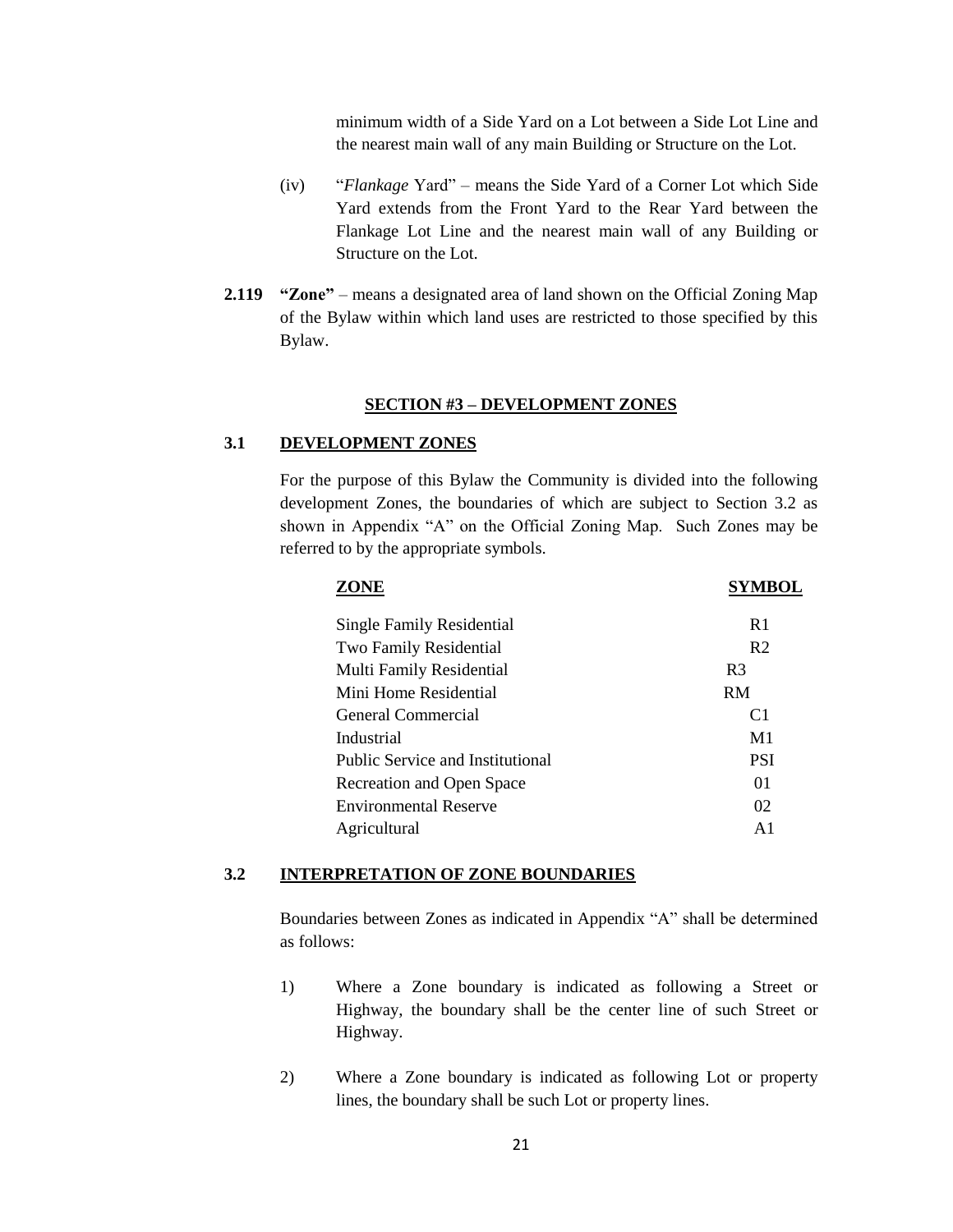- 3) Where a Zone boundary is indicated as following the limits of the Municipality the limits shall be the boundary.
- 4) Where none of the above provisions apply, the Zone boundary shall be scaled from the Official Zoning Map lodged with the Municipality.

## **3.3 OFFICIAL ZONING MAP**

Appendix "A" may be cited as the "Official Zoning Map' and forms a part of this Bylaw.

## **3.4 CERTAIN WORDS**

In this Bylaw, words used in the present tense include future; words in the singular number include the plural; the word "shall" is mandatory and not permissive; and the word "he" includes "she".

## **3.5 UNITS OF MEASURE**

Units of measure and conversion shall be in accordance with either Imperial or Metric standards.

## **SECTION #4 – GENERAL PROVISIONS FOR ALL ZONES**

## **4.1 DEVELOPMENT APPROVAL**

- 1. No person shall:
	- a) change the Use of a parcel of land or a structure;
	- b) commence any "Development";
	- c) construct or replace any Structure or Deck;
	- d) make structural alterations to any Structure;
	- e) make any water or sewer connection;
	- f) make any underground installation such as a fuel tank, a foundation wall or the like;
	- g) move or demolish any Structure;
	- h) establish or operate an excavation pit;
	- i) construct a Street;
	- j) place, dump or remove any fill or other material;
	- k) Subdivide or Consolidate a Parcel or Parcels of land; or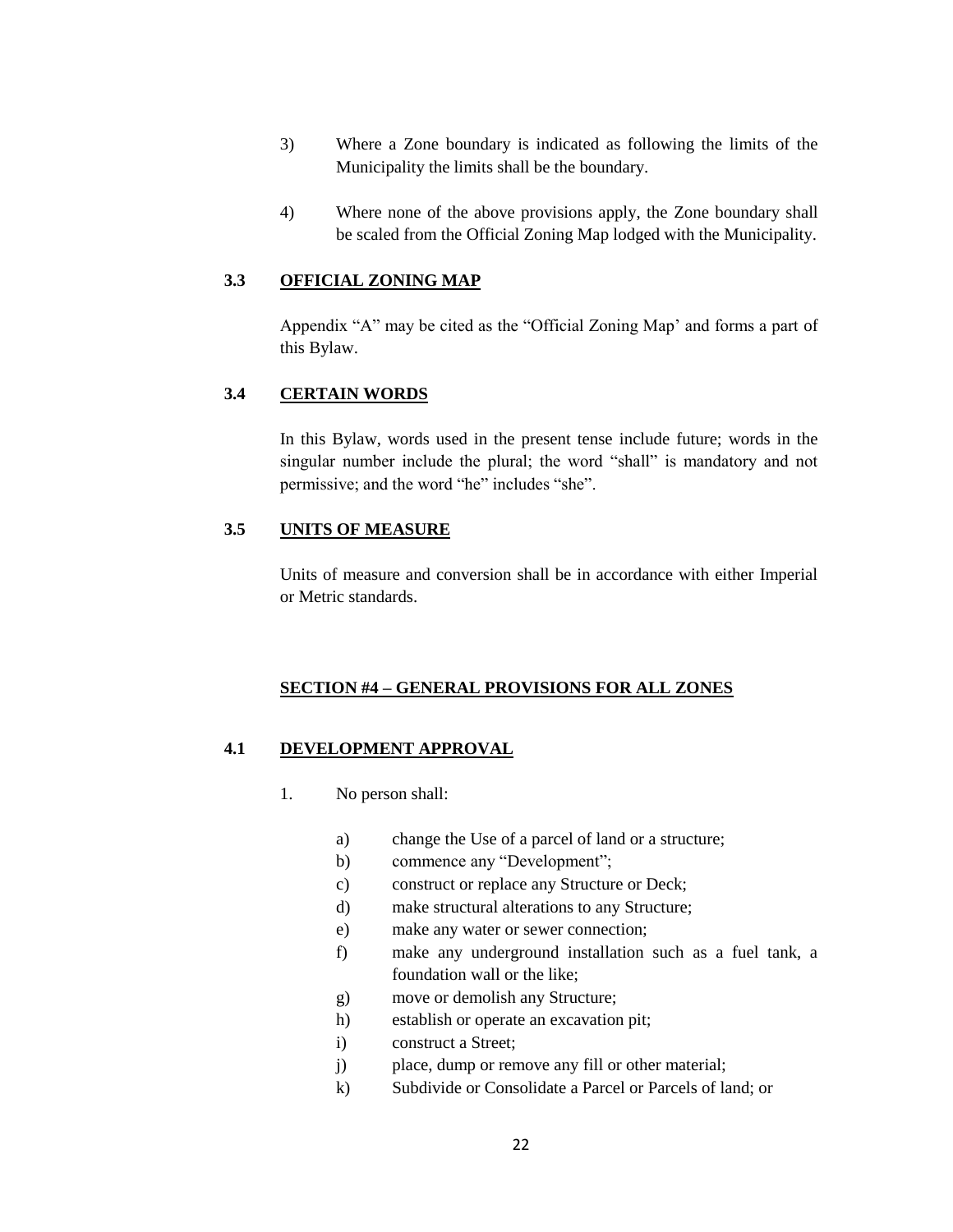l) construct a Fence over four (4) feet (1.2 m) high

without first applying for, and receiving a permit from Council.

- 2. For the purpose of this Bylaw:
	- a) laying paving materials for patios or sidewalks;
	- b) constructing Fences of less than four (4) ft. (1.2 m) in height;
	- c) installing clotheslines, poles, and radio or television antennae, except satellite dishes over 24" (0.6 m) in diameter;
	- d) making a garden;
	- e) growing a crop or preparing land for a crop;
	- f) making landscaping improvements or constructing Ornamental Structures of less than 64 sq. ft. (6.4 sq. m.); and
	- g) conducting routine maintenance which has the effect of maintaining or restoring a Structure or any of its elements to its original state or condition,

shall not be interpreted as changing the Use of land or a Structure or constructing or replacing a Structure, and shall not require a permit from Council.

#### **4.2 PERMIT APPLICATION**

- (1) Any person applying for a permit shall do so on a form prescribed by Council, and shall submit the application to the Administrator.
- (2) Every application form shall be signed by the property owner or the property owner's authorized agent, and shall be accompanied by an application fee in accordance with a fee schedule which the Council shall establish.

## **4.3 PAYMENT OF FEES**

Notwithstanding any Section of this Bylaw, Development Permits are not valid and shall not be recognized until the application fee and any other required fees are paid in full and the said permit is acquired by the developer.

A schedule of fees shall be established by resolution of Council and may from time to time be amended to reflect the costs related to processing the applications.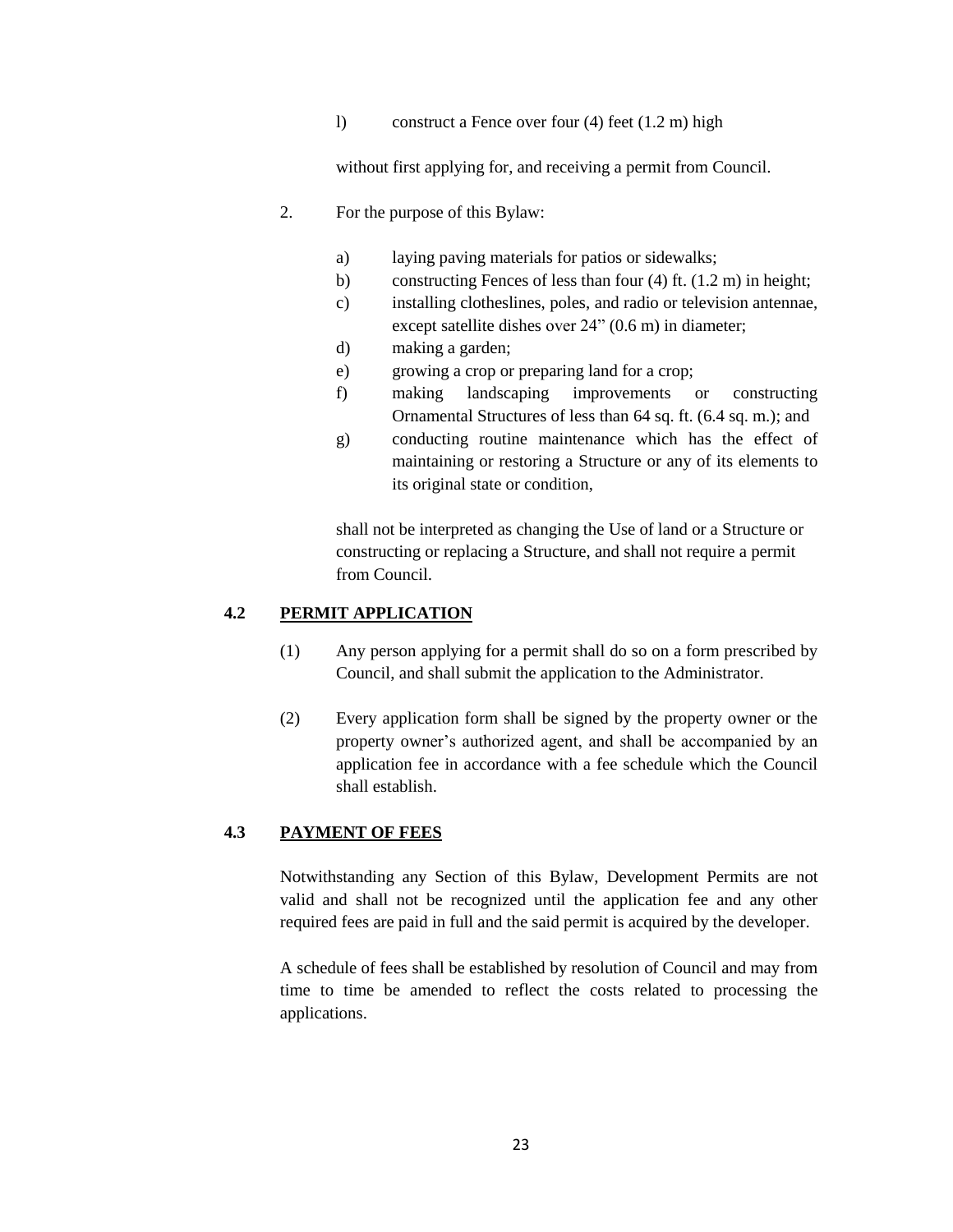## **4.4 DEVELOPMENT PERMIT**

A Development Permit shall be valid for a twelve-month period, or such additional time as may be authorized by Council.

## **4.5 SITE PLAN**

Council may require an applicant to submit a site plan drawn to a convenient scale certifying the agreement of the applicant to develop the site in accordance with the plan. Such plan(s) to be submitted in duplicate, drawn to an appropriate scale and showing:

- a) the true shape and dimensions of the Lot to be used, and upon which it is proposed to erect any Building or Structure;
- b) the location, height and dimensions of the Building, Structure, or work proposed to be Erected;
- c) the location of every Building or Structure already Erected on the Lot and the general location of Buildings on abutting Lots;
- d) the proposed location and dimensions of any Parking Spaces, Loading Spaces, outside storage, driveways and landscaped areas;
- e) the proposed Use of the Lot and each Building or Structure to be developed; and
- f) any other information which the Development Officer deems necessary to determine whether or not the proposed Development conforms with the requirements of this Bylaw.

## **4.6 CONDITIONS ON PERMITS**

Council or its agent shall have the authority to impose conditions on a permit subject to such conditions being directly related to or consistent with bylaws of the Town or the Official Plan.

## **4.7 DEVELOPMENT AGREEMENT**

Council may require any applicant to enter into a Development Agreement. This Agreement shall be a contract binding on both parties, containing all conditions which were attached to the Development Permit. Failure to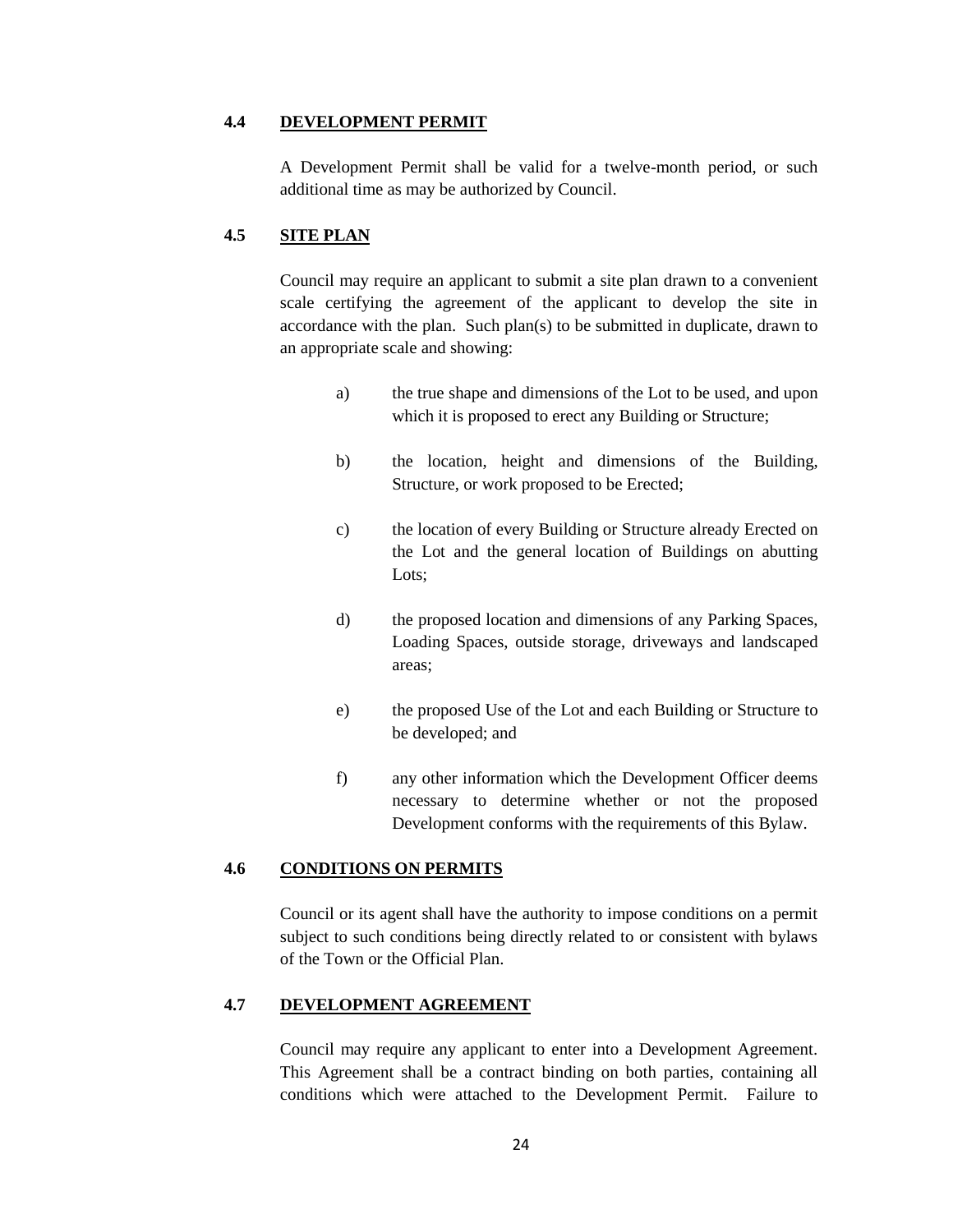comply with a Development Agreement shall constitute an offense under this Bylaw.

A Development Agreement may address but shall not be limited to the following matters:

- a) site design;
- b) the design and construction cost of sidewalks, pathways and other pedestrian access matters;
- c) landscaping and screening;
- d) vehicular accesses and exits;
- e) signage
- f) security and safety lighting;
- g) architectural harmony;
- h) methods of waste disposal;
- i) fencing; and
- j) any other matters that Council deems necessary to ensure the health, safety and convenience of Town residents and the travelling public.

#### **4.8 EXISTING NON-CONFORMING LOTS**

- (1) Notwithstanding anything else in this Bylaw, the Use of a Building on a Lot on the effective date of this Bylaw may be changed to a Use permitted on the Lot where the Lot Area or Frontage or both is less than that required by this Bylaw, provided that all other applicable provisions of this Bylaw are satisfied.
- (2) Notwithstanding any other provisions of this Bylaw, a vacant Lot held in separate ownership from adjoining Parcels on the effective date of this Bylaw, having less than the minimum width or area required, may be used for a purpose permitted in the Zone in which the Lot is located and a Building may be Erected on the Lot provided that all other applicable provisions in this Bylaw are satisfied.
- (3) An existing undersized Lot may be increased in area or Frontage, or both, and still remain an existing undersized Lot if after the increase, the Lot still remains undersized.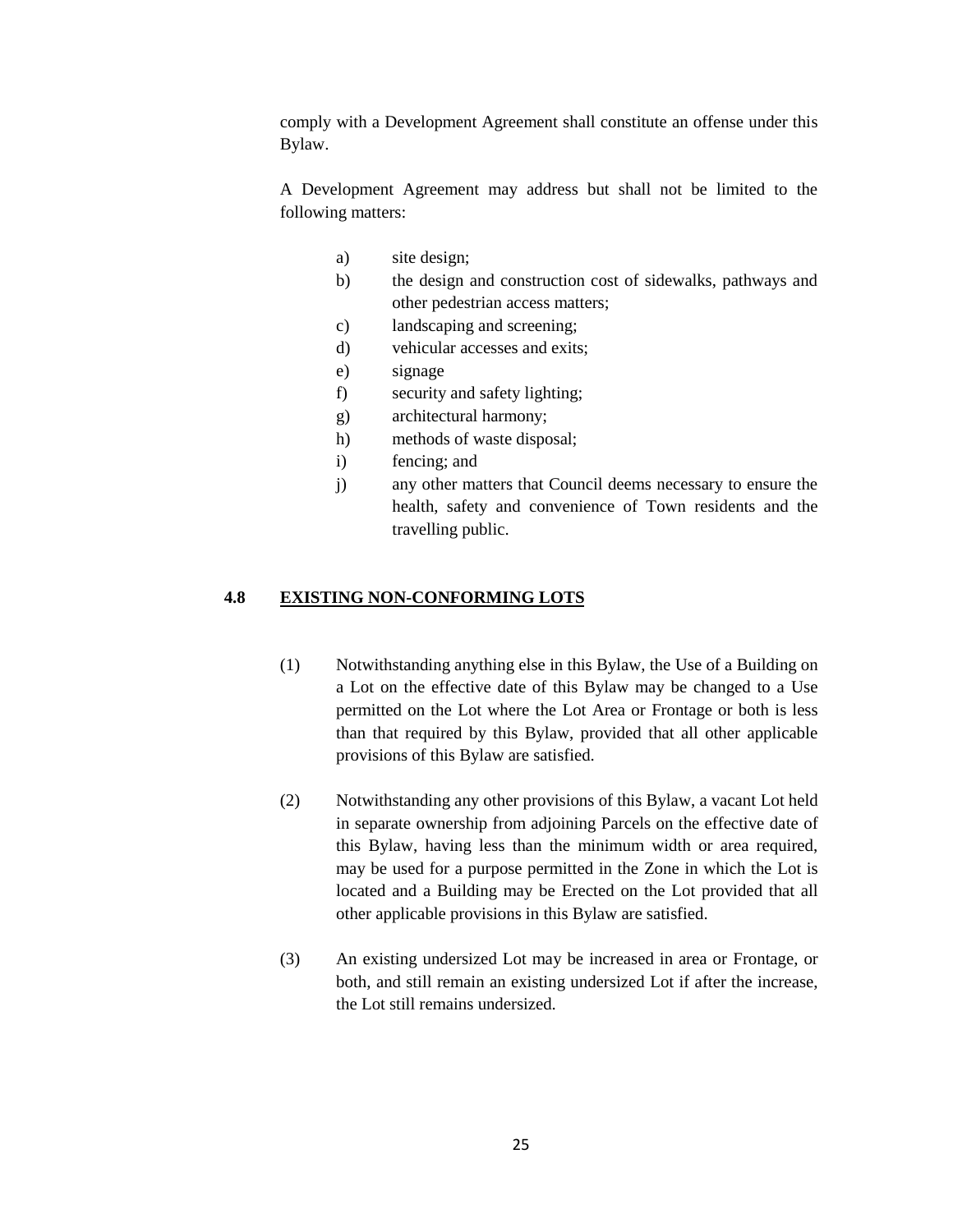#### **4.9 LOT FRONTAGE**

- 1. If a Parcel of land in any Zone is of such configuration that it cannot reasonably be Subdivided in such a way to provide the required minimum Frontage on a Street, the Council may approve a reduced Frontage, provided that:
	- (a) the Lot Width at the Building Line measures at least as much as the minimum Lot Frontage for the Zone;
	- (b) the Lot has access to a public Road or privately owned subdivision Road by way of a driveway that is part of the Lot;
	- (c) the access driveway noted in (b) above has a minimum width of 24 feet (7.3 metres);
	- (d) not more than one other Panhandle Lot, as described in (b) above, has been subdivided from the Existing parcel of land; and
	- (e) the Lot Area in all other respects meets the requirements of this Bylaw.
- 2. In any Zone, Lots designed with a reduced Frontage along a bend in a Street or facing a cul-de-sac, may be approved by Council if in the opinion of Council adequate and safe access is provided and if the Lot width at the Building Line measures at least as much as the minimum Lot Frontage for the Zone.

## **4.10 EXISTING NON-CONFORMING BUILDINGS**

Where a Building has been Erected on or before the effective date of this Bylaw having less than the minimum Front Yard setback or Side Yard or Rear Yard required by this Bylaw, the Building may be enlarged, reconstructed, repaired or renovated provided that:

- (1) the enlargement, reconstruction, repair or renovation does not further reduce the Front Yard or Side Yard or Rear Yard which does not conform to this Bylaw; and
- (2) all other applicable provisions of this Bylaw are satisfied.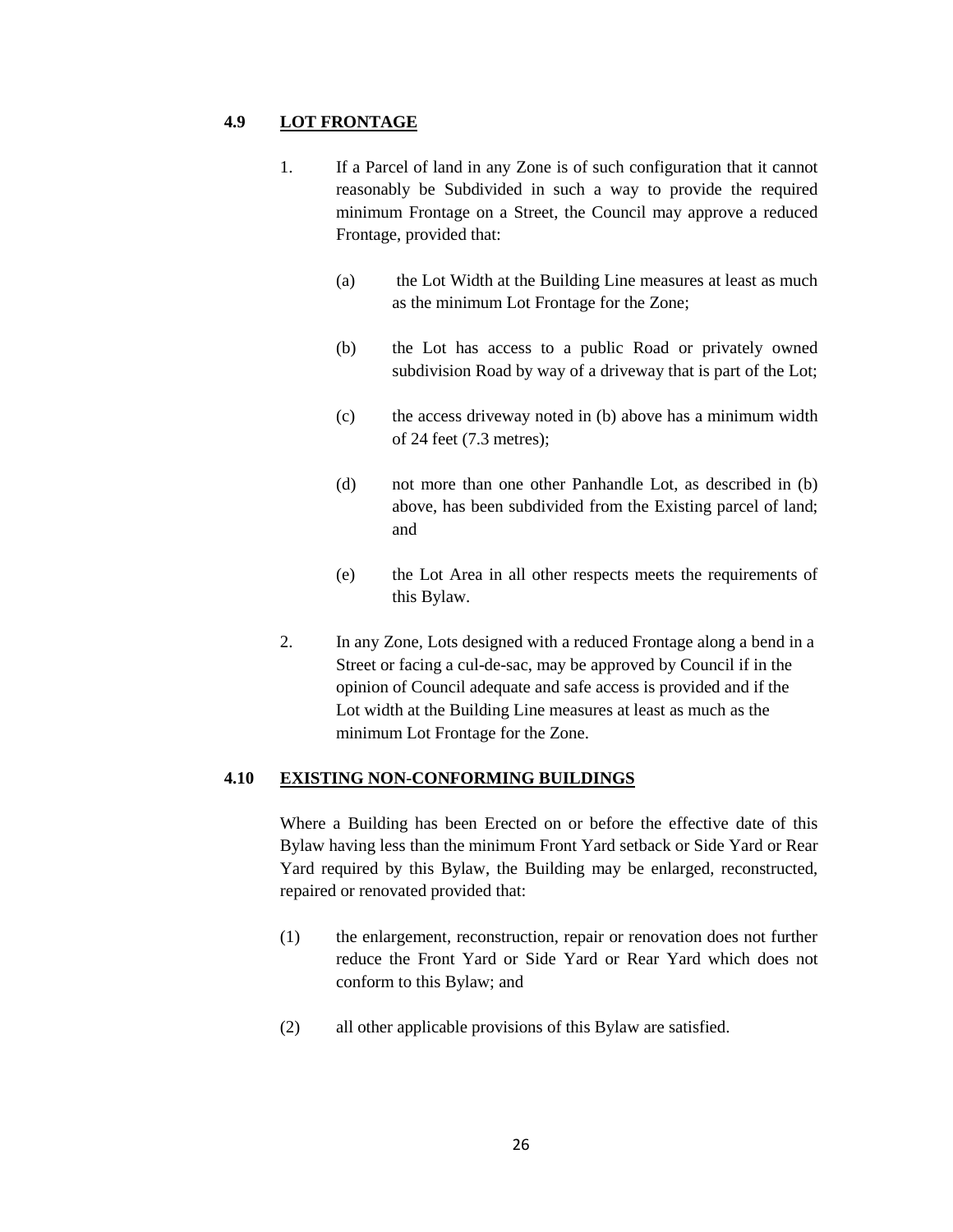## **4.11 OTHER INFORMATION**

Council may require an applicant to submit any additional information related to the development, which it deems pertinent, including but not limited to the following:

- parking lot layout and internal circulation patterns;
- location of garbage containers and description of any screening or fencing;
- storm water management plan;
- location of open space and amenity areas;
- landscaping plan;
- buffer zones adjacent to wetland areas or watercourses;
- existing vegetation;
- easements:
- proposed storage areas and description of any screening or fencing;
- traffic impact studies;
- surveys.

#### **4.12 ACCESS**

- (1) No Development Permit shall be issued unless the Lot or Parcel of land intended to be Used or upon which the Building or Structure is to be Erected abuts and fronts upon a Street.
- (2) Notwithstanding Section 4.12, (1) above, Council may approve a Development Permit for a residential or commercial Structure which fronts on a private right-of-way, provided that the following criteria are met:
	- (a) no reasonable provision can be made to provide access to a public Street;
	- (b) safe ingress and egress from the Lot can be provided;
	- (c) an agreement is registered in the PEI Registry Office, binding on all land owners abutting or fronting on the private right-ofway providing for the long term ownership and maintenance of the right-of-way, such agreement shall be binding on all heirs, successors and assigns of the current property owners.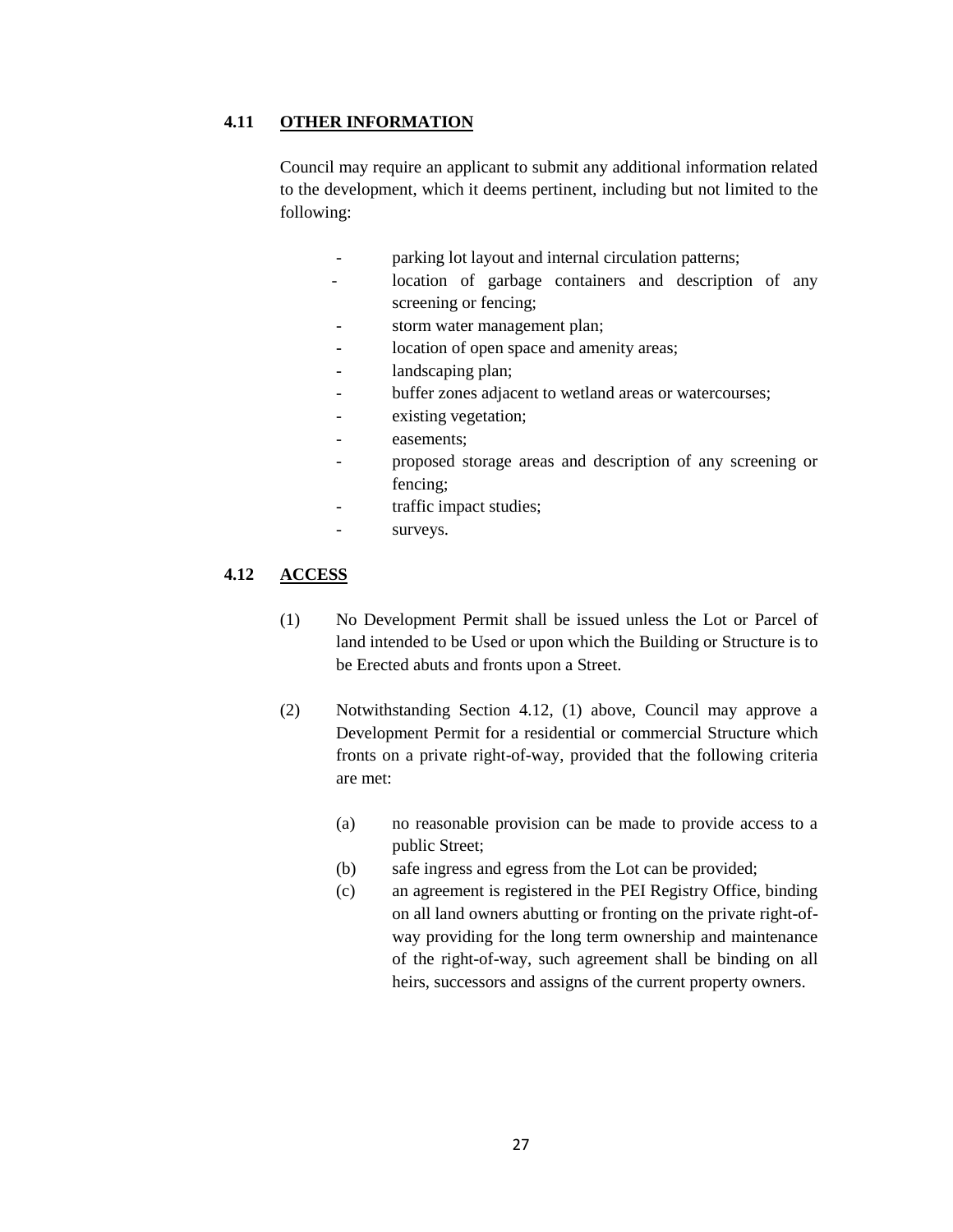#### **4.13 ENTRANCEWAY PERMIT**

Where an Entrance Way permit is required under the *Roads Act* Highway Access Regulations, its issuance shall be a precondition of the approval of a Subdivision or Development Permit.

## **4.14 SIGHT DISTANCE**

No person shall construct or Use any access driveway except where that access driveway meets the minimum sight distance standards as established under the *Planning Act* or the *Roads Act.*

## **4.15 DEVELOPMENT RESTRICTIONS**

Council shall not issue a Development Permit for a Development if, in the opinion of Council:

- (1) the proposed Development does not conform to this Bylaw;
- (2) the method of water supply is not appropriate;
- (3) the method of sanitary waste disposal is not appropriate;
- (4) there is not a safe and efficient access to the public Highway, Street, or Road;
- (5) the impact of the proposed Development would be detrimental to the environment;
- (6) the proposed Development would create unsafe traffic conditions;
- (7) the proposed Development would significantly or permanently injure neighbouring properties by reason of architectural disharmony;
- (8) the proposed Development would be detrimental to the convenience, health, or safety of residents in the vicinity or the general public;
- (9) the proposed Development could injure or damage neighbouring property or other property in the Town due to water, drainage or other water run-off damage.

#### **4.16 MAIN BUILDING**

No person shall Erect more than one main Building on a Lot except: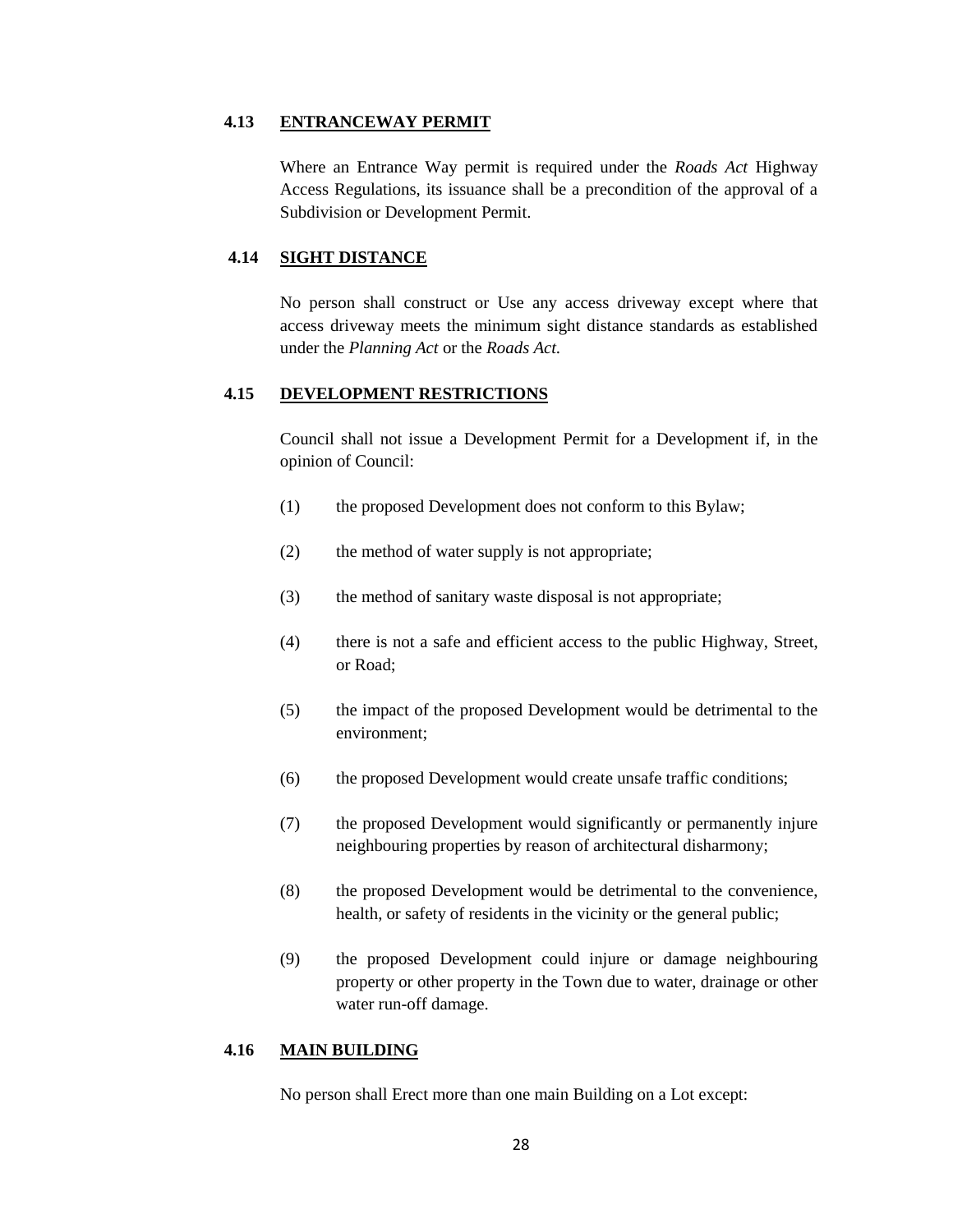- (a) in the General Commercial (C1) Zone;
- (b) in the Industrial (M1) Zone;
- (c) in the Agricultural (A1) Zone on a farm;
- (d) in the PSI zone; and
- (e) in the R3 Zone, except on a Duplex or Semi-Detached Lot.

#### **4.17 ACCESSIBILITY/BARRIER FREE DESIGN**

No development permit shall be issued for a Building intended to serve the public until Council receives a "Confirmation of Receipt of a Quality Control Plan" from the Provincial Government, pursuant to the *Barrier Free Design Regulations* or subsequent regulations invoked for the same purpose.

#### **4.18 MIXED USE**

.

- (1) Where any land or Building is used for more than one (1) purpose, all provisions of this Bylaw relating to each Use shall be satisfied.
- (2) Where there is a conflict such as in the case of Lot Area or Lot Frontage, the higher or more stringent standard shall prevail.

#### **4.19 CONSTRUCTION PLANS**

Council may require the applicant to submit a Construction Plan for the Development addressing such details as construction phasing, stockpiling of soil, temporary screening or fencing, erosion or run-off control measures, heavy truck access, hours of operation and any other item which could in the opinion of Council present a nuisance or hazard during construction.

### **4.20 OTHER REQUIREMENTS**

Nothing in this Bylaw exempts any person from the requirement to obtain any permit, license, permission, authority or approval required by any other regulations or laws in force.

## **4.21 SITE WORK**

No person shall carry out any site work in any Zone which may create a nuisance, hardship or other inconvenience to persons in the vicinity.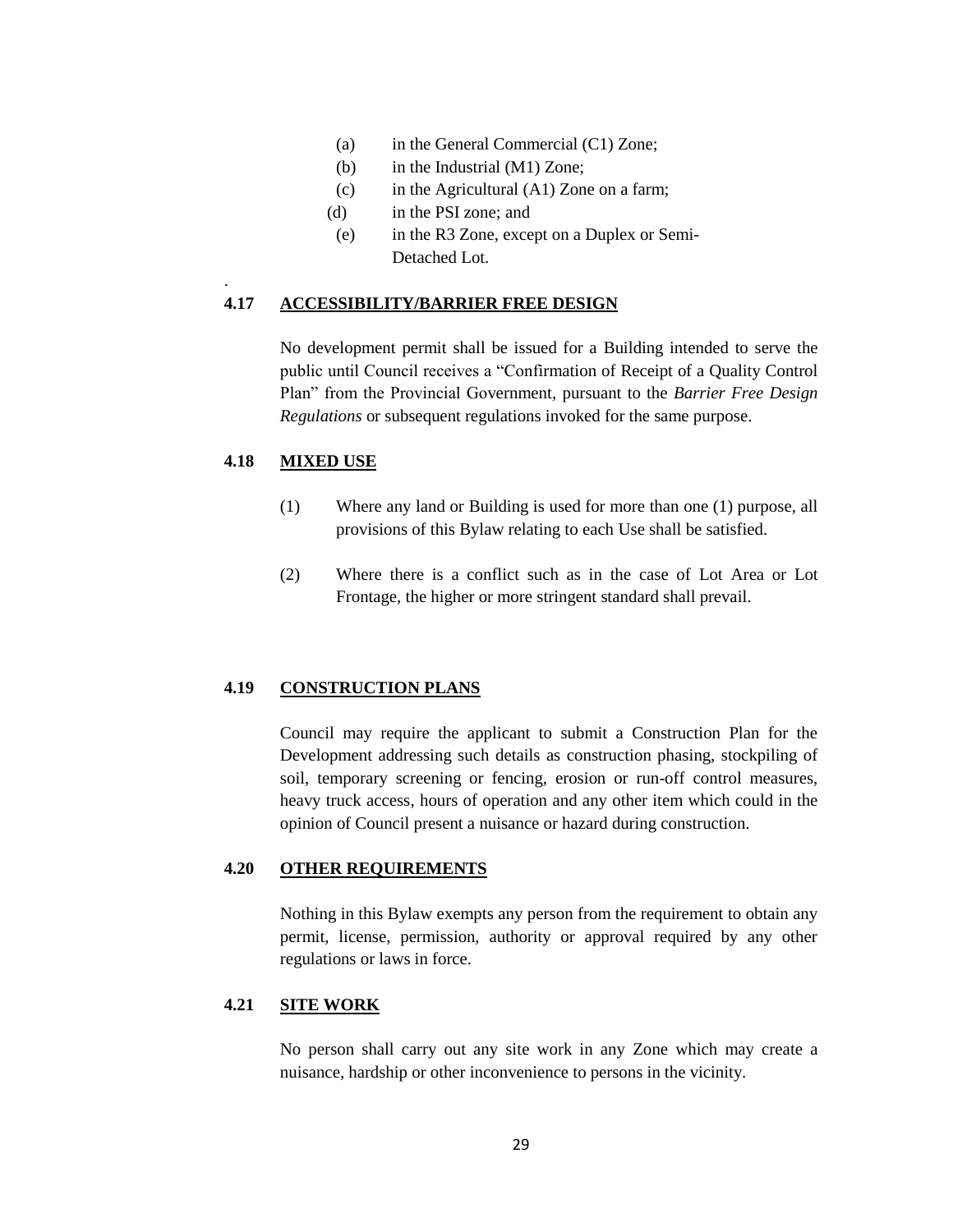#### **4.22 AUTHORIZATION FOR INSPECTION**

An application for a Development Permit shall constitute authorization for inspection of the Building or land in question by an officer or agent of the Town for the purpose of ensuring compliance with the provisions of this Bylaw.

#### **4.23 ACCESSORY STRUCTURES**

Accessory Uses, Buildings and Structures shall include a Private Detached Garage and shall be permitted on any Lot but shall not:

- (1) be used for human habitation except where a Dwelling is a permitted Accessory use;
- (2) be located within the Front Yard or Flanking Side Yard of a Lot;
- (3) be built closer than five  $(5.0^{\circ})$  feet  $(1.5 \text{ m})$  to any Lot Line except for:
	- (a) common garages for semi-detached or townhouse dwelling units which may be centered on the mutual Side Lot Line.
- (4) be built within ten feet  $(10')$  (3 m) of the main Building on the Lot;
- (5) exceed 22 feet (6.7 m) in height or the height of the main Building, whichever is less. Greater heights for Accessory Buildings will only be considered if an applicant can demonstrate a need for such consideration;
- (6) be permitted if an Accessory Building already exists, except:
	- (a) where it is an accessory use on a bona fide farm, in which case there is no limit to the number of Accessory Buildings permitted, or
	- (b) where it is located on a Lot greater than one (1) acre, in which case a maximum of one additional accessory building shall be permitted for each additional acre of land or part thereof.
	- (c) where it is an Accessory Building to a commercial, industrial or institutional use, in which case the number of Accessory Buildings shall be at the discretion of Council.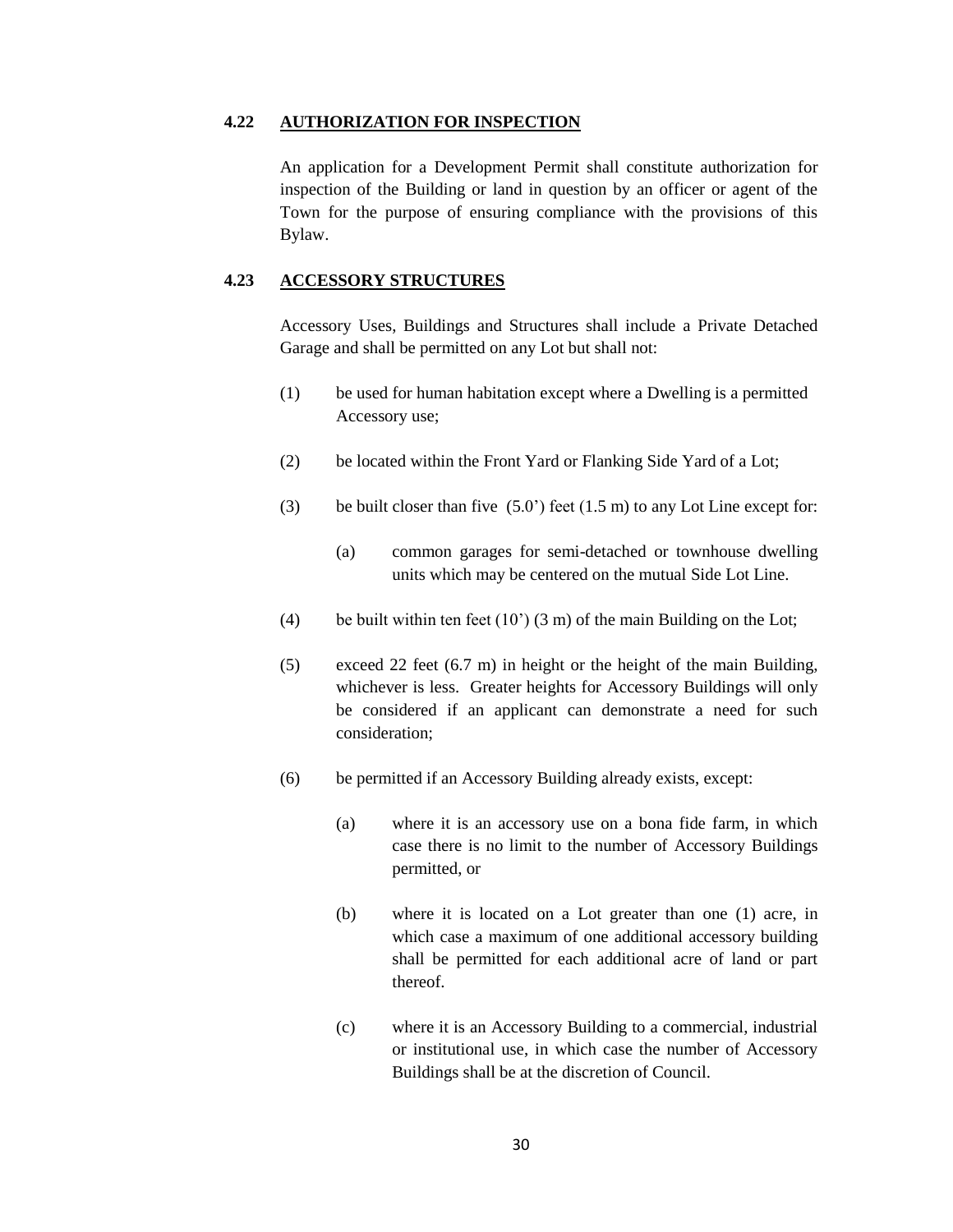(7) exceed 720 sq. ft. (70 sq.m.) in total floor area, except in relation to a bona fide farm, or a commercial, industrial or institutional use.

Notwithstanding anything else in this Bylaw, Council may issue a permit for construction of one (1) Baby Barn per Lot in all Zones in the Community. Such approvals may be granted regardless of the previous existence of an Accessory Building on a Lot. Maximum allowable size for such structures is 96 square feet (9.6 sq. m.) in floor area.

All Accessory Buildings shall be included in the calculation of maximum lot coverage as described in the Lot Requirements for the applicable zone.

Satellite dishes greater than 2 feet ( 0.6 m) in diameter shall not be erected in any zone in the Community unless a special permit has been issued by Council.

## **4.24 ACCESSORY APARTMENTS**

One (1) accessory apartment unit may be constructed within or as an addition to an existing Single Family Dwelling under the following conditions:

- (1) the Developer shall submit a site plan indicating the proposed location of at least one (1) additional Parking Space in addition to the Parking Spaces required in the Zone;
- (2) Council shall submit the building plans to the Provincial Fire Marshall in order to ensure the provision of safe ingress and egress to the accessory apartment and conformance with Provincial Fire Codes;
- (3) the exterior of the residence shall retain a single family appearance;
- (4) where the residence is serviced by an on-site sewage treatment system the developer shall provide a certificate from a licensed PEI engineer indicating that the existing or upgraded sewage treatment system is adequate to sustain long term servicing capacity for the additional residential unit.

#### **4.25 PERMITS POSTED**

All permits shall be posted by the Developer in a location easily visible for viewing.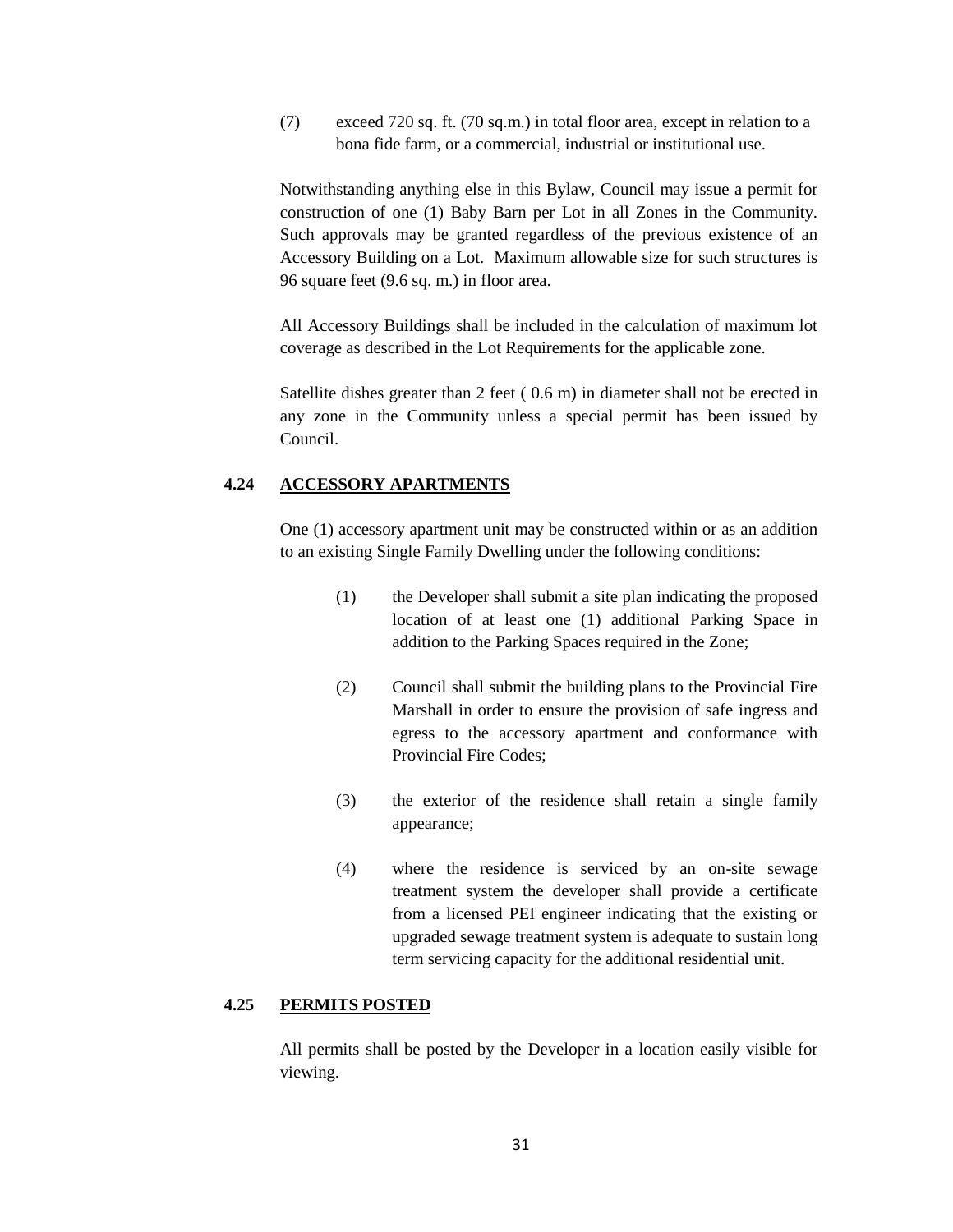#### **4.26 MOVING OF BUILDINGS**

No Building shall be moved within or into the area covered by this Bylaw without a Development Permit and such other permits as may be required by law.

## **4.27 HEIGHT REGULATIONS**

The height regulations of this Bylaw shall not apply to church spires, water tanks, flag poles, lighting standards, television or radio antennae, ventilators, skylights, chimneys, clock towers, or utility poles.

## **4.28 INTERSECTION TRIANGLE**

On a corner Lot, a Fence, sign, hedge, shrub, bush or tree or any other Structure or vegetation shall not be Erected or permitted to grow to a height greater than two feet above grade of the streets which abut the Lot within the triangular area indicated by the Street boundary lines for a distance of 20' (6 m) from their point of intersection.

#### **4.29 PERMITTED USES IN ALL ZONES**

The following Uses are permitted in all zones:

- (1) Temporary construction facilities such as sheds, scaffolds and equipment incidental to building on the premises for so long as work is in progress or for a maximum period of six (6) months, whichever is the shorter period.
- (2) Public and private utility Buildings and Structures which are considered by Council to be necessary and appropriate to the Municipality, subject to such Lot requirements as Council deems appropriate.

#### **4.30 CONSTRUCT IN ACCORDANCE WITH APPLICATION**

Any person who has been granted a Development Permit shall agree to develop in accordance with the information given on the prescribed application form and the conditions laid down by the Development Permit or Development Agreement and shall comply therewith.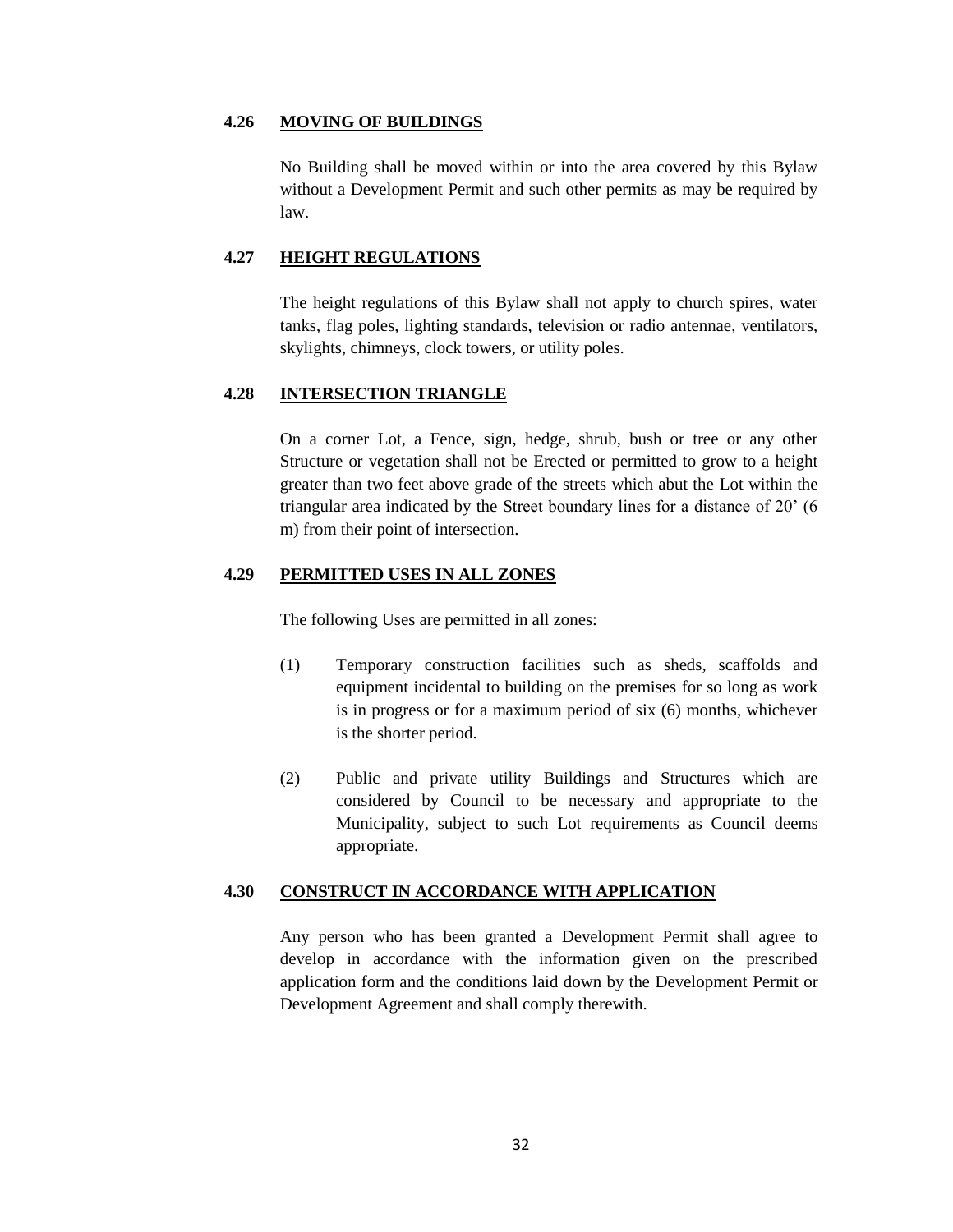#### **4.31 DENYING PERMITS**

- (1) No Development Permit shall be issued if the proposed Development could create a hazard to the general public or any resident of the Municipality or could injure or damage neighbouring property or other property in the Municipality, such as injury or damage to include but not be limited to water, drainage or other water run-off damage.
- (2) No Development Permit shall be issued if the proposed Development could create a health, fire or accident hazard.

## **4.32 UNDERGROUND PETROLEUM STORAGE TANKS**

Underground Petroleum Storage Tanks shall require a Development Permit from the Town before installation may proceed. In processing such application, the Town shall refer the application initially to the government authority having jurisdiction for these facilities whereupon such application will be processed in accordance with applicable regulations. The Town shall not issue a permit to the Developer until it has received WRITTEN approval from the appropriate authority. However, the written approval of the latter shall not alone be conclusive of the right to have a permit issued hereunder.

#### **4.33 OUTDOOR SWIMMING POOLS**

The installation of a Swimming Pool shall be permitted in any Zone in accordance with the following provisions:

- (1) The land owner shall first secure a Development Permit from Council;
- (2) A 6 ft. (1.8 m) Fence shall be constructed in such a manner so as to impede unauthorized persons from entering over or under said Fence. Such fence shall be aesthetically presentable and preference will be given to wood type fence;
- (3) Any gate on such fence shall be capable of being locked;
- (4) Disposal of water after de-chlorination shall be either through the sanitary sewer system or carried off by truck unless otherwise authorized by Council; and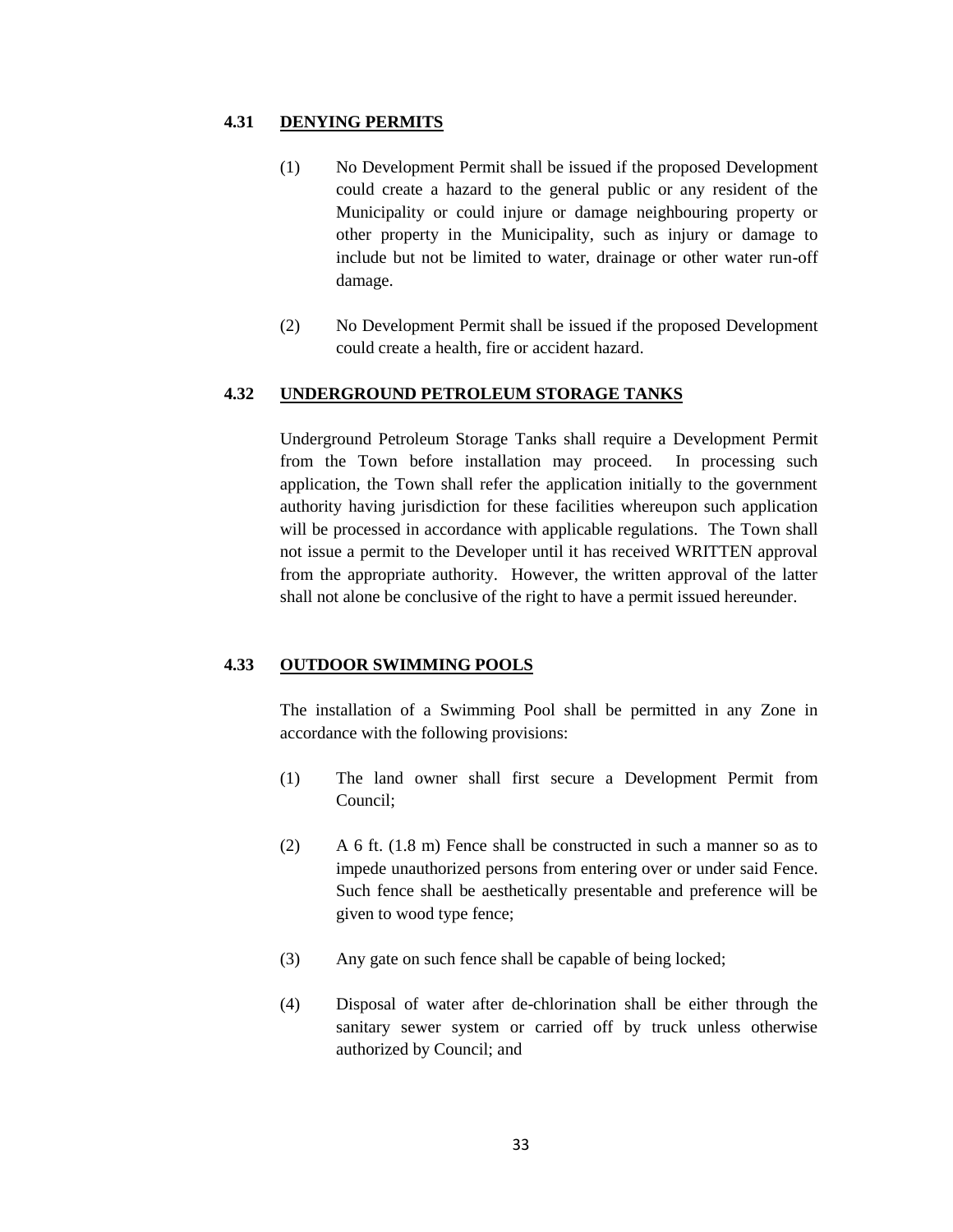- (5) The Developer shall agree that other reasonable initiatives regarding maintenance and safety which are reasonable and prudent shall be carried out either at the initiative of the Developer or the Council; and
- (6) the Swimming Pool shall not be located within a required yard that abuts a Street.

#### **4.34 SURVEYS REQUIRED**

Where the Development Officer is unable to determine whether the proposed Development conforms to this Bylaw and other bylaws and regulations in force which affect the proposed Development, Council may require that the plans submitted under this Section be based upon an actual survey by a licensed Prince Edward Island Land Surveyor.

## **4.35 CERTIFICATE OF COMPLIANCE**

As a condition of any Development Permit Council may require that any applicant shall not use or occupy, or being the owner thereof, shall not permit any Building or premises, or part thereof, to be Used or occupied after it has been erected, altered, placed or reconstructed until there has been issued to the owner an official certificate of compliance signed by an engineer or architect licensed to practice in the Province of Prince Edward Island, certifying that the Building or premises or part thereof conform to the provisions of this Bylaw and any conditions noted on the Development Permit or the Development Agreement.

#### **4.36 SUBDIVIDING OF ATTACHED DWELLINGS**

Semi-detached and Row or Townhouse Dwellings may be divided independently for individual sale and ownership provided that:

- (1) A Subdivision of the Parcel of land has been approved by Council (such Subdivision to provide for appropriate easements or common area to allow entry by an owner of any portion of the Building to his back yard area);
- (2) the units must be separated from the basement floor to the underside of the roof by a vertical fire wall built in accordance with applicable National Building Code and Fire Code regulations;
- (3) a separate sewer service is provided for each unit in accordance with policies governing sewerage services for the Town;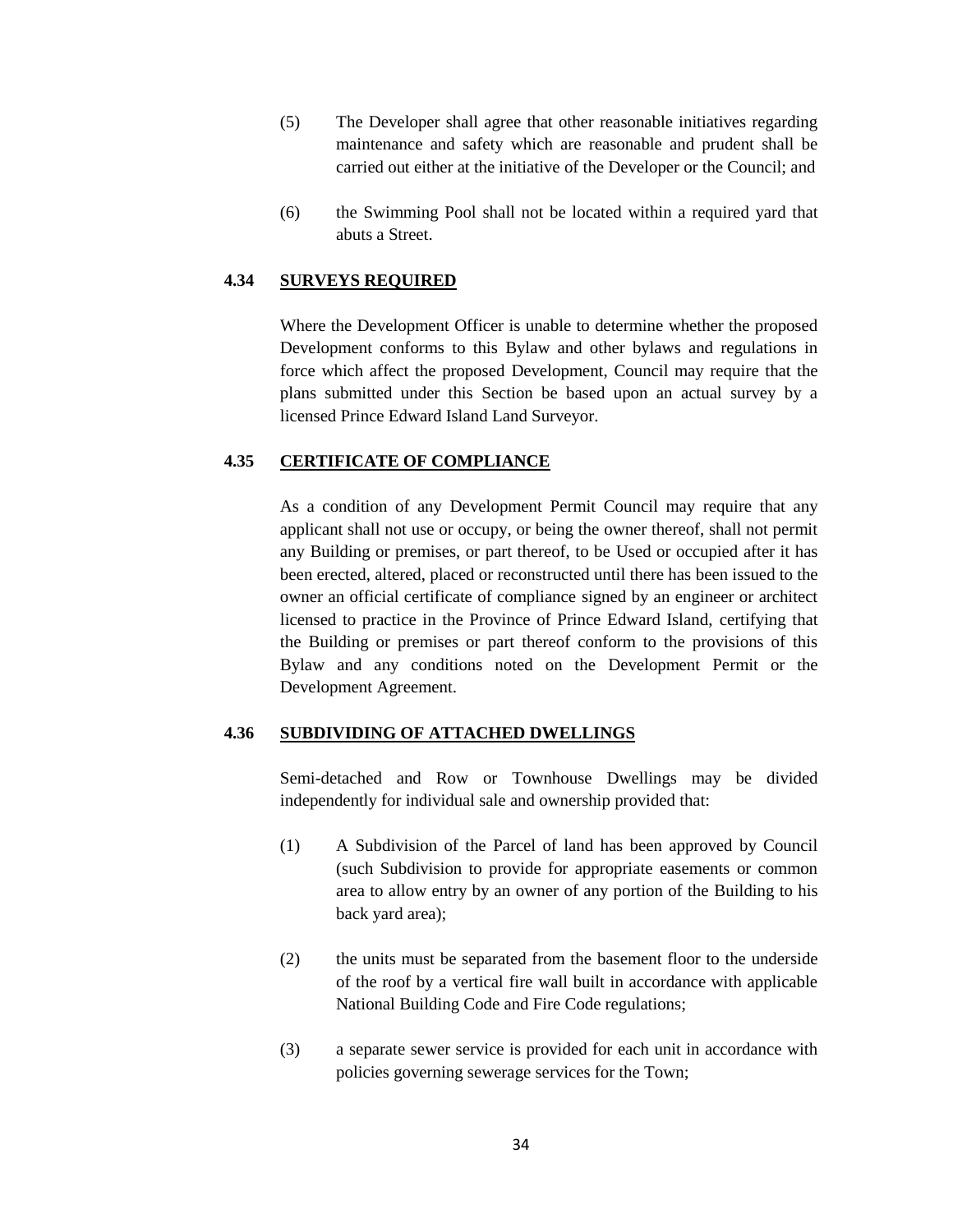- (4) a separate electrical service is provided for each unit;
- (5) a separate heating device is provided for each unit;
- (6) separate parking shall be provided for each unit unless Council waives same;
- (7) a copy of the agreement made between the owners covering the following terms is approved by Council and registered on the title of each unit:
	- (a) common walls
	- (b) maintenance
	- (c) fire insurance
	- (d) easements
	- (e) parking
	- (f) snow removal and
	- (g) any other items jointly owned or used
- (8) any other terms and conditions as may be imposed by Council.

#### **4.37 GRADE OF SITE**

No building shall be erected or placed except in conformance with the finished grade for its site, adjacent residences or the road, after its construction.

#### **4.38 LANDSCAPING**

- (1) The provision and maintenance of adequate landscape buffering and/or appropriate fencing shall be required to the satisfaction of the Council between residential Zones and new commercial, industrial or other land uses characterized by significant traffic generation, the heavy use of trucks, noise, outdoor storage, congregations of people and other factors that may adversely affect adjacent residential amenity;
- (2) The provision and maintenance of adequate landscaping shall be required for new Development to the satisfaction of the Development Officer.
- (3) Where a C1 or a M1 Zone abuts a Residential or Agricultural Zone along a side and/or rear Lot line, a strip of not less than fifteen (15') ft. (4.5 m) in width along the said side and/or rear Lot shall be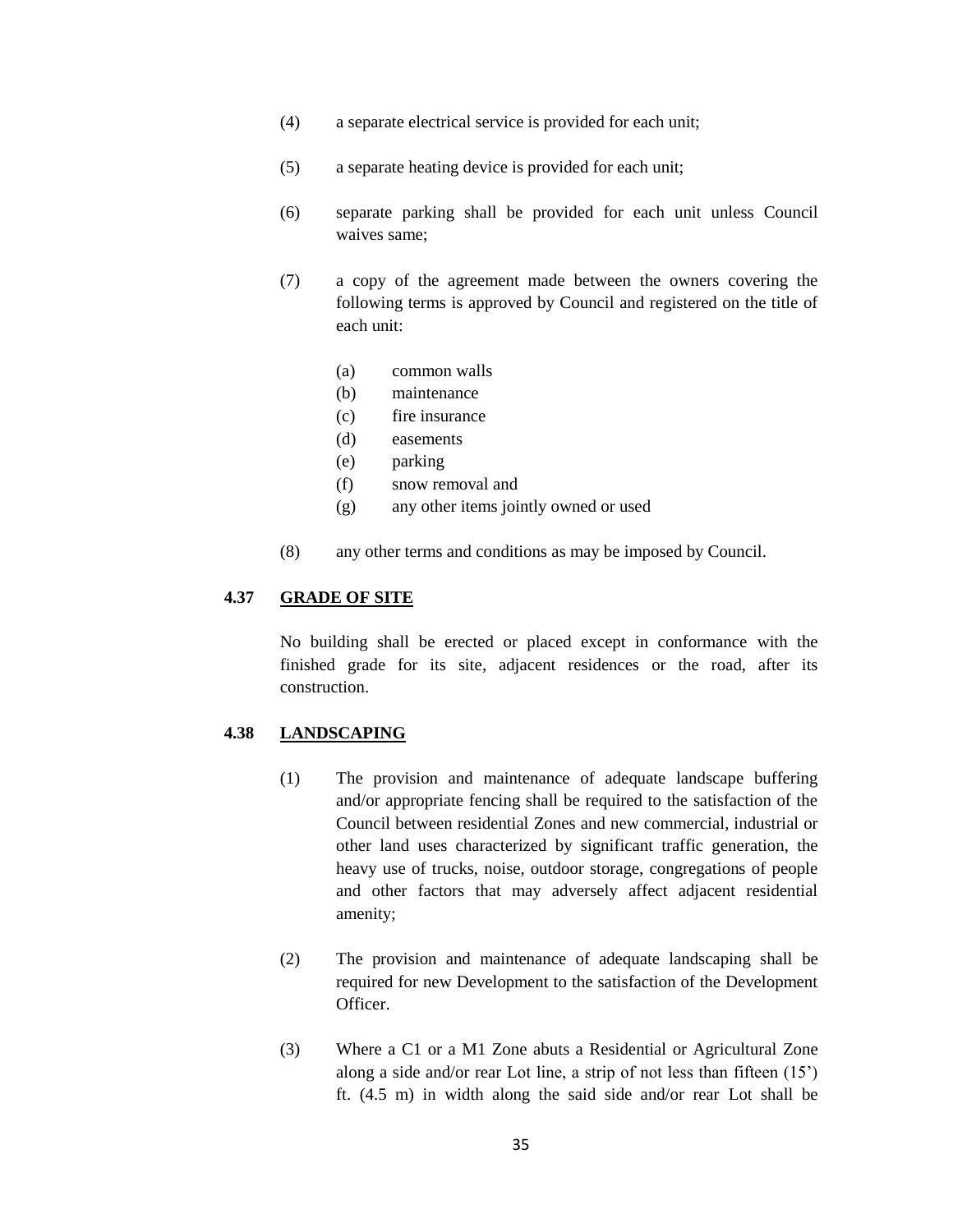landscaped to the satisfaction of the Development Officer as part of the Development for which a Development Permit has been granted.

#### **4.39 NON-CONFORMING USES**

- (1) Subject to the provisions of this Bylaw, a Building or Structure, or Use of land, Buildings or Structures lawfully in existence on the effective date of approval of this Bylaw may continue to exist;
- (2) A Building or Structure shall be deemed to exist on the effective date of approval of this Bylaw if:
	- (a) it was lawfully under construction, or
	- (b) the permit for its construction was in force and effect, but this clause shall not apply unless the construction is commenced within six (6) months after the date of the issue of the permit and is completed in conformity with the permit within a reasonable time;
- (3) No structural alterations that would increase the exterior dimensions, except as required by statute or bylaw, shall be made to a Building or Structure while a non-conforming Use thereof is continued;
- (4) If a Building which does not conform to provisions of this Bylaw is destroyed by a fire or otherwise to an extent of seventy-five percent (75%) or more of the assessed value of the Building above its foundation, it shall only be rebuilt or repaired in conformity with the provisions of this Bylaw, except if the Building or repair work would not be detrimental, in the opinion of Council, to the convenience, health or safety of residents in the vicinity or the general public;
- (5) Any change of tenants or occupants of any premises or Building shall not of itself be deemed to affect the Use of the premises or Building for the purposes of this Bylaw;
- (6) A non-conforming Use of land, Buildings or Structures shall not be permitted if it has been discontinued for a period of twelve (12) months consecutively, and in such event, the land, Building or Structure shall not thereafter be Used except in conformity with this Bylaw, except if the discontinued Use would not be detrimental, in the opinion of Council, to the convenience, health or safety of residents in the vicinity or the general public.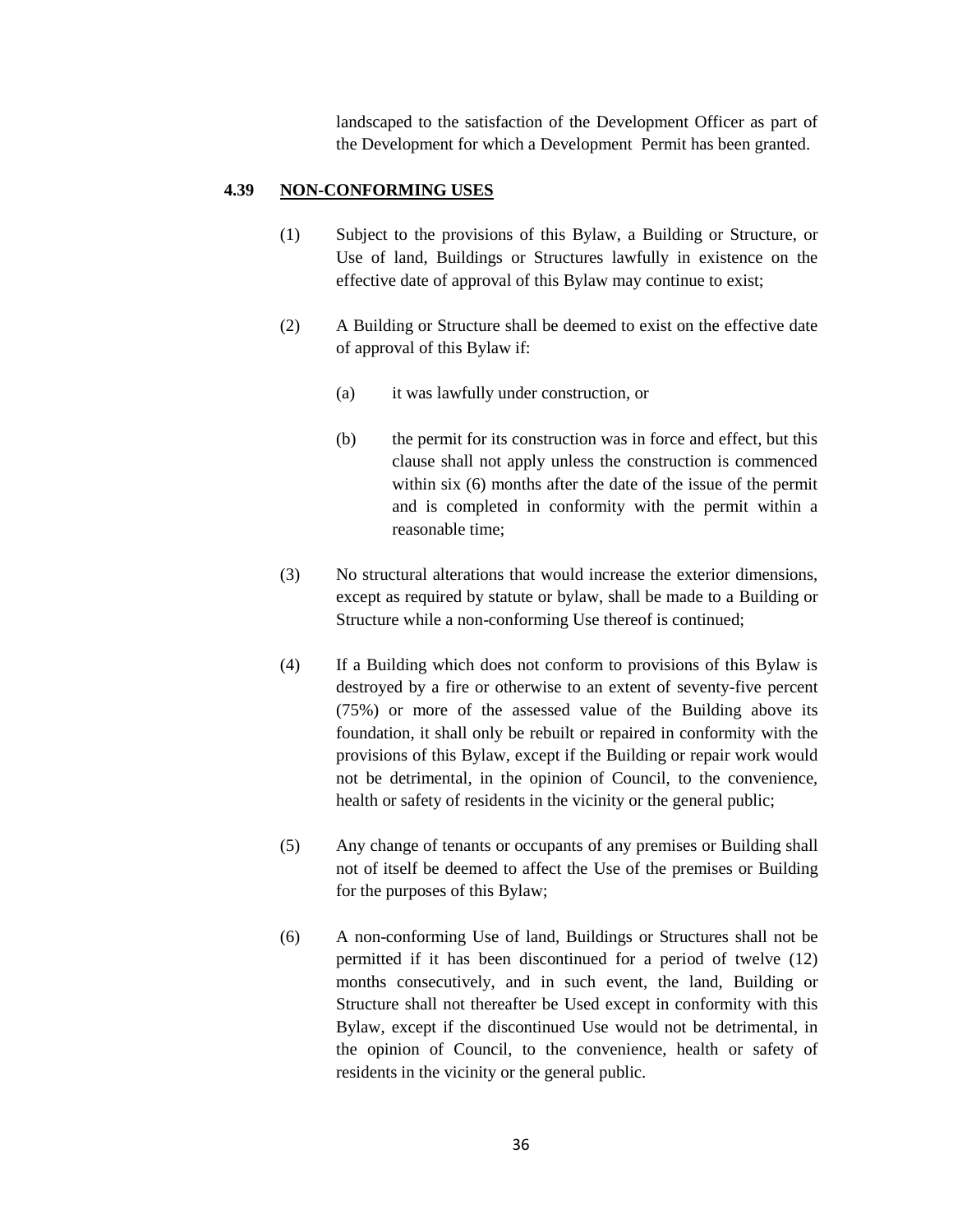#### **4.40 BUSINESSES IN RESIDENTIAL ZONES / IN-HOME OCCUPATIONS**

Where a property is used for domestic and household arts, or business and professional offices in a Residential or Agricultural zone, the following shall apply:

- (1) the Dwelling shall be occupied as a residence by the principal operator and the external appearance of the Dwelling shall not be changed by the business use.
- (2) there shall be no more than two non-resident assistants employed in the business or profession or the domestic and household arts carried on in the Dwelling.
- (3) not more than 25% of the total Floor Area of the Dwelling shall be occupied by the business or profession or domestic and household arts Use.
- (4) adequate off-street parking, in accordance with this Bylaw, separate from that required for the Dwelling, shall be provided.
- (5) there shall be no open storage or display area.
- (6) Premise signs may be permitted to a maximum of 400 square inches (0.27 sq. m.) in total.
- (7) for the purposes of tis Bylaw, domestic and household arts shall include:
	- (a) Dressmaking and tailoring
	- (b) Hairdressing
	- (c) Instruction in the arts (music, dance, etc.)
	- (d) Arts and crafts, weaving, painting, sculpture, and repair of garden or household ornaments, personal effects or toys
	- (e) A Business Office
	- (f) A Catering Establishment
	- (g) A Photographic Studio

## **4.41 RECREATIONAL TRAILERS OR VEHICLES**

(1) No person shall use or occupy a Recreational Trailer or Vehicle other than in an approved Campground, unless Council has issued a temporary permit for such use.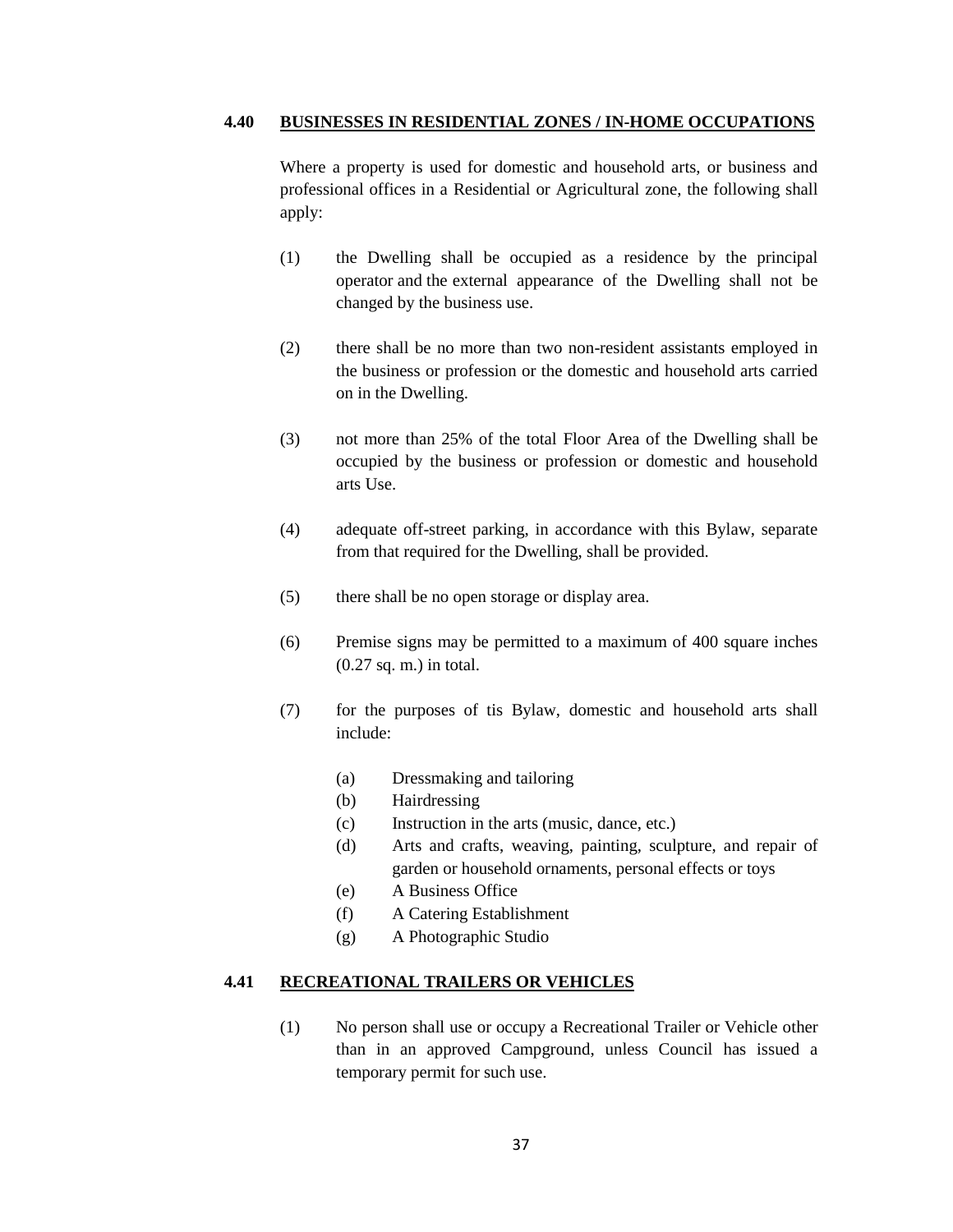- (2) A permit issued in accordance with subsection (1) shall be valid for a period of not more than 120 days, and shall not be renewed.
- (3) A recreational trailer occupied in accordance with these Regulations shall be vacated or removed from the Lot or parcel of land immediately following expiry of the Development Permit.

#### **4.42 MOBILE HOMES**

No person shall place or occupy a Mobile Home on any Lot in the Town.

## **4.43 BED AND BREAKFAST**

Bed and Breakfast establishments shall be permitted to operate in any Single Family Dwelling in any residential Zone subject to the following:

- (1) the Dwelling shall be occupied as a residence by the principal operator and the external appearance of the Dwelling shall not be changed by the Bed and Breakfast operation;
- (2) not more than three (3) rooms shall be offered for overnight accommodation;
- (3) adequate off-street parking, in accordance with this Bylaw, separate from that required for the Dwelling, shall be provided.
- (4) Premise Signs shall be restricted to a maximum of 900 sq.in.(0.625 sq. m.)
- (5) there shall be no other signage, open storage or visible display area.

Notwithstanding 4.43 (2), Council may allow a larger number of rooms, where it deems that such a Development is appropriate and there would be no significant inconvenience or nuisance to adjoining properties.

#### **SECTION #5 – WIND ENERGY SYSTEMS**

## **5.1 DEFINITIONS**

For the purpose of this section the following definitions shall apply:

## **Wind Energy System (WES)**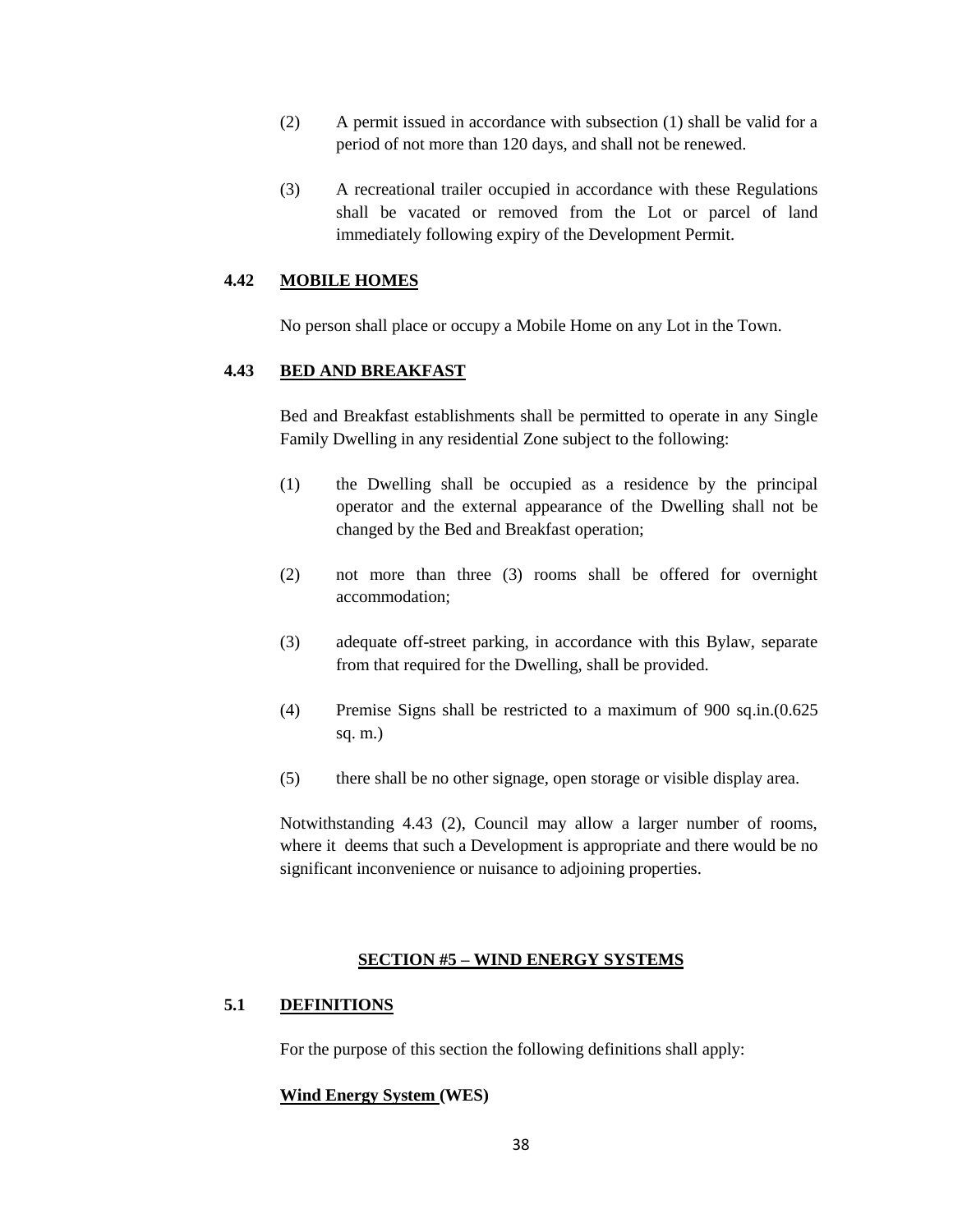A Wind Energy System consists of a wind turbine, a tower, guy wires and associated control or conversion electronics to convert wind mechanical energy to electricity.

### **On-site Wind Energy System (OWES)**

An On-Site Wind Energy System consisting of a wind turbine, a tower, and associated control or conversion electronics, which is intended to provide electrical power for on-site use only and is not intended or used to produce power for resale or distribution. An OWES might be connected to the local utility grid or be off-grid. On-site wind energy systems are classified as follows:

### **a) Micro OWES:**

A wind energy conversion system, which has a rated capacity of less than 5 KW.

### **b) Small OWES:**

A wind energy conversion system, which has a rated capacity of between 5 and 30 KW.

### **c) Medium OWES:**

A wind energy conversion system, which has a rated capacity of between 30 and 100 KW.

#### **Commercial Wind Energy System (CWES):**

A Commercial Wind Energy System is a system, which is intended to produce electricity for resale or distribution purposes. A commercial wind energy system could consist of a single freestanding windmill or a cluster of a number of windmills situated in the same location called a wind farm.

#### **Turbine:**

The parts of a wind system including the rotor, generator and tail.

#### **Total System Height:**

The height from ground level to the top of the rotor at its highest point.

### **Wind Turbine Tower:**

The guyed or freestanding structure that supports a wind turbine generator.

#### **Wind Turbine Tower Height:**

The height above grade of the fixed portion of the wind turbine tower, excluding the wind turbine and rotor.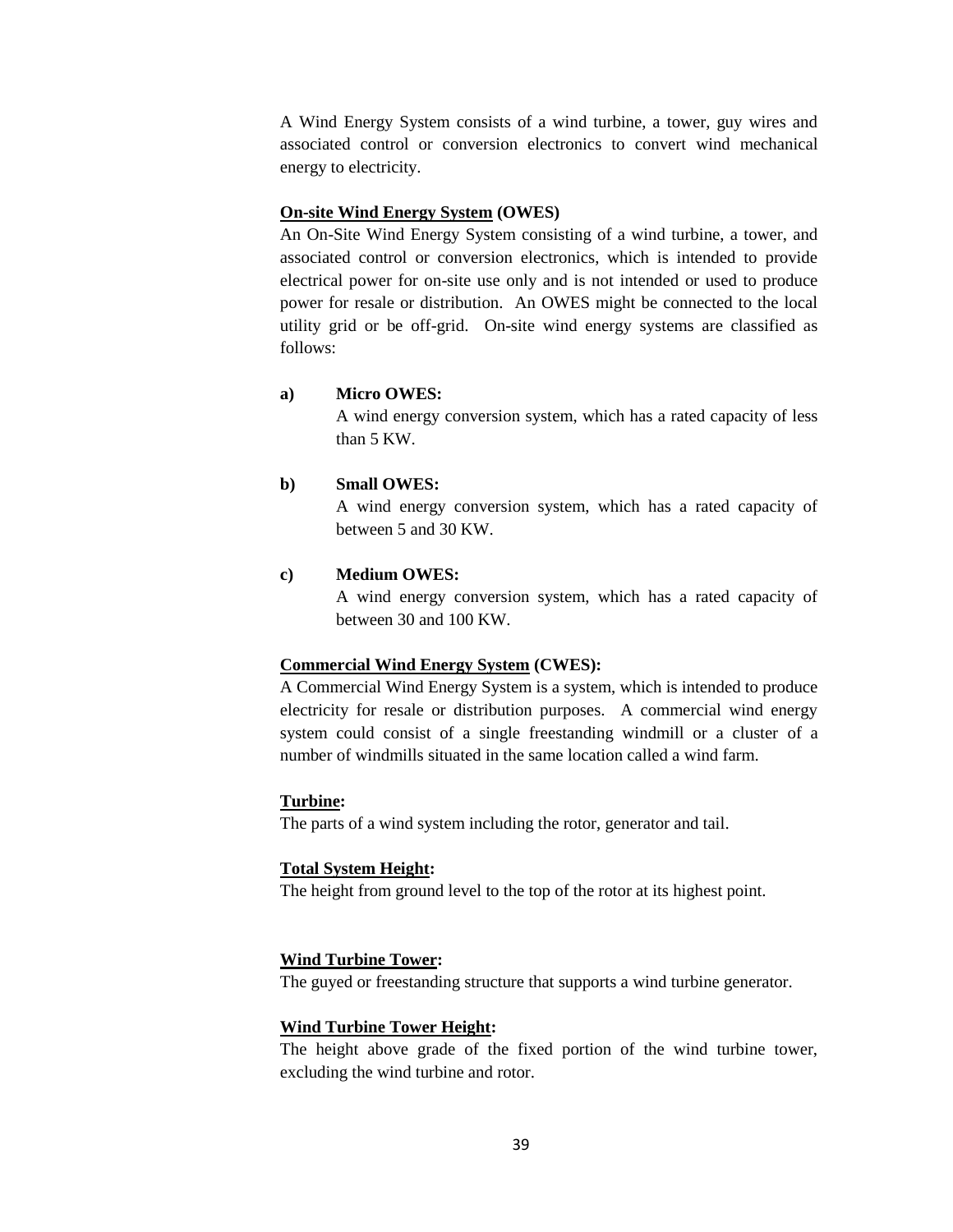## **Off-grid:**

A stand-alone generating system not connected to or in any way dependent on the utility grid.

#### **Behind the meter:**

A generating system producing power for use on a grid-connected property, but which system may or may not be capable of sending power back into the utility grid.

## **5.2 PERMITTED USE**

Establishment of micro wind energy systems (with a rated capacity not more than 5 KW) shall be permitted in all zones subject to meeting all requirements of this section and any other relevant provisions of this Bylaw.

No person shall erect, construct or install a small or medium wind energy system without first obtaining a development permit from Council. All OWES(s) shall be constructed and operated in a manner that minimizes any adverse visual, safety and environmental impacts.

No permits shall be issued for a Commercial Wind Energy System (CWES) without an amendment to this Bylaw.

## **5.3 DEVELOPMENT PERMITS AND AGREEMENTS**

Council may issue a Development Permit for the establishment of an on-site OWES with a rated capacity between 5 and 100 KW, subject to a written development agreement signed by the applicant pursuant to such terms and conditions, as Council deems necessary. Prior to the issuance of a development permit, Council shall ensure that:

- 1. The development does not cause any hardship to surrounding property owners due to excessive noise, safety issues, traffic congestion or any other potential disturbance;
- 2. The development is deemed appropriate and complements the scale of any existing development;
- 3. Property owners within 200 m (600 feet) of the subject OWES shall be notified in writing of details of the proposed development and asked to provide their comments;
- 4. All other relevant provisions of this Bylaw and provincial *Planning Act* and related national regulations shall be met.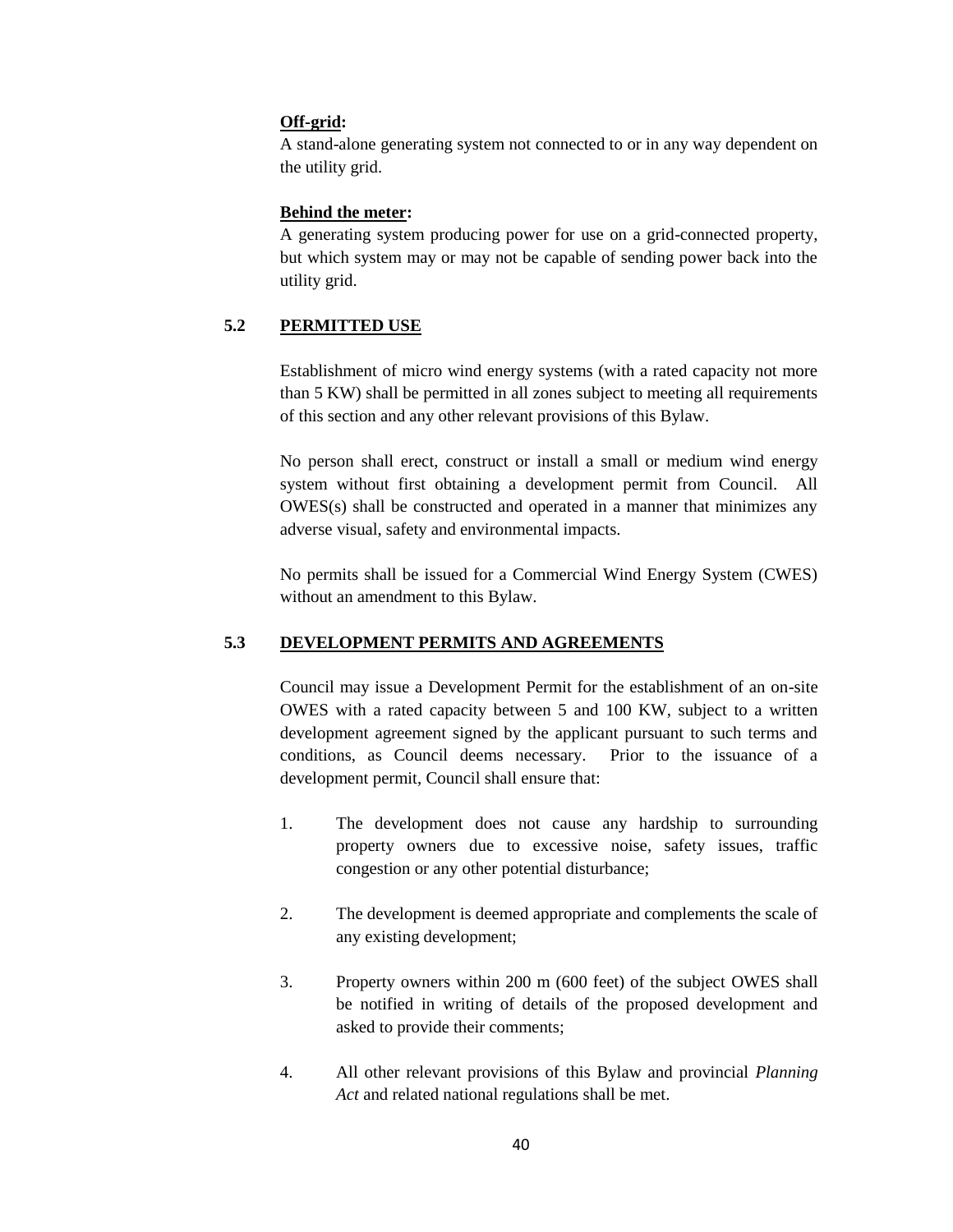## **5.4 SHARED WIND ENERGY SYSTEMS**

An on-site OWES with a rated capacity between 5 and 100 KW shared by multiple Single Family Dwellings may be permitted subject to meeting the requirements of Section 5.3.

## **5.5 WALL OR ROOF-MOUNTED SYSTEMS**

Considering wind energy fast pace technology, emerging new structures, materials and specifications, every small wind energy system fixed to a building shall be considered individually.

- 1. A structural engineering analysis of such a wind turbine during installation and operation may be required and certified by a licensed professional engineer including requirements if the turbine is to be installed on any Duplex and multi unit dwelling.
- 2. The Wall or Roof-mounted turbine height shall be no higher than 5 ft. above the building height.

# **5.6 WIND TURBINE TOWER HEIGHT**

The Wind Turbine Tower Height is subject to the setback requirements below, and provided that the application includes evidence that the proposed height does not exceed the height recommended by the manufacturer or distributor of the system.

# **5.7 SETBACK**

- 1. The turbine base shall be no closer to the property line than the two times the height of the wind turbine.
- 2. No part of the wind system structure, including guy wire anchors, may extend closer than one meter (3 ft.) to the property boundaries of the installation site.
- 3. The tower height of any OWES shall not exceed 24.4 metres (80 feet) in any residential zone and 48.8 metres (160 feet) in any other zone.
- 4. Any OWES shall be located at a distance of at least 1.5 times the total system height from any habitable buildings.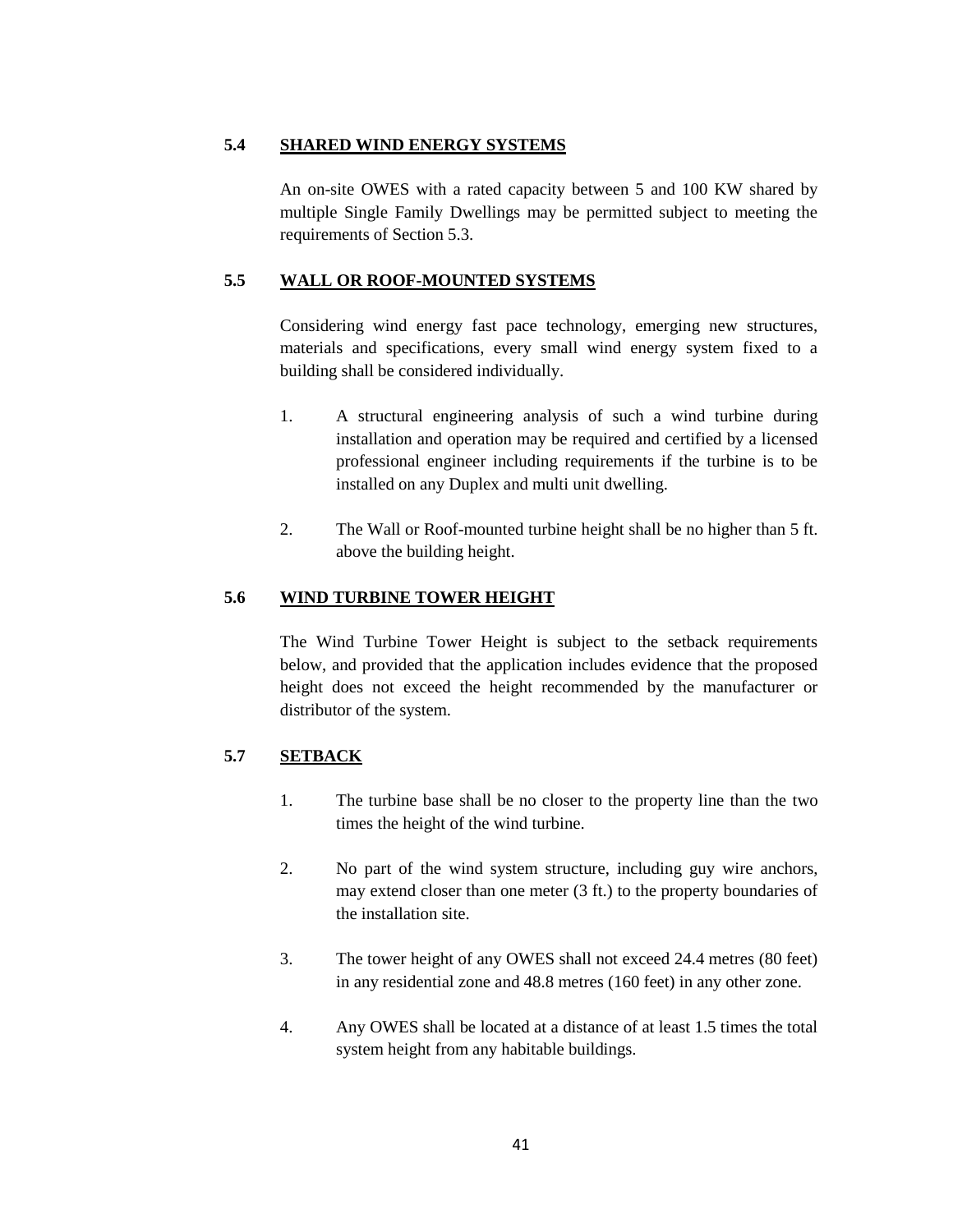Council may waive setback requirements from adjacent properties if such adjacent property owner agrees to grant an easement binding on the current and future owners.

In addition to satisfying the minimum setback requirement noted above, the minimum distance of a freestanding wind turbine from an inhabited dwelling shall meet the setback requirements for the noise generated (see section 5.8 below).

## **5.8 NOISE**

- 1. The mean value of the sound pressure level from any wind energy systems shall not exceed more than 5 decibels (dBA) above background sound, as measured at the exterior of the closest existing or potential neighbouring inhabited dwelling (at the time of installation or during operation), for wind speeds below 10 m/s and except during short term events such as utility outages and/or severe wind storms.
- 2. Notwithstanding the above noise regulation, the maximum allowed noise level generated by a wind energy system in residential areas shall be 45 dBA for wind speed 10m/s, as measured at the exterior of the existing (or future) closest neighbouring inhabited dwelling.

## **5.9 SHADOW FLICKER**

Shadow flicker at any point of neighbouring inhabited dwelling shall be minimized and not be permitted to exceed 30 hours per year as a result of the operation of the wind turbine.

## **5.10 NUMBER OF TURBINES**

A maximum of one OWES per property is permitted.

## **5.11 COMPLIANCE WITH CANADIAN BUILDING CODE**

Permit applications for small wind energy systems (OWES) shall be accompanied by standard drawings of the wind turbine structure, including the tower, base, and footings, anchoring method and drawn to scale. An engineering analysis of the wind turbine tower showing compliance with the Canadian Building Code and certified by a licensed professional mechanical, structural, or civil engineer shall also be submitted. Documentation of this analysis supplied by the manufacturer shall be accepted.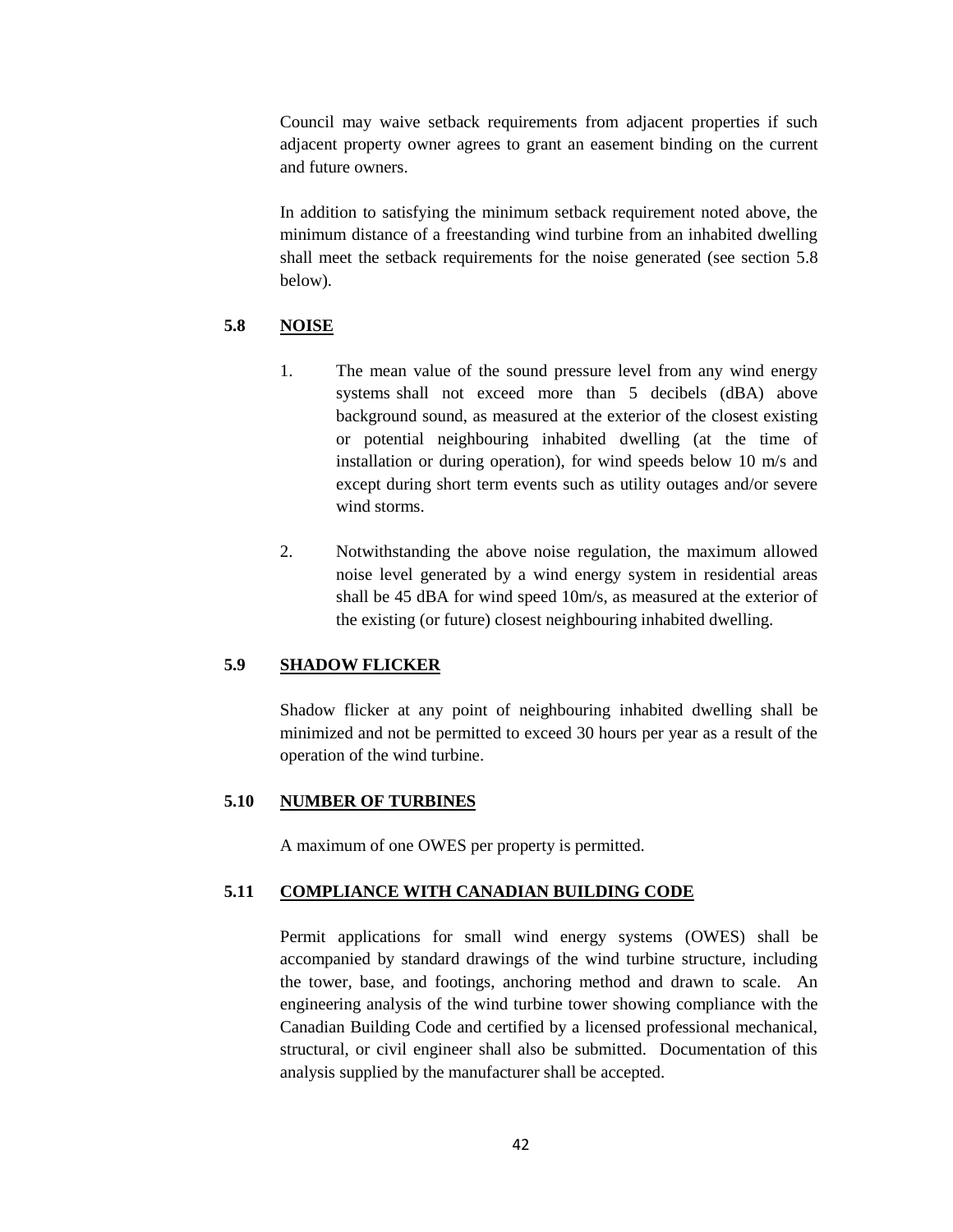### **5.12 COMPLIANCE WITH AIR TRAFFIC SAFETY REGULATIONS**

Where it is required, small wind energy systems must comply with applicable air traffic safety regulations. A statement on compliance by the applicant is sufficient. Transport Canada must be notified of the location (latitude and longitude) and height of all wind turbine installations through the aeronautical clearance application process. Small wind turbine towers shall not be artificially lighted except as required by Navigation Canada.

## **5.13 COMPLIANCE WITH EXISTING ELECTRIC CODES**

Building permit applications for small wind energy systems shall be accompanied by a line drawing of the electrical components in sufficient detail to allow for a determination that the manner of installation conforms to existing electrical codes, if applicable.

## **5.14 UTILITY NOTIFICATION**

No grid-interconnected wind energy system shall be installed until evidence has been provided that the utility company has been informed of the customer's intent to install an interconnected customer-owned generator. A copy of a letter to the applicant's utility is sufficient. No response or evidence of approval from the utility is required.

Off-grid systems and grid-tied systems that are capable of feeding onto the grid with advanced control grid fault protection and disconnect switches covered under the electrical code shall be exempt from this requirement.

## **5.15 ABANDONMENT OR DECOMMISSIONING**

Should a wind energy system located on a site appear to Council to have discontinued producing power for a minimum one year, the system's owner must upon request from Council, prepare a status report. Following review of the status report, if in the opinion of Council power will not be produced on the site within a reasonable period of time, Council may order that the wind energy system located on the site be decommissioned in accordance with the decommissioning plan submitted at the time of the issuance of the development permit.

# **5.16 APPLICATION REQUIREMENTS**

Applications shall contain the following information: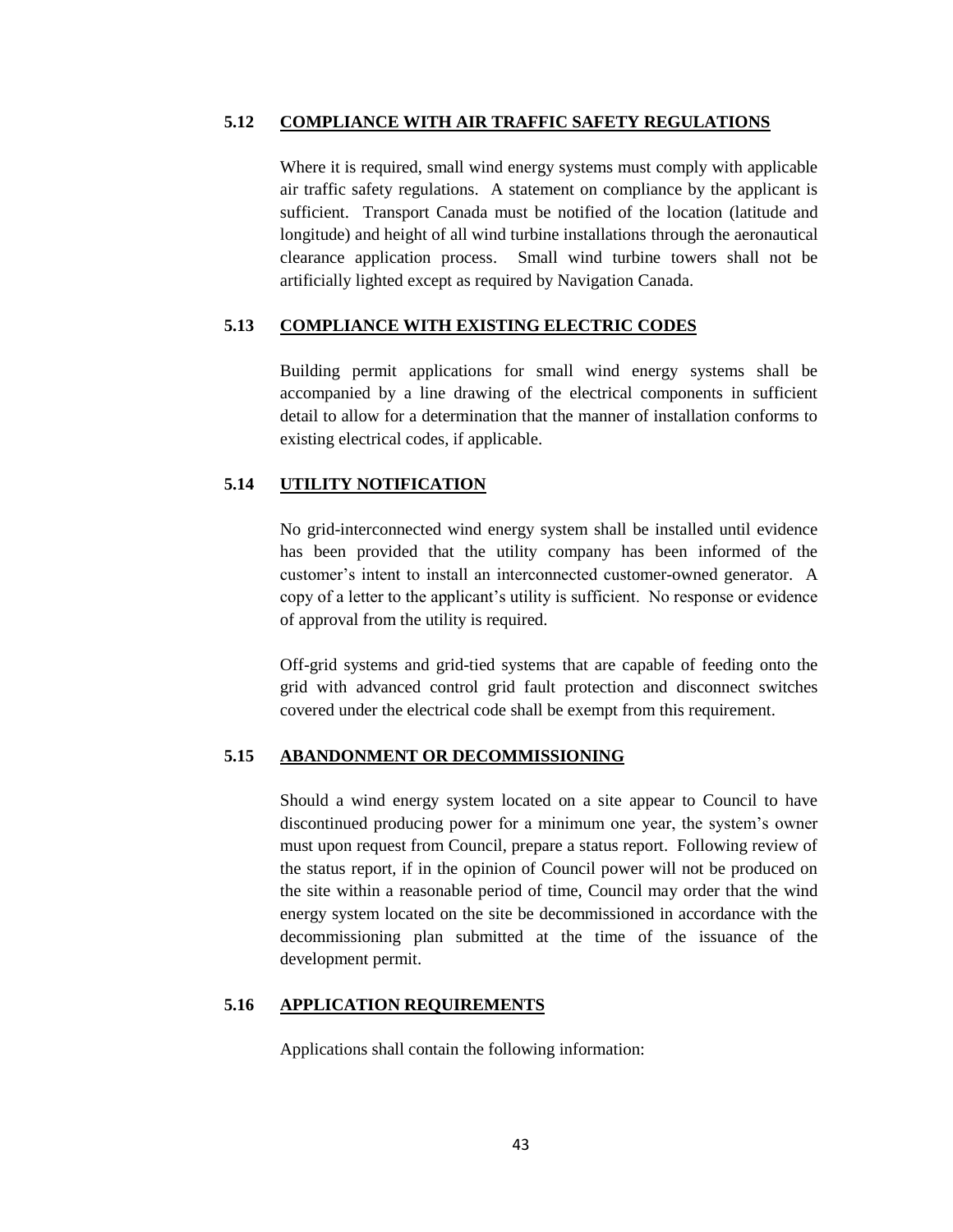- 1) The applicant's and property owner's name, address and phone number;
- 2) A plot plan to scale showing property lines, easements, setback lines and layout of all structures on the lot as certified by a surveyor registered to practice in the Province of Prince Edward Island;
- 3) The location of all structures, habitable buildings, power lines or other utility lines on site and on adjoining properties within a radius equal to three (3) times the proposed tower height as certified by a surveyor registered to practice in the Province of Prince Edward Island;
- 4) Standard drawings, to scale, of the structural components of the WES, including structures, pole or tower, base, footings, guy lines where required, and guy line anchor bases;
- 5) The drawing shall include the distance of these components from all property as certified by a surveyor registered to practice in the Province of Prince Edward Island;
- 6) The height and location of any structure over 10.7 metres (35 feet) within a 153 metres (500 foot) radius on-site or off-site of the proposed WES as certified by a surveyor registered to practice in the Province of Prince Edward Island;
- 7) Certification from a professional engineer licensed to practice in the Province of Prince Edward Island that the rotor and overspeed control has been designed for the proposed use on the proposed site;
- 8) Copy of letters notifying in writing all property owners within 200 metres (600 feet) of the proposed WES.
- 9) Decommissioning Plan.

# **5.17 DESIGN REQUIREMENTS**

1. Height

The minimum height of the lowest position of the WES blade shall be at least 6.1 metres (20 feet) for "mini" WES and at least 9.1 metres (30 feet) for "small" and "medium" WES above the ground and/or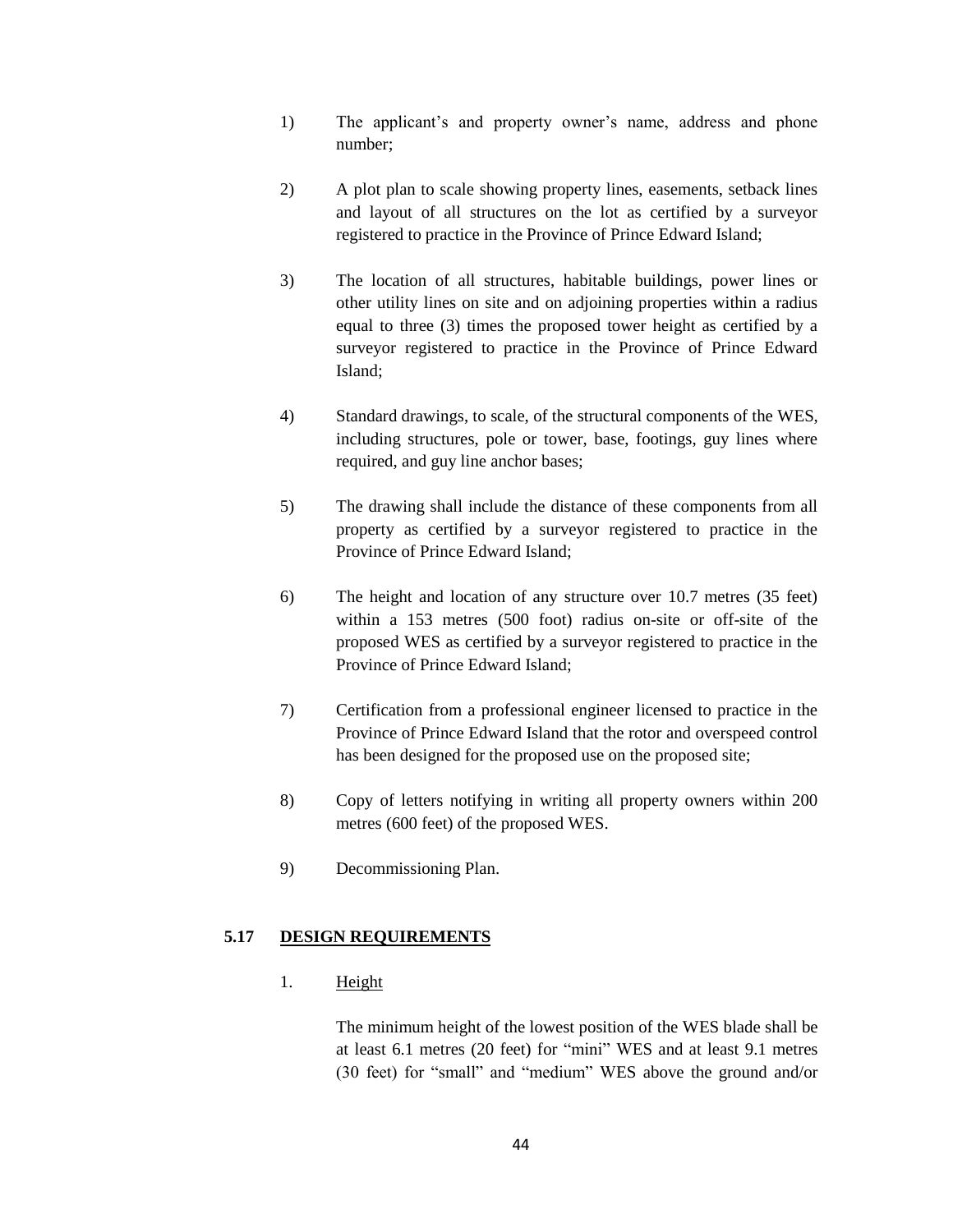above the highest structure or tree within a 91.4 metres (300 foot) radius.

## 2. Fencing, Safety and Lighting

All towers or poles must be un-climbable by design or protected by anti-climbing devices such as:

- a) fences with locking portals at least 1.8metres (6 feet) high;
- b) anti-climbing devices 3.7 metres (12 feet) from the base of the pole;
- c) guy wires shall be marked in a fashion to make them clearly visible with reflective guy wire guards to a minimum height of 1.8 metres (6 feet) from the ground up;
- d) lighting of the facility shall be prohibited, unless required by Transport Canda;
- e) warning signs shall be posted at each property line and each guy wire location;
- f) no signs shall be displayed on any part of the WES. Manufacturer's logos may be displayed only on the nacelle and shall be no larger than 0.02 square metres (0.25 sq. ft.);
- g) the WES shall be designed and placed in such a manner to consider all adverse visual impacts on neighbouring areas. The colours and surface treatment of the WES and supporting structures shall minimize disruption of the natural characteristics of the site.

# **5.18 CERTIFICATION AND DESIGN**

- 1) The WES shall be designed and installed in accordance with CSA standards;
- 2) The safety of the design and installation of all WES towers shall be certified by a professional engineer licensed to practice in the Province of Prince Edward Island;
- 3) All WES shall be equipped with manual and automatic overspped controls to limit rotation of blades to speeds below the designed limits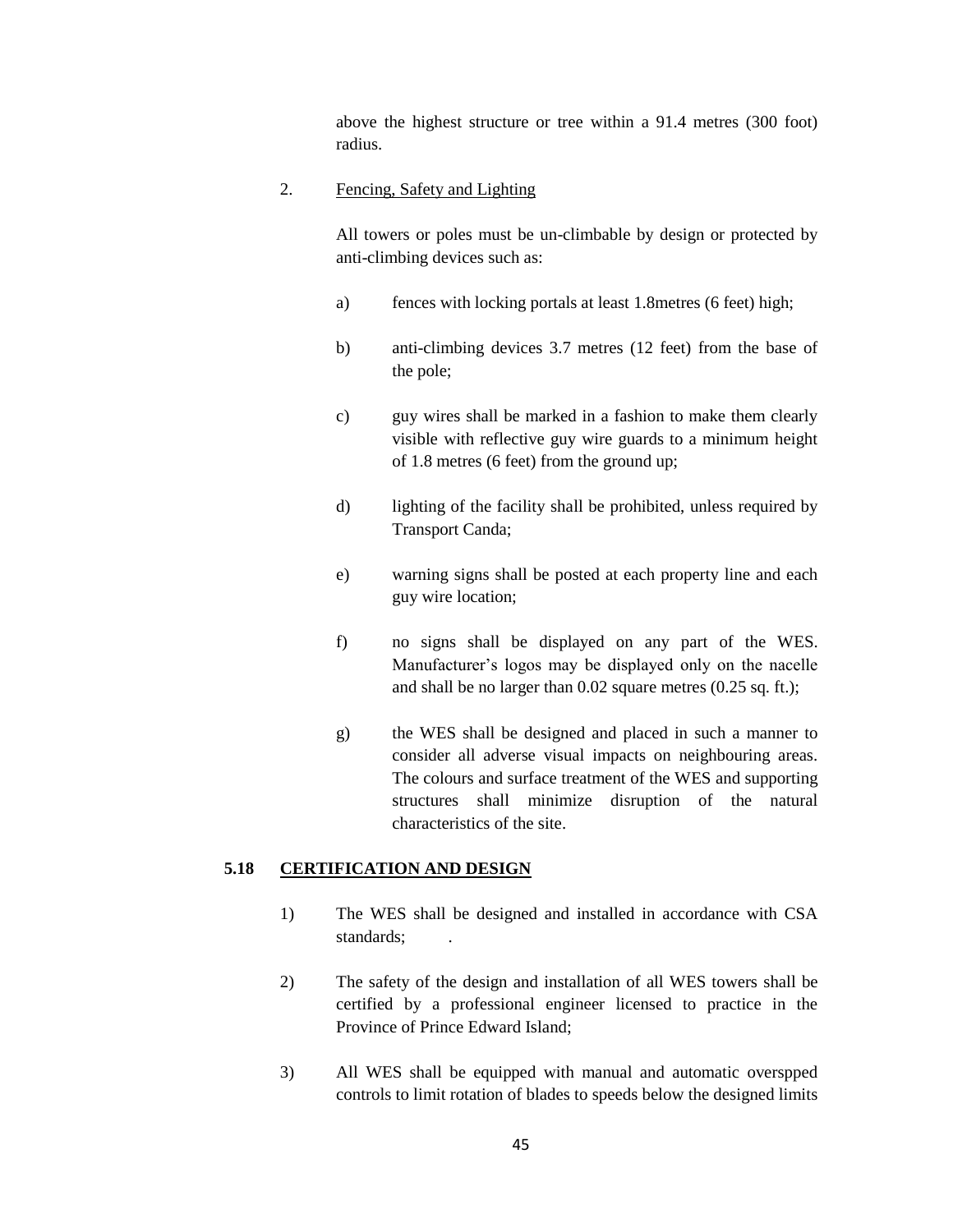of the conversion system. The professional engineer licensed to practice in the Province of Prince Edward Island shall certify that the rotor and overspeed control design and fabrication conform to proper engineering practices;

4) The WES shall be designed and installed to withstand natural lighting strikes as certified by a professional engineer licensed to practice in the Province of Prince Edward Island.

# **5.19 APPROVALS**

Preliminary approval of the WES shall only be granted after successful completion of the application in conformance with this Bylaw and subject to the provisions contained herein. Only then shall be applicant proceed to construct the WES.

Final approval of the WES shall only be granted after successful inspection by a professional engineer licensed to practice in the Province of Prince Edward Island. Only then shall the applicant proceed to operate the WES.

## **5.20 SEVERABILITY**

If any provision of this Section shall be held to be invalid or unenforceable for any reason, the remaining provisions shall continue to be valid and enforceable.

#### **SECTION #6 - SIGNAGE**

## **6.1 SIGNAGE**

No Person shall Erect, Alter or enlarge a Sign within the boundaries of the Town of O'Leary except in conformance with the provisions of this Section and any other relevant provisions of this Bylaw, and without first applying for and receiving a permit from Council.

# **6.2 GENERAL**

- (1) No Off-Premise Signs shall be permitted with the following exceptions:
	- (a) directional and information Signs erected within the public Right-of-Way as part of the Highway Information Signage System (HISS);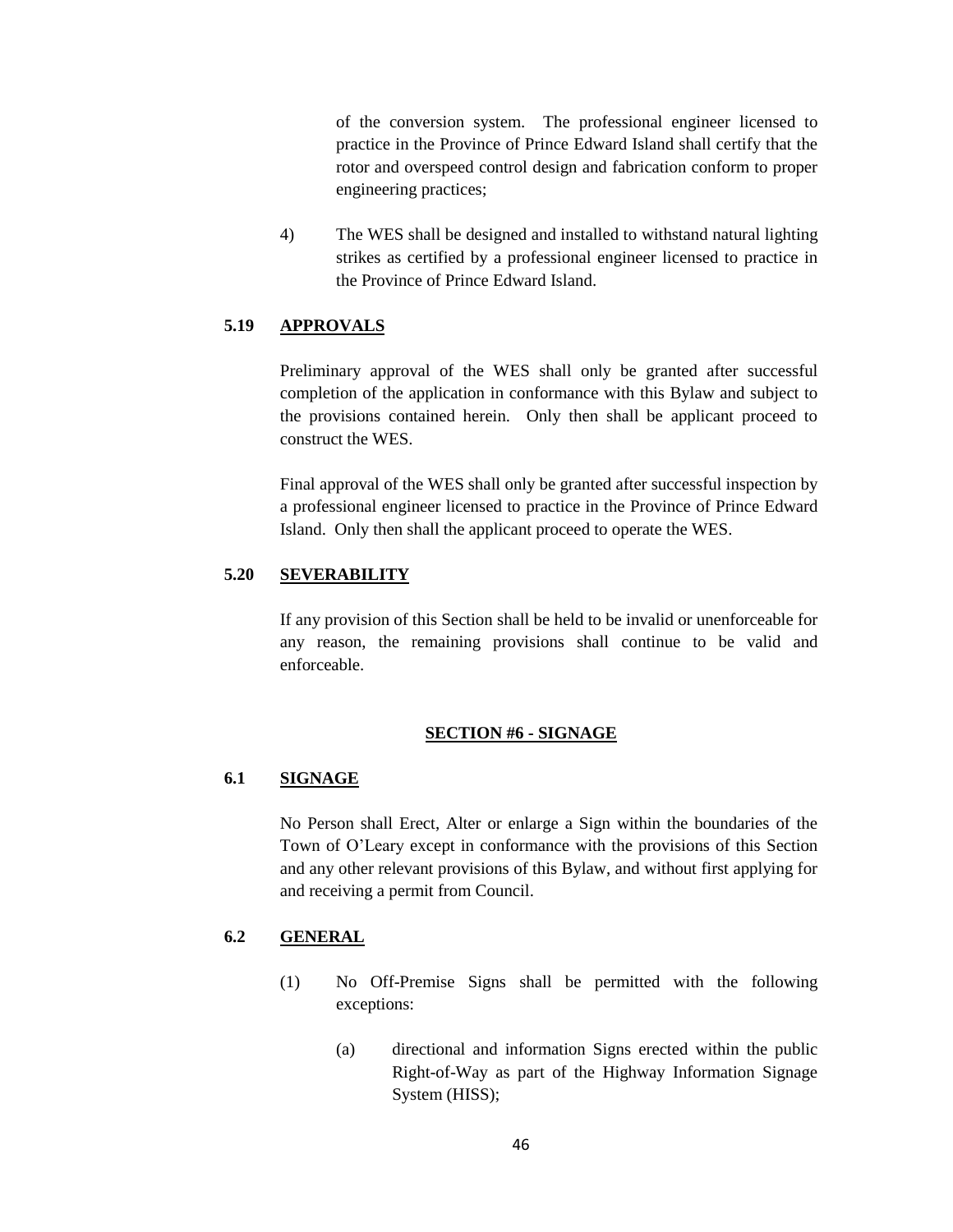- (b) up to two (2) commercial directional signs, as approved by Council, with a maximum size of 48 inches by 18 inches stating only the name of the business, distance and an arrow pointing left, right or straight ahead; and
- (c) directional signs for public buildings or facilities, as approved by Council.
- (2) An indoor Sign shall not be considered a Sign for the purpose of this Bylaw unless it is placed within a window and can be viewed from outside of the Building.
- (3) No Temporary Sign permit shall be effective for a period of more than 30 days.
- (4) Internally lit Signs shall be permitted provided that the light source is concealed by a diffusive material.
- (5) Signs lit by external illumination shall have the light source directed at the Sign and no illumination shall be aimed at the roadway. No stray illumination from external light sources shall be permitted to shine on the roadway or adjacent residentially or agriculturally zoned land.
- (6) No Sign shall be erected or placed on the side or rear of a Building, or within a Side or Rear Yard where such Yard abuts a Serviced Residential or Agricultural zone.

## **6.3 MAINTENANCE**

- (1) All Signs shall be made of durable materials and shall be maintained in good condition.
- (2) A Development Officer who identifies a Sign which may be unsafe to the public, either as an adjunct to pursuing his/her normal activities or in response to a concern from a member of the public, may order the Property Owner to have such Sign repaired to a safe condition or to be removed.
- (3) The Development Officer may order a Property Owner to immediately remove any Sign relating to a business or activity which is no longer active, or which carries no advertising or has missing parts.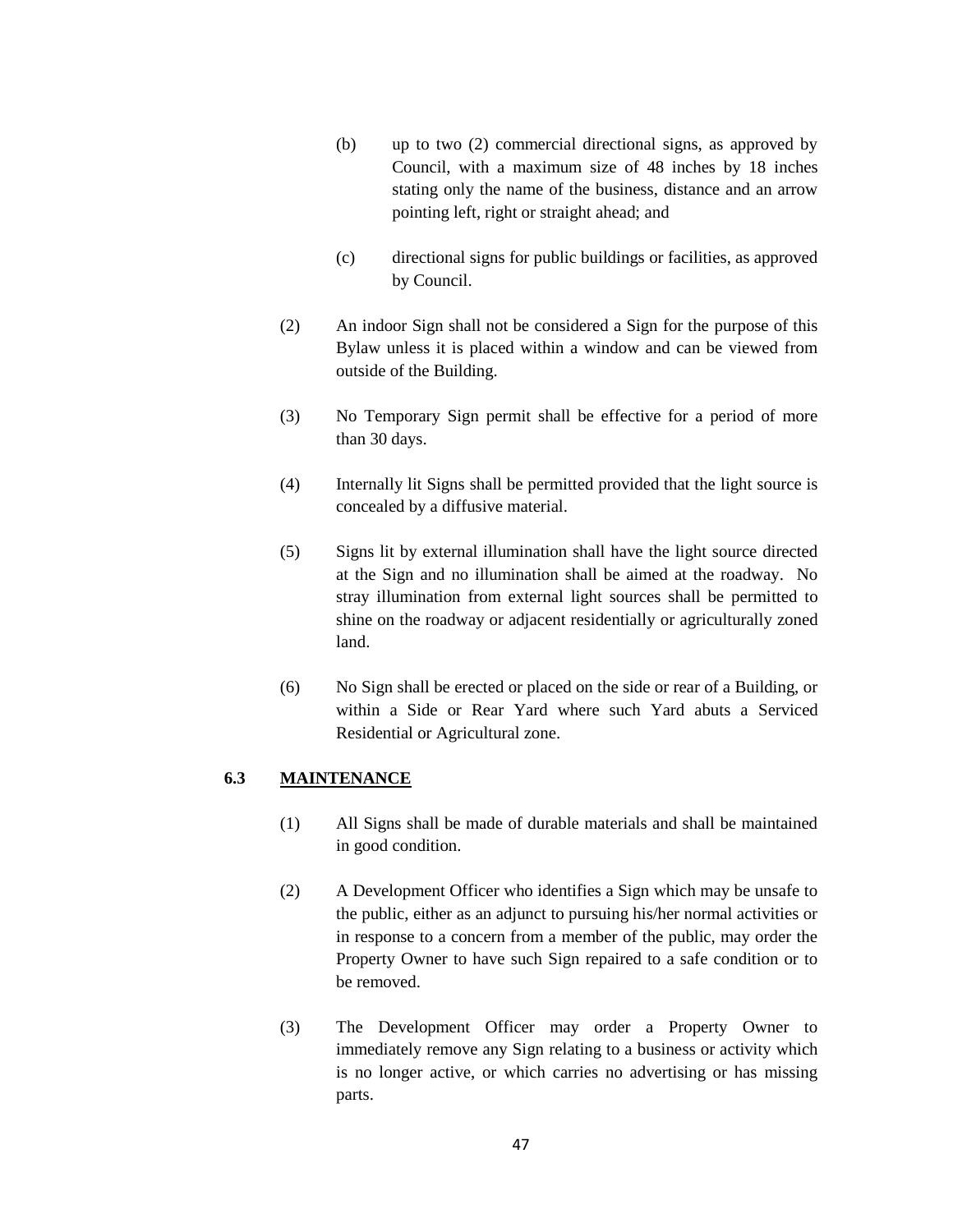- (4) Subsection (3) above shall not apply to a seasonal enterprise that normally closes during part of the year, however, a Sign advertising a seasonal enterprise shall either indicate the time of year the enterprise is in operation or the time of year it is not in operation.
- (5) Where any Property Owner does not comply with an order issued under subsection (2) or (3) above, the Town may remove the Sign cited in the order at the cost of the Property Owner and the Town may take such judicial proceedings as necessary to enforce this section.

## **6.4 NUMBER OF SIGNS**

- (1) For the purposes of this section, a Sign with two or more faces such as a Projecting Sign or Free-Standing Sign shall count as one Sign.
- (2) Other than directional Signs containing no promotional content, only one (1) free-standing Sign shall be erected on any commercial or industrial Lot; except where a Lot is bordered by more than one Street, in which case one (1) free-standing Sign may be permitted along each Street line.

## **6.5 SIGNS PERMITTED IN ALL ZONES**

- (1) The following Signs shall be permitted in all zones and no Development Permit shall be required, but the Signs shall be subject to all requirements of this Bylaw:
	- (a) Signs identifying the name and address of a Resident and not more than 0.3 square metres (465 square inches) in area;
	- (b) Signs for regulating the Use of Property such as "NO TRESPASSING" and of not more than 0.3 square metres (465 square inches) in area;
	- (c) real estate Signs, placed on the Lot, which advertise the sale, rental or lease of a Lot or Building on a Lot of not more than 0.93 square metres (10 square feet);
	- (d) on-premise directional or traffic control Signs not more than 0.3 square metres (465 square inches) in area;
	- (e) Signs erected by a government body or under the direction of a government body;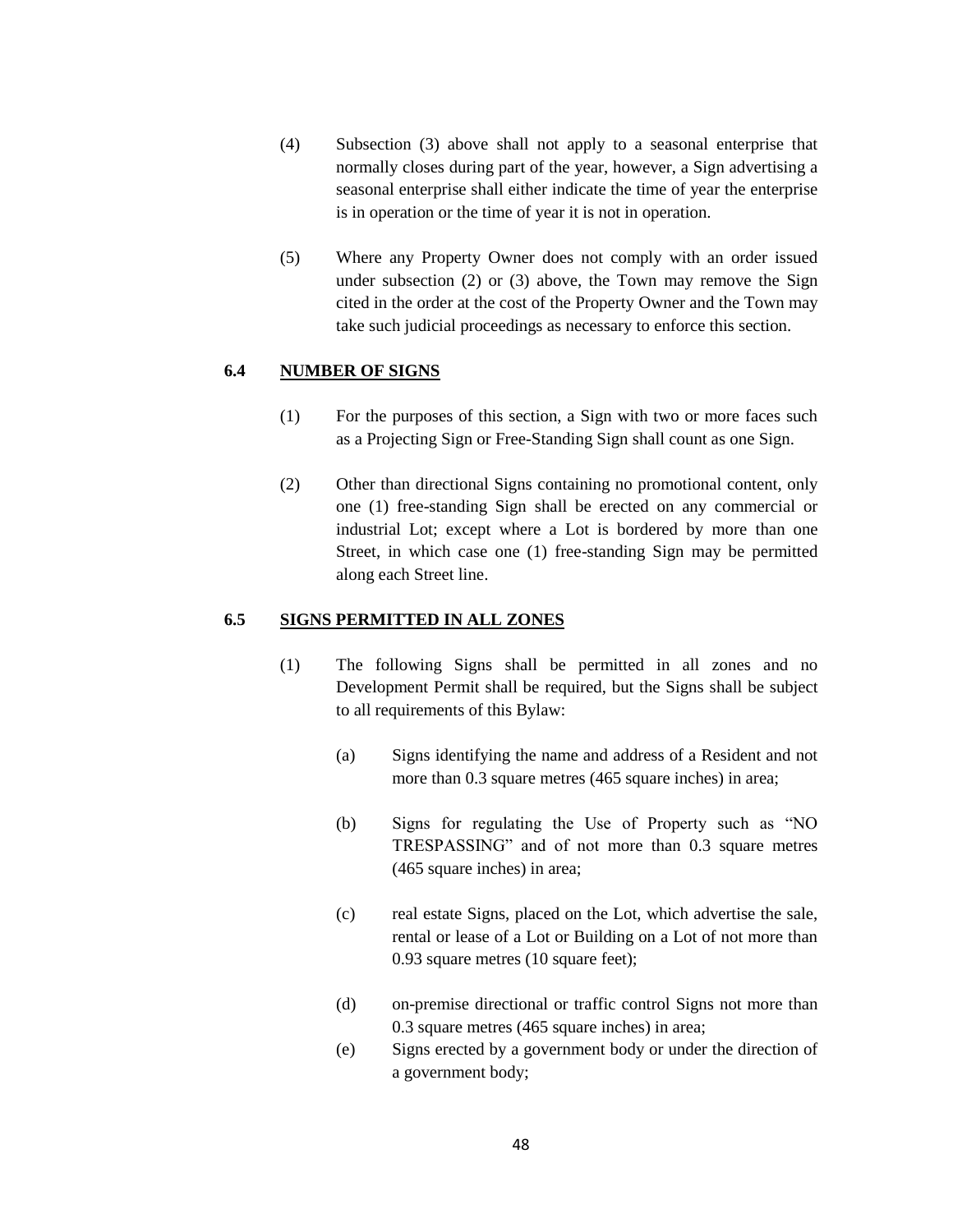- (f) Memorial Signs or Tablets;
- (g) Community identification Signs;
- (h) outdoor recreational facility identification Signs of not more than 3.7 square metres (40 square feet) in area;
- (i) entrance Display identification Signs for residential neighbourhoods or business parks of not more than 3.7 square metres (40 square feet) in area;
- (j) the flag or insignia of any government, religious, charitable or fraternal organization;
- (k) temporary election Signs;
- (l) Temporary Signs advertising a construction firm in the area where the construction is taking place;
- (m) church identification Signs;
- (n) flags and buntings exhibited to temporarily commemorate national or civic holidays and temporary banners announcing charitable events, civic events, or grand openings;
- (o) signs erected pursuant to Sections 4.40 and 4.43.

#### **6.6 SIGNS PROHIBITED IN ALL ZONES**

- (1) The following Signs shall be prohibited in all zones:
	- (a) flashing Signs, Roof Signs, Signs containing moving parts and reflective elements which sparkle or twinkle when lighted or Signs containing strings of bulbs;
	- (b) Signs which Use the words "stop", "caution", "danger" or incorporate red, amber or green lights resembling traffic signals, or resemble traffic control Signs in shape or colour, except government traffic or regulatory Signs;
	- (c) any Signs which, in the opinion of the Development Officer, represent a safety hazard;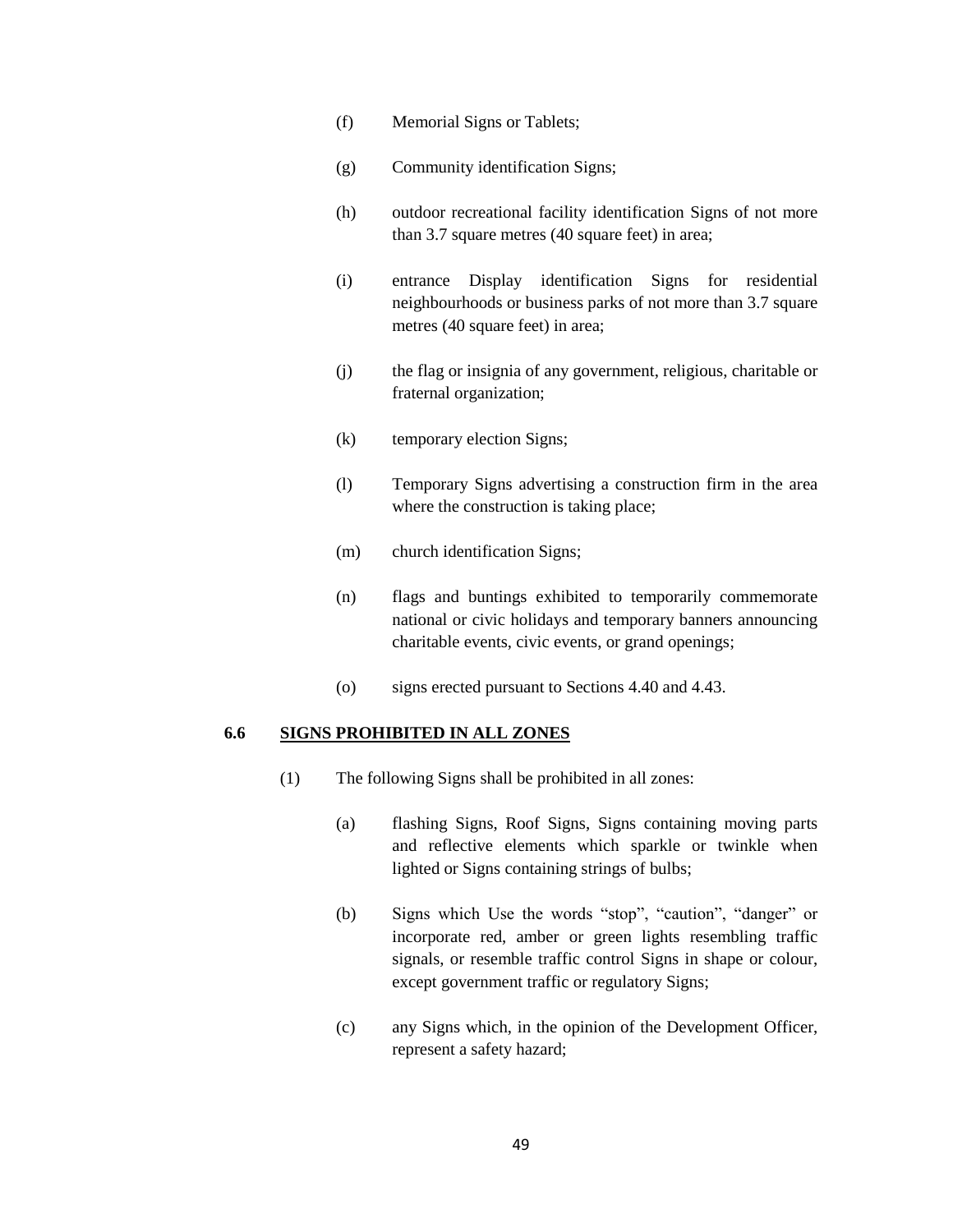- (d) any Signs that obstruct or detract from the visibility or effectiveness of any traffic Sign or control device or constitutes a hazard to pedestrian or vehicular traffic due to restriction of view planes at intersections or due to the intensity or direction of illumination;
- (e) any Signs that obstruct the free egress from any fire exit door, window, or other required exit way;
- (f) Signs painted on, attached to, or supported by a tree, or other natural objects;
- (g) Off Premise Signs; and
- (h) Signs painted, embossed or applied to the roof of a building.

## **6.7 FASCIA SIGNS**

- (1) Fascia Signs shall be permitted on Buildings in commercial, industrial, institutional**,** comprehensive Development area, and recreation zones and shall project no more than 46 centimetres (18 inches) from the wall of the Building and shall be no higher than the eave or top of a parapet wall;
- (2) The area of a fascia Sign shall not exceed ten (10) percent of the area of the wall on which the Sign is to be located, or 7 square metres (75 square feet), whichever is less.
- (3) The area of Fascia Signs shall be calculated as a block, including any individual letters and the total area covered by symbols and blocks of text including the spaces between them.
- (4) Notwithstanding the above, Fascia Signs may be permitted in Residential or Agricultural Zones pursuant to Section 4.40 and 4.43.

## **6.8 PROJECTING SIGNS**

- (1) A Projecting Sign shall:
	- (a) not have a Sign face larger than 0.5 square metres (5.4 square feet);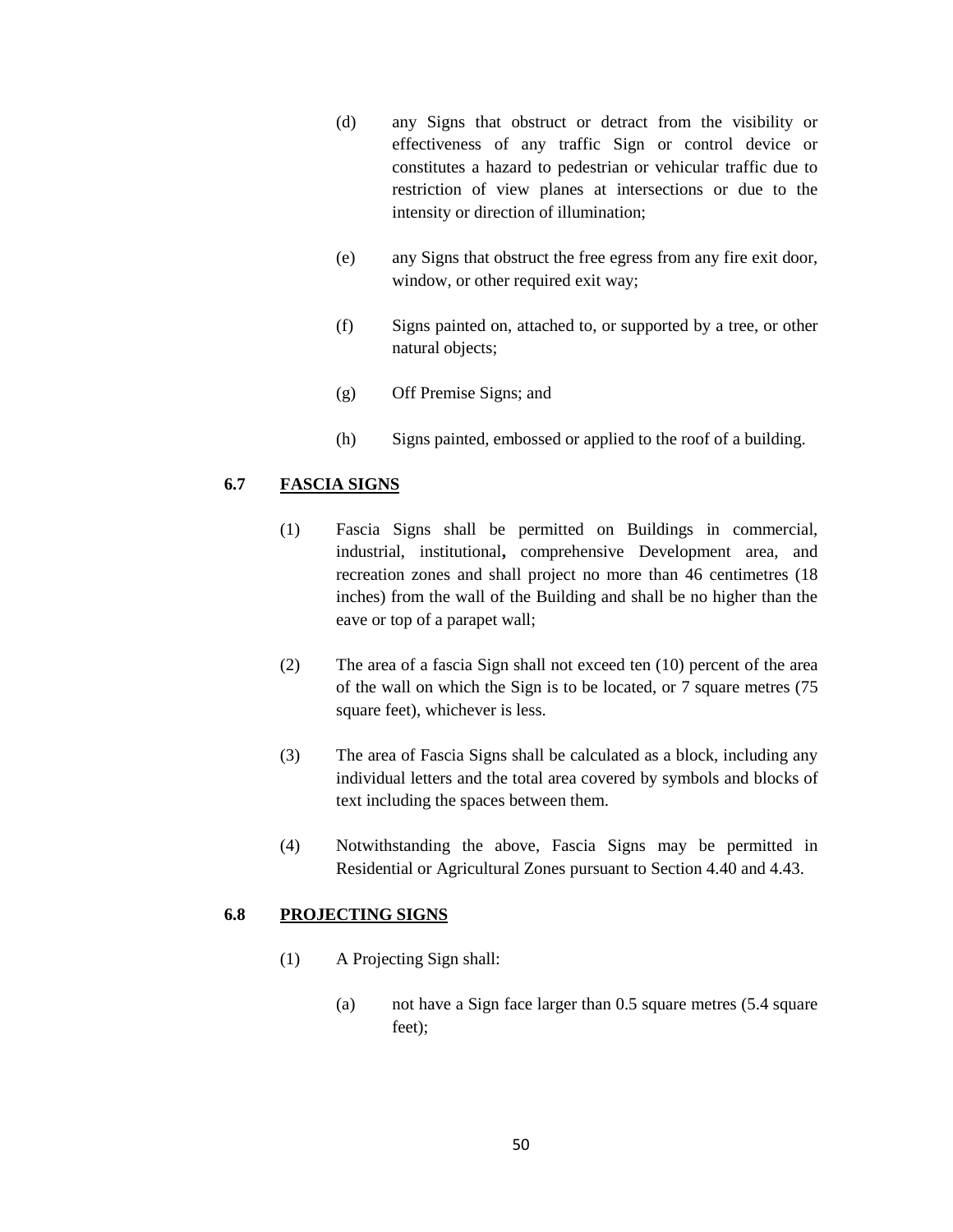- (b) not project further than 1.1 metres (3.6 feet) from the Building wall and be at least 2.2 metres (7.2 feet) from the ground;
- (c) not project above the wall to which it is affixed;
- (d) be limited to one (1) per business;
- (e) not extend beyond the Property line of the Property on which it is erected;
- (f) not swing freely on its support; and
- (g) not obstruct pedestrian or vehicular traffic on the Lot or impede visibility for pedestrians or traffic accessing the Lot.

#### **6.9 FREE-STANDING SIGNS**

- (1) Free-standing Signs shall be permitted in commercial, industrial, institutional zones and shall:
	- (a) be permitted if compatible with the Building in scale and colour;
	- (b) not have a Sign face greater than 6 square metres (64 square feet) and a width not exceeding four times the height;
	- (c) be set back at least 2.5 metres (8.5 feet) from the Property line; and
	- (d) not exceeding 8 metres (26 feet) in height above the average finished Grade of the Lot.
- (2) Where there are more than one (1) commercial businesses on a single Lot:
	- (a) all businesses on the same Lot shall share one (1) Free-Standing Sign;
	- (b) the total size of any shared Sign shall be no greater than 6 square metres (64 square feet) for each Use or a total of 14 square metres (150 square feet) and the width shall not exceed four times the height; and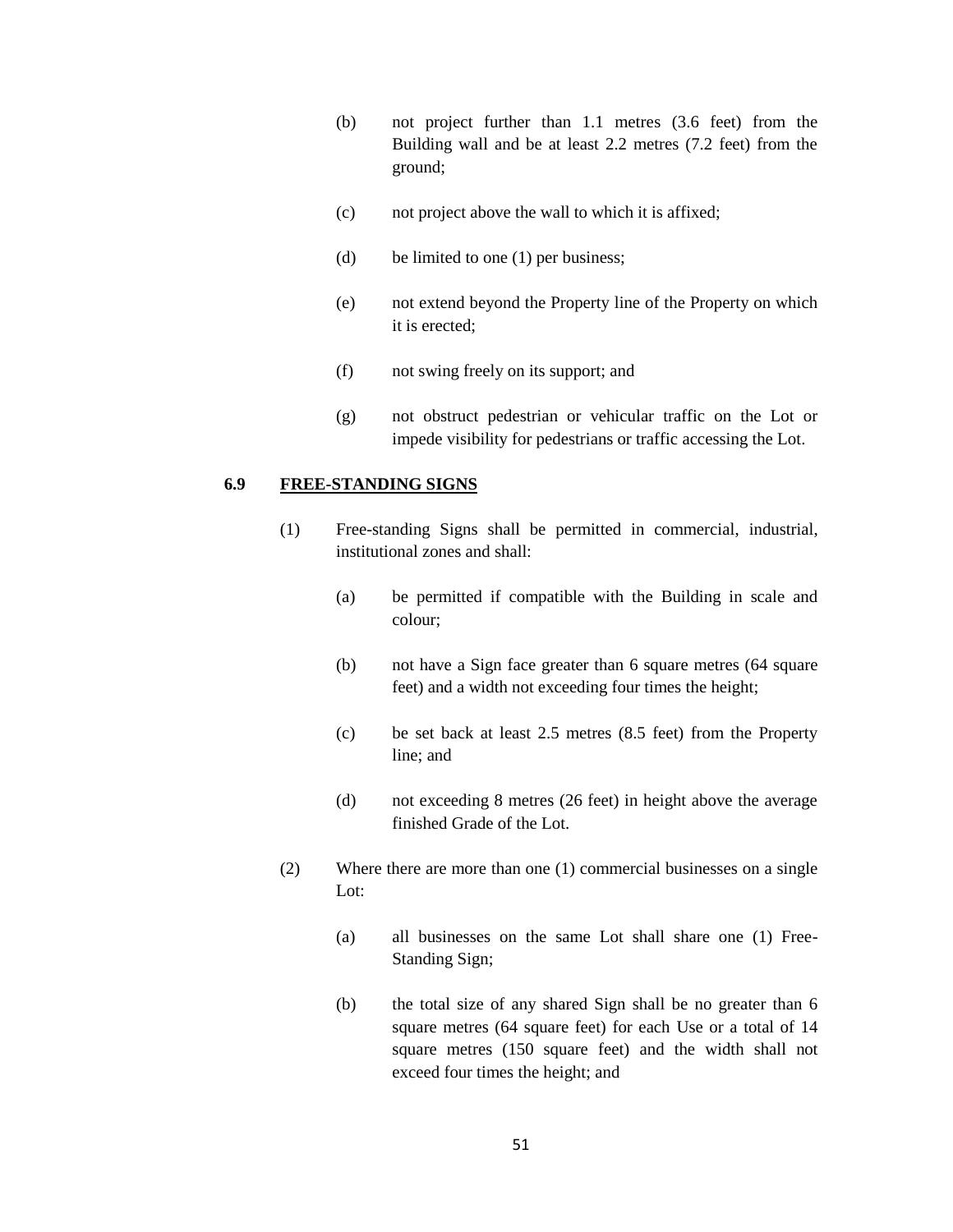(c) where a Sign for a Building is shared by more than one (1) commercial business the Sign elements for all businesses must be of similar material and lettering design to produce a uniformity of a signage for the common facility. Logos may be incorporated into the common Sign.

## **6.10 CANOPIES OR AWNINGS**

(1) Signs incorporated into a canopy or awning are permitted on the Building and shall be considered as Fascia Signs.

## **6.11 SANDWICH SIGNS**

- (1) Temporary Sandwich Signs shall not be permitted to be placed within the boundaries of the Town unless a temporary permit has been issued by Council.
- (2) Council may grant temporary permits for commercial Sandwich Signs for a period not to exceed six (6) months, where Council deems there will be no nuisance or hazard caused to the general public and where the Sign does not detract from the appearance of the property or the area.
- (3) Council may revoke a temporary permit issued pursuant to this Section at any time where Council deems that the applicant or Property Owner has not conformed to the provisions of this Section.
- (4) Where a temporary permit has been revoked, the Development Officer shall have the authority to enter upon the property and remove the Sandwich Sign.

## **6.12 SIGNS FOR SPORTS FIELDS AND OUTDOOR STADIUMS**

(1) Notwithstanding anything else in this Bylaw, Council may issue a permit for sponsorship Signs for a Sports Field or Outdoor Stadium where the Signs are attached to an approved Structure that is required for the sport or arena, and where the Signs face into the field or arena. A Development Agreement shall be executed between the Property Owner and the Town, at the Property Owner's expense, to specify the number, size, shape, location, promotional content and maintenance program for the Signs.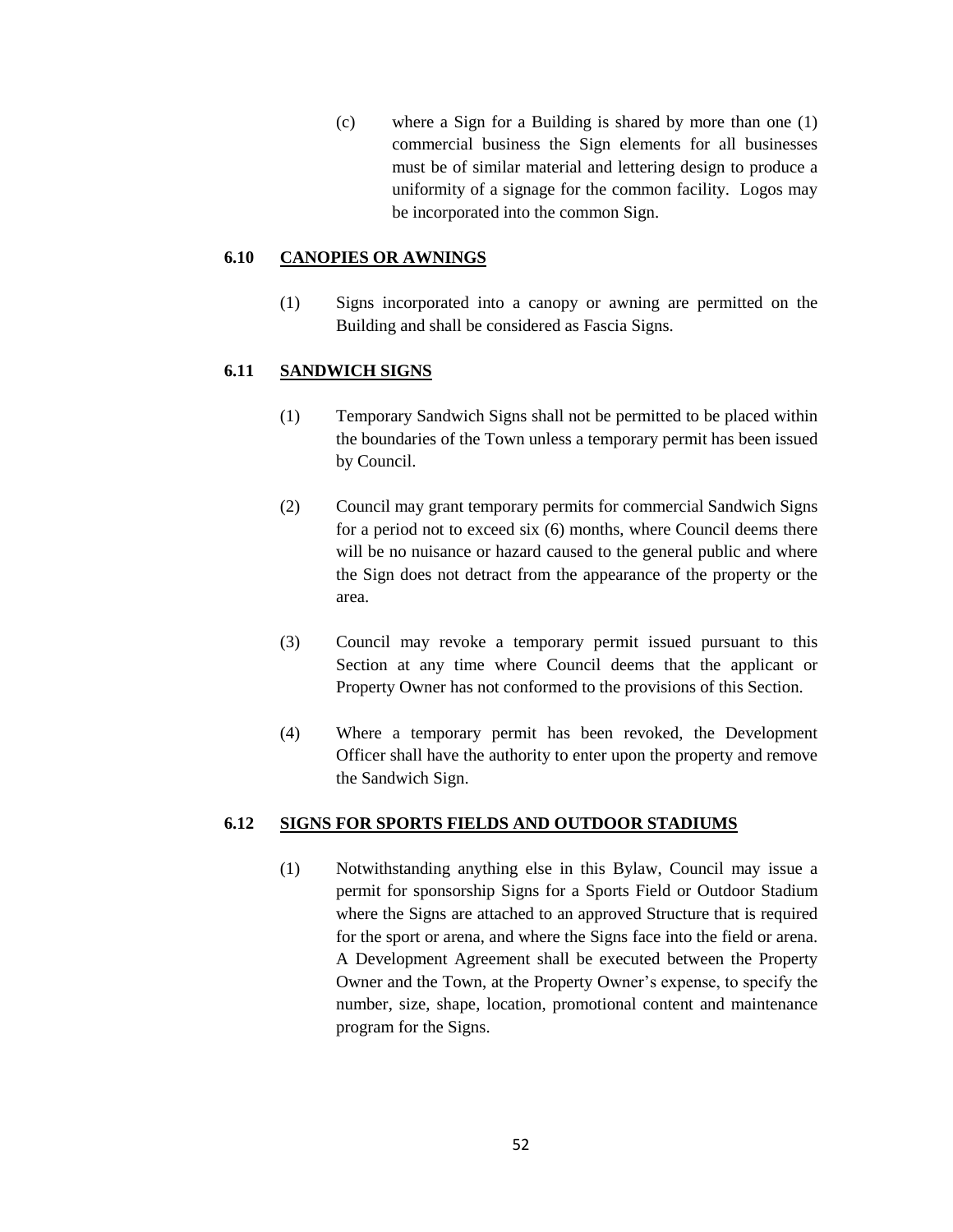## **SECTION #7 – PARKING REQUIREMENTS**

# **7.1 PREAMBLE**

For every Building to be Erected, placed, Used or enlarged, there shall be provided and maintained off-street parking on the same Lot to the extent, at least, prescribed in this Section.

# **7.2 PARKING REQUIREMENTS**

|              | <b>Primary Type of</b><br><b>Building</b>                                                | # of Parking Spaces                                                                                                                                                           |
|--------------|------------------------------------------------------------------------------------------|-------------------------------------------------------------------------------------------------------------------------------------------------------------------------------|
| a)           | Residential                                                                              | 1.5 per dwelling unit (minimum of 2)                                                                                                                                          |
| b)           | Auditoriums,<br>churches,<br>halls, theatres                                             | 1 per 4 seats                                                                                                                                                                 |
| c)           | Hotel, Motel or<br>other<br><b>Tourist Establishment</b>                                 | 1 parking space per guest/room or rental<br>unit and 1 parking space for each 23 sq.<br>m. (250 sq. ft.) of floor area devoted for<br>public use (e.g. banquet rooms, lounge) |
| $\rm d$      | <b>Restaurant or Lounge</b>                                                              | 1 per 4 seats and a minimum of 10                                                                                                                                             |
| e)           | Business and Professional<br>Offices.<br>Service<br>and<br><b>Personal Service Shops</b> | 1 parking space per 28.0 sq. metres (300)<br>sq. ft.) of floor area.                                                                                                          |
| f)           | Warehouse<br>and<br>storage<br>facilities<br>other<br>and<br>industrial uses             | 1 per employee and 1 per loading bay                                                                                                                                          |
| g)           | Other Commercial uses                                                                    | 1 per 300 sq. ft. $(28 \text{ sq. m})$ of floor area                                                                                                                          |
| h)           | Other<br>Institutional<br><b>or</b><br><b>Recreation Uses</b>                            | 1 per 400 sq. ft. $(37.2 \text{ sq. m})$ of floor area                                                                                                                        |
| $\mathbf{i}$ | Other Industrial uses                                                                    | 1 per employee and 1 per loading space                                                                                                                                        |

# **7.3 ADDITIONAL PARKING SPACES**

Additional Parking Spaces may be required, if in the opinion of Council the spaces required under Section 7.2 will not meet anticipated parking requirements.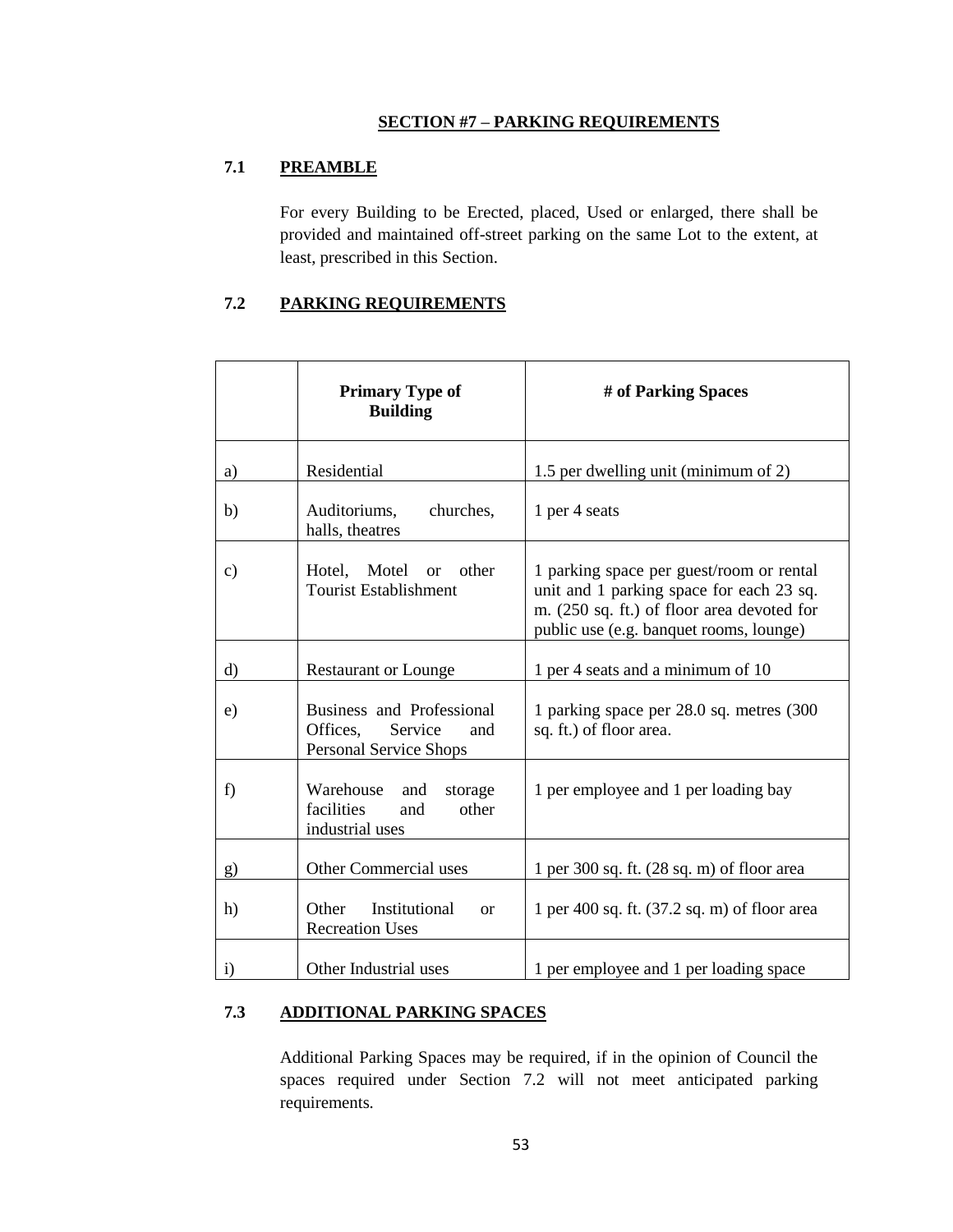## **7.4 OTHER REQUIREMENTS**

Where parking facilities are required or permitted:

- (1) The parking area shall be maintained with a stable surface;
- (2) The lights used for illumination of the Parking Lot or parking station shall be so arranged as to divert the light away from the Streets, adjacent Lots and Buildings;
- (3) The parking area shall be within three hundred ft. (300') (91.4 m) of the location which it is intended to serve and shall be situated in the same Zone;
- (4) When the parking area is of a permanent hard surfacing, each Parking Space shall be clearly demarcated with painted lines and maintained on the parking lot;
- (5) A Parking Space shall consist of an area of not less than one hundred and sixty sq. ft. measuring nine ft. (9') by eighteen ft. (18') exclusive of driveways and aisles, unless otherwise authorized by Council;
- (6) Entrances and exits to parking areas shall not exceed a width of thirty ft. (30') (9 m) at the street line and edge of pavement; and
- (7) The width of a driveway leading to a parking or loading area, or of a driveway or aisle in a parking area, shall be a minimum width of ten ft.  $(10^{\circ})$   $(3 \text{ m})$  for one-way traffic, and a minimum width of twenty ft. $(20')$  (6 m) for two –way traffic.

# **7.5 LOADING ZONES**

(1) In any commercial, industrial or institutional Zone, no person shall Erect or Use any Building or Structure for manufacturing, storage, warehouse, department store, retail store, wholesale store, market, freight or passenger terminal, hotel, hospital, mortuary or other uses involving the frequent shipping, loading or unloading or persons, animals, or goods, unless there is maintained on the same premises with every such Building, Structure or Use one (1) off-street space for standing, loading and unloading for every thirty thousand (30,000) sq. ft. (2,790 sq. m.) or fraction thereof of building Floor Area used for any such purpose;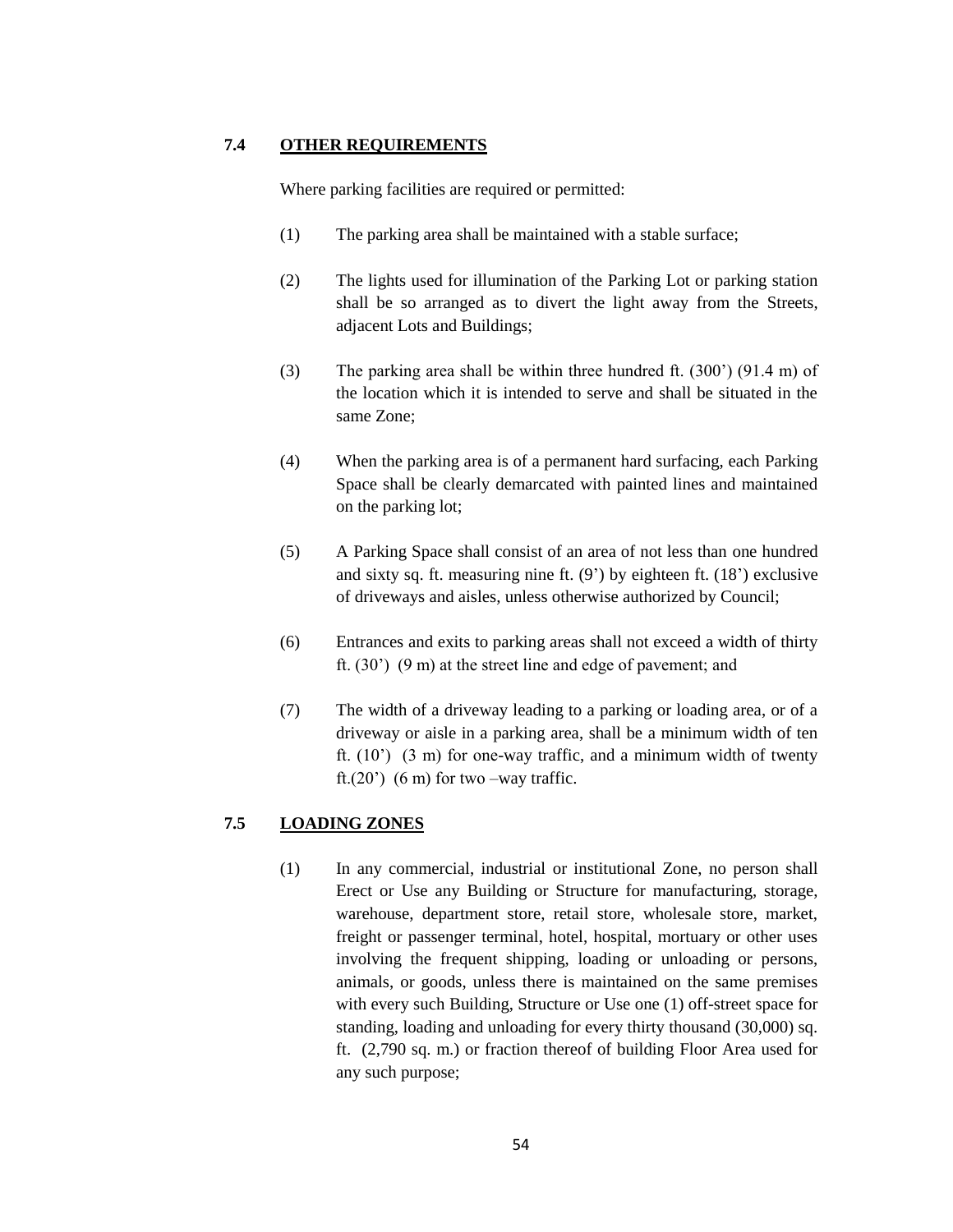- (2) Each Loading Space shall be at least twelve feet (12') (3.6 m) wide with a minimum of fourteen ft. (14') (4.25 m) height clearance.
- (3) The provision of a Loading Space for any Building with less than fifteen hundred  $(1,500)$  sq. ft.  $(139.5 \text{ sq. m.})$  shall be optional.
- (4) No such Loading Spaces shall be located within any required Front Yard or be located within any Yard which abuts a Serviced Residential, Agricultural or Open Space Zone, unless in the opinion of Council adequate screening is provided.

## **SECTION #8 – SINGLE FAMILY RESIDENTIAL ZONE (R1)**

## **8.1 GENERAL**

Except as provided in this Bylaw, all Buildings and parts thereof Erected, placed or altered or any land Used in an R1 Zone shall conform with the provisions of this Section.

## **8.2 PERMITTED USES**

No Building or part thereof and no land shall be Used for purposes other than:

- (1) Single Family Dwellings
- (2) Accessory Buildings
- (3) Private Garages
- (4) Bed and Breakfasts containing up to three (3) rental bedrooms
- (5) Accessory Apartments

## **8.3 SPECIAL PERMIT USES**

Notwithstanding Section 8.2 above, Council may issue a special development permit for the following uses where it deems the development is appropriate, all other relevant provisions of the Bylaw are met and subject to such conditions as Council may impose:

- (1) Group Homes
- (2) Child Care Facilities
- (3) Mini-Homes
- (4) Bed and Breakfasts containing more than three (3) bedrooms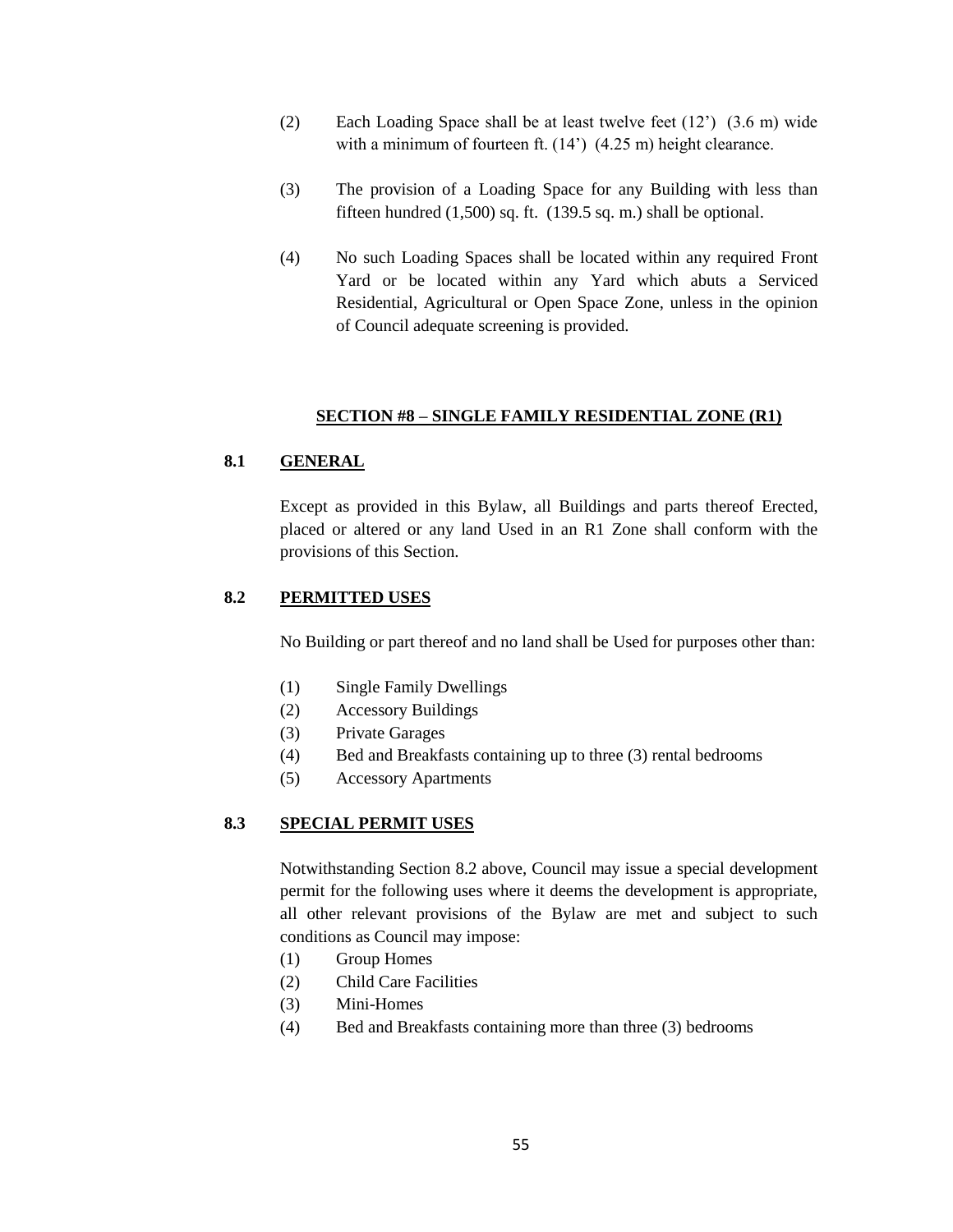# **8.4 LOT REQUIREMENTS**

The following regulations shall apply to centrally serviced development in an R1 Zone:

| (1) | Minimum Lot Area               | (SEE Appendix "B")                        |
|-----|--------------------------------|-------------------------------------------|
| (2) | Minimum Lot Frontage           | 100 feet $(30 \text{ m})$                 |
| (3) | Minimum Front Yard             | 20 feet $(6m)$                            |
| (4) | Minimum Rear Yard              | 15 feet (4.5 m)                           |
| (5) | Minimum Side Yard              | 10 feet $(3 m)$                           |
| (6) | Minimum Flankage Yard          | $20$ feet $(6 \text{ m})$                 |
| (7) | Maximum Height of any Building | 2.5 Stories or 35 feet $(10.5 \text{ m})$ |
| (8) | Maximum Lot Coverage           | 25%                                       |
|     |                                |                                           |

All Lots shall be connected to central municipal sanitary sewer services.

## **SECTION#9 – TWO FAMILY RESIDENTIAL ZONE (R2)**

# **9.1 GENERAL**

Except as provided in this Bylaw, all Buildings and parts thereof erected, placed or altered or any land used in an R2 Zone shall conform with the provisions of this Section.

## **9.2 PERMITTED USES**

No Building or part thereof and no land shall be used for purposes other than:

- (1) Single Family Dwellings
- (2) Duplex or Semi-Detached Dwellings
- (3) Accessory Buildings
- (4) Private Garages
- (5) Accessory Apartments in Single Family Dwellings
- (6) Bed and Breakfasts with up to three (3) bedrooms in a Single Family Dwelling

# **9.3 SPECIAL PERMIT USES**

Notwithstanding Section 9.2 above, Council may issue a special development permit for the following uses where it deems the development is appropriate, all other relevant provisions of this Bylaw are met, and subject to such conditions as Council may impose:

(1) Group Homes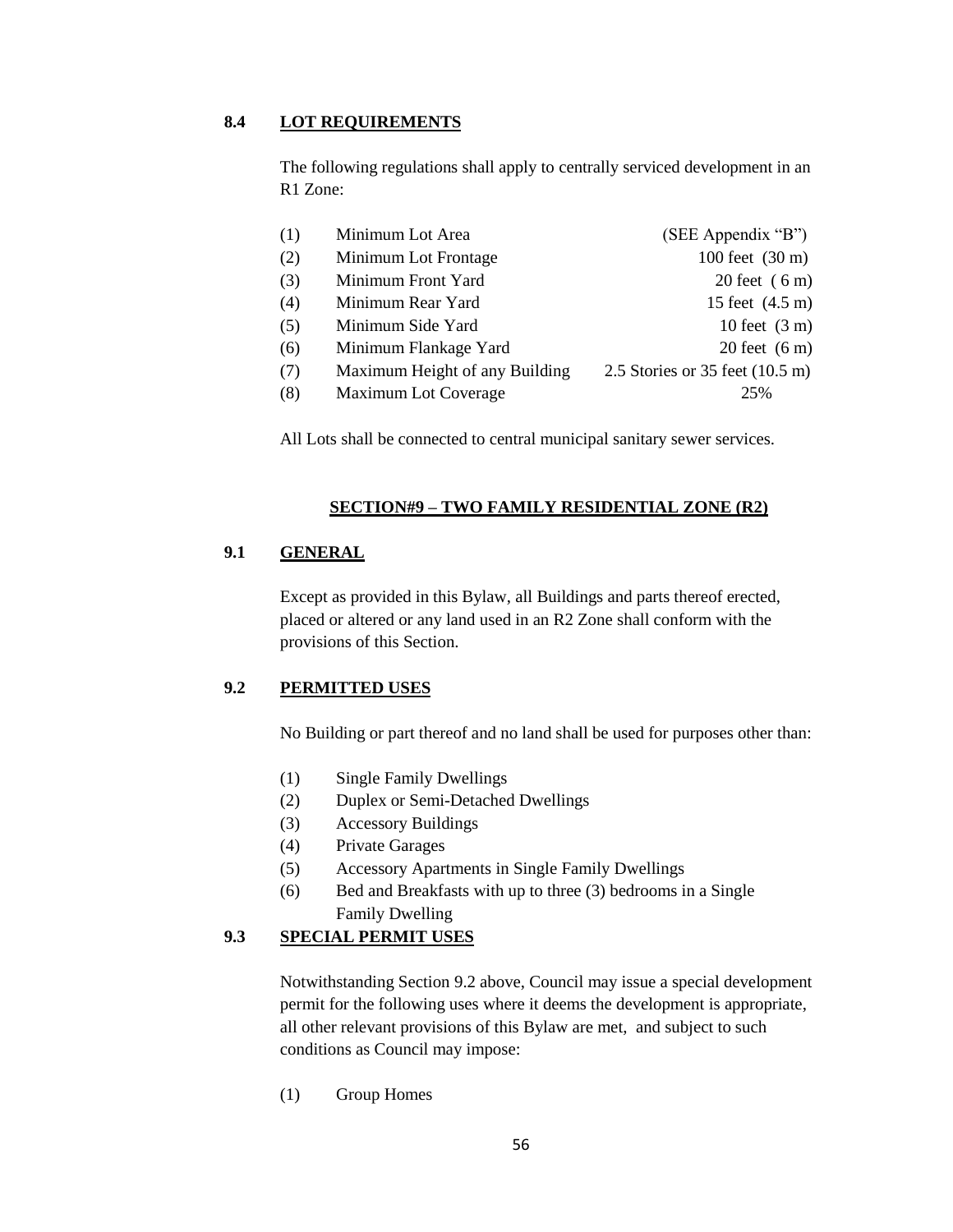- (2) Child Care Facilities
- (3) Bed and Breakfasts containing more than three (3) bedrooms in a Single Family Dwelling

## **9.4 LOT REQUIREMENTS**

The following regulations shall apply to centrally serviced development in an R2 Zone:

| (1) | Minimum Lot Area                                              | (see Appendix "B")      |
|-----|---------------------------------------------------------------|-------------------------|
| (2) | Minimum Frontage                                              | 100 feet (30m)          |
| (3) | Minimum Front Yard                                            | $20$ feet $(6m)$        |
| (4) | Minimum Rear Yard                                             | 15 feet (4.5 m)         |
| (5) | Minimum Side Yard                                             | 10 feet $(3 \text{ m})$ |
| (6) | Minimum Flankage Yard                                         | $20$ feet $(6m)$        |
| (7) | Maximum Height of any Building 2.5 stories or 35 feet (10.5m) |                         |
| (8) | Maximum Lot Coverage                                          | 35%                     |
|     |                                                               |                         |

All lots shall be connected to central municipal sanitary sewer services.

### **SECTION#10 – MULTI FAMILY RESIDENTIAL ZONE (R3)**

## **10.1 GENERAL**

Except as provided in this Bylaw, all Buildings and parts thereof erected, placed or altered or any land used in an R3 Zone shall conform with the provisions of this Section.

## **10.2 PERMITTED USES**

No Building or part thereof and no land shall be used for purposes other than:

- (1) Single Family Dwellings
- (2) Duplex or Semi-Detached Dwellings
- (3) Multi Family Dwellings up to twelve (12) units
- (4) Townhouse and Row House Dwellings
- (5) Accessory Buildings
- (6) Private Garages

## **10.3 SPECIAL PERMIT USES**

Notwithstanding Section 10.2 above, Council may issue a special development permit for the following uses where it deems the development is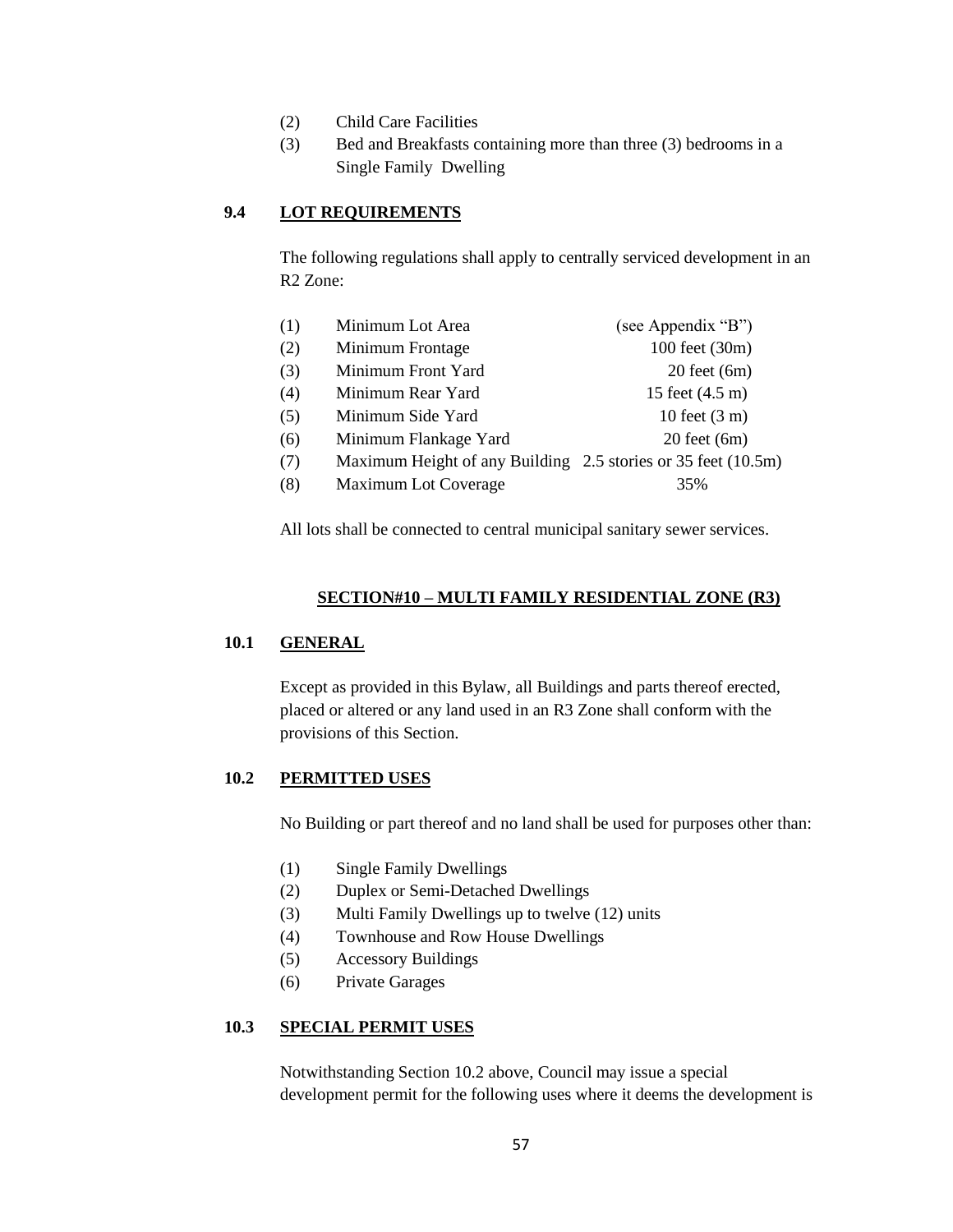appropriate, all other relevant provisions of this Bylaw are met, and subject to such conditions as Council may impose:

- (1) Group Homes
- (2) Child Care Facilities
- (3) Multi Family Dwellings greater than twelve (12) units

#### **10.4 LOT REQUIREMENTS**

The following regulations shall apply to centrally serviced development in an R3 Zone:

| 100 feet (30m)<br>(2)<br>Minimum Frontage<br>(3)<br>Minimum Front Yard<br>$20$ feet $(6m)$<br>(4)<br>15 feet (4.5 m)<br>Minimum Rear Yard |  |
|-------------------------------------------------------------------------------------------------------------------------------------------|--|
|                                                                                                                                           |  |
|                                                                                                                                           |  |
|                                                                                                                                           |  |
| (5)<br>10 feet $(3 \text{ m})$<br>Minimum Side Yard                                                                                       |  |
| $20$ feet $(6m)$<br>(6)<br>Minimum Flankage Yard                                                                                          |  |
| Maximum Height of any Building 2.5 stories or 35 feet (10.5m)<br>(7)                                                                      |  |

All lots shall be connected to central municipal sanitary sewer services

#### **SECTION#11 – MINI HOME RESIDENTIAL ZONE (RM)**

## **11.1 GENERAL**

Except as provided in this Bylaw, all Buildings and parts thereof erected, placed or altered or any land used in an RM zone shall conform with the provisions of this Section.

### **11.2 PERMITTED USES**

No Building or part thereof and no land shall be used for purposes other than:

- (1) Mini Homes
- (2) Mini Homes in a Mini Home Park
- (3) Single Family Dwellings
- (4) Accessory Buildings
- (5) Private Garages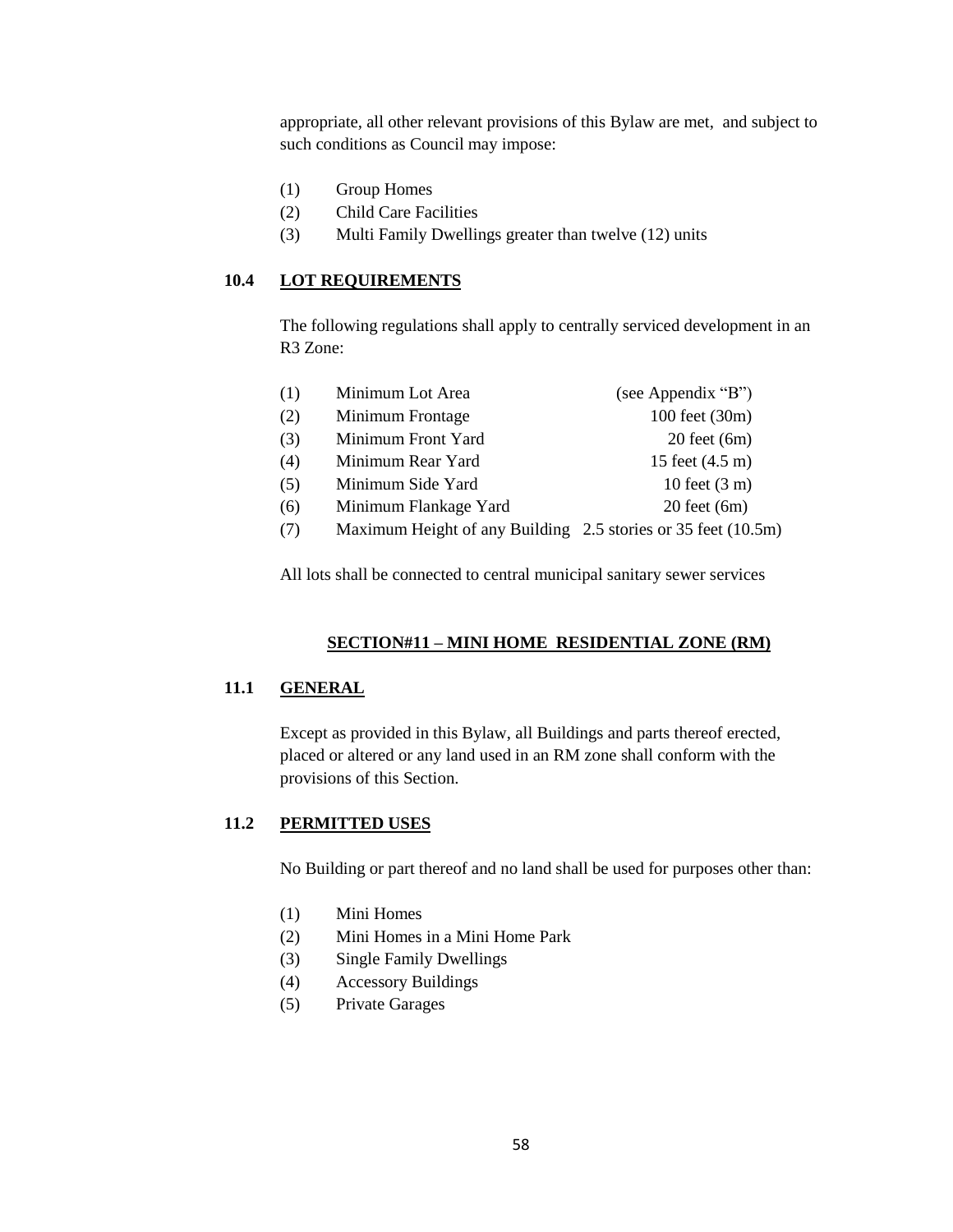### **11.3 LOT REQUIREMENTS**

The following regulations shall apply to centrally serviced development in an RM Zone:

| (1)        | Minimum Lot Area             | (see Appendix "B")      |
|------------|------------------------------|-------------------------|
| (2)        | Minimum Frontage             | 100 feet (30m)          |
| (3)        | Minimum Front Yard           | $20$ feet $(6m)$        |
| (4)        | Minimum Rear Yard            | 15 feet (4.5 m)         |
| (5)        | Minimum Side Yard            | 10 feet $(3 \text{ m})$ |
| (6)        | Minimum Flankage Yard        | $20$ feet $(6m)$        |
| $\sqrt{2}$ | M : H'ILL D'II' OF : OF (10F |                         |

(7) Maximum Height of any Building 2.5 stories or 35 feet (10.5m)

All lots shall be connected to central municipal sanitary sewer services. Mini Home Parks shall be approved at the discretion of Council and pursuant to such conditions as Council may impose and shall also conform to the lot Standards in Appendix B

## **SECTION #12 – AGRICULTURAL ZONE (A1)**

## **12.1 GENERAL**

Except as provided in this Bylaw, all Buildings and parts thereof Erected, placed or altered or any land Used in an A1 Zone shall conform with the provisions of this Section.

## **12.2 PERMITTED USES**

No Building or part thereof and no land shall be Used for purposes other than:

- (1) Single Family Dwellings
- (2) Mini-Homes
- (3) Resource Uses

- Agricultural Uses including barns, stables, other Accessory Buildings and residential uses directly related to the Farm operation

- (4) Forestry Uses
- (5) Bed and Breakfasts

# **12.3 SPECIAL PERMIT USES**

Notwithstanding Section 12.2 above, Council may issue a Special Development Permit for the following uses where it deems the Development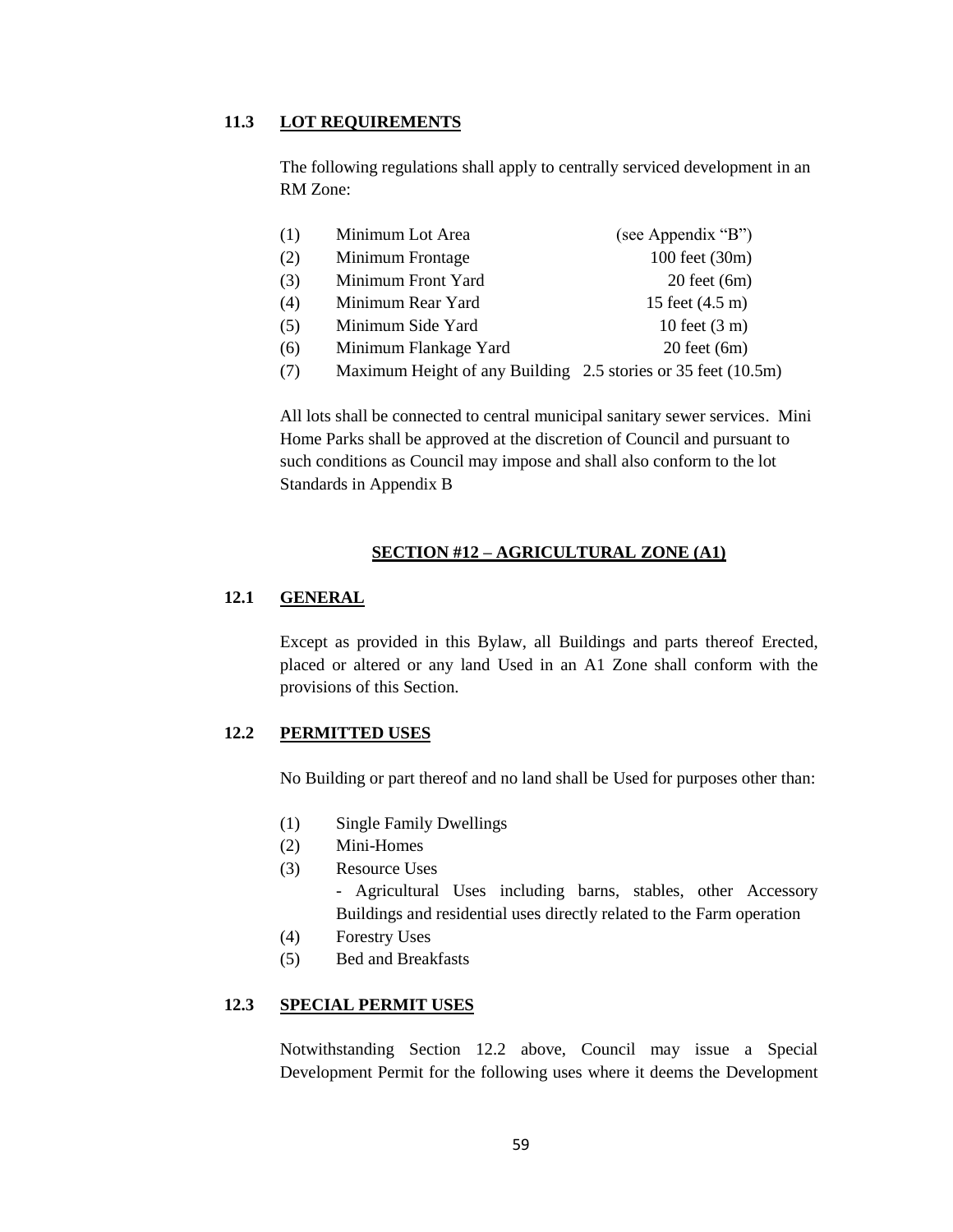is appropriate, all other relevant provisions of this Bylaw are met, and subject to such conditions as Council may impose:

- (1) Group Homes
- (2) Duplex Dwellings
- (3) Child Care Facilities
- (3) Inns and Bed and Breakfasts with over 3 bedrooms
- (4) Resource Based Commercial Uses
- (5) Resource Based Industrial Uses

#### **12.4 LOT REQUIREMENTS**

The following requirements shall apply to all uses in the Agricultural (A1) Zone:

| (1) | Minimum Lot Area               | 1 Acre                    |
|-----|--------------------------------|---------------------------|
| (2) | Minimum Frontage               | 150 feet (45 m)           |
| (3) | Minimum Front Yard             | 50 feet $(15 \text{ m})$  |
| (4) | Minimum Rear Yard              | 50 feet (15 m)            |
| (5) | Minimum Side Yard              | 15 feet $(4.5 \text{ m})$ |
| (6) | Maximum Height of Any Building | 2.5 Stories or 35 feet    |
|     |                                | $(10.5 \text{ m})$        |
| (7) | Minimum Floor Area             | 500 sq. ft.               |
| (8) | Maximum Lot Coverage           | 10%                       |
|     |                                |                           |

All lots shall also conform to the Provincial Minimum Lot Standards as noted in Appendix "B".

Notwithstanding the above, for any use Council may require that the Developer submit a site plan demonstrating that the Lot is of sufficient size to accommodate the installation of a second tile field, should one be required at some point in the future. For Duplex Dwellings or accessory apartments Council may require that the on-site sewage treatment system be designed, inspected and certified by an engineer licensed to practice in Prince Edward Island.

#### **12.5 INTENSIVE LIVESTOCK OPERATIONS**

(1) For the purpose of this Section "Intensive Livestock Operations" means a place where livestock are found in a density greater than seven animal units per acre of living space, with the calculation of animal units to be determined by reference to Column 2 of Schedule D of the Watercourse and Wetland Protection Regulations made pursuant to the *Environmental Protection Act*.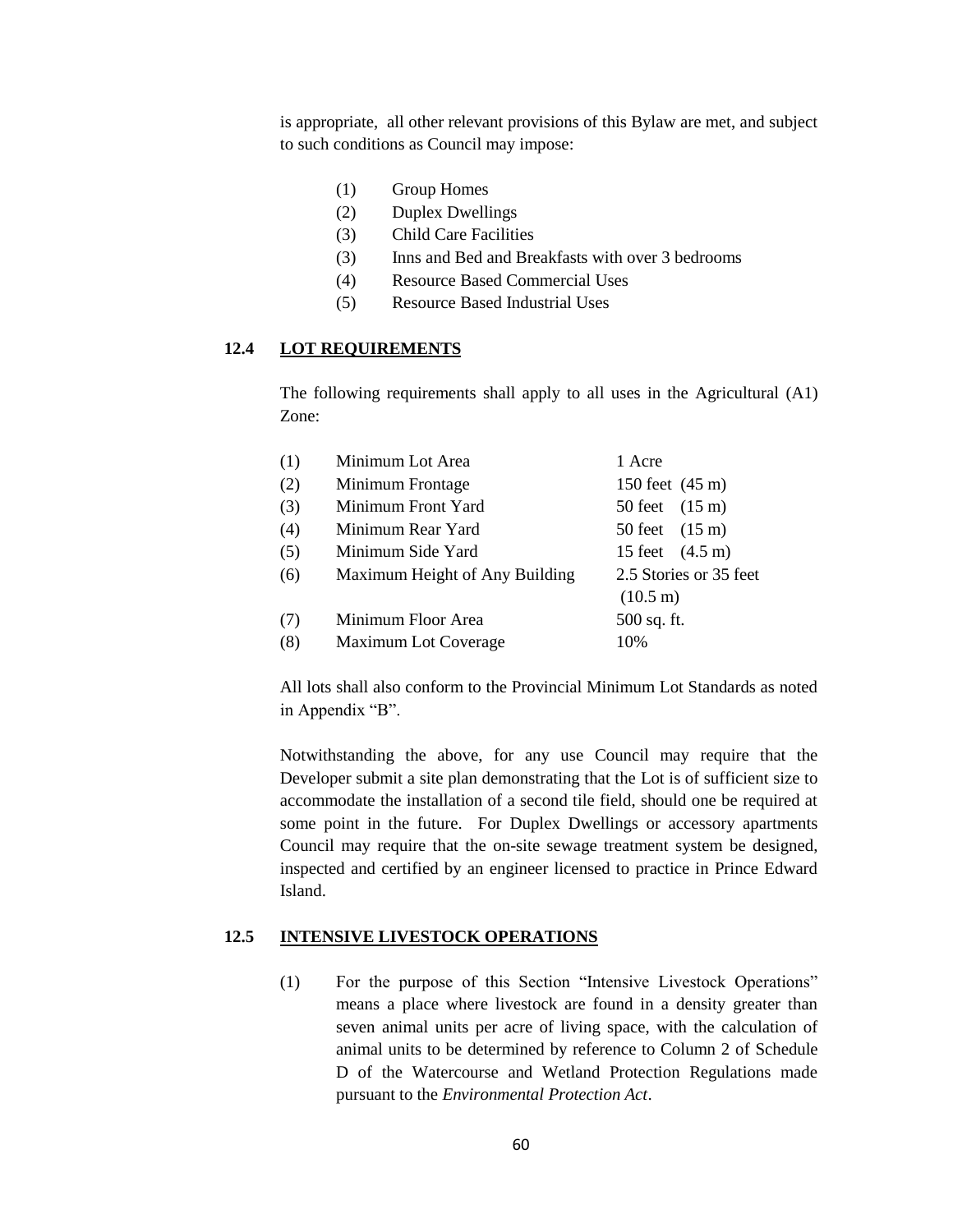(2) The following separation distances shall apply to all new Intensive Livestock Operations or extensions and to new residential Development in the vicinity of an Intensive Livestock Operation:

| Distance of new or expanded Intensive Livestock                                     |                  |  |
|-------------------------------------------------------------------------------------|------------------|--|
| Operations from any Dwelling on an adjacent<br>Property                             | 500 feet (150 m) |  |
| Distance of new Dwellings from an existing<br><b>Intensive Livestock Operations</b> | 500 feet (150 m) |  |
| Distance from public Road                                                           | 150 feet (45 m)  |  |
| Distance from any domestic well                                                     | 500 feet (150 m) |  |
| Distance from any Lot Line                                                          | 50 feet (15 m)   |  |

- (3) All intensive livestock Buildings shall have a manure storage facility with a capacity for retention of manure for a period of time for which conditions do not permit spreading.
- (4) Council may consult the Department of Agriculture for manure storage capacities and design standards and shall require the livestock operator to follow these capacity and design requirements.
- (5) The Developer may also be required to undertake an Environmental Impact Assessment in conjunction with the Department of Environment and provide details of the assessment to Council as part of the application process.

## **SECTION #13 – GENERAL COMMERCIAL ZONE (C1)**

## **13.1 GENERAL**

Except as provided in this bylaw, all Buildings and parts thereof Erected, placed or altered or any land used in a C1 Zone shall conform with the provisions of this Section.

## **13.2 PERMITTED USES**

No building or part thereof and no land shall be used for purposes other than: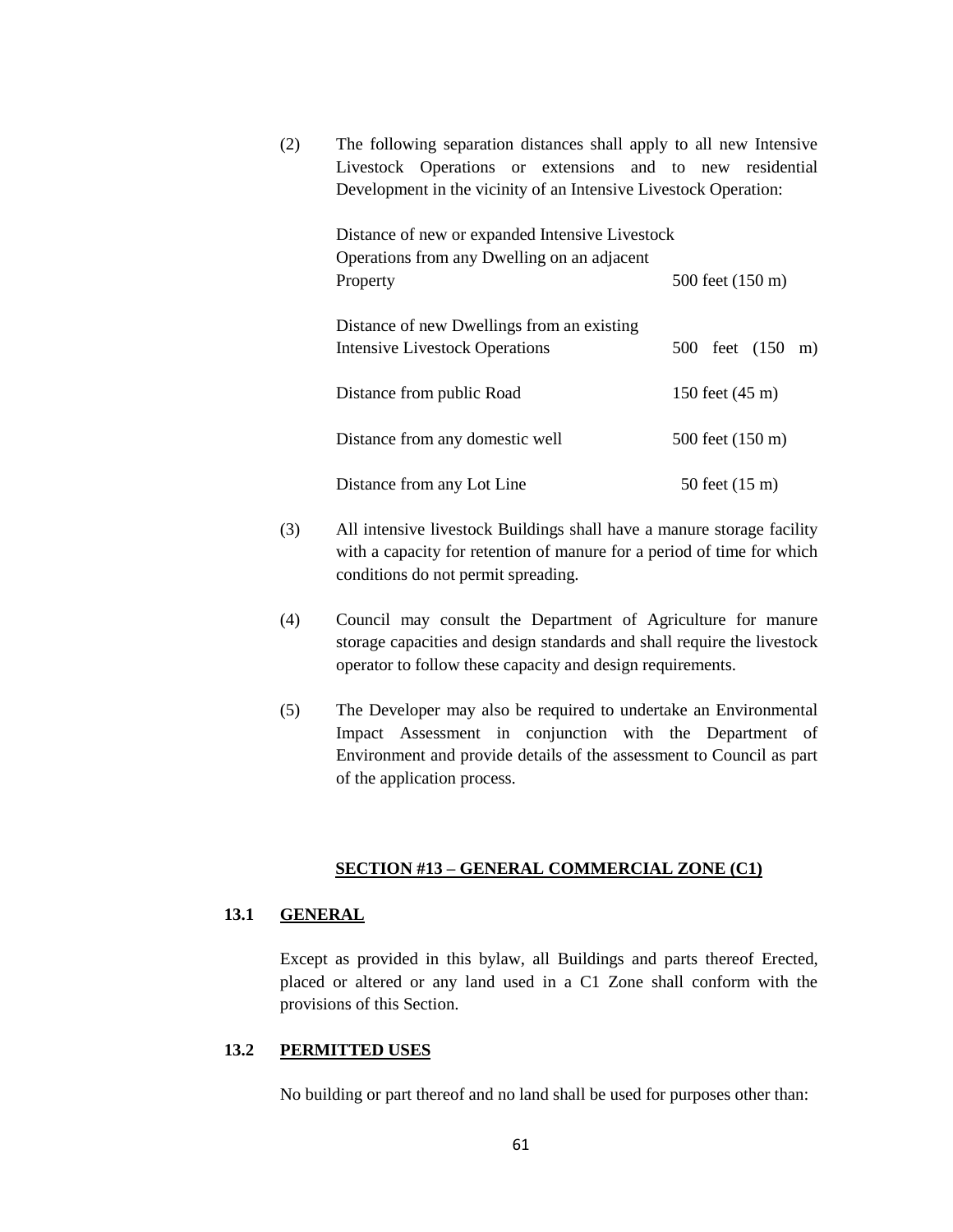- (1) Retail Stores
- (2) Business and Professional Offices
- (3) Service and Personal Service Shops
- (4) Banking and Financial Institutions
- (5) Restaurants and Lounges
- (6) Hotels, Motels or other Tourist Establishments
- (7) Entertainment Facilities
- (8) Accessory Buildings
- (9) Transient or Temporary Commercial
- (10) Funeral Homes
- (11) Public Parking Lots
- (12) Single Family Dwellings
- (13) Multi Family Dwellings
- (14) Other uses deemed by Council to be compatible with the surrounding uses in the zone.

## **13.3 SPECIAL PERMIT USES**

Notwithstanding Section 13.2 above, Council may issue a special development permit for the following uses where it deems the development is appropriate, all other relevant provisions of this Bylaw are met and subject to such conditions as Council may impose:

- (1) Child Care Facilities
- (2) Dwelling units in a commercial building
- (3) Service Stations and other activities associated with the automobile trade, except for a scrap yard.

## **13.4 SERVICING**

Where central sanitary sewer and/or water services are available, all development shall be connected to these services.

## **13.5 LOT REQUIREMENTS**

The same Lot requirements as noted under Section 8.4 shall apply to all C1 developments with the exception of Lot Coverage.

All Lots shall also conform to the Provincial Minimum Lot Standards as noted in Appendix "B". (see attached)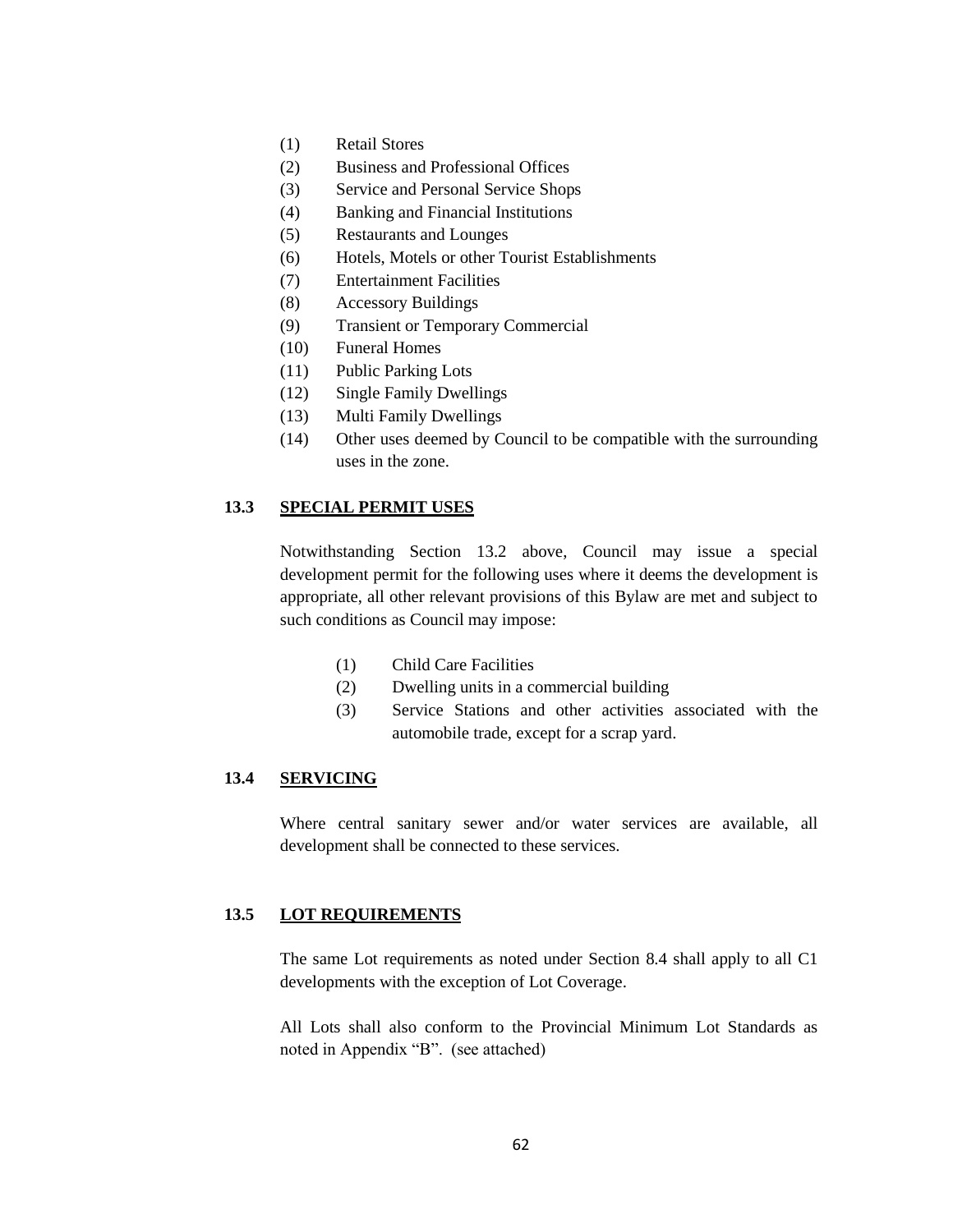Notwithstanding the above, Council may also grant approval for a development in a C1 Zone with less than the Minimum Required Front Yard Setback, in order to conform to the established Building setback on a commercial streetscape.

# **13.6 SPECIAL REQUIREMENTS: COMMERCIAL ZONES ADJACENT TO RESIDENTIAL ZONES OR AGRICULTURAL ZONES**

Where a Commercial Development located on lands zoned General Commercial (C1) directly abuts on any Residential or Agriculture Zone, the following conditions shall be complied with:

- (1) a strip of land not less than 15 ft. (4.5 m) in width along the Lot Line within the C1 Zone and adjacent to the Residential or Agricultural zone shall be maintained clear of any Structure, driveway or parking area and shall be adequately landscaped to provide a visual buffer;
- (2) any exterior lighting or illuminated sign shall be so arranged as to deflect light away from the adjacent Residential or Agricultural zone; and
- (3) outdoor storage shall be prohibited adjacent to a Residential or Agricultural Zone unless it is hidden from view by means of a landscaped buffer hedge of adequate size or architectural screening such as a wall, Fence or other appropriate Structure.

## **13.7 DWELLINGS IN COMMERCIAL BUILDINGS**

Where a Dwelling unit is provided in connection with a commercial use the following minimum standards shall apply:

- (1) the Dwelling unit shall not be above a restaurant, lounge, automobile service station, dry cleaning establishment or repair shop storing explosive materials;
- (2) separate entrances serve the Dwelling unit;
- (3) for each Dwelling unit, 400 sq. ft. (47 sq. m.) of landscaped open area and 1.0 Parking Spaces are provided;
- (4) each Dwelling unit meets the requirements of the Provincial Fire Marshall;
- (5) the Floor Area in residential use is a minimum of four hundred (400) sq. ft. and does not exceed the commercial Floor Area.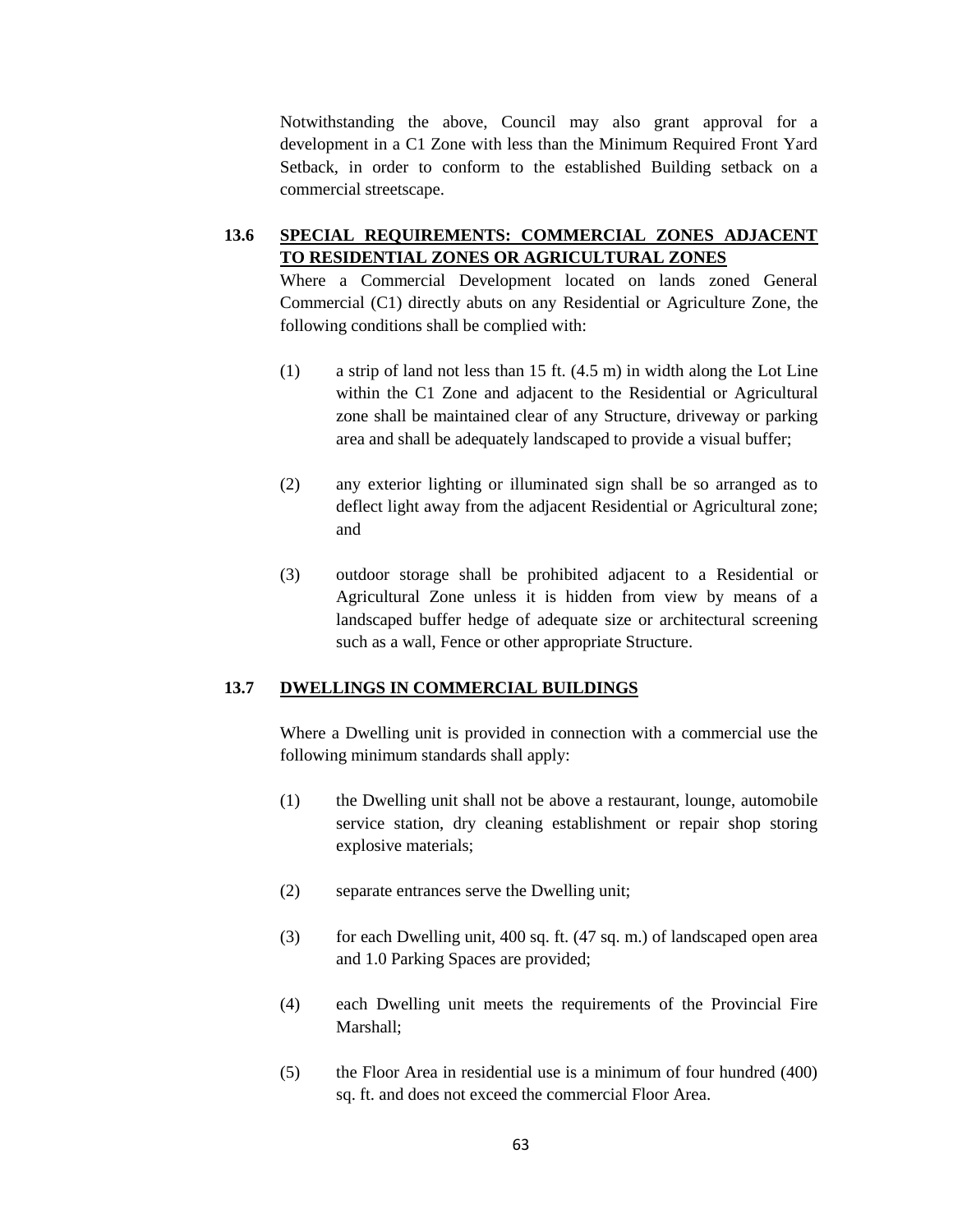## **13.8 TRANSIENT OR TEMPORARY COMMERCIAL PERMITS**

Notwithstanding any other provisions of this Bylaw, temporary permits may be issued for a transient-type Commercial operation subject to compliance with the following:

- (1) the Development shall not result in any traffic hazard;
- (2) the Development shall not interfere with the parking requirements of permanent users of the Lot in which the Development will be located;
- (3) the Development shall not create a public nuisance;
- (4) the temporary permit shall not exceed a four (4) week period;
- (5) the applicant shall provide a letter of approval from the owner of the Lot on which the temporary Development will be situated;
- (6) where required, the applicant shall satisfy Council that such Development complies with all health regulations.

## **13.9 AUTOMOBILE SERVICE STATION**

(i) Notwithstanding any other provisions of this Bylaw, the following special provisions shall apply to an Automobile Service Station:

| (a) | Minimum Lot Frontage              | 150 ft. $(45 \text{ m})$   |
|-----|-----------------------------------|----------------------------|
| (b) | Minimum Pump Setback              | 20 ft. $(6 \text{ m})$     |
| (c) | Minimum Pump Distance from access |                            |
|     | or egress                         | 30 ft. $(9 \text{ m})$     |
| (d) | Minimum Width of Driveway         | $25$ ft. $(7.5 \text{ m})$ |

(ii) Where the service station includes an automobile washing facility, all washing operations shall be carried out inside the Building.

### **13.10 PARKING IN FRONT OF BUILDING**

Where parking is provided in front of any Building in a C1 Zone a minimum five foot (5') (1.5 m) landscaped buffer shall be provided between the parking area and the Street boundary.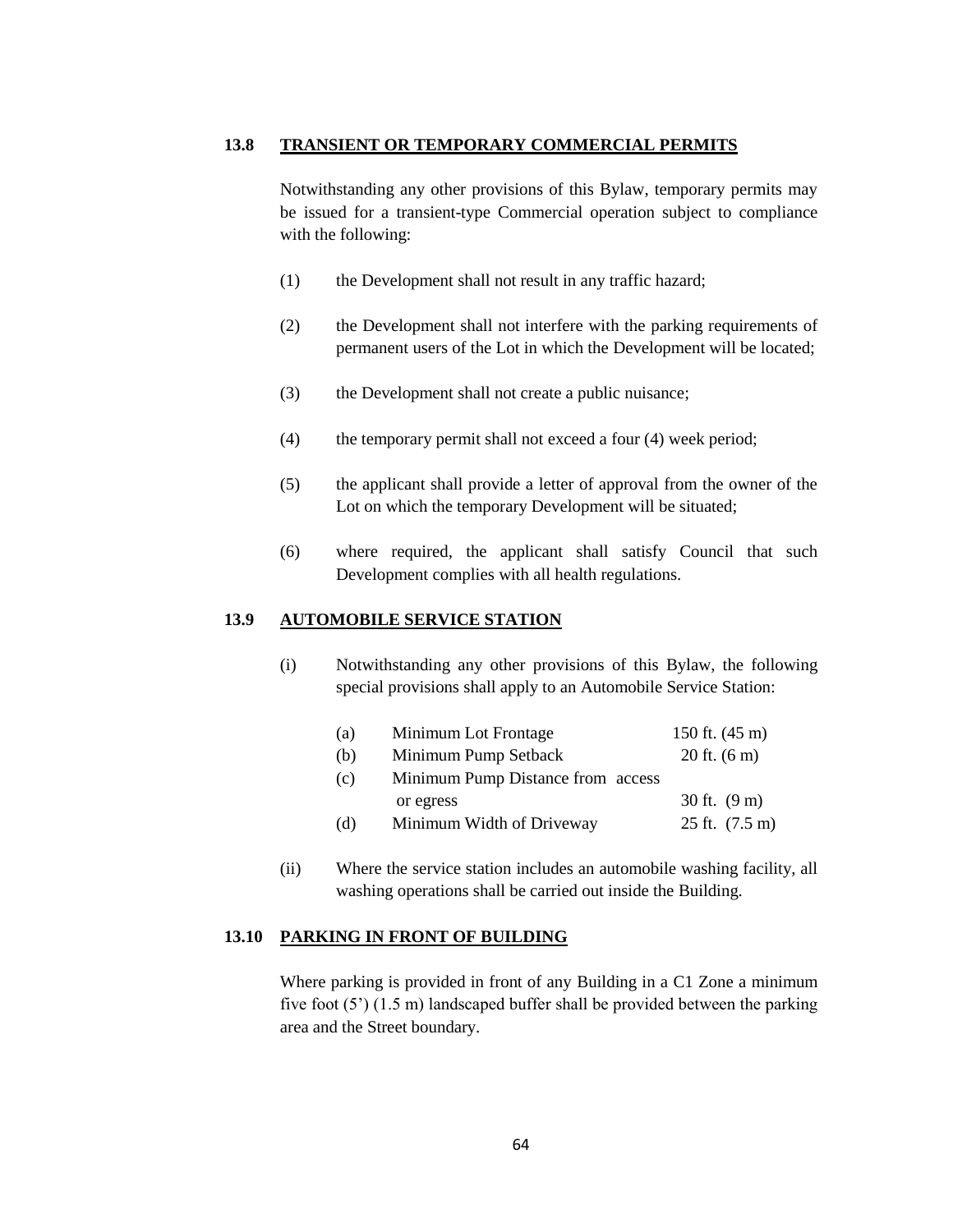#### **SECTION #14 – INDUSTRIAL ZONE (M1)**

### **14.1 GENERAL**

Except as provided in this Bylaw, all Buildings and parts there of Erected, placed or altered or any land used in a M1 Zone shall conform with the provisions of this Section.

### **14.2 PERMITTED USES**

No Building or part thereof and no land shall be Used for purposes other than:

- (1) Manufacturing and Assembly
- (2) Warehousing
- (3) Transport Operations
- (4) Activities connected with the Automobile Trade other than a scrap yard
- (5) Wholesale Operations
- (6) Business and Professional Offices
- (7) Service Shops
- (8) Commercial uses accessory to a main use permitted in a M1 Zone
- (9) Restaurants and Cafeterias
- (10) Farm Machinery and Heavy Equipment Dealerships and Repair Shops
- (11) Heavy Equipment Depots
- (12) Contractors Yard
- (13) Accessory Buildings

Notwithstanding the foregoing, any Use which is deemed by Council to be obnoxious by reason of sound, odor, dust, fumes, smoke or as noted in Section 2.73 shall be denied approval.

#### **14.3 SPECIAL PERMIT USES**

Notwithstanding Section 14.2 above, Council may issue a Special Development Permit for the following Uses where it deems the Development is appropriate, all other relevant provisions of this Bylaw are met and subject to such conditions as Council may impose:

- (1) Storage of Sand and Aggregate
- (2) Asphalt Plants
- (3) Concrete Plants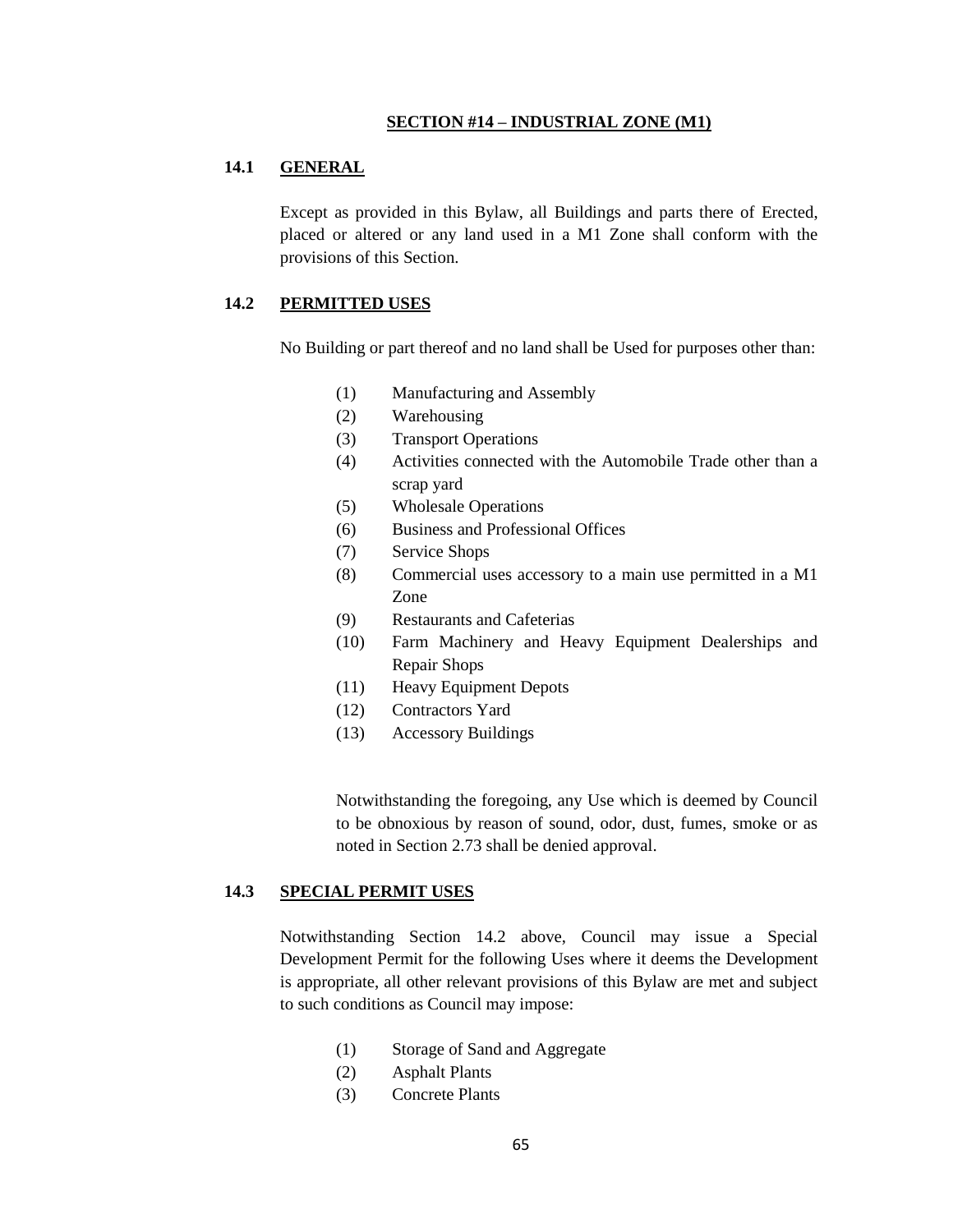- (4) Food Processing
- (5) Auto Salvage Facility

## **14.4 LOT REQUIREMENTS**

The same Lot requirements as noted under Section 13.5 shall apply to all Development in a M1 Zone.

All Lots shall also conform to the Provincial Minimum Lot Standards as noted in Appendix "B". (see attached)

## **14.5 EXCEPTIONS TO MAXIMUM BUILDING HEIGHT**

Notwithstanding Section 14.4 and 4.28, Council may approve an application for a structure exceeding the Maximum Building Height of 2.5 Stories in the Industrial (M1) Zone provided:

- 1. The applicant is willing to enter into a Development Agreement with Council .
- 2. The Structure conforms to all relevant sections of this Bylaw and other applicable fire and building codes.
- 3. The proposed height of the Structure is physically necessary for the manufacturing processes which will be carried out in the facility, and
- 4. The proposed height of the Structure would not exceed 30 metres (100 ft.) or would not exceed 20 metres (66 ft.) where the Structure is within 100 metres (328 ft.) of an existing Dwelling.

# **14.6 SPECIAL REQUIREMENTS: INDUSTRIAL ZONE ADJACENT TO RESIDENTIAL ZONES OR AGRICULTURAL ZONES**

The special requirements as delineated in Section 13.6 of this Bylaw also apply in a M1 Zone.

# **14.7 ENVIRONMENTAL IMPACT ASSESSMENT**

Where a proposed industry may occasionally have heavy usage of Public Roads, sewerage or water systems or have a significant environmental impact on the surrounding area, Council may prepare terms of reference for, and require the Developer to undertake an Environment Impact Assessment, in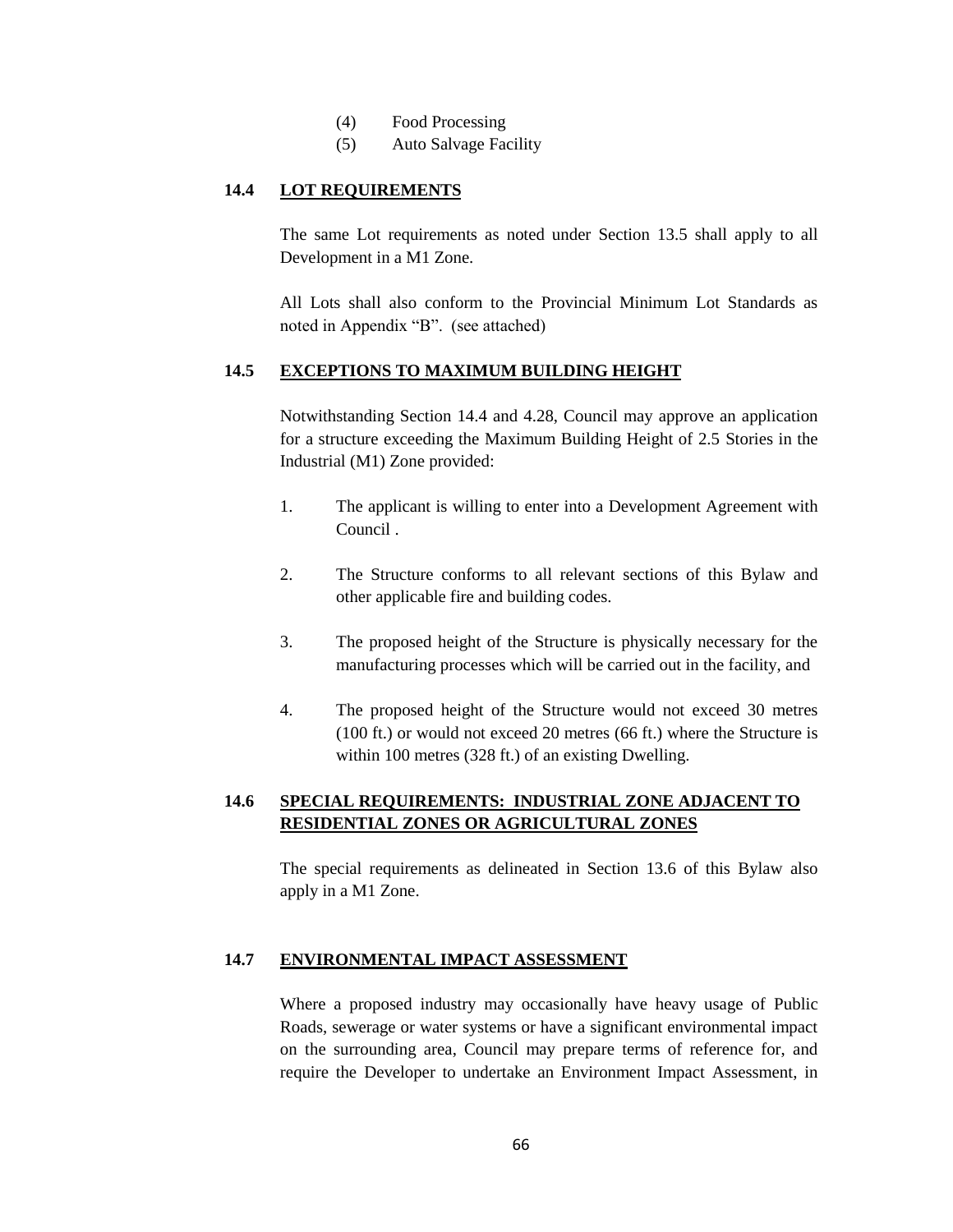conjunction with the Provincial Department of the Environment, prior to consideration of a Development Permit application by Council.

## **SECTION #15– RECREATION AND OPEN SPACE ZONE (01)**

## **15.1 GENERAL**

Except as provided in this Bylaw, all Buildings and parts thereof Erected, placed or altered or any land used in a 01 Zone shall conform with the provisions of this Section.

## **15.2 PERMITTED USES**

No Buildings or part thereof and no land shall be used for purposes other than:

- (1) Public and Private Parks
- (2) Open Space and Conservation Activities
- (3) Golf Courses
- (4) Recreational Uses
- (5) Pavillions and Band Shells
- (6) Recreation Administrative Offices
- (7) Parking lots related to the above
- (8) Accessory Buildings

# **15.3 LOT REQUIREMENTS**

| (1) | Minimum Lot Area           | 1 Acre (.40 hectares)                     |
|-----|----------------------------|-------------------------------------------|
| (2) | Minimum Lot Frontage       | 150 feet (45m)                            |
| (3) | Minimum Front Yard         | 50 feet (15 m)                            |
| (4) | Minimum Rear Yard          | 50 feet (15 m)                            |
| (5) | Minimum Side Yard          | 25 feet $(7.5 \text{ m})$                 |
| (6) | Maximum Height of Building | 2.5 stories or 35 feet $(10.5 \text{ m})$ |
|     |                            |                                           |

All lots shall also conform to the Provincial Minimum Lot Standards as noted in Appendix "B". (see attached)

Notwithstanding the above, Council may waive Minimum Lot Requirements where the Recreation or Open Space Use will not have any Buildings or washrooms associated with the use.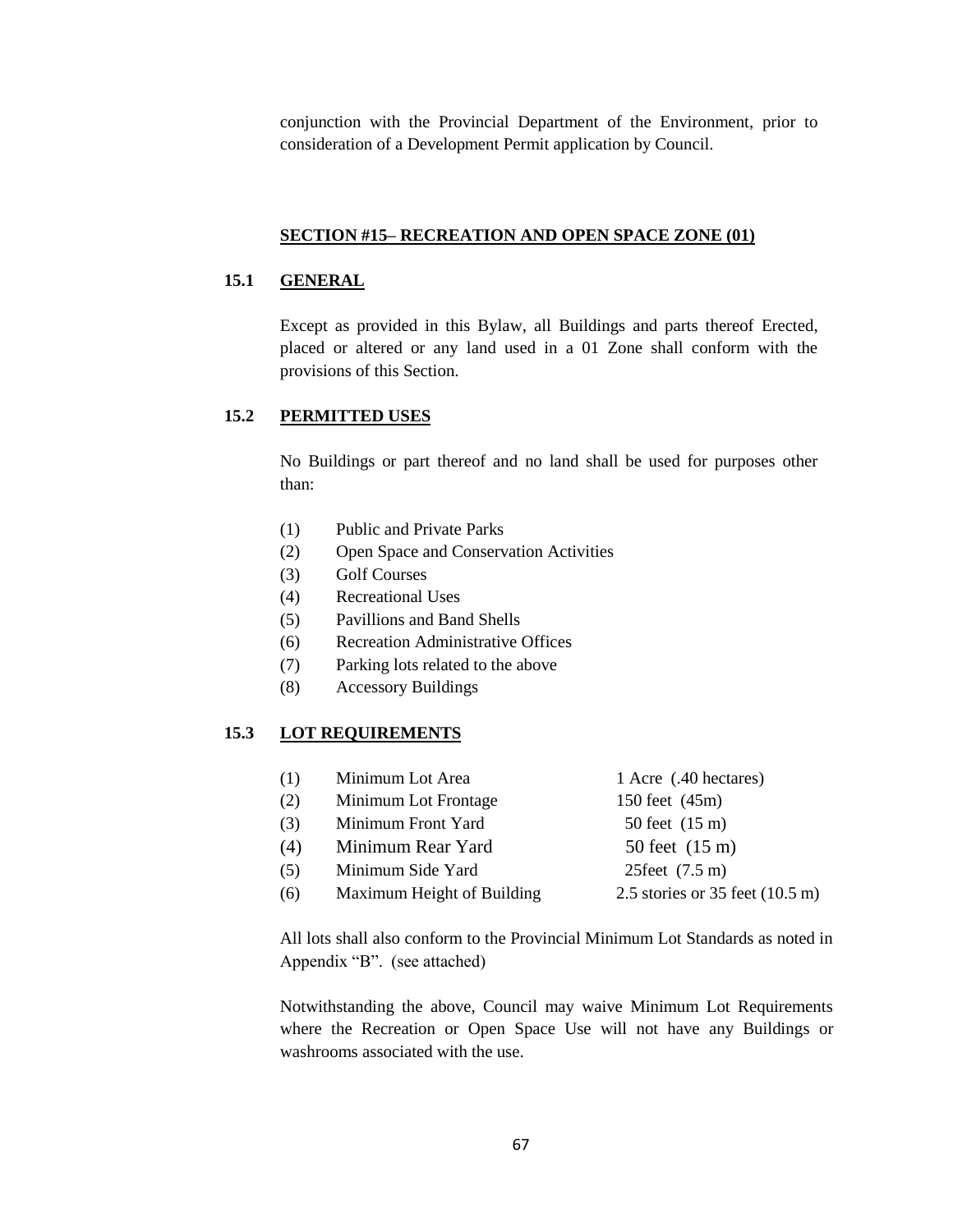#### **SECTION #16 – PUBLIC SERVICE AND INSTITUTIONAL ZONE (PSI)**

# **16.1 GENERAL**

Except as provided in this Bylaw, all Buildings and parts thereof Erected, placed or altered or any land Used in a PSI zone shall conform with the provisions of this Section.

## **16.2 PERMITTED USES**

No Building or part thereof and no land shall be Used for purposes other than:

- (1) Institutional Buildings and uses
- (2) Group Homes
- (3) Civic Centres
- (4) Accessory Buildings
- (5) Public and Private Parks
- (6) Recreational Uses
- (7) Clubs
- (8) Government Buildings (Federal, Provincial & Municipal)

## **16.3 LOT REQUIREMENTS**

The following regulations shall apply to development in a PSI Zone:

| (1) | Minimum Lot Area   | .5 Acre                                                       |
|-----|--------------------|---------------------------------------------------------------|
| (2) | Minimum Frontage   | 150 ft. $(45 \text{ m})$                                      |
| (3) | Minimum Front Yard | 50 ft. (15 m)                                                 |
|     |                    | (if no parking in front of building)                          |
| (4) |                    | Minimum Flankage Yard (same as front yard requirements above) |
| (5) | Minimum Side Yard  | 20 ft. $(6 \text{ m})$                                        |
| (6) | Minimum Rear Yard  | 25 ft. $(7.5 \text{ m})$                                      |
| (7) | Maximum Height     | 2.5 stories or $35$ ft. $(10.5 \text{ m})$                    |
|     |                    |                                                               |

All lots shall also conform to the Provincial Minimum Standards as noted in Appendix "B". (see attached)

### **16.4 PARKING IN FRONT YARD**

Where parking is provided in front of any Building in a PSI Zone a minimum ten foot (10') (3 m) landscaped buffer shall be provided between the parking area and the Street boundary.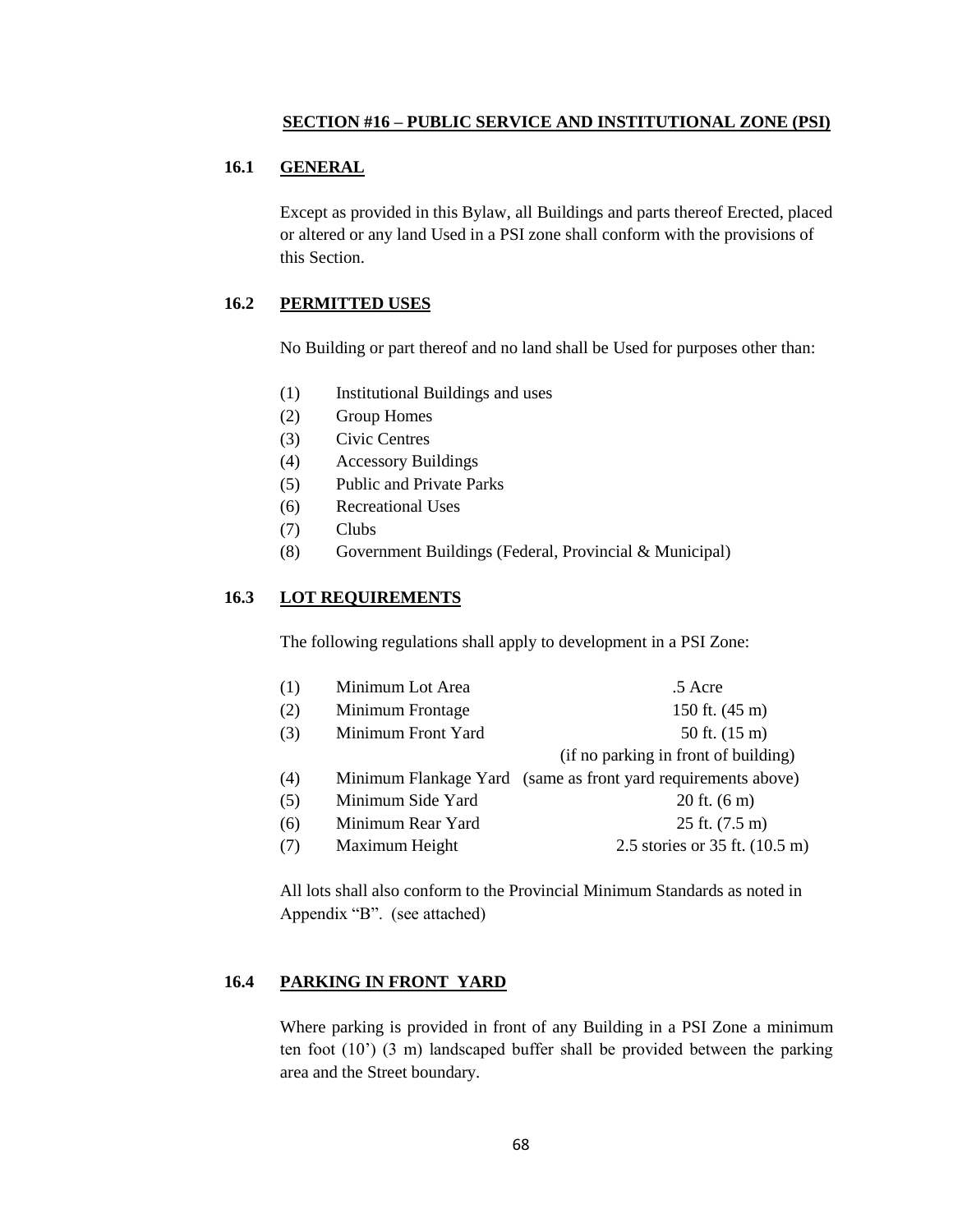### **SECTION #17– ENVIRONMENTAL RESERVE ZONE (02)**

## **17.1 GENERAL**

Except as provided in this Bylaw, all Buildings and parts thereof erected, placed or altered or any land used in a 02 Zone shall conform with the provisions of this Section.

## **17.2 PERMITTED USES**

No Building or part thereof and no land shall be Used for purposes other than:

- (1) Passive recreational uses, such as skiing or hiking
- (2) Conservation related activities
- (3) Other Development as approved by Council.

## **17.3 ZONE BOUNDARIES**

The Zone Boundaries shall be interpreted to include all the area defined as either a "Wetland" or "Watercourse" in Section 2.116 plus a fifty foot (50') buffer zone.

## **17.4 ZONE REQUIREMENTS**

Within an Enviromental Reserve 02 Zone no Development may occur and no disturbance to the ground soil or vegetation shall occur except in conformance with the Watercourse and Wetland Protection Regulations made pursuant to the *Environmental Protection Act*.

### **SECTION #18 –VARIANCES**

### **18.1 MINOR VARIANCE**

- (1) Council may authorize a minor variance not exceeding ten percent (10%) from the provisions of this Bylaw if:
	- (a) the variance does not violate the general intent and purpose of this Bylaw;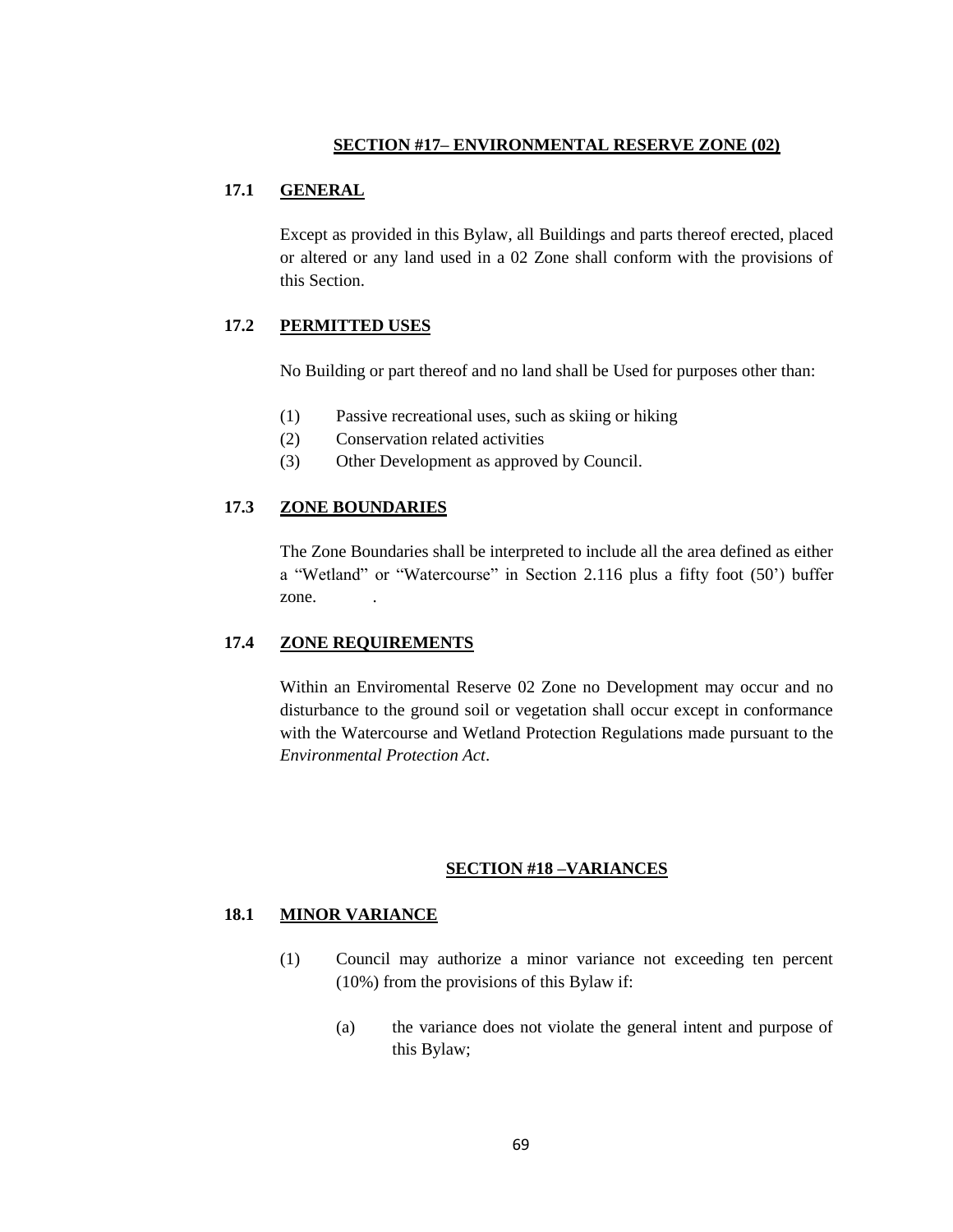- (b) the variance is for a unique circumstance and is not a difficulty common to properties in the area;
- (c) the circumstance for which the variance is requested is not the result of an intentional disregard for the requirements of this Bylaw; and
- (d) there is, in the opinion of Council, no reasonable alternative.
- (2) Authorization for a minor variance shall be documented and recorded in writing.
- (3) No variance shall be granted where the difficulty experienced is the result of intentional or negligent conduct of the applicant in relation to the property.

## **18.2 VARIANCES GREATER THAN 10%**

- (1) Notwithstanding any other section of this Bylaw, Council may authorize variances in excess of ten percent (10%) variance from the provisions of this Bylaw if:
	- (a) the variance meets the provisions of subsection 18.1;
	- (b) the owners of adjoining properties have been notified of the proposed variance, and given the opportunity to comment on the matter.
- (2) Where Council deems that a variance application could have a significant effect on adjacent properties or properties in the general vicinity, Council may require that a public meeting be held pursuant to the provisions of Section 19.6.

#### **SECTION #19– AMENDMENTS**

## **19.1 APPLICATION FOR AMENDMENT**

Any person desiring an amendment (s) to the provisions of these Bylaws shall apply to Council, in writing, describing, in detail, the reasons for the desired amendment(s) and requesting Council to consider the proposed amendment(s).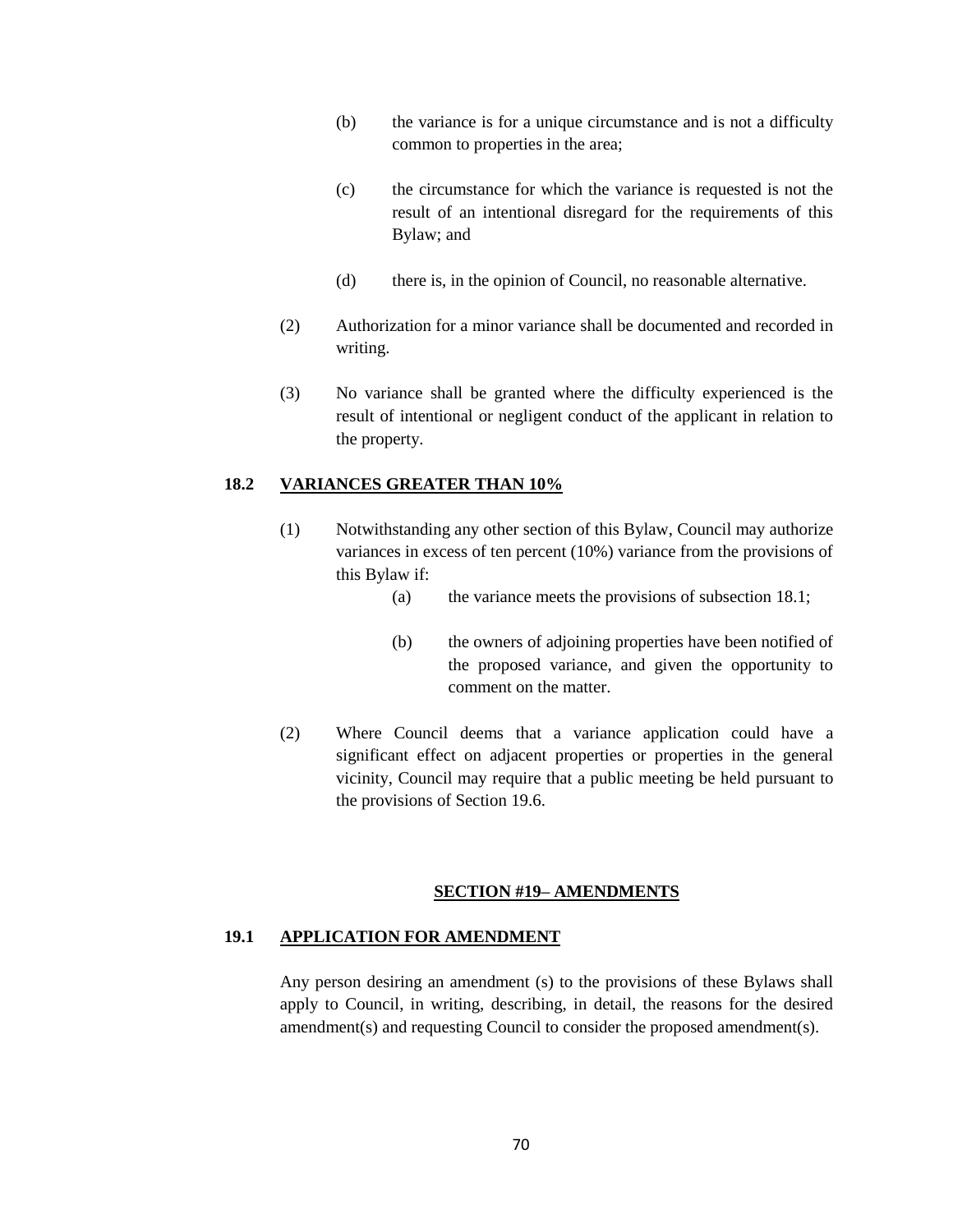#### **19.2 APPLICATION FOR RE-ZONING**

- (a) Any application for re-zoning shall be deemed to be an application to amend these Bylaws.
- (b) Any application to re-zone shall include a legal description of and the location of the property(ies) to be re-zoned, the name and address of the owners of the property(ies) and, if the applicant is not the owner, a statement as to the applicant's interest in the property.

### **19.3 AMENDMENT FEE**

- (a) Any application for an amendment shall be made, in writing, along with a non-refundable application fee of three hundred dollars (\$300), to the Development Officer.
- (b) If the amount paid by the applicant as set out in Subsection 19.3 (a) above is not sufficient to cover the costs of notifying affected property owners and other expenses related to the cost of the amendment, the applicant shall pay to the Development Officer the additional amount required before Council gives final approval to the amendment; or if the amount paid is more than sufficient, the Development Officer shall refund the excess amount.

#### **19.4 NOTICE TO PROPERTY OWNERS**

- (a) Subject to Section 19.5 when an application for a re-zoning is being considered by Council, all affected property owners within a five hundred foot (500<sup>o</sup>) (15.2 m) radius of the subject property shall be notified of the application by the administrator.
- (b) This notification of affected property owners set out in clause (a) shall be in addition to the advertisements for the public hearing, and shall be delivered to all affected property owners by mail at least seven (7) clear days prior to the date fixed for the public meeting.

## **19.5 COUNCIL'S REVIEW**

(a) Council shall determine whether or not to pursue such an amendment, and before making any decision shall examine the Official Plan to ensure that the proposed amendment will not be contrary to any policy within the Official Plan.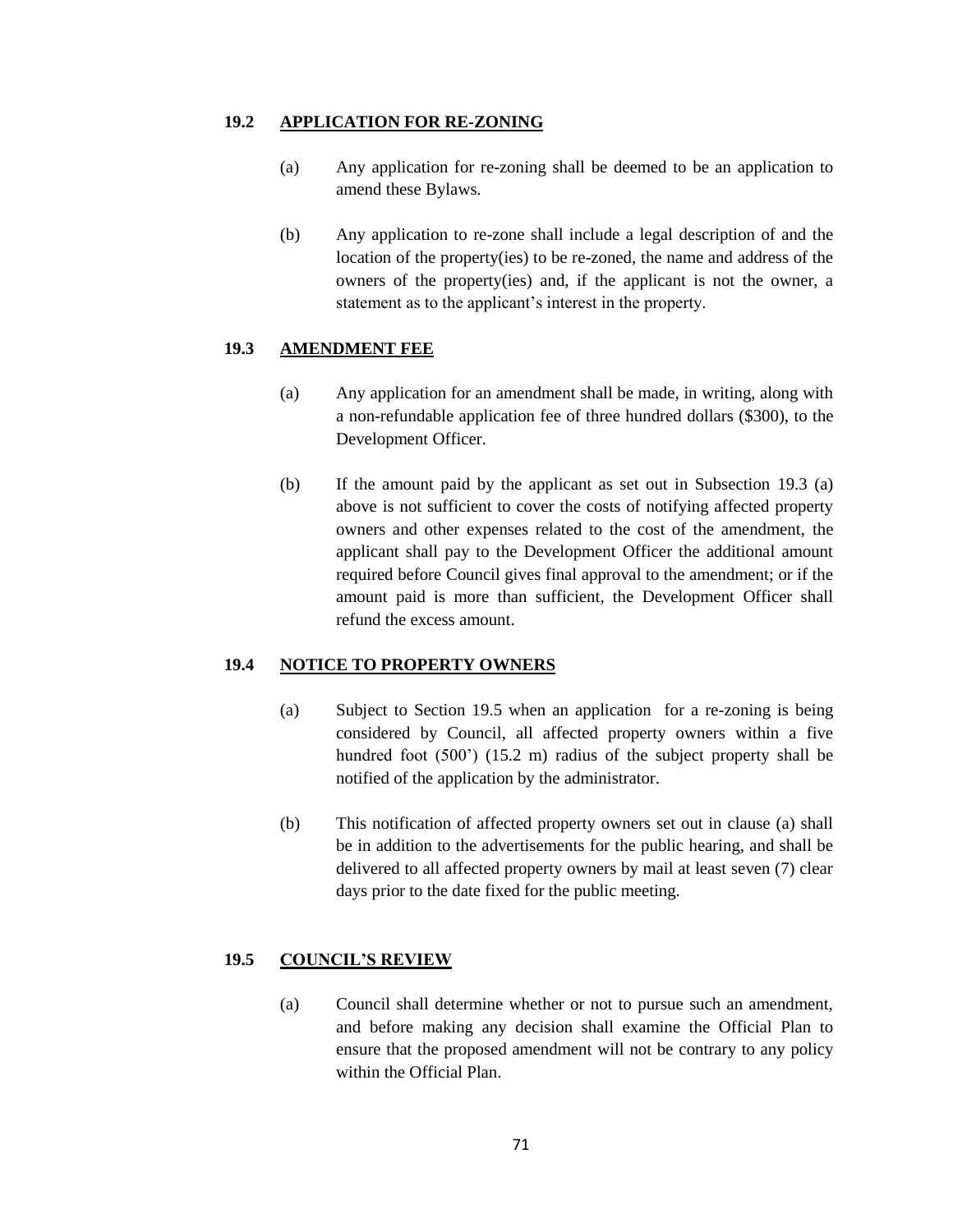(b) No amendment shall be made in these Bylaws which would be contrary to any policy of the Official Plan without a review and amendment of the Official Plan in accordance with the requirements of Section 18 (2) of the *Planning Act* (1988).

# **19.6 PUBLIC MEETING**

- (a) No amendment shall be made to the provisions of these Bylaws unless Council provides for adequate public notice and a public meeting pursuant to the provisions of the *Planning Act.*
- (b) At any public meeting called in respect of a proposed amendment(s) to these Bylaws, Council shall preside, the person proposing the amendment or their designate shall describe and defend the proposed amendment, and the opinions of any person shall be heard for consideration by Council.
- (c) Council shall instruct the Development Officer to notify the applicant that the proposed amendment to these Bylaws has been approved or denied. Where a proposed amendment to these Bylaws has been denied by Council, the reasons for the denial shall be stated, in writing to the applicant.
- (d) Council shall not entertain any new application for the same proposed amendment(s) to these Bylaws for a period of one (1) year from the date of previous application of proposed amendment to these Bylaws.

# **SECTION #20 – GENERAL PROVISIONS FOR SUBDIVIDING LAND**

## **20.1 SUBDIVISION APPROVAL**

No person shall Subdivide one or more Lots or any portion of a Lot and no person shall consolidate two or more Parcels of land until the conditions of this Bylaw have been complied with and the applicant has received final approval from the Council.

## **20.2 CONVEYING INTEREST IN A LOT**

No person shall sell or convey any interest in a Lot in a Subdivision before Council has issued a stamp of approval for the Subdivision in which the Lot is situated.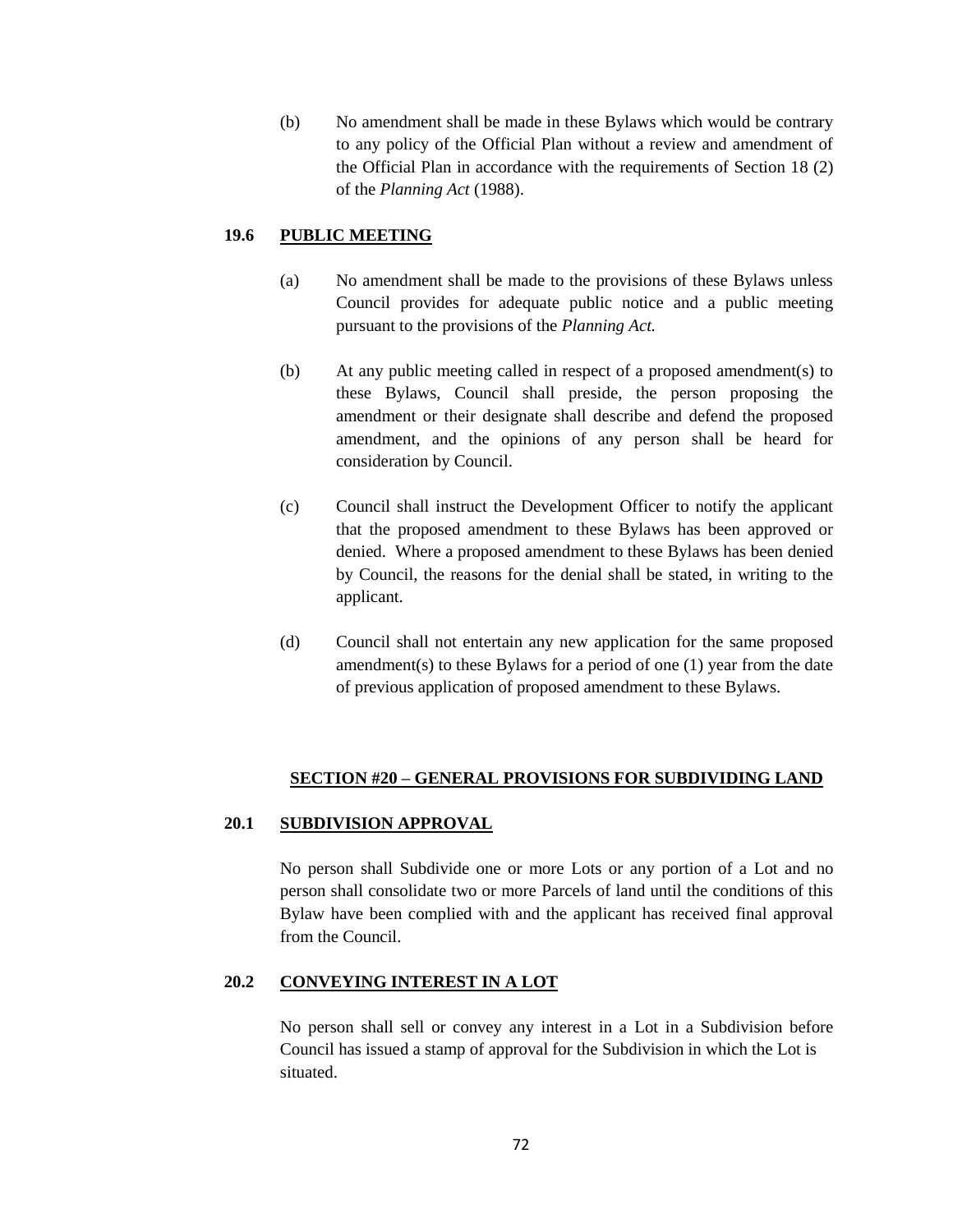#### **20.3 PERMISSION TO SUBDIVIDE**

No person shall Subdivide land within the Town unless the Subdivision:

- (1) conforms with the requirements of this Bylaw;
- (2) is suitable to the topography, physical conditions, soil characteristics, and natural and surface drainage of the land;
- (3) will not cause undue flooding or erosion;
- (4) has convenient street access;
- (5) has adequate utilities and services available or can be conveniently provided with such utilities and services;
- (6) will reasonably conform with existing land use in the immediate vicinity;
- (7) will provide for safe and convenient traffic flow;
- (8) is designed so that Lots will have suitable dimensions, shapes, orientation and accessibility;
- (9) is suitable to the use for which it is intended, and the future Use of adjacent lands;
- (10) the Parcel of land in respect of which the permit is requested has frontage on a public Road or a private right-of-way established pursuant to Section 4.12 of this Bylaw;
- (11) would not be detrimental to the convenience, health or safety of residents in the vicinity or the general public;
- (12) would not precipitate premature Development, necessitate unnecessary public expenditure, or would place undue pressure on the Town or Province to provide services; or
- (13) would not result in undue damage to the natural environment.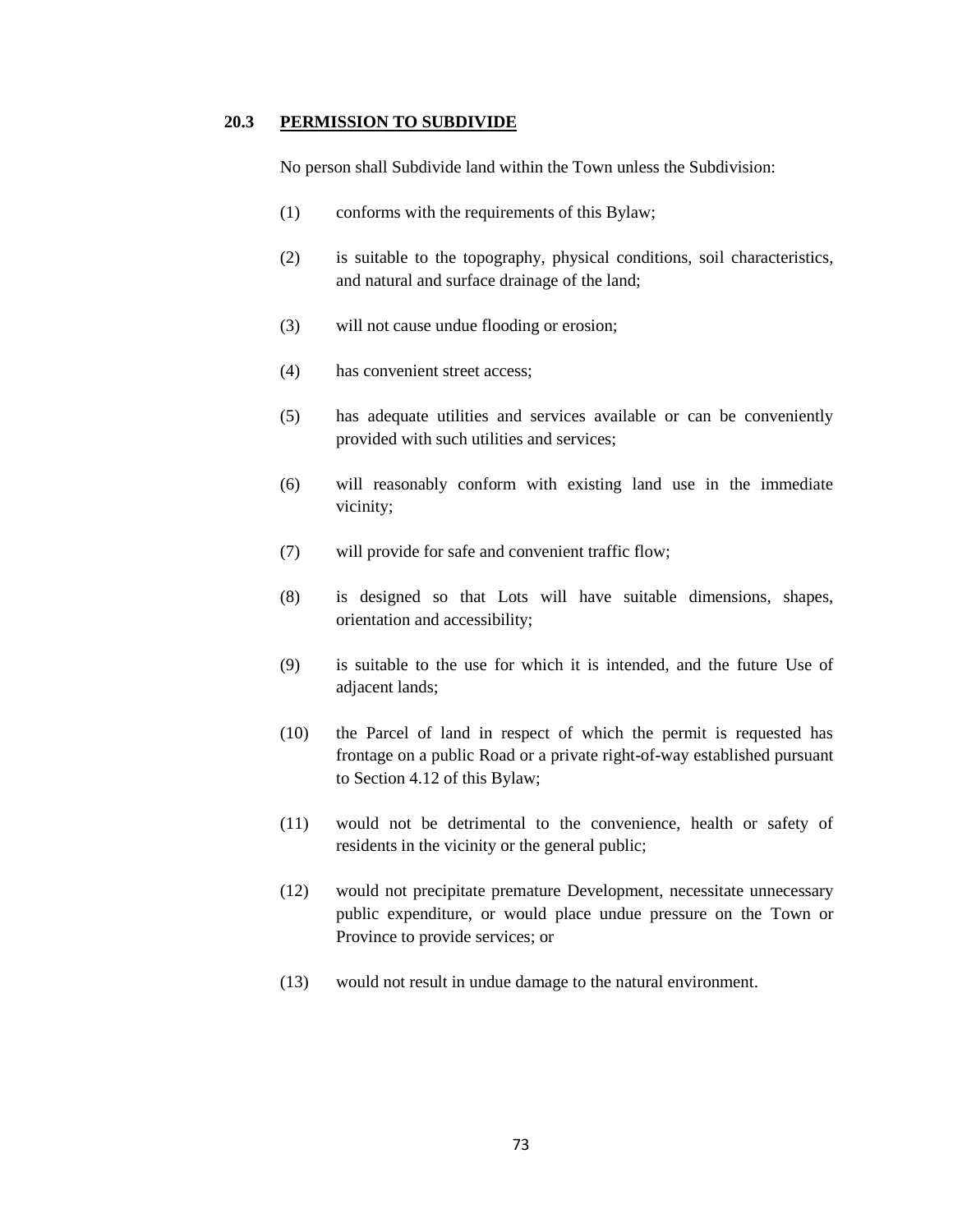#### **20.4 CHANGES TO EXISTING LOTS**

- (1) No person shall reduce the dimensions or change the Use of any Lot in an approved Subdivision where Council deems these would be a detrimental effect on neighbouring property owners.
- (2) Where an application to Subdivide land would change the dimensions or the use of a Lot in an existing approved Subdivision, Council shall notify all property owners within 500 feet (152 metres) of the boundaries of the Lot in writing, informing them of the details of the application and soliciting their comments.

## **20.5 SPECIAL REQUIREMENTS – AGRICULTURAL (A1) ZONE**

- (1) Within an Agricultural (A1) Zone:
	- (a) a residential Subdivision shall not be permitted within 150 metres (500 feet) of an existing intensive livestock operation.
	- (b) where a residential Subdivision is proposed, Council shall notify operators of intensive livestock operations within 300 metres (1,000 feet) and invite their comments.
- (2) Notwithstanding the above, Council may authorize the Subdivision and consolidation of farmland for farm purposes, provided that any residual parcels which are created comply with the provisions of this Bylaw
	- (a) where a new intensive livestock operation is proposed within 300 metres (1,000 feet) of an existing residential Subdivision Council shall notify the Property owners and invite their comments.

#### **20.6 SPECIAL REQUIREMENTS – COASTAL SUBDIVISIONS**

- (1) Where a Subdivision is located along a Coastal Area or Watercourse, the Subdivision shall include the following:
	- (a) public access to the beach or Watercourse if the Property being subdivided includes frontage on a beach or Watercourse, with at least one access to be located approximately every 200 metres (656 ft.) of Watercourse Frontage;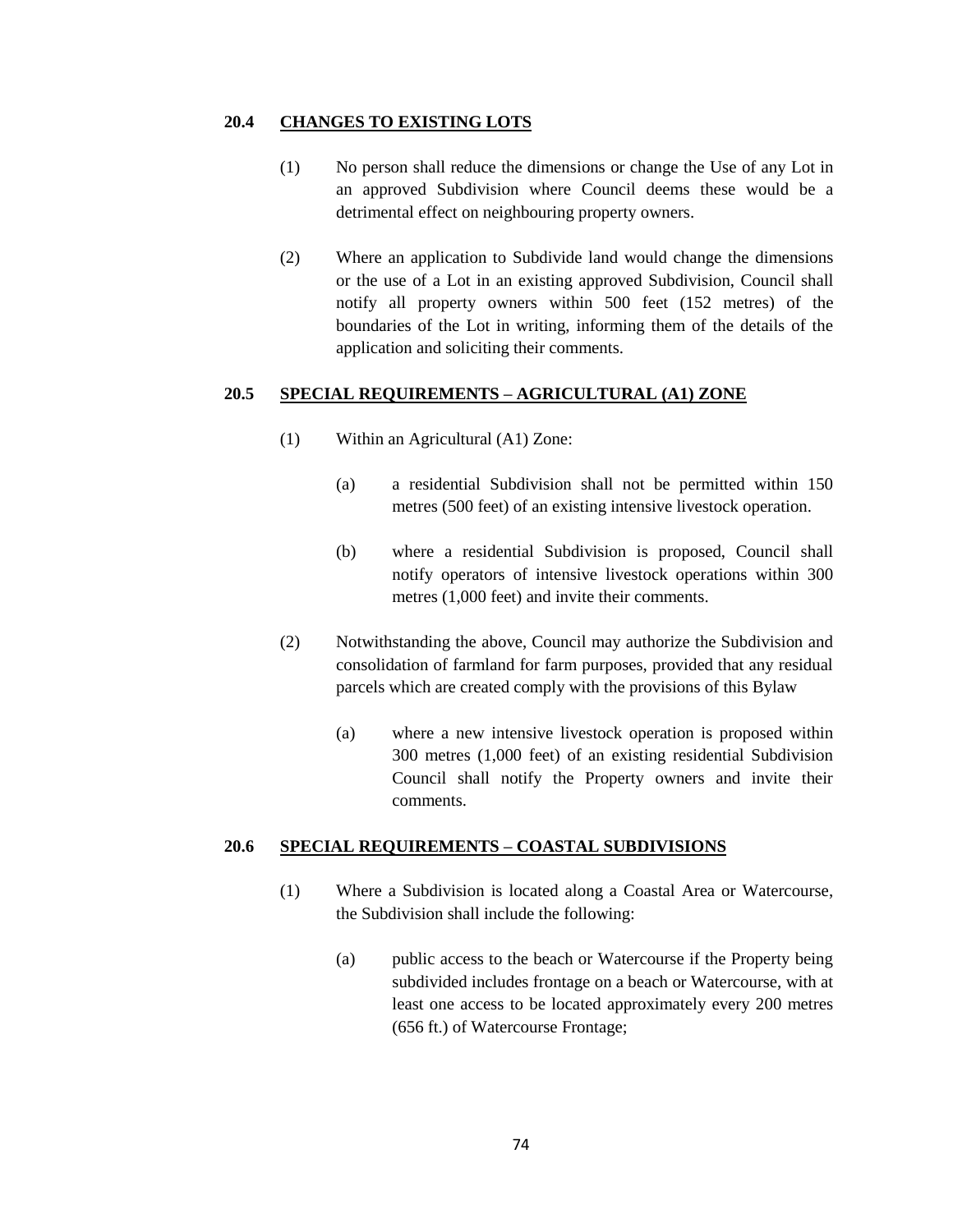- (b) where appropriate, the area to be set aside as Parkland dedication shall be located at least in part along the Watercourse; and
- (c) beach and Watercourse accesses shall measure at least 20 ft. (6.1 metres) in width.

#### **20.7 PARKLAND DEDICATION AND/OR PARK DEDICATION FEE**

Except for the severing of a single Lot for residential purposes, any person who subdivides two (2) or more Lots within the Town may, at the time of subdivision, be required to dedicate and deed to the Town, free of all encumbrances, 10 percent (10%) of the land included in the Subdivision, to the Town for recreation and public open space purposes; as per the following:

- (1) Council shall have the power to determine which land within the subdivision shall be deeded; and
- (2) Where no dedication of land is deemed appropriate with respect to the severing of two (2) or more Lots, Council shall require a cash payment equivalent to ten percent (10%) of the value of the land after subdivision approval. Any monies so collected shall be designated for the purpose of purchase or maintenance of recreational and public open space lands within the Town.

## **20.8 SUBDIVISION AGREEMENT**

Council may require an applicant to enter into a Subdivision agreement as a condition of Subdivision approval. The Subdivision agreement may cover any matters as required by Council and may include, but be limited to the following:

- (1) design and construction costs of water supply, sanitary and storm sewers, Roads, and Street lighting;
- (2) dedication of land for recreation and public open space purposes, or payment of a fee in lieu of land;
- (3) deeding of Roads to the Province;
- (4) deeding of utility systems to the Town;
- (5) posting of a financial guarantee satisfactory to Council;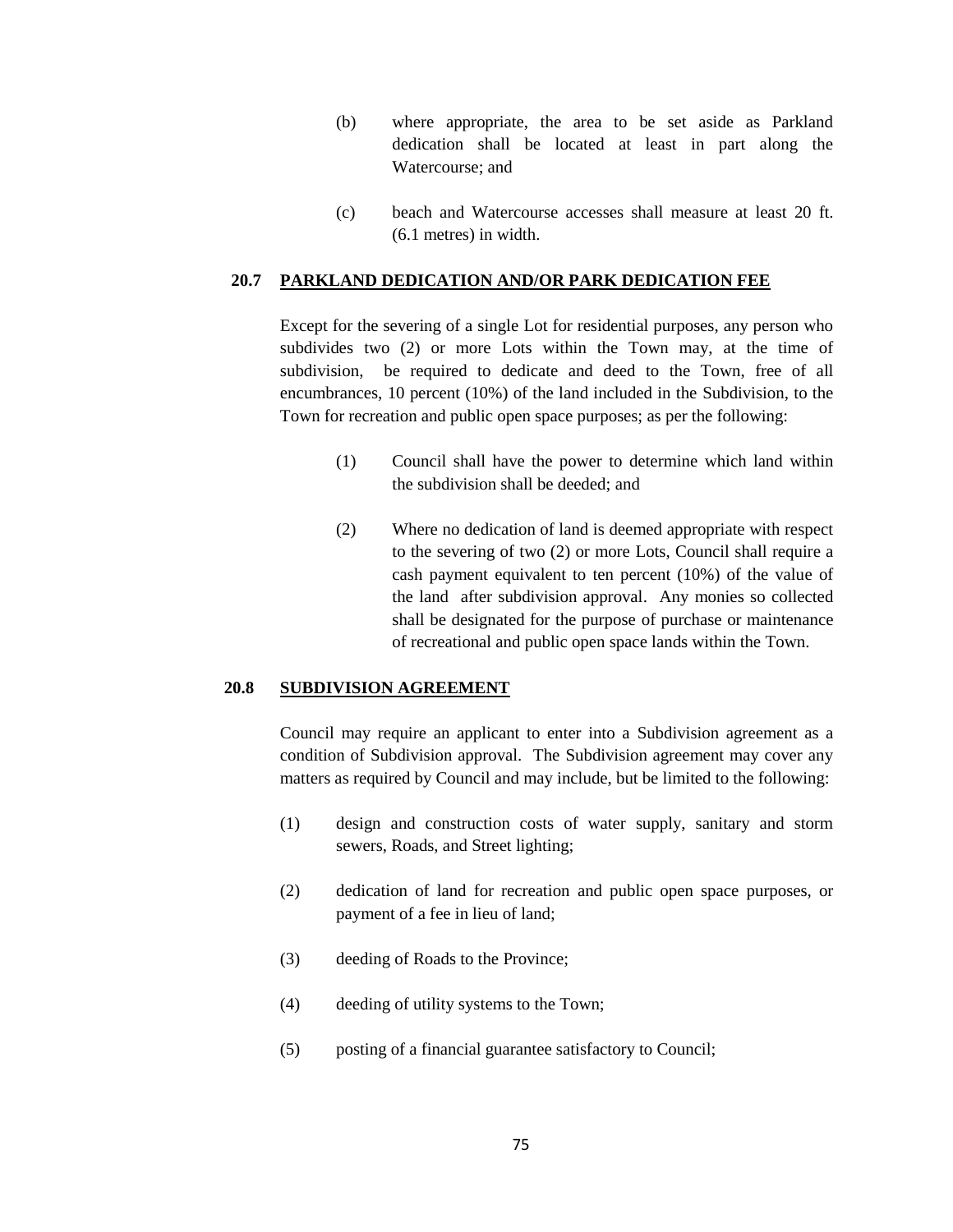- (6) assignment of costs associated with the drafting and execution of this agreement; and
- (7) any other matter(s) that Council deems necessary to conform with this Bylaw or to ensure the health, safety and convenience of Town residents and the travelling public.

All subdivision agreements shall be registered in the Registry of Deeds at the cost of the Developer.

#### **20.9 APPLICATION AND APPROVAL PROCESS**

- (1) Applications to Subdivide land in the Town of O'Leary shall be submitted on a form as prescribed by Council.
- (2) All Subdivision applications may be required to be accompanied by the following:

(a) an orthophoto showing the location of the land and all adjoining Properties;

(b) a description of land uses on the surrounding properties;

(c) a contour map showing the topography of the site with at least 2 metre (6.5 ft.) contour lines;

(d) a conceptual design showing the location and dimensions of all proposed Lots, Roads, sidewalks, walkways and trails, Parks and Open Space, streams, Wetlands and other site features such as woodlands.

(3) The Development Officer may require such other information as may reasonably be required to assess the impact of any Subdivision, including but not limited to the following:

(a) a written assessment by the Provincial Government on any potential Environmental impacts, including any requirements imposed by provincial legislation or regulations;

(b) soil and water testing;

(c) a written assessment by the Provincial Government on any access, transportation or pedestrian issues related to the design;

(d) a storm water management plan prepared by a qualified engineer;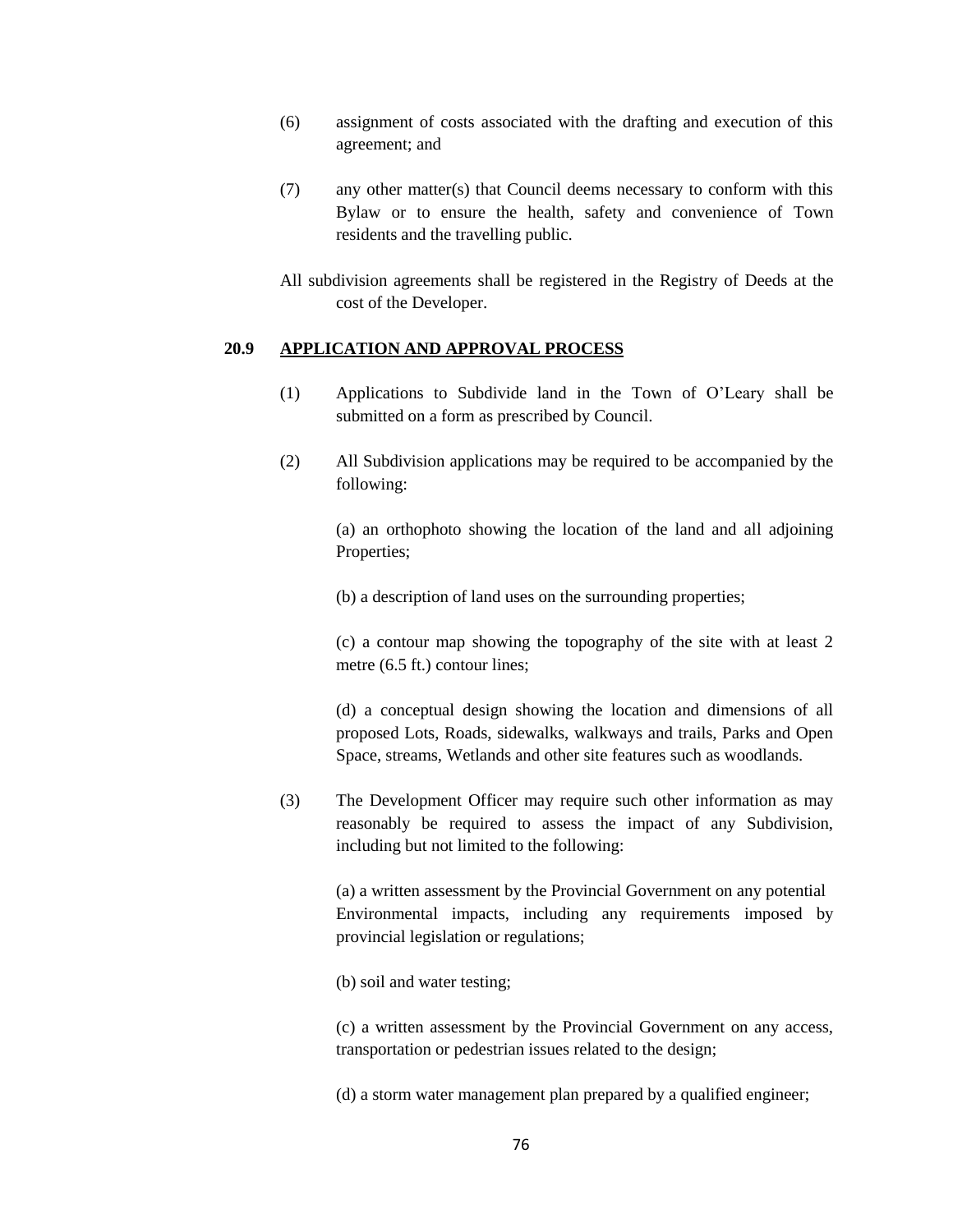(e) a conceptual servicing plan prepared by a qualified engineer;

(f) any other studies or documentation required by the Development Officer in order to adequately assess the impact of the proposed subdivision.

- (4) After reviewing all information required by the Development Officer, Planning Board may make a recommendation to Council for approval or rejection of the Subdivision application.
- (5) Council may either accept or reject the recommendations of Planning Board. Where Council generally accepts the details of a Subdivision Application, Council may issue a preliminary approval, which shall include all conditions which shall be imposed on the Development.
- (6) The Development Officer shall then negotiate and execute a Subdivision Agreement which addresses all the above noted conditions and all other matters noted in Section 20 .8.

### **20.10 FINAL APPROVAL**

- 1. Final subdivision approval shall be granted by Council only after the applicant has complied fully with all applicable requirements of this Section and has submitted seven (7) copies of a final Subdivision plan showing all Lots pinned and certified by a an accredited member of the Association of Prince Edward Island Land Surveyors.
- 2. The Development Officer, on behalf of Council, shall give notice of final approval of a Subdivision in writing to the applicant. Council shall place its approval stamp on the seven (7) copies of the survey plan and shall return one copy to the applicant.
- 3. Final approval of a Subdivision plan shall not be given by Council until:
	- (a) the survey plan has been submitted for recommendations to any appropriate Provincial or Federal government departments;
	- (b) all agreements and other pertinent documents have been prepared and concluded to the satisfaction of Council;
	- (c) all transactions involving the transfer of money or land in conjunction with the Subdivision of land have been secured to the satisfaction of Council,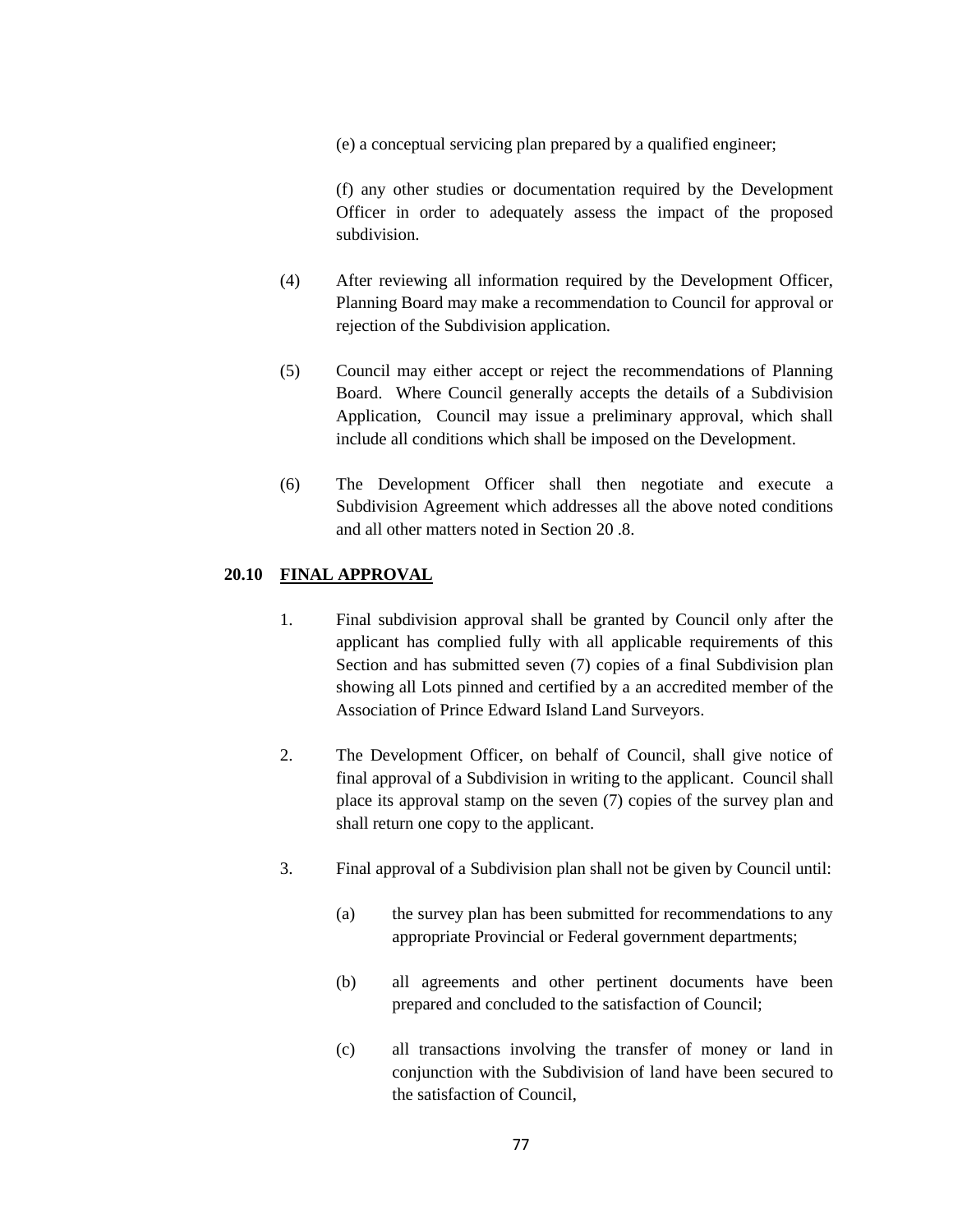(d) a digital file containing the (real earth) geographic co-ordinates of said plan of Subdivision has been submitted.

#### **20.11 SEVERANCES/CONSOLIDATION**

Notwithstanding the above provisions, Council may approve applications for single Lot Subdivisions, partial Lots or easements and Lot consolidations at its discretion, having regard for only those provisions which it deems applicable to each individual application, provided the application conforms with all other Sections of this Bylaw.

#### **20.12 BUILDING PERMITS**

A Development Permit shall not be issued in a Subdivision until all the requirements of the Subdivision approval have been fulfilled.

#### **SECTION #21– APPEAL AND ENFORCEMENT**

## **21.1 APPEAL**

- 1. Any person who is dissatisfied with a decision of Council in the administration of the Official Plan or the Zoning and Subdivision Bylaws may appeal Council's decision to the Island Regulatory and Appeals Commission.
- 2. The appellant will register a notice of Appeal to the Commission, stating the grounds for the appeal and the relief sought. Appeals must be made within twenty-one (21) days of Council's decision.
- 3. The appellant will, within seven (7) days of filing an appeal with the Commission, serve a copy of the notice of Appeal on the Council.
- 4. No Appeal lies from a decision of Council respecting the final approval of a subdivision where the grounds for the Appeal are matters that could have been heard and determined at the stage of preliminary approval of the subdivision.

#### **21.2 ENFORCEMENT**

A person who violates any provision of this Bylaw is guilty of an offence and liable on summary convictions.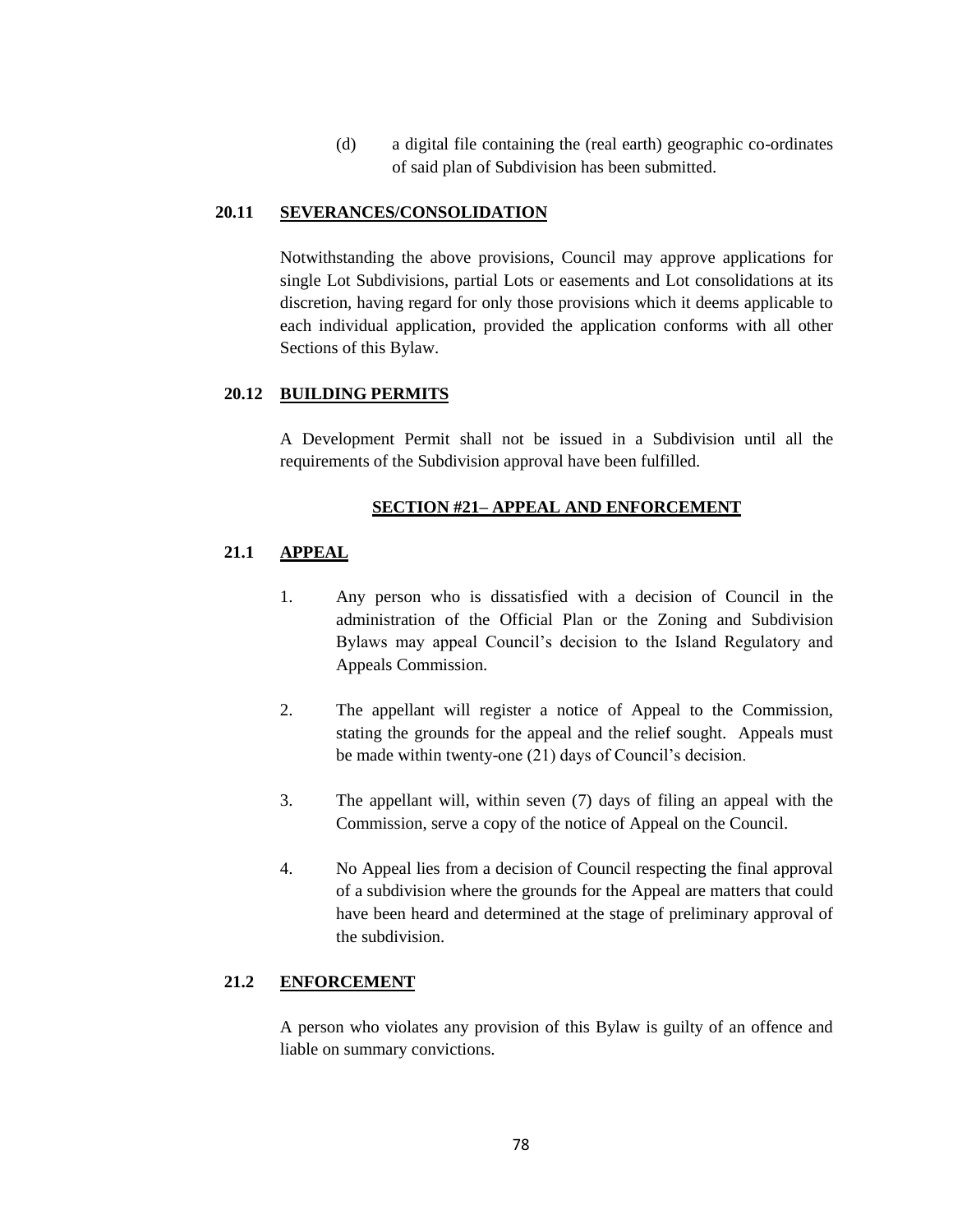- (i) In the case of a first or subsequent offence, to a fine not exceeding two thousand (\$,2000.00) dollars in each case together with the cost of prosecution and in default of payment of the fine and costs, to imprisonment for a term not exceeding three (3) months, unless the fine and costs of enforcing the same, are sooner paid.
- (ii) Where the offence is a continuing offence, to a fine not exceeding four hundred (\$400.00) dollars for every day the said offence continues, together with the cost of prosecution, and in default of payment of the fine or costs, to imprisonment not exceeding three (3) months, unless the fine and costs of prosecution are paid within the time provided by the court.
- (iii) The Judge presiding on any prosecution under this Bylaw may fix the costs of prosecution to be paid by the person found guilty hereunder.
- (iv) The provisions of this Bylaw may be enforced by Council via injunction.

#### **SECTION #22– REPEAL**

## **22.1 EFFECTIVE DATE**

This Bylaw shall come into force effective .

## **22.2 REPEAL**

The Town of O'Leary Zoning and Subdivision Control Bylaw, 2000 is hereby repealed.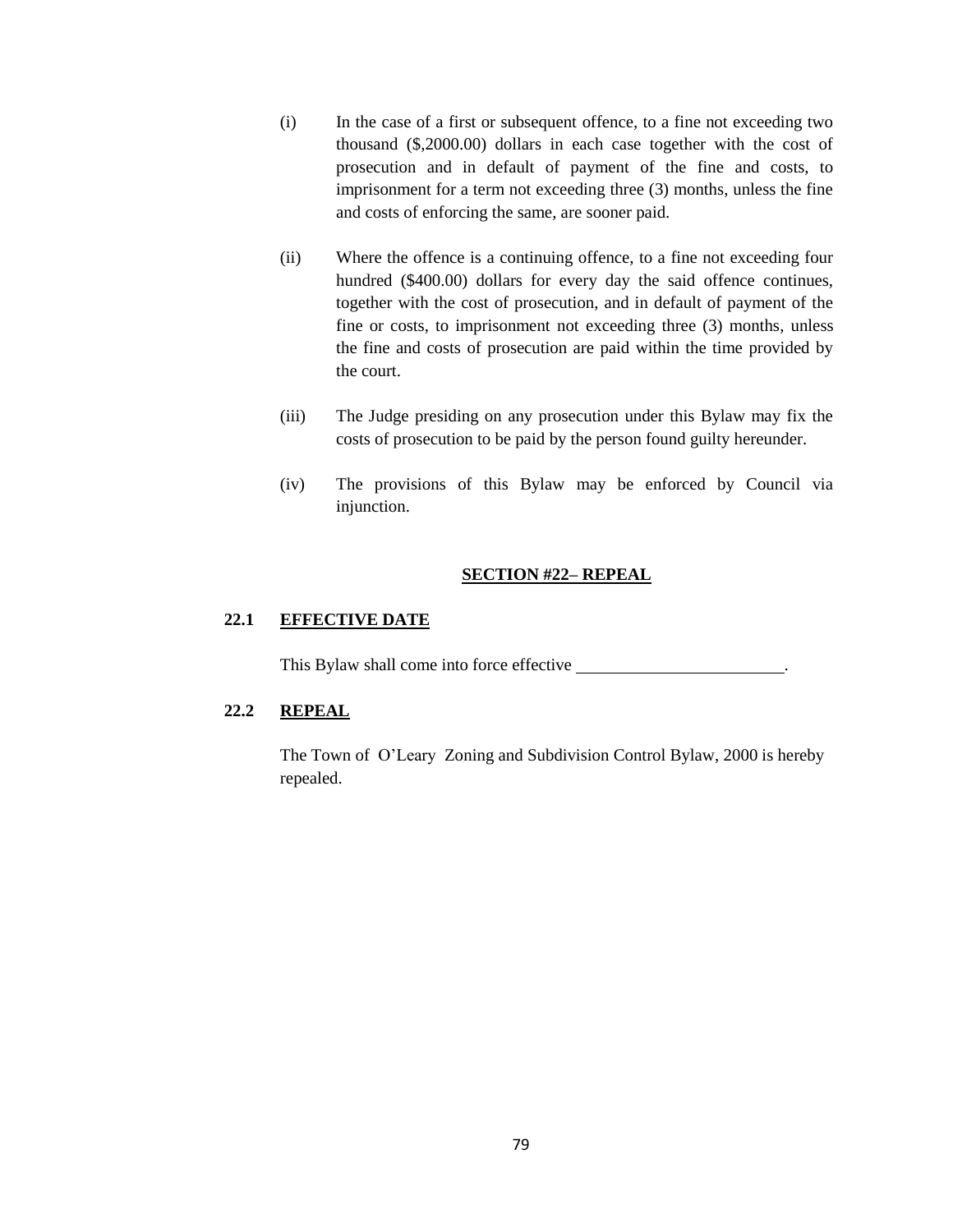# **APPENDIX "A"**

# **OFFICIAL ZONING MAP**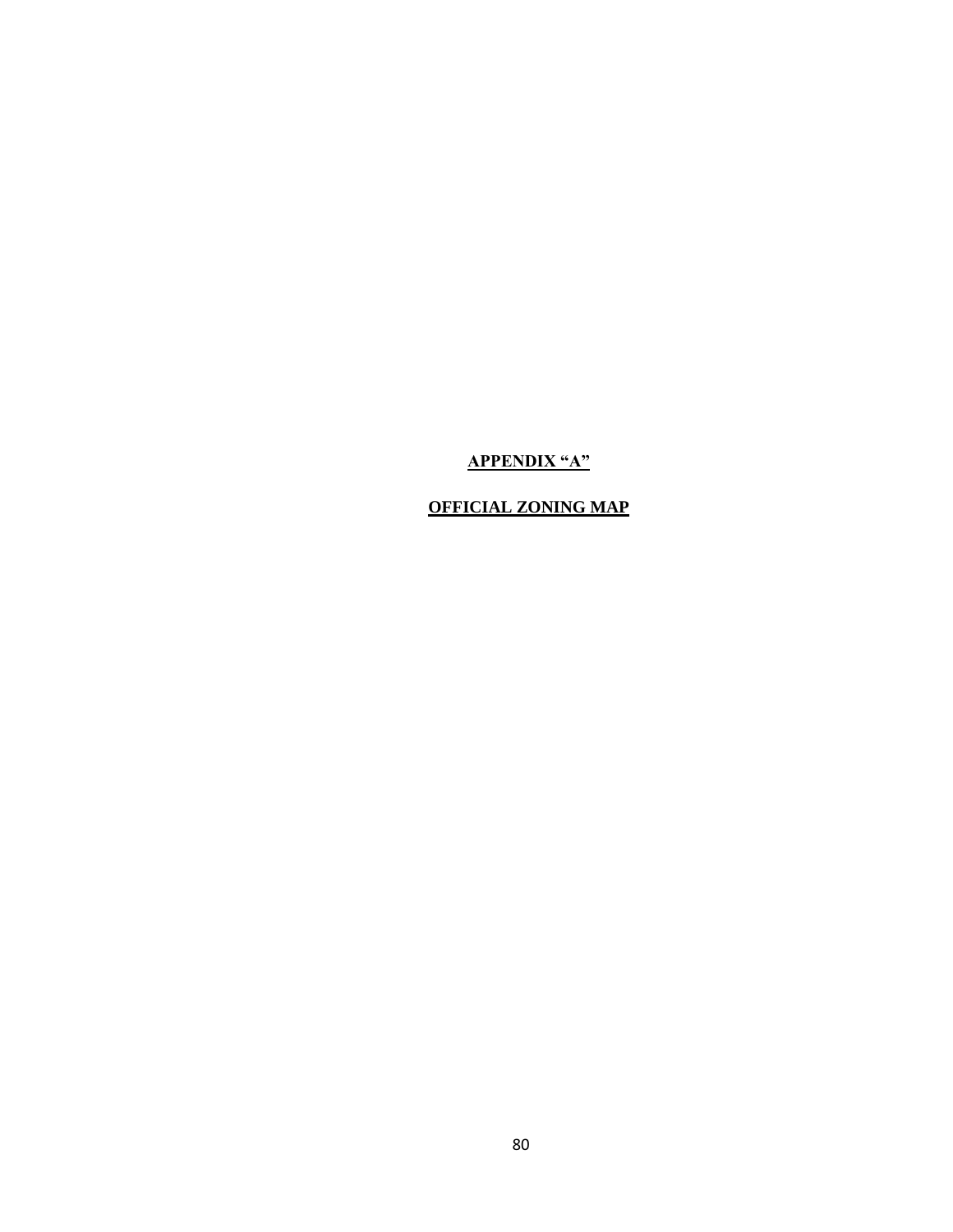## **APPENDIX "B"**

**1.** Notwithstanding any provisions of this Bylaw, no person shall subdivide a lot intended to be serviced by an on-site sewerage system except in conformance with the minimum lot size standards noted in Table 1 and Table 2 below.

## **TABLE 1 MINIMUM LOT SIZE STANDARDS RESIDENTIAL DEVELOPMENTS**

| a)<br>Servicing                                                             | b)<br>Lot<br>Category | $\mathbf{c})$<br>Minimum<br>Lot Frontage                                                                                                                        | d)<br>Number<br>of<br>Dwelling<br>Units                      | e)<br>Minimum Lot Area<br>sq. ft./sq. m                                                                                                                                                                                                 | f)<br>Minimum<br>Circle<br>Diameter to be<br>contained<br>within<br>the<br>boundaries<br>of<br>the<br>lot<br>feet/metres |
|-----------------------------------------------------------------------------|-----------------------|-----------------------------------------------------------------------------------------------------------------------------------------------------------------|--------------------------------------------------------------|-----------------------------------------------------------------------------------------------------------------------------------------------------------------------------------------------------------------------------------------|--------------------------------------------------------------------------------------------------------------------------|
| On-site<br>water<br>supply and<br>on-site<br>sewerage<br>disposal<br>system | I                     | $100$ feet $/$<br>$30.5 \text{ m}$<br>$($ or<br>50<br>feet/15.25<br>m, where the<br>frontage<br>is<br>the<br><sub>on</sub><br>interior<br>curve of a<br>street) | 1<br>$\overline{2}$<br>3<br>$\overline{4}$<br>more<br>than 4 | 25,000 sq.ft./2,322.5<br>sq.m<br>30,000<br>sq.ft./2,787<br>sq.m<br>35,000 sq.ft./3,251.5<br>sq.m<br>40,000<br>sq.ft./3,717<br>sq.m<br>40,000<br>sq.ft./3,717<br>sq.m<br>plus 1,500 sq.ft./457<br>for<br>sq.m<br>each<br>additional unit | 150 ft./ 45.7 m<br>160 ft./ 48.8 m<br>175 ft/ 53.3m<br>200 ft./ 61m<br>200 ft./ 61 m                                     |
| On-site<br>water<br>supply and<br>on-site<br>sewage<br>disposal<br>system   | $\mathbf{I}$          | $100$ feet $/$<br>$30.5 \text{ m}$<br>$($ or<br>50<br>feet/15.25<br>m, where the<br>frontage<br>is<br>the<br>on<br>interior<br>curve of a<br>street)            | 1<br>$\overline{2}$<br>3<br>4<br>more<br>than 4              | 35,000 sq.ft./3,251.5<br>sq.m<br>40,000<br>sq.ft./3,717<br>sq. m<br>45,000 sq.ft./4,180.5<br>sq.m<br>50,000 sq.ft./4,645<br>sq. m<br>50,000 sq. ft./4,645<br>plus 1,500<br>sq.m,<br>sq.ft./457sq. m for<br>each additional unit         | 175 ft./ 53.3 m<br>200 ft./ 61 m<br>225 ft./ 68.6 m<br>250 ft./ 76.2 m<br>250 ft./76.2 m                                 |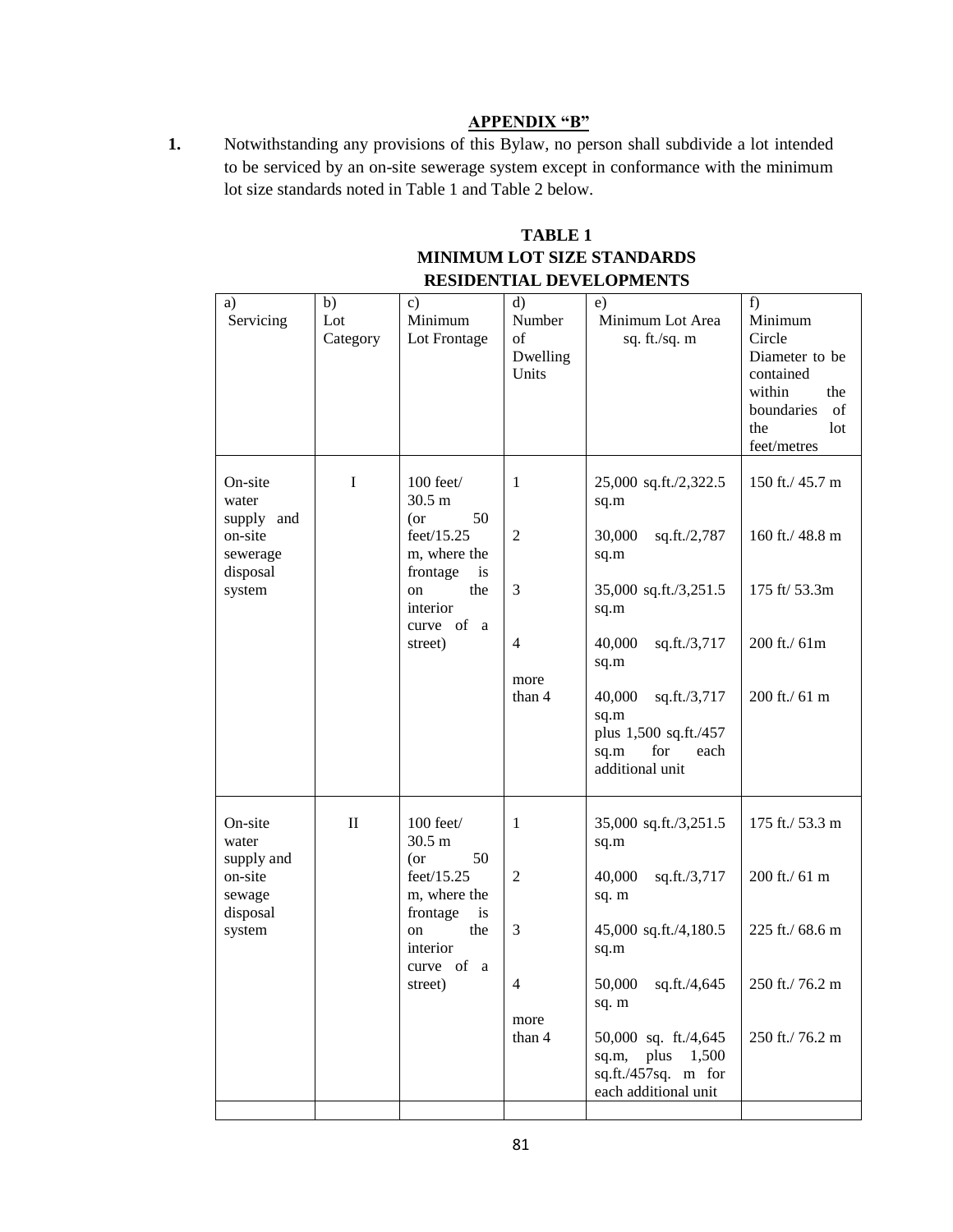| On-site<br>water                                                          | III | 100 feet/<br>30.5 m                                          | 1                                  | 51,000<br>sq.ft./4,738<br>sq.m                                                                    | 225 ft./ 68.6 m                    |
|---------------------------------------------------------------------------|-----|--------------------------------------------------------------|------------------------------------|---------------------------------------------------------------------------------------------------|------------------------------------|
| supply and<br>on-site<br>sewage<br>disposal                               |     | $($ or<br>50<br>feet/15.25<br>m, where the<br>frontage<br>is | $\mathfrak{2}$                     | 56,000<br>sq.ft./5,202<br>sq. m                                                                   | 250 ft./76.2 m                     |
| system                                                                    |     | the<br>on<br>interior<br>curve of<br>a                       | 3                                  | 61,000<br>sq.ft./5,667<br>sq. m                                                                   | 275 ft./ 83.8 m                    |
|                                                                           |     | street)                                                      | $\overline{4}$<br>more             | 66,000<br>sq.ft./6,131<br>sq. m                                                                   | 300 ft./ 91.4 m                    |
|                                                                           |     |                                                              | than 4                             | 66,000<br>sq.ft./6,131<br>sq.m<br>Plus 1,500 sq.ft./457<br>sq.m<br>for<br>each<br>additional unit | 300 ft./ 91.4 m                    |
| On-site<br>water<br>supply and                                            | IV  | $100$ feet/<br>30.5 m<br>50<br>$($ or                        | $\mathbf{1}$                       | 75,000<br>sq.ft./6,975<br>sq.m                                                                    | 300 ft./68.6 m                     |
| on-site<br>sewage<br>disposal                                             |     | feet/15.25<br>m, where the<br>frontage<br>is                 | $\overline{c}$                     | 80,000<br>sq.ft./7,440<br>sq. m.                                                                  |                                    |
| system                                                                    |     | the<br>on<br>interior<br>curve of a                          | 3                                  | 85,000 sq. ft./7,905<br>sq. m                                                                     |                                    |
|                                                                           |     | street)                                                      | $\overline{4}$                     | 90,000 sq. ft./8,370<br>sq. m                                                                     |                                    |
|                                                                           |     |                                                              | more<br>than 4                     | 90,000 sq. ft./8,370<br>sq. m plus 1,500 sq.<br>ft./457 sq. m for<br>each additional unit         |                                    |
| On-site<br>water<br>supply and<br>on-site<br>sewage<br>disposal<br>system | V   | N/A                                                          | N/A                                | Not developable                                                                                   | N/A                                |
| Central<br>water<br>supply and                                            | I   | 50 feet/<br>15.25 metres                                     | $\mathbf{1}$                       | 20,000 sq. ft./1,858<br>sq. m                                                                     | 125 ft./38.1 m                     |
| on-site<br>sewage<br>disposal                                             |     | $\mathfrak 2$                                                | 25,000<br>sq.<br>ft./2,322.5 sq. m | 150 ft./ 45.7 m                                                                                   |                                    |
| system                                                                    |     |                                                              | 3                                  | 30,000 sq. ft./2,787<br>sq. m                                                                     | 160 ft./ 48.8 m                    |
|                                                                           |     |                                                              | 4                                  | 35,000 sq.ft./3,251.5<br>sq.m                                                                     | 175 ft./ 53.3 m<br>175 ft./ 53.3 m |
|                                                                           |     |                                                              | more<br>than 4                     | 35,000 sq.ft./3,251.5<br>sq.m                                                                     |                                    |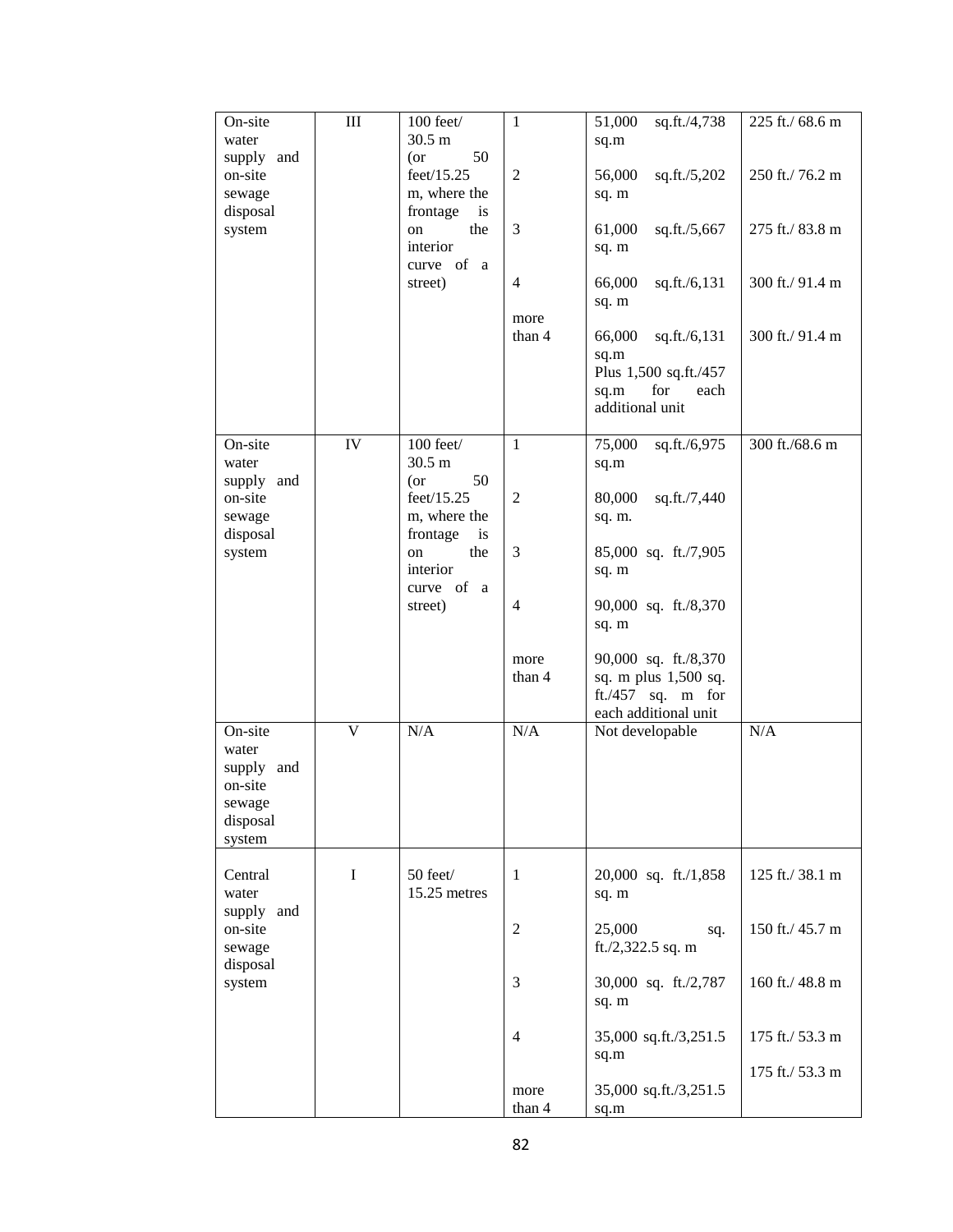|                                             |              |                               |                | plus 1,500 sq.ft./457<br>sq.m<br>for each additional<br>unit                                    |                 |
|---------------------------------------------|--------------|-------------------------------|----------------|-------------------------------------------------------------------------------------------------|-----------------|
| Central<br>water                            | $\mathbf{I}$ | 50 feet/<br>15.25 m           | $\mathbf{1}$   | 25,000 sq.ft./2,322.5<br>sq.m                                                                   | 150 ft./ 45.7 m |
| supply and<br>on-site                       |              |                               | $\mathfrak{2}$ | 30,000 sq. ft./2,787                                                                            | 160 ft./ 48.8 m |
| sewage<br>disposal                          |              |                               |                | sq.m                                                                                            | 175 ft./ 53.3 m |
| system                                      |              |                               | 3              | 35,000 sq.ft./3,251.5<br>sq.m                                                                   | 200 ft./ 61 m   |
|                                             |              |                               | 4              | 40,000 sq. ft./3,717<br>sq.m                                                                    | 200 ft./ 61 m   |
|                                             |              |                               | more<br>than 4 | 40,000 sq. ft./3,717<br>sq.m<br>plus<br>1,500<br>sq.ft./457 sq.m<br>for each additional<br>unit |                 |
| Central<br>water                            | $\rm III$    | 50 feet/<br>15.25 metres      | 1              | 40,000 sq. ft./3,717<br>sq.m                                                                    | 200 ft./ 61 m   |
| supply and<br>on-site<br>sewage<br>disposal |              |                               | $\overline{c}$ | 45,000 sq.ft./4,180.5<br>sq.m                                                                   | 225 ft./ 68.6 m |
| system                                      |              |                               | 3              | 50,000 sq. ft./4,645<br>sq. m                                                                   | 250 ft./76.2 m  |
|                                             |              |                               | $\overline{4}$ | 55,000 sq, ft,/5,110<br>sq.m                                                                    | 275 ft./ 83.8 m |
|                                             |              |                               | more<br>than 4 | 55,000 sq. ft./5,110<br>sq. m<br>plus 1,500 sq.ft/457<br>sq.m for each<br>additional unit       | 275 ft./ 83.8 m |
| Central<br>water                            | IV           | $50$ feet $/$<br>15.25 metres | $\mathbf{1}$   | 60,000 sq. ft./5,580<br>sq. m                                                                   | 275 ft./83.8 m  |
| supply and<br>on-site<br>sewage             |              |                               | $\sqrt{2}$     | 65,000 sq .ft./6,450<br>sq. m                                                                   |                 |
| disposal<br>system                          |              |                               | 3              | 70,000 sq. ft./6,510<br>sq. m                                                                   |                 |
|                                             |              |                               | $\overline{4}$ | 75,000 sq. ft./6,975<br>sq. m                                                                   |                 |
|                                             |              |                               | more<br>than 4 | 75,000 sq. ft./6,975<br>1,500<br>sq.<br>m<br>sq.ft/457 sq.m for<br>each additional unit         |                 |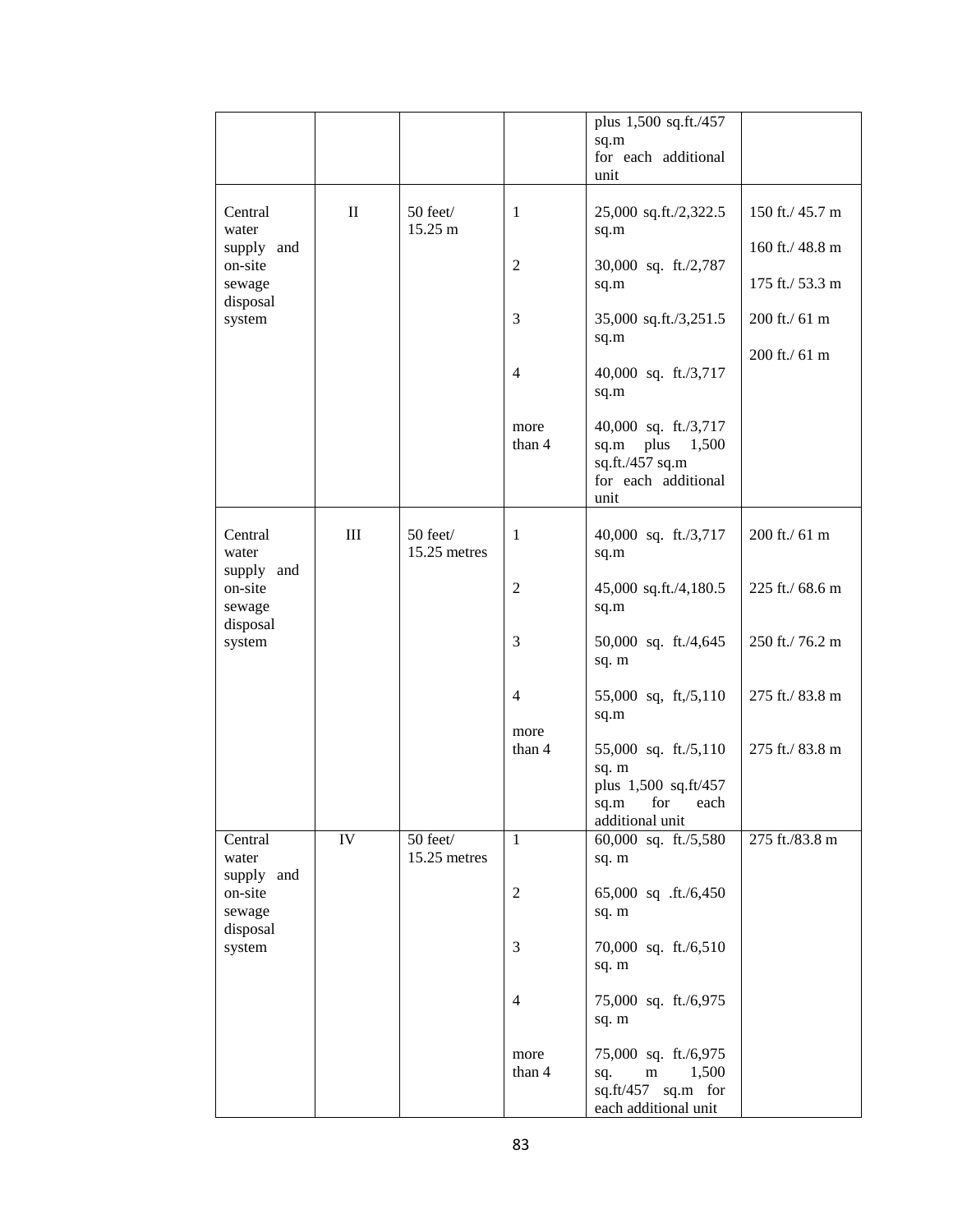| Central<br>water<br>supply and<br>on-site<br>sewage<br>disposal<br>system | $\overline{\mathsf{V}}$         | N/A                      | N/A                                                     | Not developable                                                                                                                                                                                         | N/A                                                                                        |
|---------------------------------------------------------------------------|---------------------------------|--------------------------|---------------------------------------------------------|---------------------------------------------------------------------------------------------------------------------------------------------------------------------------------------------------------|--------------------------------------------------------------------------------------------|
| On-site<br>water<br>supply and<br>central<br>waste<br>treatment<br>system | I or II                         | 50 feet/<br>15.25 metres | 1<br>$\overline{c}$<br>3<br>4<br>more<br>than 4         | 15,000<br>sq.ft./1,.393.5 sq.m<br>20,000<br>sq.ft./1,858<br>sq. m<br>25,000 sq.ft./2,322.5<br>sq.m<br>30,000<br>sq.ft./2,787<br>sq.m<br>30,000<br>sq.ft./2,787<br>sq.m<br>plus 1,500 sq.ft./457<br>sq.m | 100 ft./ 30.5 m<br>125 ft. 38.1 m<br>150 ft./ 45.7 m<br>160 ft./ 48.8 m<br>160 ft./ 48.8 m |
|                                                                           |                                 |                          |                                                         | for each additional<br>unit                                                                                                                                                                             |                                                                                            |
| On-site<br>water<br>supply and<br>central<br>waste<br>treatment<br>system | III<br>50 feet/<br>15.25 metres | 1<br>2                   | 20,000<br>sq.ft./1,858<br>sq.m<br>25,000 sq.ft./2,322.5 | 125 ft./38.1 m<br>150 ft./ 45.7 m                                                                                                                                                                       |                                                                                            |
|                                                                           |                                 |                          | 3                                                       | sq.m<br>30,000<br>sq.ft./2,787                                                                                                                                                                          | 160 ft./ 48.8 m                                                                            |
|                                                                           |                                 |                          | 4<br>more<br>than 4                                     | sq. m<br>35,000 sq.ft./3,251.5<br>sq.m<br>35,000 sq.ft./3,251.5<br>sq.m<br>plus 1,500 sq.ft./457<br>for<br>sq.m<br>each                                                                                 | 175 ft./ 53.3 m<br>175 ft./ 53.3 m                                                         |
| Central<br>water<br>supply and<br>waste<br>treatment<br>systems           | I, II or III                    | n/a                      | any<br>number                                           | additional unit<br>as determined by the<br>Minister                                                                                                                                                     | determined<br>as<br>by the Minister                                                        |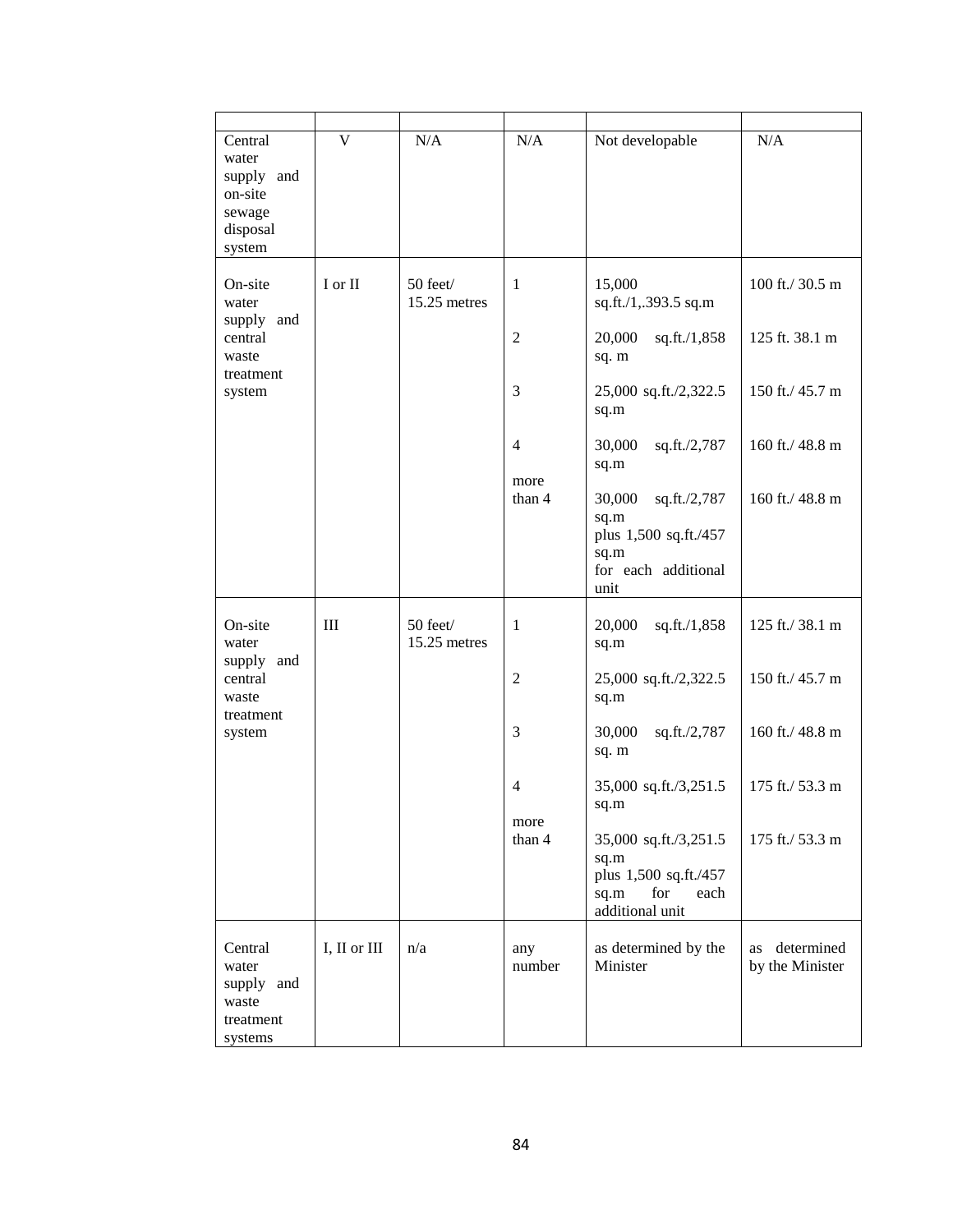| a) Servicing                                                           | b) Lot<br>Category | c) Minimum<br>Lot Frontage                                                                                                             | c) Minimum Lot<br>Area          | d) Minimum Circle<br>Diameter to be<br>contained within the<br>boundaries of the Lot<br>feet/metres |
|------------------------------------------------------------------------|--------------------|----------------------------------------------------------------------------------------------------------------------------------------|---------------------------------|-----------------------------------------------------------------------------------------------------|
| On-site<br>water and<br>on-site<br>sewage<br>disposal<br>system        | I                  | $100$ feet $/$<br>30.5 metres<br>$($ or 50<br>ft/15.25<br>metres, where<br>the frontage is<br>on the interior<br>curve of a<br>street) | 25,000 sq.<br>ft./2,322.5 sq. m | 150 ft./ 45.7 m                                                                                     |
| On-site<br>water and<br>on-site<br>sewage<br>disposal<br>system        | П                  | $100$ feet $/$<br>30.5 metres<br>$($ or 50<br>ft/15.25<br>metres, where<br>the frontage is<br>on the interior<br>curve of a<br>street) | 35,000 sq.<br>ft./3,251 sq. m   | 175 ft./ 53.3 m                                                                                     |
| On-site<br>water and<br>on-site<br>sewage<br>disposal<br>system        | III                | $100$ feet $/$<br>30.5 metres<br>$($ or 50<br>ft/15.25<br>metres, where<br>the frontage is<br>on the interior<br>curve of a<br>street) | 51,000 sq.<br>ft./4,738 sq. m   | 225 ft./ 68.6 m                                                                                     |
| Central<br>water supply<br>and on-site<br>sewage<br>disposal<br>system | 1                  | 50 feet/<br>15.25 metres                                                                                                               | $20,000$ sq.<br>ft./1,858 sq. m | 125 ft./38.1 m                                                                                      |
| Central<br>water supply<br>and on-site<br>sewage<br>disposal<br>system | $\rm II$           | 50 feet/<br>15.25 metres                                                                                                               | 25,000 sq.<br>ft./2,322.5 sq. m | 150 ft./ 45.7 m                                                                                     |

# **TABLE 2 MINIMUM LOT SIZE STANDARDS: NON-RESIDENTIAL LOTS**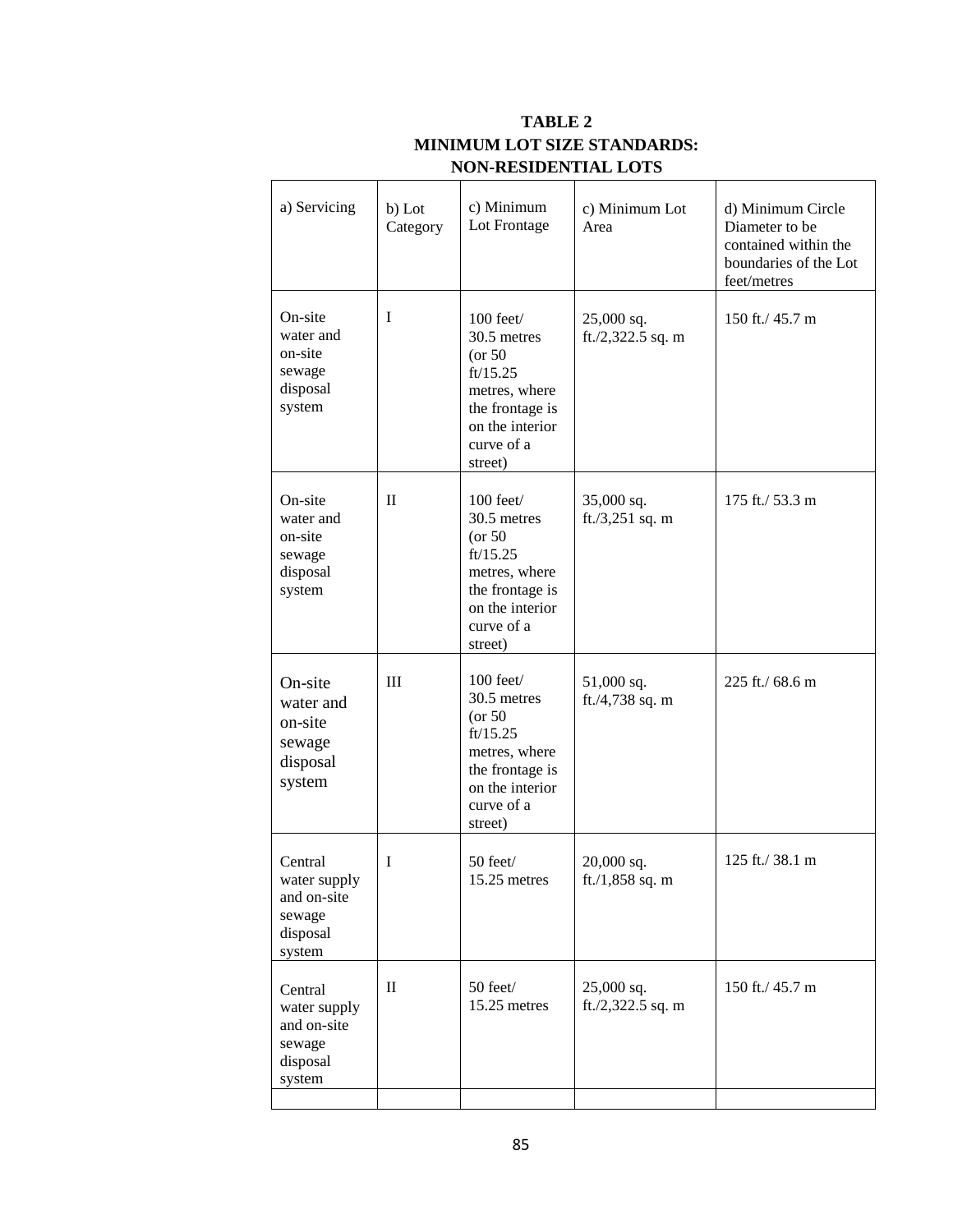| Central<br>water<br>supply and<br>on-site<br>sewage<br>disposal<br>system | III           | $50$ feet $/$<br>15.25 metres | $35,000$ sq.<br>ft./3,251.5 sq. m | 175 ft./ 53.3 m                  |
|---------------------------------------------------------------------------|---------------|-------------------------------|-----------------------------------|----------------------------------|
| On-site<br>water supply<br>and central<br>waste<br>treatment<br>system    | I, II or<br>Ш | $50$ feet $/$<br>15.25 metres | $15,000$ sq.<br>ft./1,393.5 sq. m | 100 ft./ $30.5 \text{ m}$        |
| Central<br>water supply<br>and waste<br>treatment<br>system               | I, II or<br>Ш | n/a                           | As determined by<br>the Minister  | As determined by the<br>Minister |

2) Every lot on a plan of subdivision shall be categorized in accordance with the following site suitability standards:

(a) Category I, where

(i) the depth to permeable natural soil is 2 feet (0.61 metres) or greater,

(ii) the depth to bedrock is 4 feet (1.22 metres) or greater, and

(iii) the depth to the maximum groundwater elevation is 4 feet (1.22 metres), or greater;

### (b) Category II, where

(i) the depth of permeable natural soil is greater than 1 foot (0.3 metres), but less than 2 feet (0.61 metres),

(ii) the depth to bedrock is 4 feet (1.22 metres) or greater, and

(iii) the depth to the maximum groundwater elevation si 4 feet (1.22 metres) or greater;

## (c) Category III, where

(i) the depth of permeable natural soil is 1 foot (0.3 metres) or greater,

(ii) the depth to bedrock is 2 feet (0.61 metres) or greater, but less than 4 feet (1.22 metres), or

(iii) the depth to the maximum groundwater elevation is 2 feet (0.61 metres) or greater, but less than 4 feet (1.22 metres);